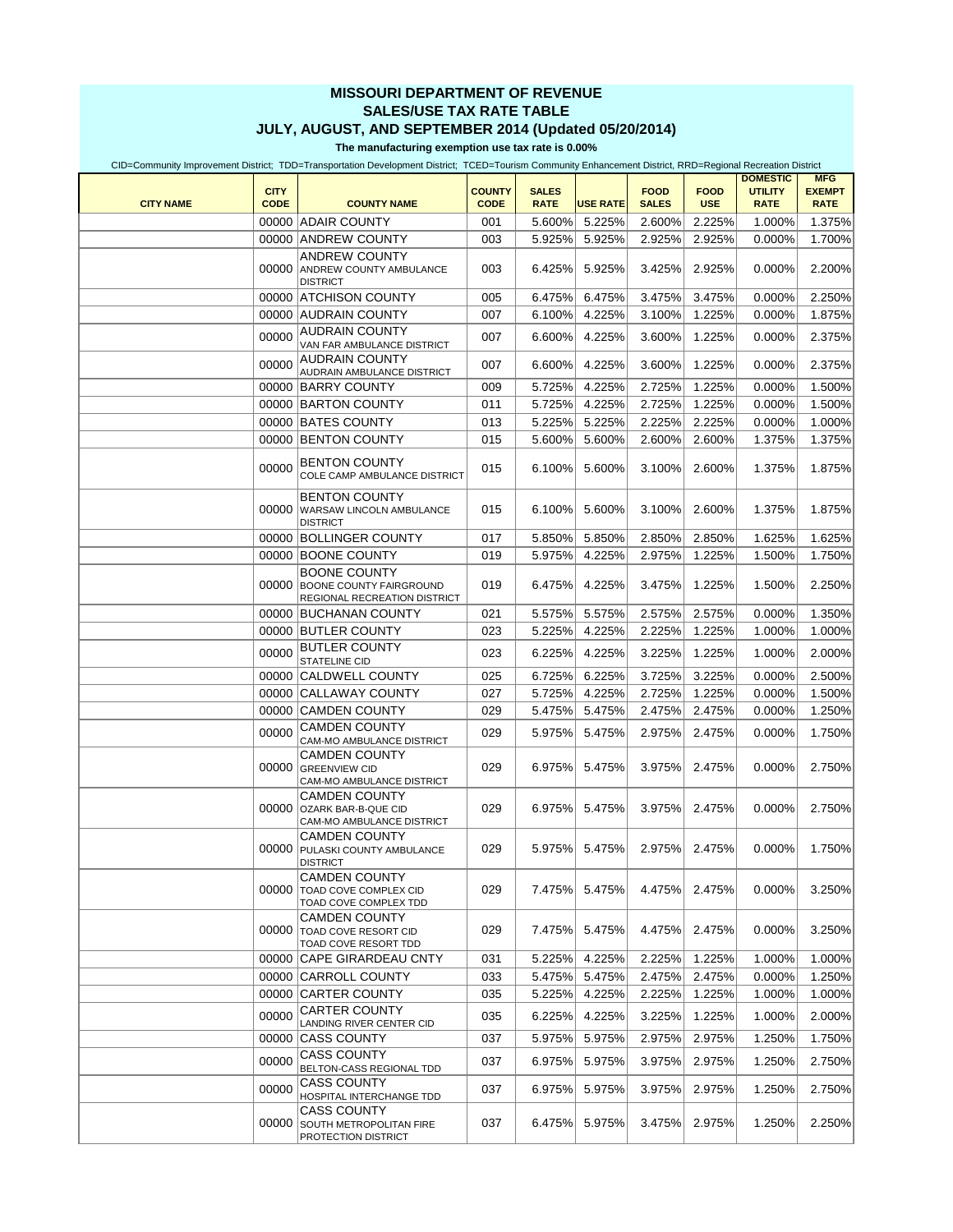|                  | <b>CITY</b> |                                                                                                                                           | <b>COUNTY</b> | <b>SALES</b> |                 | <b>FOOD</b>  | <b>FOOD</b>   | <b>DOMESTIC</b><br><b>UTILITY</b> | <b>MFG</b><br><b>EXEMPT</b> |
|------------------|-------------|-------------------------------------------------------------------------------------------------------------------------------------------|---------------|--------------|-----------------|--------------|---------------|-----------------------------------|-----------------------------|
| <b>CITY NAME</b> | <b>CODE</b> | <b>COUNTY NAME</b>                                                                                                                        | <b>CODE</b>   | <b>RATE</b>  | <b>USE RATE</b> | <b>SALES</b> | <b>USE</b>    | <b>RATE</b>                       | <b>RATE</b>                 |
|                  | 00000       | <b>CEDAR COUNTY</b>                                                                                                                       | 039           | 5.725%       | 4.225%          | 2.725%       | 1.225%        | 0.500%                            | 1.500%                      |
|                  | 00000       | <b>CHARITON COUNTY</b>                                                                                                                    | 041           | 6.100%       | 6.100%          | 3.100%       | 3.100%        | 0.000%                            | 1.875%                      |
|                  | 00000       | <b>CHRISTIAN COUNTY</b>                                                                                                                   | 043           | 5.975%       | 4.225%          | 2.975%       | 1.225%        | 0.000%                            | 1.750%                      |
|                  | 00000       | <b>CLARK COUNTY</b>                                                                                                                       | 045           | 6.225%       | 4.225%          | 3.225%       | 1.225%        | 0.000%                            | 2.000%                      |
|                  |             | 00000 CLAY COUNTY                                                                                                                         | 047           | 5.225%       | 5.100%          | 2.225%       | 2.100%        | 0.000%                            | 1.000%                      |
|                  | 00000       | <b>CLAY COUNTY</b><br>SMITHVILLE AREA FIRE<br><b>PROTECTION DISTRICT</b>                                                                  | 047           | 5.725%       | 5.100%          | 2.725%       | 2.100%        | 0.000%                            | 1.500%                      |
|                  | 00000       | <b>CLINTON COUNTY</b>                                                                                                                     | 049           | 5.225%       | 5.225%          | 2.225%       | 2.225%        | 0.000%                            | 1.000%                      |
|                  | 00000       | <b>CLINTON COUNTY</b>                                                                                                                     | 049           | 5.725%       | 5.225%          | 2.725%       | 2.225%        | 0.000%                            | 1.500%                      |
|                  | 00000       | CAMERON AMBULANCE DISTRICT<br><b>COLE COUNTY</b>                                                                                          | 051           | 5.725%       | 5.725%          | 2.725%       | 2.725%        | 0.000%                            | 1.500%                      |
|                  | 00000       | <b>COOPER COUNTY</b>                                                                                                                      | 053           | 6.225%       | 5.975%          | 3.225%       | 2.975%        | 1.750%                            | 2.000%                      |
|                  | 00000       | <b>COOPER COUNTY</b>                                                                                                                      |               |              |                 |              |               |                                   | 3.000%                      |
|                  |             | <b>HAIL RIDGE CID</b>                                                                                                                     | 053           | 7.225%       | 5.975%          | 4.225%       | 2.975%        | 1.750%                            |                             |
|                  | 00000       | <b>CRAWFORD COUNTY</b>                                                                                                                    | 055           | 5.975%       | 4.225%          | 2.975%       | 1.225%        | 0.750%                            | 1.750%                      |
|                  | 00000       | <b>CRAWFORD COUNTY</b><br>NORTH CRAWFORD COUNTY<br><b>AMBULANCE DISTRICT</b>                                                              | 055           | 6.475%       | 4.225%          | 3.475%       | 1.225%        | 0.750%                            | 2.250%                      |
|                  | 00000       | <b>CRAWFORD COUNTY</b><br><b>NORTH CRAWFORD COUNTY</b><br><b>AMBULANCE DISTRICT</b><br><b>SULLIVAN FIRE PROTECTION</b><br><b>DISTRICT</b> | 055           | 6.975%       | 4.225%          | 3.975%       | 1.225%        | 0.750%                            | 2.750%                      |
|                  | 00000       | <b>CRAWFORD COUNTY</b><br><b>NORTH CRAWFORD COUNTY</b><br><b>AMBULANCE DISTRICT</b><br><b>BOURBON FIRE PROTECTION</b><br><b>DISTRICT</b>  | 055           | 6.975%       | 4.225%          | 3.975%       | 1.225%        | 0.750%                            | 2.750%                      |
|                  | 00000       | <b>CRAWFORD COUNTY</b><br><b>SAINT JAMES AMBULANCE</b><br><b>DISTRICT</b>                                                                 | 055           | 6.475%       | 4.225%          | 3.475%       | 1.225%        | 0.750%                            | 2.250%                      |
|                  | 00000       | <b>CRAWFORD COUNTY</b><br>STEELVILLE AMBULANCE DISTRICT                                                                                   | 055           |              | 6.475% 4.225%   |              | 3.475% 1.225% | 0.750%                            | 2.250%                      |
|                  | 00000       | <b>CRAWFORD COUNTY</b><br><b>STEELVILLE AMBULANCE DISTRICT</b><br><b>BOURBON FIRE PROTECTION</b><br><b>DISTRICT</b>                       | 055           | 6.975%       | 4.225%          | 3.975%       | 1.225%        | 0.750%                            | 2.750%                      |
|                  | 00000       | <b>CRAWFORD COUNTY</b><br><b>SULLIVAN FIRE PROTECTION</b><br><b>DISTRICT</b>                                                              | 055           | 6.475%       | 4.225%          | 3.475%       | 1.225%        | 0.750%                            | 2.250%                      |
|                  |             | 00000 DADE COUNTY                                                                                                                         | 057           | 6.475%       | 5.975%          | 3.475%       | 2.975%        | 1.000%                            | 2.250%                      |
|                  | 00000       | <b>DALLAS COUNTY</b>                                                                                                                      | 059           | 6.225%       | 4.225%          | 3.225%       | 1.225%        | 2.000%                            | 2.000%                      |
|                  |             | 00000 DAVIESS COUNTY                                                                                                                      | 061           | 6.225%       | 5.725%          | 3.225%       | 2.725%        | 0.000%                            | 2.000%                      |
|                  |             | <b>DAVIESS COUNTY</b><br>00000 NOEL T ADAMS AMBULANCE<br><b>DISTRICT</b>                                                                  | 061           | 6.725%       | 5.725%          | 3.725%       | 2.725%        | 0.000%                            | 2.500%                      |
|                  |             | 00000 DEKALB COUNTY                                                                                                                       | 063           | 5.725%       | 5.225%          | 2.725%       | 2.225%        | 0.000%                            | 1.500%                      |
|                  | 00000       | <b>DEKALB COUNTY</b>                                                                                                                      | 063           | 6.225%       | 5.225%          | 3.225%       | 2.225%        | 0.000%                            | 2.000%                      |
|                  | 00000       | CAMERON AMBULANCE DISTRICT<br><b>DENT COUNTY</b>                                                                                          | 065           | 5.225%       | 4.225%          | 2.225%       | 1.225%        | 1.000%                            | 1.000%                      |
|                  | 00000       | DOUGLAS COUNTY                                                                                                                            | 067           | 5.225%       | 4.225%          | 2.225%       | 1.225%        | 0.000%                            | 1.000%                      |
|                  | 00000       | <b>DOUGLAS COUNTY</b>                                                                                                                     | 067           | 5.725%       | 4.225%          | 2.725%       | 1.225%        | 0.000%                            | 1.500%                      |
|                  |             | <b>AVA AMBULANCE DISTRICT</b>                                                                                                             |               |              |                 |              |               |                                   |                             |
|                  |             | 00000 DUNKLIN COUNTY                                                                                                                      | 069           | 5.225%       | 5.225%          | 2.225%       | 2.225%        | 0.000%                            | 1.000%                      |
|                  |             | 00000 FRANKLIN COUNTY                                                                                                                     | 071           | 5.975%       | 4.225%          | 2.975%       | 1.225%        | 0.000%                            | 1.750%                      |
|                  |             | <b>FRANKLIN COUNTY</b><br>00000 BOURBON FIRE PROTECTION<br><b>DISTRICT</b>                                                                | 071           | 6.475%       | 4.225%          | 3.475%       | 1.225%        | 0.000%                            | 2.250%                      |
|                  |             | <b>FRANKLIN COUNTY</b><br>00000 GERALD AREA AMBULANCE<br><b>DISTRICT</b>                                                                  | 071           | 6.475%       | 4.225%          | 3.475%       | 1.225%        | 0.000%                            | 2.250%                      |
|                  |             | <b>FRANKLIN COUNTY</b><br>00000 HERMANN AREA AMBULANCE<br><b>DISTRICT</b>                                                                 | 071           | 6.475%       | 4.225%          | 3.475%       | 1.225%        | 0.000%                            | 2.250%                      |
|                  | 00000       | <b>FRANKLIN COUNTY</b><br>HIGHWAY 100 CID<br>MERAMEC AMBULANCE DISTRICT                                                                   | 071           | 7.475%       | 5.225%          | 4.475%       | 2.225%        | 0.000%                            | 3.250%                      |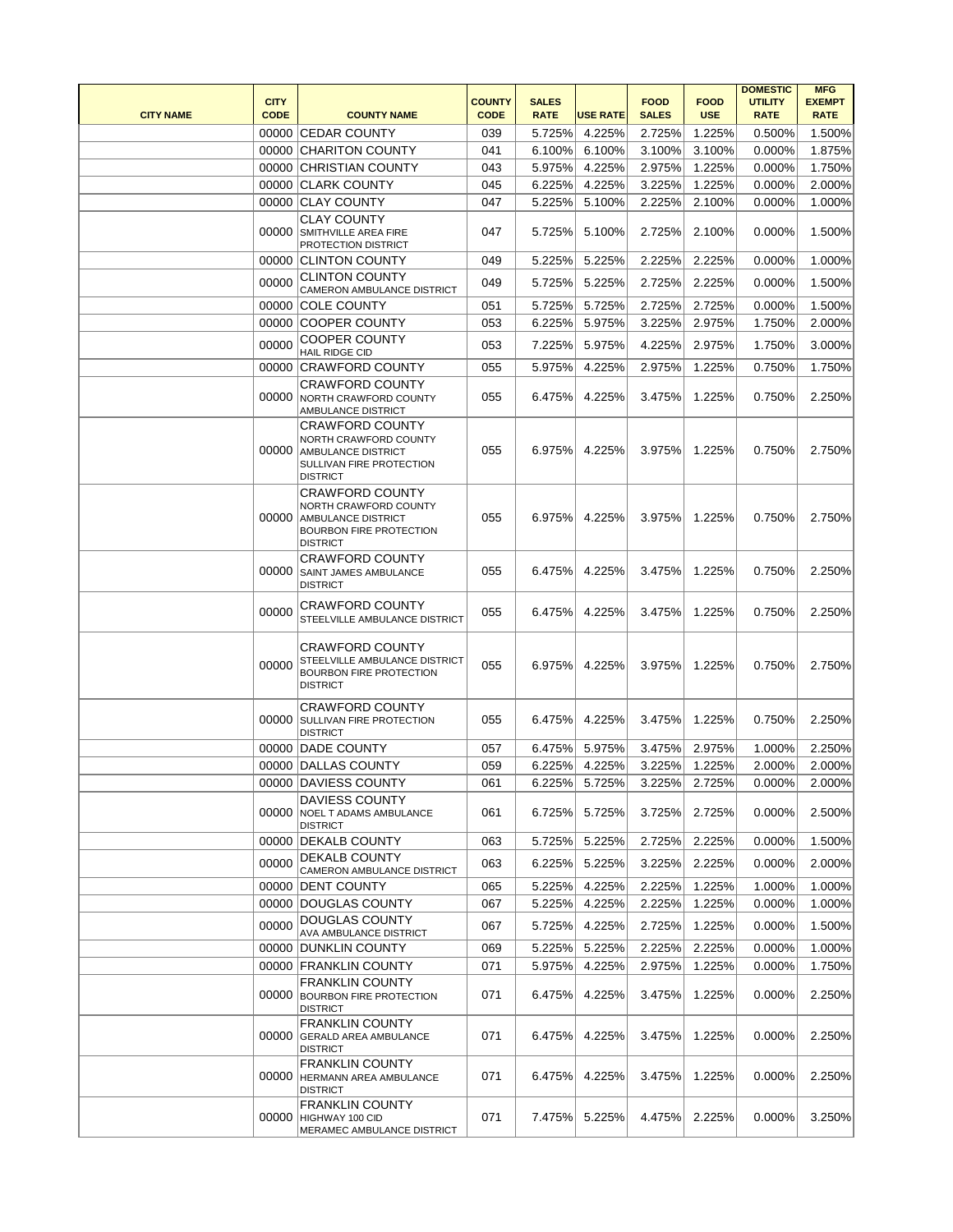| <b>CITY NAME</b> | <b>CITY</b><br><b>CODE</b> | <b>COUNTY NAME</b>                                                                                         | <b>COUNTY</b><br><b>CODE</b> | <b>SALES</b><br><b>RATE</b> | <b>USE RATE</b> | <b>FOOD</b><br><b>SALES</b> | <b>FOOD</b><br><b>USE</b> | <b>DOMESTIC</b><br><b>UTILITY</b><br><b>RATE</b> | <b>MFG</b><br><b>EXEMPT</b><br><b>RATE</b> |
|------------------|----------------------------|------------------------------------------------------------------------------------------------------------|------------------------------|-----------------------------|-----------------|-----------------------------|---------------------------|--------------------------------------------------|--------------------------------------------|
|                  | 00000                      | <b>FRANKLIN COUNTY</b><br>MERAMEC AMBULANCE DISTRICT                                                       | 071                          | 6.475%                      | 4.225%          | 3.475%                      | 1.225%                    | 0.000%                                           | 2.250%                                     |
|                  | 00000                      | <b>FRANKLIN COUNTY</b><br>MERAMEC AMBULANCE DISTRICT<br><b>ST CLAIR FIRE PROTECTION</b><br><b>DISTRICT</b> | 071                          | 6.975%                      | 4.225%          | 3.975%                      | 1.225%                    | 0.000%                                           | 2.750%                                     |
|                  | 00000                      | <b>FRANKLIN COUNTY</b><br><b>NEW HAVEN AMBULANCE</b><br><b>DISTRICT</b>                                    | 071                          | 6.475%                      | 4.225%          | 3.475%                      | 1.225%                    | 0.000%                                           | 2.250%                                     |
|                  | 00000                      | <b>FRANKLIN COUNTY</b><br>ST CLAIR AMBULANCE DISTRICT<br>ST CLAIR FIRE PROTECTION<br><b>DISTRICT</b>       | 071                          | 6.975%                      | 4.225%          | 3.975%                      | 1.225%                    | 0.000%                                           | 2.750%                                     |
|                  | 00000                      | <b>FRANKLIN COUNTY</b><br><b>SULLIVAN FIRE PROTECTION</b><br><b>DISTRICT</b>                               | 071                          | 6.475%                      | 4.225%          | 3.475%                      | 1.225%                    | 0.000%                                           | 2.250%                                     |
|                  | 00000                      | <b>FRANKLIN COUNTY</b><br>UNION FIRE PROTECTION<br><b>DISTRICT</b>                                         | 071                          | 6.475%                      | 4.225%          | 3.475%                      | 1.225%                    | 0.000%                                           | 2.250%                                     |
|                  | 00000                      | <b>FRANKLIN COUNTY</b><br><b>WASHINGTON AREA AMBULANCE</b><br><b>DISTRICT</b>                              | 071                          | 6.350%                      | 4.225%          | 3.350%                      | 1.225%                    | 0.000%                                           | 2.125%                                     |
|                  |                            | 00000 GASCONADE COUNTY                                                                                     | 073                          | 5.600%                      | 4.225%          | 2.600%                      | 1.225%                    | 1.000%                                           | 1.375%                                     |
|                  | 00000                      | <b>GASCONADE COUNTY</b><br><b>GERALD AREA AMBULANCE</b><br><b>DISTRICT</b>                                 | 073                          | 6.100%                      | 4.225%          | 3.100%                      | 1.225%                    | 1.000%                                           | 1.875%                                     |
|                  | 00000                      | <b>GASCONADE COUNTY</b><br>HERMANN AREA AMBULANCE<br><b>DISTRICT</b>                                       | 073                          | 6.100%                      | 4.225%          | 3.100%                      | 1.225%                    | 1.000%                                           | 1.875%                                     |
|                  | 00000                      | <b>GASCONADE COUNTY</b><br>OWENSVILLE AREA AMBULANCE<br><b>DISTRICT</b>                                    | 073                          | 6.100%                      | 4.225%          | 3.100%                      | 1.225%                    | 1.000%                                           | 1.875%                                     |
|                  | 00000                      | <b>GENTRY COUNTY</b>                                                                                       | 075                          | 5.225%                      | 5.225%          | 2.225%                      | 2.225%                    | 0.500%                                           | 1.000%                                     |
|                  | 00000                      | <b>GREENE COUNTY</b>                                                                                       | 077                          | 5.475%                      | 4.225%          | 2.475%                      | 1.225%                    | 0.875%                                           | 1.250%                                     |
|                  | 00000                      | <b>GREENE COUNTY</b><br><b>EAST-WEST ARTERIAL TDD</b>                                                      | 077                          |                             | 5.975% 4.225%   | 2.975%                      | 1.225%                    | 0.875%                                           | 1.750%                                     |
|                  |                            | 00000 GRUNDY COUNTY                                                                                        | 079                          | 5.725%                      | 4.225%          | 2.725%                      | 1.225%                    | 1.500%                                           | 1.500%                                     |
|                  |                            | 00000 HARRISON COUNTY                                                                                      | 081                          | 5.475%                      | 5.475%          | 2.475%                      | 2.475%                    | 0.000%                                           | 1.250%                                     |
|                  | 00000                      | <b>HARRISON COUNTY</b><br><b>NOEL T ADAMS AMBULANCE</b><br><b>DISTRICT</b>                                 | 081                          | 5.975%                      | 5.475%          | 2.975%                      | 2.475%                    | 0.000%                                           | 1.750%                                     |
|                  |                            | 00000 HENRY COUNTY                                                                                         | 083                          | 5.225%                      | 5.225%          | 2.225%                      | 2.225%                    | 0.500%                                           | 1.000%                                     |
|                  |                            | <b>HENRY COUNTY</b><br>00000 WARSAW LINCOLN AMBULANCE<br><b>DISTRICT</b>                                   | 083                          | 5.725%                      | 5.225%          | 2.725%                      | 2.225%                    | 0.500%                                           | 1.500%                                     |
|                  |                            | 00000 HICKORY COUNTY                                                                                       | 085                          | 5.725%                      | 4.225%          | 2.725%                      | 1.225%                    | 1.500%                                           | 1.500%                                     |
|                  |                            | 00000 HOLT COUNTY                                                                                          | 087                          | 6.725%                      | 6.725%          | 3.725%                      | 3.725%                    | 0.000%                                           | 2.500%                                     |
|                  |                            | 00000 HOWARD COUNTY                                                                                        | 089                          | 6.850%                      | 6.850%          | 3.850%                      | 3.850%                    | 2.125%                                           | 2.625%                                     |
|                  |                            | 00000 HOWELL COUNTY                                                                                        | 091                          | 5.162%                      | 4.225%          | 2.162%                      | 1.225%                    | 0.000%                                           | 0.937%                                     |
|                  |                            | 00000  IRON COUNTY                                                                                         | 093                          | 5.725%                      | 4.225%          | 2.725%                      | 1.225%                    | 0.000%                                           | 1.500%                                     |
|                  | 00000                      | <b>IRON COUNTY</b><br>IRON COUNTY HOSPITAL DISTRICT                                                        | 093                          | 6.225%                      | 4.225%          | 3.225%                      | 1.225%                    | 0.500%                                           | 2.000%                                     |
|                  | 00000                      | <b>JACKSON COUNTY</b>                                                                                      | 095                          | 5.475%                      | 4.225%          | 2.475%                      | 1.225%                    | 0.000%                                           | 1.250%                                     |
|                  | 00000                      | <b>JACKSON COUNTY</b><br>CENTRAL JACKSON COUNTY FIRE<br>PROTECTION DISTRICT                                | 095                          | 5.975%                      | 4.225%          | 2.975%                      | 1.225%                    | 0.000%                                           | 1.750%                                     |
|                  |                            | <b>JACKSON COUNTY</b><br>00000 INTER CITY FIRE PROTECTION<br><b>DISTRICT</b>                               | 095                          | 6.475%                      | 4.225%          | 3.475%                      | 1.225%                    | 0.000%                                           | 2.250%                                     |
|                  |                            | <b>JACKSON COUNTY</b><br>00000 PRAIRIE TOWNSHIP FIRE<br><b>PROTECTION DISTRICT</b>                         | 095                          | 5.975%                      | 4.225%          | 2.975%                      | 1.225%                    | 0.000%                                           | 1.750%                                     |
|                  | 00000                      | <b>JACKSON COUNTY</b><br>SNI VALLEY FIRE PROTECTION<br><b>DISTRICT</b>                                     | 095                          | 5.975%                      | 4.225%          | 2.975%                      | 1.225%                    | 0.000%                                           | 1.750%                                     |
|                  | 00000                      | <b>JASPER COUNTY</b>                                                                                       | 097                          | 5.200%                      | 4.225%          | 2.200%                      | 1.225%                    | 0.000%                                           | 0.975%                                     |
|                  |                            | 00000 JEFFERSON COUNTY                                                                                     | 099                          | 6.350%                      | 4.225%          | 3.350%                      | 1.225%                    | 1.500%                                           | 2.125%                                     |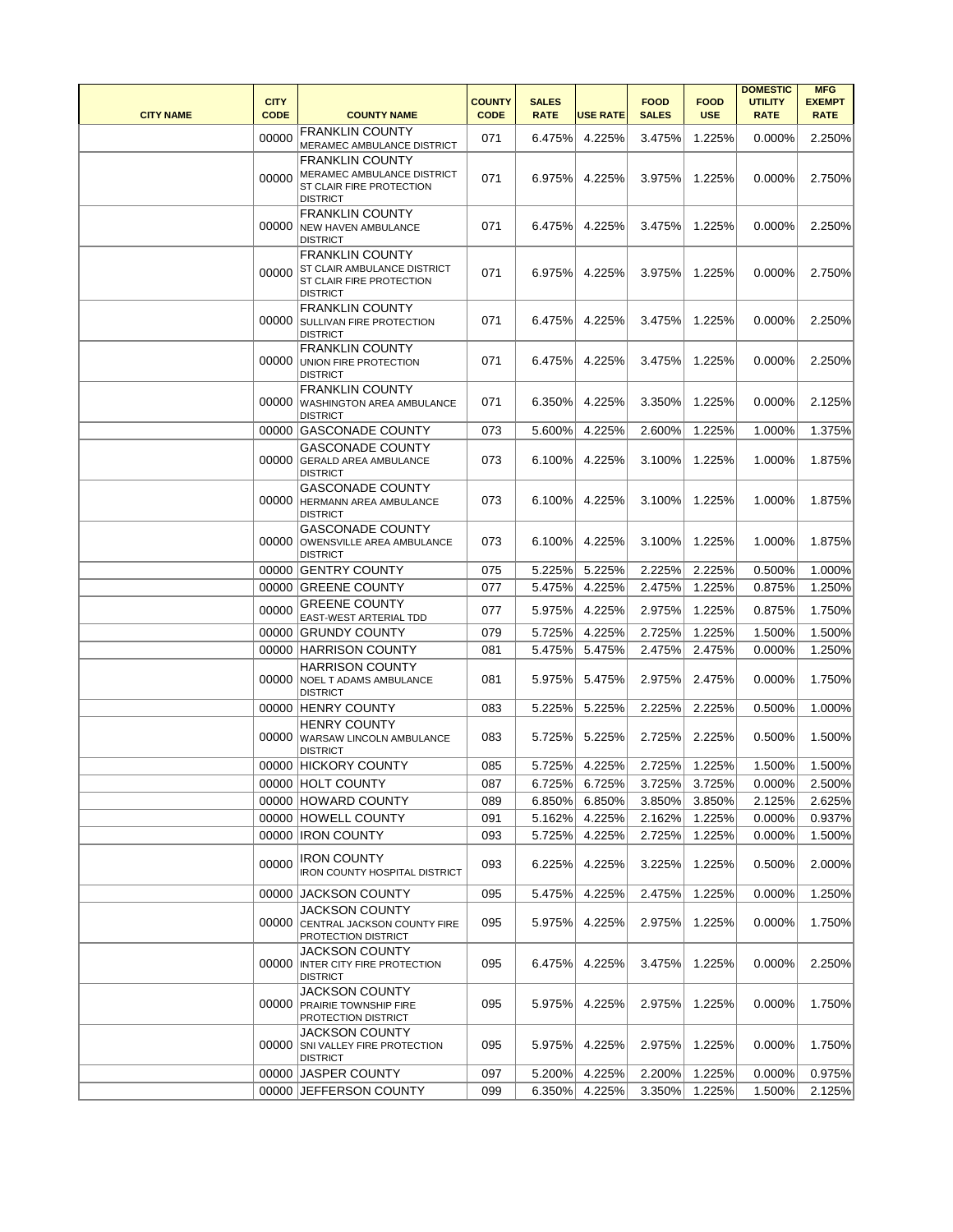|                  |                            |                                                                                                                              |                              |                             |                 |                             |                           | <b>DOMESTIC</b>               | <b>MFG</b>                   |
|------------------|----------------------------|------------------------------------------------------------------------------------------------------------------------------|------------------------------|-----------------------------|-----------------|-----------------------------|---------------------------|-------------------------------|------------------------------|
| <b>CITY NAME</b> | <b>CITY</b><br><b>CODE</b> | <b>COUNTY NAME</b>                                                                                                           | <b>COUNTY</b><br><b>CODE</b> | <b>SALES</b><br><b>RATE</b> | <b>USE RATE</b> | <b>FOOD</b><br><b>SALES</b> | <b>FOOD</b><br><b>USE</b> | <b>UTILITY</b><br><b>RATE</b> | <b>EXEMPT</b><br><b>RATE</b> |
|                  | 00000                      | JEFFERSON COUNTY<br><b>BIG RIVER AMBULANCE DISTRICT</b><br><b>ANTONIA FIRE PROTECTION</b><br><b>DISTRICT</b>                 | 099                          | 7.350%                      | 4.225%          | 4.350%                      | 1.225%                    | 1.500%                        | 3.125%                       |
|                  | 00000                      | JEFFERSON COUNTY<br>JOACHIM-PLATTIN AMBULANCE<br><b>DISTRICT</b><br><b>ANTONIA FIRE PROTECTION</b><br><b>DISTRICT</b>        | 099                          | 7.350%                      | 4.225%          | 4.350%                      | 1.225%                    | 1.500%                        | 3.125%                       |
|                  | 00000                      | JEFFERSON COUNTY<br><b>ROCK TOWNSHIP AMBULANCE</b><br><b>DISTRICT</b><br><b>ANTONIA FIRE PROTECTION</b><br><b>DISTRICT</b>   | 099                          | 7.100%                      | 4.225%          | 4.100%                      | 1.225%                    | 1.500%                        | 2.875%                       |
|                  | 00000                      | JEFFERSON COUNTY<br>BIG RIVER AMBULANCE DISTRICT                                                                             | 099                          | 6.850%                      | 4.225%          | 3.850%                      | 1.225%                    | 1.500%                        | 2.625%                       |
|                  | 00000                      | JEFFERSON COUNTY<br>BIG RIVER AMBULANCE DISTRICT<br>HIGH RIDGE FIRE PROTECTION<br><b>DISTRICT</b>                            | 099                          | 7.350%                      | 4.225%          | 4.350%                      | 1.225%                    | 1.500%                        | 3.125%                       |
|                  | 00000                      | JEFFERSON COUNTY<br><b>BILTMORE EAST CID</b><br>HIGH RIDGE FIRE PROTECTION<br><b>DISTRICT</b>                                | 099                          | 7.850%                      | 5.225%          | 4.850%                      | 2.225%                    | 1.500%                        | 3.625%                       |
|                  |                            | JEFFERSON COUNTY<br>00000 HIGH RIDGE FIRE PROTECTION<br><b>DISTRICT</b>                                                      | 099                          | 6.850%                      | 4.225%          | 3.850%                      | 1.225%                    | 1.500%                        | 2.625%                       |
|                  |                            | <b>JEFFERSON COUNTY</b><br><b>HIGH RIDGE FIRE PROTECTION</b><br>00000 DISTRICT<br>ROCK TOWNSHIP AMBULANCE<br><b>DISTRICT</b> | 099                          | 7.100%                      | 4.225%          | 4.100%                      | 1.225%                    | 1.500%                        | 2.875%                       |
|                  | 00000                      | JEFFERSON COUNTY<br><b>HIGH RIDGE COMMONS CID</b><br>HIGH RIDGE FIRE PROTECTION<br><b>DISTRICT</b>                           | 099                          | 7.850%                      | 4.225%          | 4.850%                      | 1.225%                    | 1.500%                        | 3.625%                       |
|                  |                            | JEFFERSON COUNTY<br>00000 JOACHIM-PLATTIN AMBULANCE<br><b>DISTRICT</b>                                                       | 099                          | 6.850%                      | 4.225%          | 3.850%                      | 1.225%                    | 1.500%                        | 2.625%                       |
|                  |                            | JEFFERSON COUNTY<br>JOACHIM-PLATTIN AMBULANCE<br>00000 DISTRICT<br>ROCK COMMUNITY FIRE<br><b>PROTECTION DISTRICT</b>         | 099                          | 7.350%                      | 4.225%          | 4.350%                      | 1.225%                    | 1.500%                        | 3.125%                       |
|                  | 00000                      | JEFFERSON COUNTY<br>MERAMEC AMBULANCE DISTRICT                                                                               | 099                          | 6.850%                      | 4.225%          | 3.850%                      | 1.225%                    | 1.500%                        | 2.625%                       |
|                  |                            | JEFFERSON COUNTY<br>00000 ROCK COMMUNITY FIRE<br><b>PROTECTION DISTRICT</b>                                                  | 099                          | 6.850%                      | 4.225%          | 3.850%                      | 1.225%                    | 1.500%                        | 2.625%                       |
|                  |                            | JEFFERSON COUNTY<br>00000 ROCK TOWNSHIP AMBULANCE<br><b>DISTRICT</b>                                                         | 099                          | 6.600%                      | 4.225%          | 3.600%                      | 1.225%                    | 1.500%                        | 2.375%                       |
|                  |                            | JEFFERSON COUNTY<br>ROCK TOWNSHIP AMBULANCE<br>00000 DISTRICT<br>ROCK COMMUNITY FIRE<br><b>PROTECTION DISTRICT</b>           | 099                          | 7.100%                      | 4.225%          | 4.100%                      | 1.225%                    | 1.500%                        | 2.875%                       |
|                  | 00000                      | JEFFERSON COUNTY<br>SPRINGDALE CID<br>ROCK TOWNSHIP AMBULANCE<br><b>DISTRICT</b>                                             | 099                          | 7.600%                      | 5.225%          | 4.600%                      | 2.225%                    | 1.500%                        | 3.375%                       |
|                  |                            | 00000 JOHNSON COUNTY                                                                                                         | 101                          | 6.475%                      | 6.475%          | 3.475%                      | 3.475%                    | 2.250%                        | 2.250%                       |
|                  |                            | 00000 KNOX COUNTY                                                                                                            | 103                          | 6.225%                      | 4.225%          | 3.225%                      | 1.225%                    | 2.000%                        | 2.000%                       |
|                  |                            | 00000 LACLEDE COUNTY                                                                                                         | 105                          | 5.225%                      | 4.225%          | 2.225%                      | 1.225%                    | 0.000%                        | 1.000%                       |
|                  |                            | <b>LACLEDE COUNTY</b><br>00000 PULASKI COUNTY AMBULANCE<br><b>DISTRICT</b>                                                   | 105                          | 5.725%                      | 4.225%          | 2.725%                      | 1.225%                    | 0.000%                        | 1.500%                       |
|                  |                            | 00000 LAFAYETTE COUNTY                                                                                                       | 107                          | 5.850%                      | 5.850%          | 2.850%                      | 2.850%                    | 0.000%                        | 1.625%                       |
|                  |                            | <b>LAFAYETTE COUNTY</b><br>00000 SNI VALLEY FIRE PROTECTION<br><b>DISTRICT</b>                                               | 107                          | 6.350%                      | 5.850%          | 3.350%                      | 2.850%                    | 0.000%                        | 2.125%                       |
|                  |                            | 00000 LAWRENCE COUNTY                                                                                                        | 109                          | 5.725%                      | 5.725%          | 2.725%                      | 2.725%                    | 0.000%                        | 1.500%                       |
|                  |                            | 00000 LEWIS COUNTY                                                                                                           | 111                          | 7.350%                      | 6.850%          | 4.350%                      | 3.850%                    | 2.000%                        | 3.125%                       |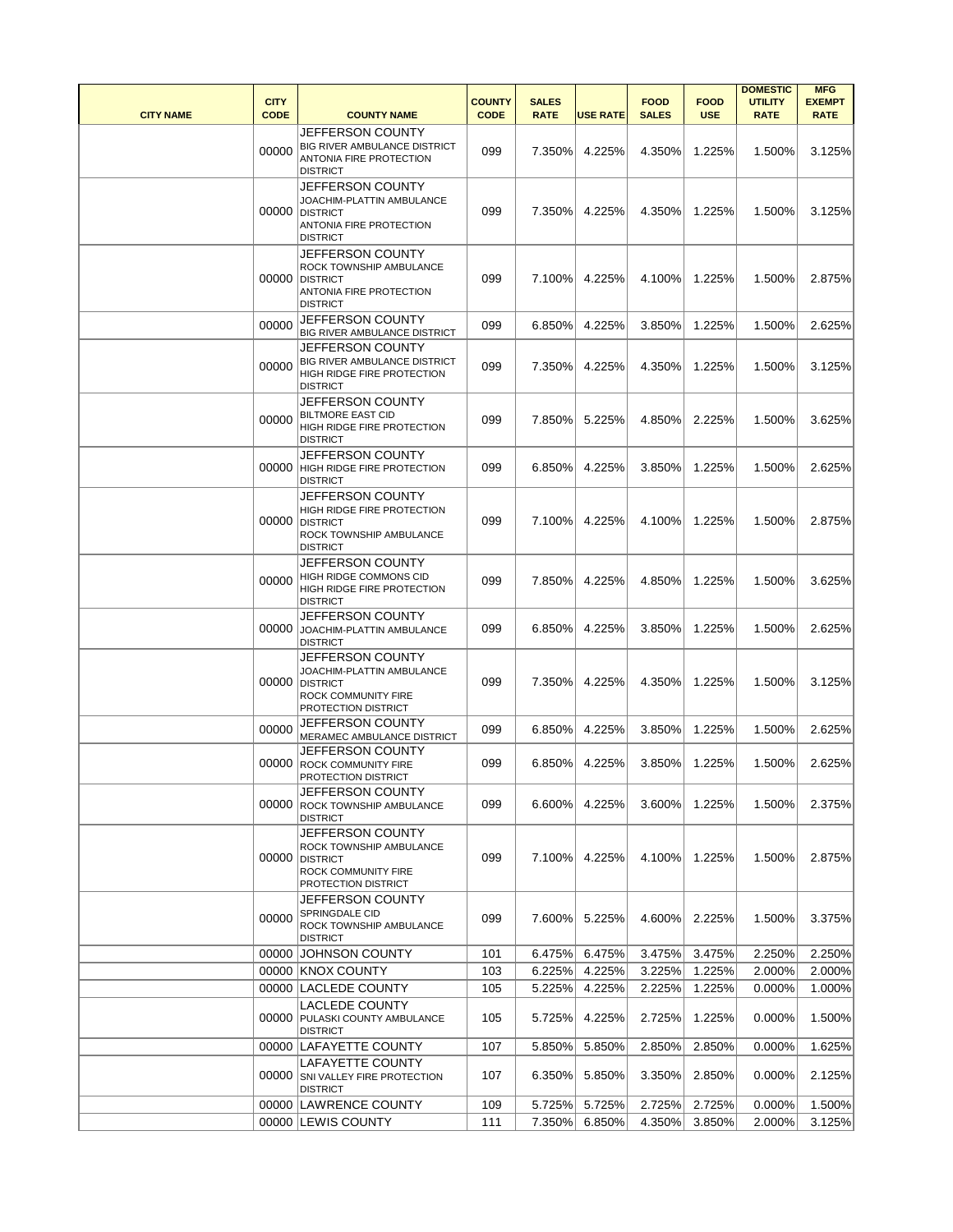| <b>CITY NAME</b> | <b>CITY</b><br><b>CODE</b> | <b>COUNTY NAME</b>                                                       | <b>COUNTY</b><br><b>CODE</b> | <b>SALES</b><br><b>RATE</b> | <b>USE RATE</b> | <b>FOOD</b><br><b>SALES</b> | <b>FOOD</b><br><b>USE</b> | <b>DOMESTIC</b><br><b>UTILITY</b><br><b>RATE</b> | <b>MFG</b><br><b>EXEMPT</b><br><b>RATE</b> |
|------------------|----------------------------|--------------------------------------------------------------------------|------------------------------|-----------------------------|-----------------|-----------------------------|---------------------------|--------------------------------------------------|--------------------------------------------|
|                  |                            | 00000 LINCOLN COUNTY                                                     | 113                          | 6.475%                      | 4.225%          | 3.475%                      | 1.225%                    | 0.500%                                           | 2.250%                                     |
|                  |                            | 00000 LINN COUNTY                                                        | 115                          | 6.225%                      | 5.725%          | 3.225%                      | 2.725%                    | 1.500%                                           | 2.000%                                     |
|                  | 00000                      | <b>LIVINGSTON COUNTY</b>                                                 | 117                          | 4.975%                      | 4.975%          | 1.975%                      | 1.975%                    | 0.000%                                           | 0.750%                                     |
|                  |                            | 00000 MCDONALD COUNTY                                                    | 119                          | 6.225%                      | 4.225%          | 3.225%                      | 1.225%                    | 1.500%                                           | 2.000%                                     |
|                  |                            | 00000 MACON COUNTY                                                       | 121                          | 6.350%                      | 5.475%          | 3.350%                      | 2.475%                    | 0.000%                                           | 2.125%                                     |
|                  |                            | 00000 MADISON COUNTY                                                     | 123                          | 6.225%                      | 4.225%          | 3.225%                      | 1.225%                    | 1.500%                                           | 2.000%                                     |
|                  |                            | 00000 MARIES COUNTY                                                      | 125                          | 5.891%                      | 5.891%          | 2.891%                      | 2.891%                    | 1.666%                                           | 1.666%                                     |
|                  |                            | <b>MARIES COUNTY</b>                                                     |                              |                             |                 |                             |                           |                                                  |                                            |
|                  |                            | 00000 MARIES OSAGE AMBULANCE<br><b>DISTRICT</b>                          | 125                          | 6.391%                      | 5.891%          | 3.391%                      | 2.891%                    | 1.666%                                           | 2.166%                                     |
|                  | 00000                      | <b>MARIES COUNTY</b><br>SAINT JAMES AMBULANCE<br><b>DISTRICT</b>         | 125                          | 6.391%                      | 5.891%          | 3.391%                      | 2.891%                    | 1.666%                                           | 2.166%                                     |
|                  | 00000                      | <b>MARION COUNTY</b><br>MARION COUNTY AMBULANCE<br><b>DISTRICT</b>       | 127                          | 6.350%                      | 5.350%          | 3.350%                      | 2.350%                    | 0.000%                                           | 2.125%                                     |
|                  |                            | <b>MARION COUNTY</b><br>00000 MONROE CITY AMBULANCE<br><b>DISTRICT</b>   | 127                          | 6.350%                      | 5.350%          | 3.350%                      | 2.350%                    | 0.000%                                           | 2.125%                                     |
|                  |                            | 00000 MERCER COUNTY                                                      | 129                          | 6.475%                      | 6.475%          | 3.475%                      | 3.475%                    | 1.250%                                           | 2.250%                                     |
|                  |                            | 00000 MILLER COUNTY                                                      | 131                          | 5.225%                      | 5.225%          | 2.225%                      | 2.225%                    | 1.000%                                           | 1.000%                                     |
|                  |                            | <b>MILLER COUNTY</b><br>00000 MILLER COUNTY AMBULANCE<br><b>DISTRICT</b> | 131                          | 5.725%                      | 5.225%          | 2.725%                      | 2.225%                    | 1.000%                                           | 1.500%                                     |
|                  |                            | 00000 MISSISSIPPI COUNTY                                                 | 133                          | 5.975%                      | 4.225%          | 2.975%                      | 1.225%                    | 0.000%                                           | 1.750%                                     |
|                  |                            | 00000 MONITEAU COUNTY                                                    | 135                          | 6.475%                      | 5.225%          | 3.475%                      | 2.225%                    | 1.000%                                           | 2.250%                                     |
|                  | 00000                      | MONROE COUNTY                                                            | 137                          | 5.725%                      | 5.225%          | 2.725%                      | 2.225%                    | 1.000%                                           | 1.500%                                     |
|                  | 00000                      | MONROE COUNTY<br>MONROE CITY AMBULANCE<br><b>DISTRICT</b>                | 137                          | 6.225%                      | 5.225%          | 3.225%                      | 2.225%                    | 1.000%                                           | 2.000%                                     |
|                  |                            | 00000 MONTGOMERY COUNTY                                                  | 139                          | 6.475%                      | 4.225%          | 3.475%                      | 1.225%                    | 2.250%                                           | 2.250%                                     |
|                  |                            | MONTGOMERY COUNTY<br>00000 HERMANN AREA AMBULANCE<br><b>DISTRICT</b>     | 139                          |                             |                 | 6.975% 4.225% 3.975% 1.225% |                           | 2.250%                                           | 2.750%                                     |
|                  | 00000                      | <b>MORGAN COUNTY</b><br>CAM-MO AMBULANCE DISTRICT                        | 141                          | 5.725%                      | 5.225%          | 2.725%                      | 2.225%                    | 0.500%                                           | 1.500%                                     |
|                  | 00000                      | <b>MORGAN COUNTY</b><br>MID-MO AMBULANCE DISTRICT                        | 141                          | 5.725%                      | 5.225%          | 2.725%                      | 2.225%                    | 0.500%                                           | 1.500%                                     |
|                  | 00000                      | <b>NEW MADRID COUNTY</b>                                                 | 143                          | 5.475%                      | 4.225%          | 2.475%                      | 1.225%                    | 1.000%                                           | 1.250%                                     |
|                  |                            | 00000 NEWTON COUNTY                                                      | 145                          | 5.350%                      | 4.225%          | 2.350%                      | 1.225%                    | 1.125%                                           | 1.125%                                     |
|                  | 00000                      | <b>NEWTON COUNTY</b><br>HIGHWAY 166 CID                                  | 145                          | 6.350%                      | 4.225%          | 3.350%                      | 1.225%                    | 1.125%                                           | 2.125%                                     |
|                  | 00000                      | <b>NEWTON COUNTY</b><br>NEOSHO TDD                                       | 145                          | 5.850%                      | 4.225%          | 2.850%                      | 1.225%                    | 1.125%                                           | 1.625%                                     |
|                  | 00000                      | NODAWAY COUNTY                                                           | 147                          | 5.725%                      | 5.225%          | 2.725%                      | 2.225%                    | 0.000%                                           | 1.500%                                     |
|                  | 00000                      | <b>OREGON COUNTY</b>                                                     | 149                          | 6.225%                      | 4.225%          | 3.225%                      | 1.225%                    | 1.000%                                           | 2.000%                                     |
|                  | 00000                      | <b>OSAGE COUNTY</b>                                                      | 151                          | 5.975%                      | 5.975%          | 2.975%                      | 2.975%                    | 1.250%                                           | 1.750%                                     |
|                  | 00000                      | <b>OSAGE COUNTY</b><br>MARIES OSAGE AMBULANCE<br><b>DISTRICT</b>         | 151                          | 6.475%                      | 5.975%          | 3.475%                      | 2.975%                    | 1.250%                                           | 2.250%                                     |
|                  | 00000                      | <b>OSAGE COUNTY</b><br>OSAGE AMBULANCE DISTRICT                          | 151                          | 6.475%                      | 5.975%          | 3.475%                      | 2.975%                    | 1.250%                                           | 2.250%                                     |
|                  | 00000                      | <b>OZARK COUNTY</b>                                                      | 153                          | 6.725%                      | 4.225%          | 3.725%                      | 1.225%                    | 1.000%                                           | 2.500%                                     |
|                  |                            | 00000 PEMISCOT COUNTY                                                    | 155                          | 5.475%                      | 4.225%          | 2.475%                      | 1.225%                    | 1.250%                                           | 1.250%                                     |
|                  |                            | 00000 PERRY COUNTY                                                       | 157                          | 6.100%                      | 6.100%          | 3.100%                      | 3.100%                    | 1.375%                                           | 1.875%                                     |
|                  | 00000                      | <b>PETTIS COUNTY</b>                                                     | 159                          | 5.225%                      | 5.225%          | 2.225%                      | 2.225%                    | 1.000%                                           | 1.000%                                     |
|                  | 00000                      | PETTIS COUNTY<br><b>COLE CAMP AMBULANCE DISTRICT</b>                     | 159                          | 5.725%                      | 5.225%          | 2.725%                      | 2.225%                    | 1.000%                                           | 1.500%                                     |
|                  | 00000                      | PETTIS COUNTY<br><b>PETTIS COUNTY AMBULANCE</b><br><b>DISTRICT</b>       | 159                          | 5.725%                      | 5.225%          | 2.725%                      | 2.225%                    | 1.000%                                           | 1.500%                                     |
|                  |                            | 00000 PHELPS COUNTY                                                      | 161                          | 5.350%                      | 4.225%          | 2.350%                      | 1.225%                    | 0.000%                                           | 1.125%                                     |
|                  | 00000                      | PHELPS COUNTY<br>SAINT JAMES AMBULANCE<br><b>DISTRICT</b>                | 161                          | 5.850%                      | 4.225%          | 2.850%                      | 1.225%                    | 0.000%                                           | 1.625%                                     |
|                  |                            | 00000 PIKE COUNTY                                                        | 163                          | 6.225%                      | 4.225%          | 3.225%                      | 1.225%                    | 1.000%                                           | 2.000%                                     |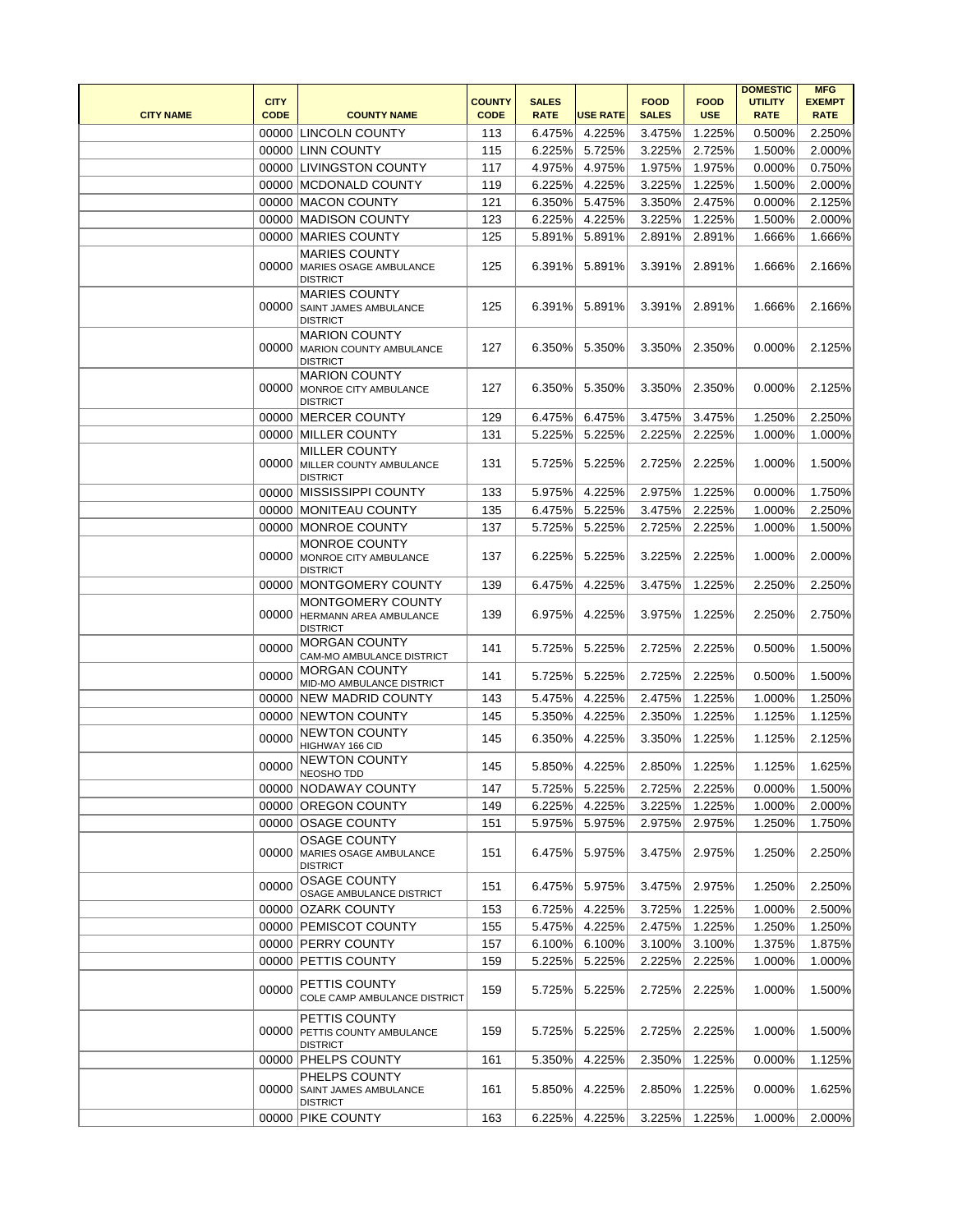|                  |                            |                                                                                                                       |                              |                             |                 |                             |                           | <b>DOMESTIC</b>               | <b>MFG</b>                   |
|------------------|----------------------------|-----------------------------------------------------------------------------------------------------------------------|------------------------------|-----------------------------|-----------------|-----------------------------|---------------------------|-------------------------------|------------------------------|
| <b>CITY NAME</b> | <b>CITY</b><br><b>CODE</b> | <b>COUNTY NAME</b>                                                                                                    | <b>COUNTY</b><br><b>CODE</b> | <b>SALES</b><br><b>RATE</b> | <b>USE RATE</b> | <b>FOOD</b><br><b>SALES</b> | <b>FOOD</b><br><b>USE</b> | <b>UTILITY</b><br><b>RATE</b> | <b>EXEMPT</b><br><b>RATE</b> |
|                  | 00000                      | <b>PIKE COUNTY</b><br>VAN FAR AMBULANCE DISTRICT                                                                      | 163                          | 6.725%                      | 4.225%          | 3.725%                      | 1.225%                    | 1.000%                        | 2.500%                       |
|                  |                            | 00000 PLATTE COUNTY                                                                                                   | 165                          | 5.600%                      | 5.600%          | 2.600%                      | 2.600%                    | 0.000%                        | 1.375%                       |
|                  | 00000                      | <b>PLATTE COUNTY</b><br>SMITHVILLE AREA FIRE<br><b>PROTECTION DISTRICT</b>                                            | 165                          | 6.100%                      | 5.600%          | 3.100%                      | 2.600%                    | 0.000%                        | 1.875%                       |
|                  |                            | 00000 POLK COUNTY                                                                                                     | 167                          | 5.600%                      | 4.225%          | 2.600%                      | 1.225%                    | 1.375%                        | 1.375%                       |
|                  |                            | 00000 PULASKI COUNTY                                                                                                  | 169                          | 4.975%                      | 4.225%          | 1.975%                      | 1.225%                    | 0.000%                        | 0.750%                       |
|                  |                            | <b>PULASKI COUNTY</b><br>00000 PULASKI COUNTY AMBULANCE<br><b>DISTRICT</b>                                            | 169                          | 5.475%                      | 4.225%          | 2.475%                      | 1.225%                    | 0.000%                        | 1.250%                       |
|                  |                            | 00000 PUTNAM COUNTY                                                                                                   | 171                          | 6.225%                      | 6.225%          | 3.225%                      | 3.225%                    | 2.000%                        | 2.000%                       |
|                  |                            | 00000 RALLS COUNTY                                                                                                    | 173                          | 6.725%                      | 6.725%          | 3.725%                      | 3.725%                    | 0.000%                        | 2.500%                       |
|                  | 00000                      | <b>RALLS COUNTY</b><br>MONROE CITY AMBULANCE<br><b>DISTRICT</b>                                                       | 173                          | 7.225%                      | 6.725%          | 4.225%                      | 3.725%                    | 0.000%                        | 3.000%                       |
|                  | 00000                      | <b>RALLS COUNTY</b><br>VAN FAR AMBULANCE DISTRICT                                                                     | 173                          | 7.225%                      | 6.725%          | 4.225%                      | 3.725%                    | 0.000%                        | 3.000%                       |
|                  | 00000                      | <b>RANDOLPH COUNTY</b>                                                                                                | 175                          | 5.725%                      | 5.225%          | 2.725%                      | 2.225%                    | 0.000%                        | 1.500%                       |
|                  |                            | 00000 RAY COUNTY                                                                                                      | 177                          | 5.725%                      | 5.725%          | 2.725%                      | 2.725%                    | 0.000%                        | 1.500%                       |
|                  | 00000                      | <b>RAY COUNTY</b><br>ORRICK FIRE FIRE PROTECTION<br><b>DISTRICT</b>                                                   | 177                          | 6.225%                      | 5.725%          | 3.225%                      | 2.725%                    | 0.000%                        | 2.000%                       |
|                  | 00000                      | <b>RAY COUNTY</b><br><b>RAY COUNTY AMBULANCE</b><br><b>DISTRICT</b>                                                   | 177                          | 6.225%                      | 5.725%          | 3.225%                      | 2.725%                    | 0.000%                        | 2.000%                       |
|                  | 00000                      | <b>RAY COUNTY</b><br>ORRICK FIRE FIRE PROTECTION<br><b>DISTRICT</b><br><b>RAY COUNTY AMBULANCE</b><br><b>DISTRICT</b> | 177                          | 6.725%                      | 5.725%          | 3.725%                      | 2.725%                    | 0.000%                        | 2.500%                       |
|                  |                            | 00000 REYNOLDS COUNTY                                                                                                 | 179                          | 5.225%                      | 4.225%          | 2.225%                      | 1.225%                    | 0.000%                        | 1.000%                       |
|                  |                            | 00000 RIPLEY COUNTY                                                                                                   | 181                          | 5.725%                      | 4.225%          | 2.725%                      | 1.225%                    | 1.500%                        | 1.500%                       |
|                  |                            | 00000 ST CHARLES COUNTY                                                                                               | 183                          |                             | 5.950% 5.950%   | 2.850%                      | 2.850%                    | $0.000\%$                     | 1.725%                       |
|                  |                            | 00000 ST CLAIR COUNTY                                                                                                 | 185                          | 4.725%                      | 4.225%          | 1.725%                      | 1.225%                    | 0.000%                        | 0.500%                       |
|                  | 00000                      | <b>ST FRANCOIS COUNTY</b>                                                                                             | 187                          | 5.975%                      | 4.225%          | 2.975%                      | 1.225%                    | 0.500%                        | 1.750%                       |
|                  |                            | 00000 ST LOUIS COUNTY                                                                                                 | 189                          | 7.113%                      | 4.225%          | 3.725%                      | 1.225%                    | 0.000%                        | 2.888%                       |
|                  | 00000                      | <b>ST LOUIS COUNTY</b><br>MIDWEST PLAZA CID                                                                           | 189                          | 7.613%                      | 4.225%          | 4.225%                      | 1.225%                    | 0.000%                        | 3.388%                       |
|                  | 00000                      | <b>ST LOUIS COUNTY</b><br>PADDOCK FOREST CID                                                                          | 189                          | 8.113%                      | 5.225%          | 4.725%                      | 2.225%                    | 0.000%                        | 3.888%                       |
|                  | 00000                      | <b>ST LOUIS COUNTY</b><br>ST JOHNS CHURCH ROAD TDD                                                                    | 189                          | 7.613%                      | 4.225%          | 4.225%                      | 1.225%                    | 0.000%                        | 3.388%                       |
|                  | 00000                      | <b>ST LOUIS COUNTY</b><br><b>TELEGRAPH CROSSING NORTH</b><br><b>CID</b>                                               | 189                          | 8.113%                      | 5.225%          | 4.725%                      | 2.225%                    | 0.000%                        | 3.888%                       |
|                  | 00000                      | <b>ST LOUIS COUNTY</b><br>TORI PINES COMMONS CID                                                                      | 189                          | 7.613%                      | 4.725%          | 4.225%                      | 1.725%                    | 0.000%                        | 3.388%                       |
|                  | 00000                      | <b>ST LOUIS COUNTY</b><br>UNIVERSITY PLACE TDD                                                                        | 189                          | 8.113%                      | 4.225%          | 4.725%                      | 1.225%                    | 0.000%                        | 3.888%                       |
|                  | 00000                      | <b>ST LOUIS COUNTY</b><br>VICTORIA CROSSING CID                                                                       | 189                          | 7.613%                      | 4.725%          | 4.225%                      | 1.725%                    | 0.000%                        | 3.388%                       |
|                  |                            | 90001 ST LOUIS COUNTY (T1)                                                                                            | 189                          | 7.113%                      | 4.225%          | 3.725%                      | 1.225%                    | 0.000%                        | 2.888%                       |
|                  |                            | 90002 ST LOUIS COUNTY (T2)                                                                                            | 189                          | 7.113%                      | 4.225%          | 3.725%                      | 1.225%                    | 0.000%                        | 2.888%                       |
|                  |                            | 90003 ST LOUIS COUNTY (T3)                                                                                            | 189                          | 7.113%                      | 4.225%          | 3.725%                      | 1.225%                    | 0.000%                        | 2.888%                       |
|                  |                            | <b>ST LOUIS COUNTY (T3)</b><br>90003 MAYFAIR PLAZA CID<br>HWY 367 & PARKER RD TDD                                     | 189                          | 8.613%                      | 5.225%          | 5.225%                      | 2.225%                    | 0.000%                        | 4.388%                       |
|                  |                            | 00000 STE GENEVIEVE COUNTY                                                                                            | 193                          | 6.725%                      | 4.225%          | 3.725%                      | 1.225%                    | 2.000%                        | 2.500%                       |
|                  | 00000                      | <b>STE GENEVIEVE COUNTY</b><br>OZORA CID                                                                              | 193                          | 7.725%                      | 4.225%          | 4.725%                      | 1.225%                    | 2.000%                        | 3.500%                       |
|                  |                            | 00000 SALINE COUNTY                                                                                                   | 195                          | 5.850%                      | 5.850%          | 2.850%                      | 2.850%                    | 0.250%                        | 1.625%                       |
|                  |                            | 00000 SCHUYLER COUNTY                                                                                                 | 197                          | 6.225%                      | 4.225%          | 3.225%                      | 1.225%                    | 2.000%                        | 2.000%                       |
|                  |                            | 00000 SCOTLAND COUNTY                                                                                                 | 199                          | 5.475%                      | 5.475%          | 2.475%                      | 2.475%                    | 0.000%                        | 1.250%                       |
|                  |                            | 00000 SCOTT COUNTY                                                                                                    | 201                          | 5.225%                      | 5.225%          | 2.225%                      | 2.225%                    | 1.000%                        | 1.000%                       |
|                  |                            | 00000 SHANNON COUNTY                                                                                                  | 203                          | 5.225%                      | 4.225%          | 2.225%                      | 1.225%                    | 1.000%                        | 1.000%                       |
|                  |                            | 00000 SHELBY COUNTY                                                                                                   | 205                          | 6.225%                      | 5.725%          | 3.225%                      | 2.725%                    | 1.500%                        | 2.000%                       |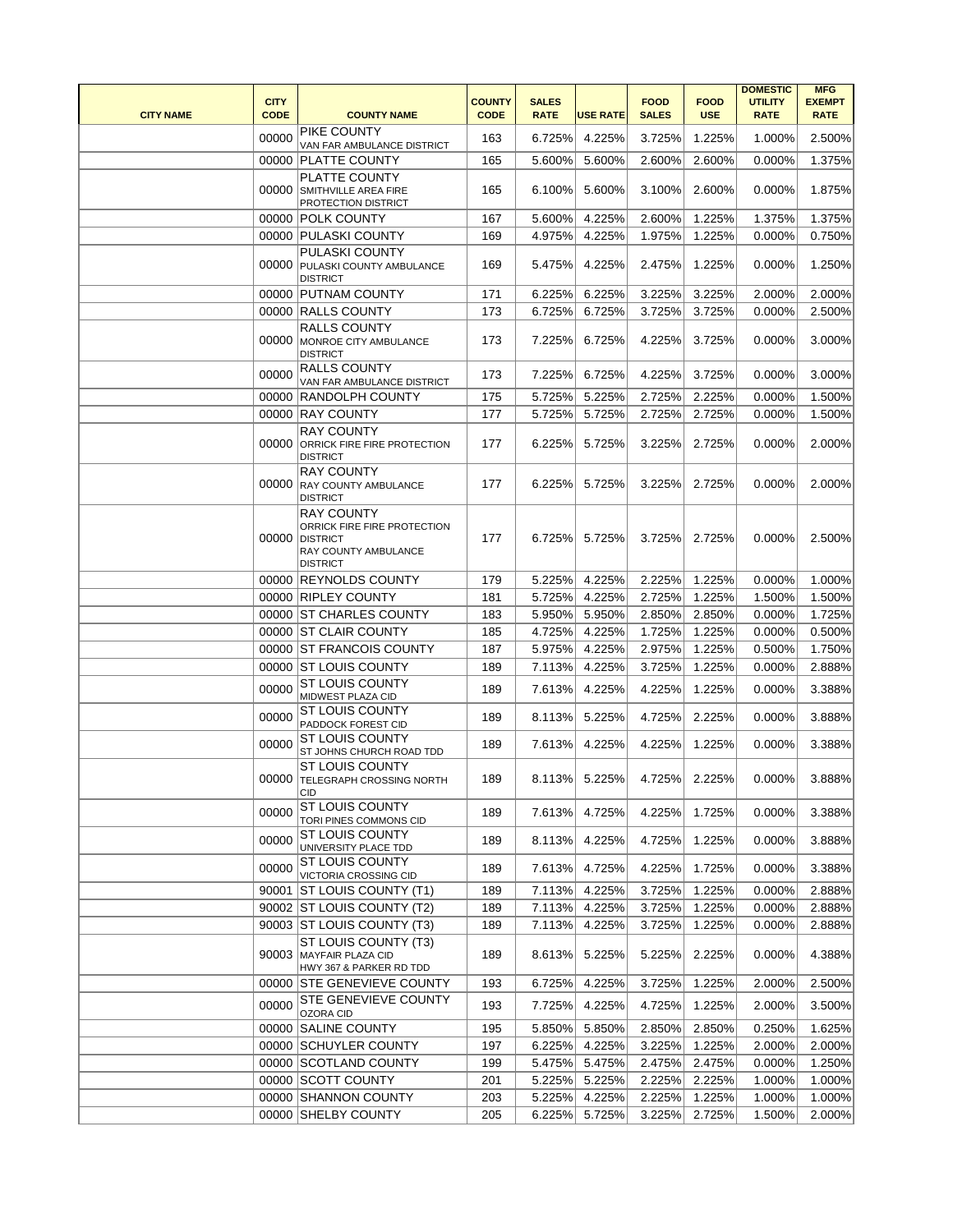|                                | <b>CITY</b> |                                                                                                     | <b>COUNTY</b> | <b>SALES</b>     |                  | <b>FOOD</b>      | <b>FOOD</b>      | <b>DOMESTIC</b><br><b>UTILITY</b> | <b>MFG</b><br><b>EXEMPT</b> |
|--------------------------------|-------------|-----------------------------------------------------------------------------------------------------|---------------|------------------|------------------|------------------|------------------|-----------------------------------|-----------------------------|
| <b>CITY NAME</b>               | <b>CODE</b> | <b>COUNTY NAME</b>                                                                                  | <b>CODE</b>   | <b>RATE</b>      | <b>USE RATE</b>  | <b>SALES</b>     | <b>USE</b>       | <b>RATE</b>                       | <b>RATE</b>                 |
|                                |             | <b>SHELBY COUNTY</b><br>00000 MONROE CITY AMBULANCE<br><b>DISTRICT</b>                              | 205           | 6.725%           | 5.725%           | 3.725%           | 2.725%           | 1.500%                            | 2.500%                      |
|                                | 00000       | <b>SHELBY COUNTY</b><br>SALT RIVER AMBULANCE DISTRICT                                               | 205           | 6.725%           | 5.725%           | 3.725%           | 2.725%           | 1.500%                            | 2.500%                      |
|                                |             | 00000 STODDARD COUNTY                                                                               | 207           | 5.225%           | 4.225%           | 2.225%           | 1.225%           | 0.000%                            | 1.000%                      |
|                                |             | 00000 STONE COUNTY                                                                                  | 209           | 5.975%           | 5.975%           | 2.975%           | 2.975%           | 1.000%                            | 1.750%                      |
|                                | 00000       | <b>STONE COUNTY</b><br><b>BRANSON LAKES AREA TCED</b><br>SOUTHERN STONE FIRE<br>PROTECTION DISTRICT | 209           | 7.475%           | 5.975%           | 3.475%           | 2.975%           | 1.000%                            | 3.250%                      |
|                                | 00000       | <b>STONE COUNTY</b><br>SOUTHERN STONE FIRE<br>PROTECTION DISTRICT                                   | 209           | 6.475%           | 5.975%           | 3.475%           | 2.975%           | 1.000%                            | 2.250%                      |
|                                |             | 00000 SULLIVAN COUNTY                                                                               | 211           | 6.975%           | 6.975%           | 3.975%           | 3.975%           | 2.750%                            | 2.750%                      |
|                                |             | 00000 TANEY COUNTY                                                                                  | 213           | 6.100%           | 4.225%           | 3.100%           | 1.225%           | 0.000%                            | 1.875%                      |
|                                | 00000       | <b>TANEY COUNTY</b><br><b>BRANSON LAKES AREA TCED</b>                                               | 213           | 7.100%           | 4.225%           | 3.100%           | 1.225%           | 0.000%                            | 2.875%                      |
|                                | 00000       | <b>TEXAS COUNTY</b>                                                                                 | 215           | 5.725%           | 4.225%           | 2.725%           | 1.225%           | 1.500%                            | 1.500%                      |
|                                | 00000       | <b>VERNON COUNTY</b>                                                                                | 217           | 5.225%           | 4.225%           | 2.225%           | 1.225%           | 0.000%                            | 1.000%                      |
|                                | 00000       | <b>WARREN COUNTY</b>                                                                                | 219           | 6.225%           | 5.725%           | 3.225%           | 2.725%           | 0.000%                            | 2.000%                      |
|                                |             | <b>WARREN COUNTY</b><br>00000 HERMANN AREA AMBULANCE<br><b>DISTRICT</b>                             | 219           | 6.725%           | 5.725%           | 3.725%           | 2.725%           | 0.000%                            | 2.500%                      |
|                                | 00000       | <b>WASHINGTON COUNTY</b>                                                                            | 221           | 7.225%           | 6.725%           | 4.225%           | 3.725%           | 2.000%                            | 3.000%                      |
|                                | 00000       | <b>WASHINGTON COUNTY</b><br><b>BOURBON FIRE PROTECTION</b><br><b>DISTRICT</b>                       | 221           | 7.725%           | 6.725%           | 4.725%           | 3.725%           | 2.000%                            | 3.500%                      |
|                                | 00000       | <b>WASHINGTON COUNTY</b><br><b>SULLIVAN FIRE PROTECTION</b><br><b>DISTRICT</b>                      | 221           | 7.725%           | 6.725%           | 4.725%           | 3.725%           | 2.000%                            | 3.500%                      |
|                                |             | 00000 WAYNE COUNTY                                                                                  | 223           | 5.725%           | 4.225%           | 2.725%           | 1.225%           | 1.500%                            | 1.500%                      |
|                                |             | 00000 WEBSTER COUNTY                                                                                | 225           | 6.058%           | 4.225%           | 3.058%           | 1.225%           | 1.833%                            | 1.833%                      |
|                                |             | 00000 WORTH COUNTY                                                                                  | 227           | 6.100%           | 6.100%           | 3.100%           | 3.100%           | 1.000%                            | 1.875%                      |
|                                |             | 00000 WRIGHT COUNTY                                                                                 | 229           | 5.225%           | 4.225%           | 2.225%           | 1.225%           | 0.000%                            | 1.000%                      |
| <b>ADRIAN</b>                  |             | 00244 BATES COUNTY                                                                                  | 013           | 7.975%           | 5.225%           | 4.975%           | 2.225%           | 1.000%                            | 3.750%                      |
| <b>ADVANCE</b>                 |             | 00262 STODDARD COUNTY                                                                               | 207           | 7.225%           | 6.225%           | 4.225%           | 3.225%           | 1.500%                            | 3.000%                      |
| <b>AGENCY</b>                  |             | 00298 BUCHANAN COUNTY                                                                               | 021           | 5.575%           | 5.575%           | 2.575%           | 2.575%           | 0.000%                            | 1.350%                      |
| <b>AIRPORT DRIVE</b>           |             | 00424 JASPER COUNTY                                                                                 | 097           | 6.700%           | 4.225%           | 3.700%           | 1.225%           | 1.000%                            | 2.475%                      |
| <b>ALBA</b>                    |             | 00496 JASPER COUNTY                                                                                 | 097           | 6.200%           | 4.225%           | 3.200%           | 1.225%           | 0.000%                            | 1.975%                      |
| <b>ALBANY</b>                  |             | 00514 GENTRY COUNTY                                                                                 | 075           | 7.225%           | 5.225%           | 4.225%           | 2.225%           | 0.500%                            | 3.000%                      |
| <b>ALDRICH</b>                 |             | 00568 POLK COUNTY                                                                                   | 167           | 5.600%           | 4.225%           | 2.600%           | 1.225%           | 1.375%                            | 1.375%                      |
| ALEXANDRIA                     |             | 00604 CLARK COUNTY                                                                                  | 045           | 7.225%           | 4.225%           | 4.225%           | 1.225%           | 0.000%                            | 3.000%                      |
| <b>ALLENDALE</b>               |             | 00712 WORTH COUNTY                                                                                  | 227           | 7.100%           | 6.100%           | 4.100%           | 3.100%           | 2.000%                            | 2.875%                      |
| <b>ALLENVILLE</b>              |             | 00748 CAPE GIRARDEAU CNTY                                                                           | 031           | 5.225%           | 4.225%           | 2.225%           | 1.225%           | 1.000%                            | 1.000%                      |
| <b>ALLEY SPRINGS</b>           |             | 00766 SHANNON COUNTY                                                                                | 203           | 5.225%           | 4.225%           | 2.225%           | 1.225%           | 1.000%                            | 1.000%                      |
| <b>ALMA</b><br><b>ALTAMONT</b> |             | 00802 LAFAYETTE COUNTY<br>00910 DAVIESS COUNTY                                                      | 107<br>061    | 5.850%           | 5.850%<br>5.725% | 2.850%<br>3.225% | 2.850%           | 0.000%                            | 1.625%<br>2.000%            |
| <b>ALTENBURG</b>               |             | 00928 PERRY COUNTY                                                                                  | 157           | 6.225%<br>6.100% | 6.100%           | 3.100%           | 2.725%<br>3.100% | 0.000%<br>1.375%                  | 1.875%                      |
| <b>ALTON</b>                   |             | 00964 OREGON COUNTY                                                                                 | 149           | 8.225%           | 4.225%           | 5.225%           | 1.225%           | 2.000%                            | 4.000%                      |
| <b>AMAZONIA</b>                |             | 01018 ANDREW COUNTY                                                                                 | 003           | 6.425%           | 5.925%           | 3.425%           | 2.925%           | 0.000%                            | 2.200%                      |
| <b>AMITY</b>                   |             | 01054 DEKALB COUNTY                                                                                 | 063           | 5.725%           | 5.225%           | 2.725%           | 2.225%           | 0.000%                            | 1.500%                      |
| <b>AMORET</b>                  |             | 01072 BATES COUNTY                                                                                  | 013           | 5.225%           | 5.225%           | 2.225%           | 2.225%           | 0.000%                            | 1.000%                      |
| <b>AMSTERDAM</b>               |             | 01090 BATES COUNTY                                                                                  | 013           | 6.225%           | 5.225%           | 3.225%           | 2.225%           | 0.000%                            | 2.000%                      |
| <b>ANABEL</b>                  |             | 01126 MACON COUNTY                                                                                  | 121           | 6.350%           | 5.475%           | 3.350%           | 2.475%           | 0.000%                            | 2.125%                      |
| <b>ANCELL</b>                  |             | 01162 SCOTT COUNTY                                                                                  | 201           | 5.225%           | 5.225%           | 2.225%           | 2.225%           | 1.000%                            | 1.000%                      |
| <b>ANDERSON</b>                |             | 01198 MCDONALD COUNTY                                                                               | 119           | 7.725%           | 4.225%           | 4.725%           | 1.225%           | 2.500%                            | 3.500%                      |
| <b>ANNADA</b>                  |             | 01252 PIKE COUNTY                                                                                   | 163           | 6.225%           | 4.225%           | 3.225%           | 1.225%           | 1.000%                            | 2.000%                      |
| <b>ANNAPOLIS</b>               |             | 01270 <b>IRON COUNTY</b>                                                                            | 093           | 8.225%           | 4.225%           | 5.225%           | 1.225%           | 0.500%                            | 4.000%                      |
| <b>ANNISTON</b>                |             | 01288 MISSISSIPPI COUNTY                                                                            | 133           | 5.975%           | 4.225%           | 2.975%           | 1.225%           | 0.000%                            | 1.750%                      |
| <b>ANTONIA</b>                 |             | 01396 JEFFERSON COUNTY                                                                              | 099           | 7.100%           | 4.225%           | 4.100%           | 1.225%           | 1.500%                            | 2.875%                      |
| <b>ANUTT</b>                   |             | 01414 DENT COUNTY                                                                                   | 065           | 5.225%           | 4.225%           | 2.225%           | 1.225%           | 1.000%                            | 1.000%                      |
| <b>APPLETON</b>                |             | 01486 CAPE GIRARDEAU CNTY                                                                           | 031           | 5.225%           | 4.225%           | 2.225%           | 1.225%           | 1.000%                            | 1.000%                      |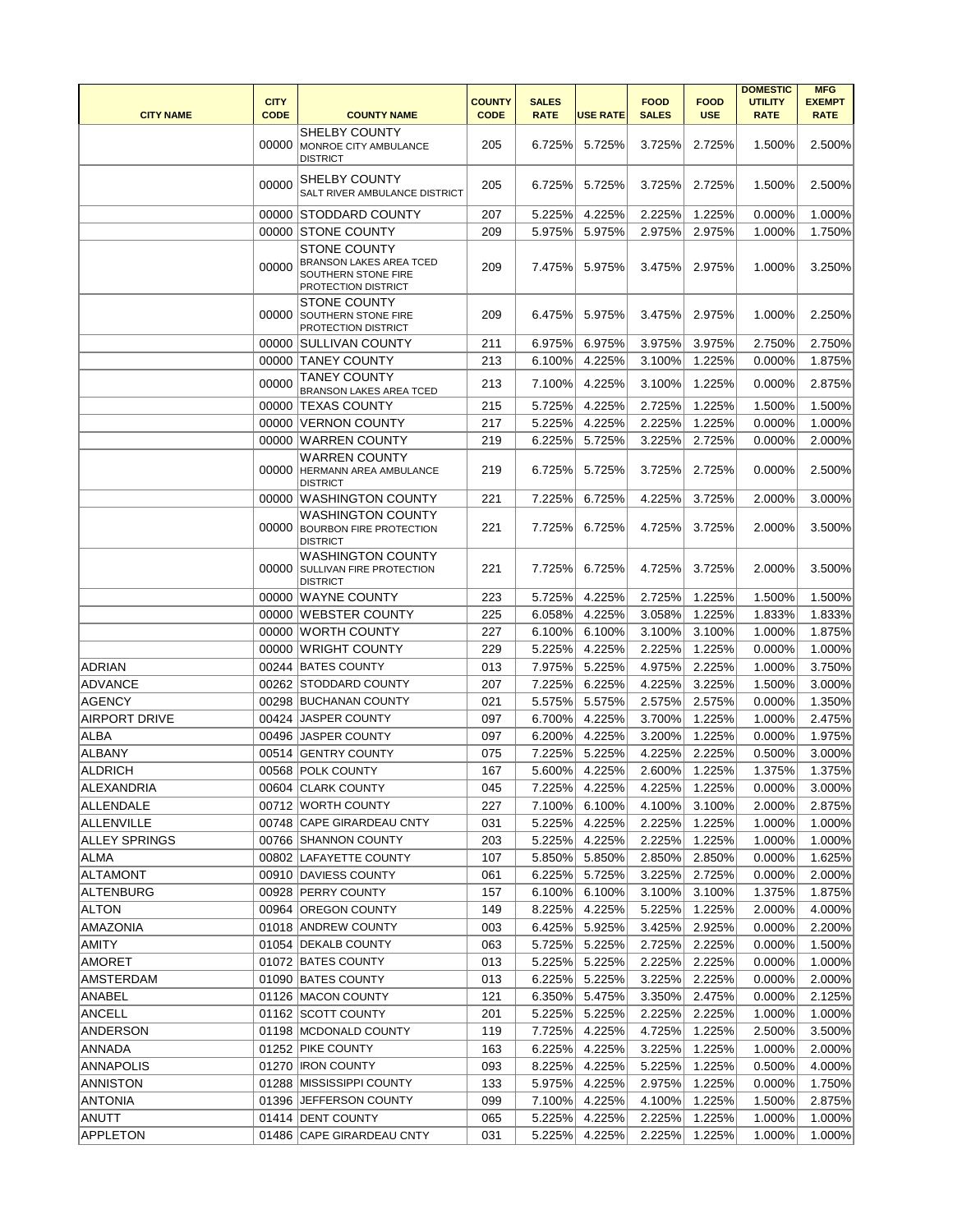|                                                 |             |                          |               |              |                 |              |             | <b>DOMESTIC</b> | <b>MFG</b>    |
|-------------------------------------------------|-------------|--------------------------|---------------|--------------|-----------------|--------------|-------------|-----------------|---------------|
|                                                 | <b>CITY</b> |                          | <b>COUNTY</b> | <b>SALES</b> |                 | <b>FOOD</b>  | <b>FOOD</b> | <b>UTILITY</b>  | <b>EXEMPT</b> |
| <b>CITY NAME</b>                                | <b>CODE</b> | <b>COUNTY NAME</b>       | <b>CODE</b>   | <b>RATE</b>  | <b>USE RATE</b> | <b>SALES</b> | <b>USE</b>  | <b>RATE</b>     | <b>RATE</b>   |
| <b>APPLETON CITY</b>                            |             | 01522 ST CLAIR COUNTY    | 185           | 7.100%       | 4.225%          | 4.100%       | 1.225%      | 0.000%          | 2.875%        |
| ARAB                                            |             | 01558 BOLLINGER COUNTY   | 017           | 5.850%       | 5.850%          | 2.850%       | 2.850%      | 1.625%          | 1.625%        |
| <b>ARBELA</b>                                   |             | 01576 SCOTLAND COUNTY    | 199           | 5.475%       | 5.475%          | 2.475%       | 2.475%      | 0.000%          | 1.250%        |
| ARBYRD                                          |             | 01630 DUNKLIN COUNTY     | 069           | 6.225%       | 5.225%          | 3.225%       | 2.225%      | 1.000%          | 2.000%        |
| <b>ARCADIA</b>                                  |             | 01648 <b>IRON COUNTY</b> | 093           | 7.475%       | 4.225%          | 4.475%       | 1.225%      | 1.500%          | 3.250%        |
| <b>ARCHIE</b>                                   |             | 01702 CASS COUNTY        | 037           | 7.475%       | 5.975%          | 4.475%       | 2.975%      | 2.750%          | 3.250%        |
| ARCOLA                                          |             | 01720 DADE COUNTY        | 057           | 6.475%       | 5.975%          | 3.475%       | 2.975%      | 1.000%          | 2.250%        |
| ARGYLE                                          |             | 01828 MARIES COUNTY      | 125           | 7.391%       | 5.891%          | 4.391%       | 2.891%      | 1.666%          | 3.166%        |
| ARGYLE                                          | 01828       | <b>OSAGE COUNTY</b>      | 151           | 7.475%       | 5.975%          | 4.475%       | 2.975%      | 1.250%          | 3.250%        |
| <b>ARKOE</b>                                    |             | 01864 NODAWAY COUNTY     | 147           | 5.725%       | 5.225%          | 2.725%       | 2.225%      | 0.000%          | 1.500%        |
| ARMSTRONG                                       |             | 01954 HOWARD COUNTY      | 089           | 6.850%       | 6.850%          | 3.850%       | 3.850%      | 2.125%          | 2.625%        |
| ARNOLD                                          |             | 01972 JEFFERSON COUNTY   | 099           | 8.350%       | 4.225%          | 5.350%       | 1.225%      | 2.500%          | 4.125%        |
| <b>ARNOLD</b>                                   |             |                          |               |              |                 |              |             |                 |               |
| ARNOLD RETAIL CORRIDOR TDD                      |             | 01972 JEFFERSON COUNTY   | 099           | 9.350%       | 4.225%          | 6.350%       | 1.225%      | 2.500%          | 5.125%        |
| ARNOLD<br><b>HWY 141/67 TDD</b>                 |             | 01972 JEFFERSON COUNTY   | 099           | 9.350%       | 4.225%          | 6.350%       | 1.225%      | 2.500%          | 5.125%        |
| ARNOLD<br><b>RICHARDSON CROSSING CID</b>        |             | 01972 JEFFERSON COUNTY   | 099           | 8.850%       | 4.725%          | 5.850%       | 1.725%      | 2.500%          | 4.625%        |
| <b>ARROW POINT</b>                              |             | 02034 BARRY COUNTY       | 009           | 5.725%       | 4.225%          | 2.725%       | 1.225%      | 0.000%          | 1.500%        |
| <b>ARROW ROCK</b>                               |             | 02044 SALINE COUNTY      | 195           | 8.350%       | 5.850%          | 5.350%       | 2.850%      | 0.250%          | 4.125%        |
| ASBURY                                          |             | 02098 JASPER COUNTY      | 097           | 6.200%       | 4.225%          | 3.200%       | 1.225%      | 0.000%          | 1.975%        |
| <b>ASHBURN</b>                                  |             | 02152 PIKE COUNTY        | 163           | 6.225%       | 4.225%          | 3.225%       | 1.225%      | 1.000%          | 2.000%        |
| <b>ASH GROVE</b>                                |             | 02188 GREENE COUNTY      | 077           | 6.975%       | 5.725%          | 3.975%       | 2.725%      | 1.875%          | 2.750%        |
| <b>ASHLAND</b>                                  |             | 02242 BOONE COUNTY       | 019           | 7.975%       | 4.225%          | 4.975%       | 1.225%      | 2.500%          | 3.750%        |
| <b>ASHLAND</b>                                  |             | 02242 BOONE COUNTY       | 019           | 8.975%       | 5.225%          | 5.975%       | 2.225%      | 2.500%          | 4.750%        |
| EAST ASHLAND PLAZA CID<br>ASHLEY                |             | 02260 PIKE COUNTY        | 163           | 6.225%       | 4.225%          | 3.225%       | 1.225%      | 1.000%          | 2.000%        |
| <b>ATHERTON</b>                                 | 02404       | JACKSON COUNTY           | 095           | 5.475%       | 4.225%          | 2.475%       | 1.225%      | 0.000%          | 1.250%        |
| <b>ATLANTA</b>                                  |             | 02422 MACON COUNTY       | 121           | 7.350%       | 5.475%          | 4.350%       |             |                 |               |
| AUGUSTA                                         |             | 02512 ST CHARLES COUNTY  |               |              | 5.950%          |              | 2.475%      | 0.000%          | 3.125%        |
|                                                 |             |                          | 183           | 7.450%       |                 | 4.350%       | 2.850%      | 0.000%          | 3.225%        |
| <b>AULLVILLE</b>                                |             | 02530 LAFAYETTE COUNTY   | 107           | 5.850%       | 5.850%          | 2.850%       | 2.850%      | 0.000%          | 1.625%        |
| <b>AURORA</b>                                   |             | 02548 LAWRENCE COUNTY    | 109           | 7.725%       | 7.725%          | 4.725%       | 4.725%      | 2.000%          | 3.500%        |
| AUXVASSE                                        |             | 02638 CALLAWAY COUNTY    | 027           | 7.475%       | 4.225%          | 4.475%       | 1.225%      | 1.000%          | 3.250%        |
| <b>AVA</b>                                      |             | 02674 DOUGLAS COUNTY     | 067           | 7.225%       | 5.725%          | 4.225%       | 2.725%      | 0.000%          | 3.000%        |
| <b>AVALON</b>                                   |             | 02692 LIVINGSTON COUNTY  | 117           | 4.975%       | 4.975%          | 1.975%       | 1.975%      | 0.000%          | 0.750%        |
| AVILLA                                          |             | 02746 JASPER COUNTY      | 097           | 5.200%       | 4.225%          | 2.200%       | 1.225%      | 0.000%          | 0.975%        |
| <b>AVONDALE</b>                                 |             | 02800 CLAY COUNTY        | 047           | 6.225%       | 5.100%          | 3.225%       | 2.100%      | 0.000%          | 2.000%        |
| BAGNELL                                         |             | 02962 MILLER COUNTY      | 131           | 6.225%       | 5.225%          | 3.225%       | 2.225%      | 1.000%          | 2.000%        |
| <b>BAKER</b>                                    |             | 03034 STODDARD COUNTY    | 207           | 5.225%       | 4.225%          | 2.225%       | 1.225%      | 0.000%          | 1.000%        |
| <b>BAKERSFIELD</b>                              |             | 03052 OZARK COUNTY       | 153           | 7.725%       | 4.225%          | 4.725%       | 1.225%      | 2.000%          | 3.500%        |
| <b>BALDWIN PARK</b>                             |             | 03124 CASS COUNTY        | 037           | 5.975%       | 5.975%          | 2.975%       | 2.975%      | 1.250%          | 1.750%        |
| <b>BALLWIN</b>                                  |             | 03160 ST LOUIS COUNTY    | 189           | 8.113%       | 4.225%          | 4.725%       | 1.225%      | 0.000%          | 3.888%        |
| BALLWIN<br><b>CLARKSON KEHRS MILL TDD</b>       |             | 03160 ST LOUIS COUNTY    | 189           | 9.113%       | 4.225%          | 5.725%       | 1.225%      | 0.000%          | 4.888%        |
| <b>BALLWIN</b><br><b>SEVEN TRAILS DRIVE TDD</b> |             | 03160 ST LOUIS COUNTY    | 189           | 9.113%       | 4.225%          | 5.725%       | 1.225%      | 0.000%          | 4.888%        |
| BALLWIN (X1)                                    |             | 03161 ST LOUIS COUNTY    | 189           | 8.113%       | 4.225%          | 4.725%       | 1.225%      | 0.000%          | 3.888%        |
| <b>BALLWIN (X2)</b>                             |             | 03162 ST LOUIS COUNTY    | 189           | 8.113%       | 4.225%          | 4.725%       | 1.225%      | 0.000%          | 3.888%        |
| BALLWIN (X3)                                    |             | 03163 ST LOUIS COUNTY    | 189           | 8.113%       | 4.225%          | 4.725%       | 1.225%      | 0.000%          | 3.888%        |
| BALLWIN (X4)                                    |             | 03164 ST LOUIS COUNTY    | 189           | 8.113%       | 4.225%          | 4.725%       | 1.225%      | 0.000%          | 3.888%        |
| BALLWIN (X5)                                    |             | 03165 ST LOUIS COUNTY    | 189           | 8.113%       | 4.225%          | 4.725%       | 1.225%      | 0.000%          | 3.888%        |
| BALLWIN (X6)                                    |             | 03166 ST LOUIS COUNTY    | 189           | 8.113%       | 4.225%          | 4.725%       | 1.225%      | 0.000%          | 3.888%        |
| <b>BALLWIN (X7)</b>                             |             | 03167 ST LOUIS COUNTY    | 189           | 8.113%       | 4.225%          | 4.725%       | 1.225%      | 0.000%          | 3.888%        |
| <b>BALLWIN (X8)</b>                             |             | 03168 ST LOUIS COUNTY    | 189           | 8.113%       | 4.225%          | 4.725%       | 1.225%      | 0.000%          | 3.888%        |
| BALLWIN (T1)                                    |             | 03169 ST LOUIS COUNTY    | 189           | 8.113%       | 4.225%          | 4.725%       | 1.225%      | 0.000%          | 3.888%        |
| <b>BALLWIN (T1)</b>                             |             |                          |               |              |                 |              |             |                 |               |
| <b>BALLWIN TOWN CENTER TDD</b>                  |             | 03169 ST LOUIS COUNTY    | 189           | 8.363%       | 4.225%          | 4.975%       | 1.225%      | 0.000%          | 4.138%        |
| <b>BARING</b>                                   |             | 03322 KNOX COUNTY        | 103           | 6.225%       | 4.225%          | 3.225%       | 1.225%      | 2.000%          | 2.000%        |
| BARNARD                                         |             | 03340 NODAWAY COUNTY     | 147           | 5.725%       | 5.225%          | 2.725%       | 2.225%      | 0.000%          | 1.500%        |
| <b>BARNETT</b>                                  |             | 03376 MORGAN COUNTY      | 141           | 5.725%       | 5.225%          | 2.725%       | 2.225%      | 0.500%          | 1.500%        |
| <b>BARNHART</b>                                 |             | 03394 JEFFERSON COUNTY   | 099           | 6.600%       | 4.225%          | 3.600%       | 1.225%      | 1.500%          | 2.375%        |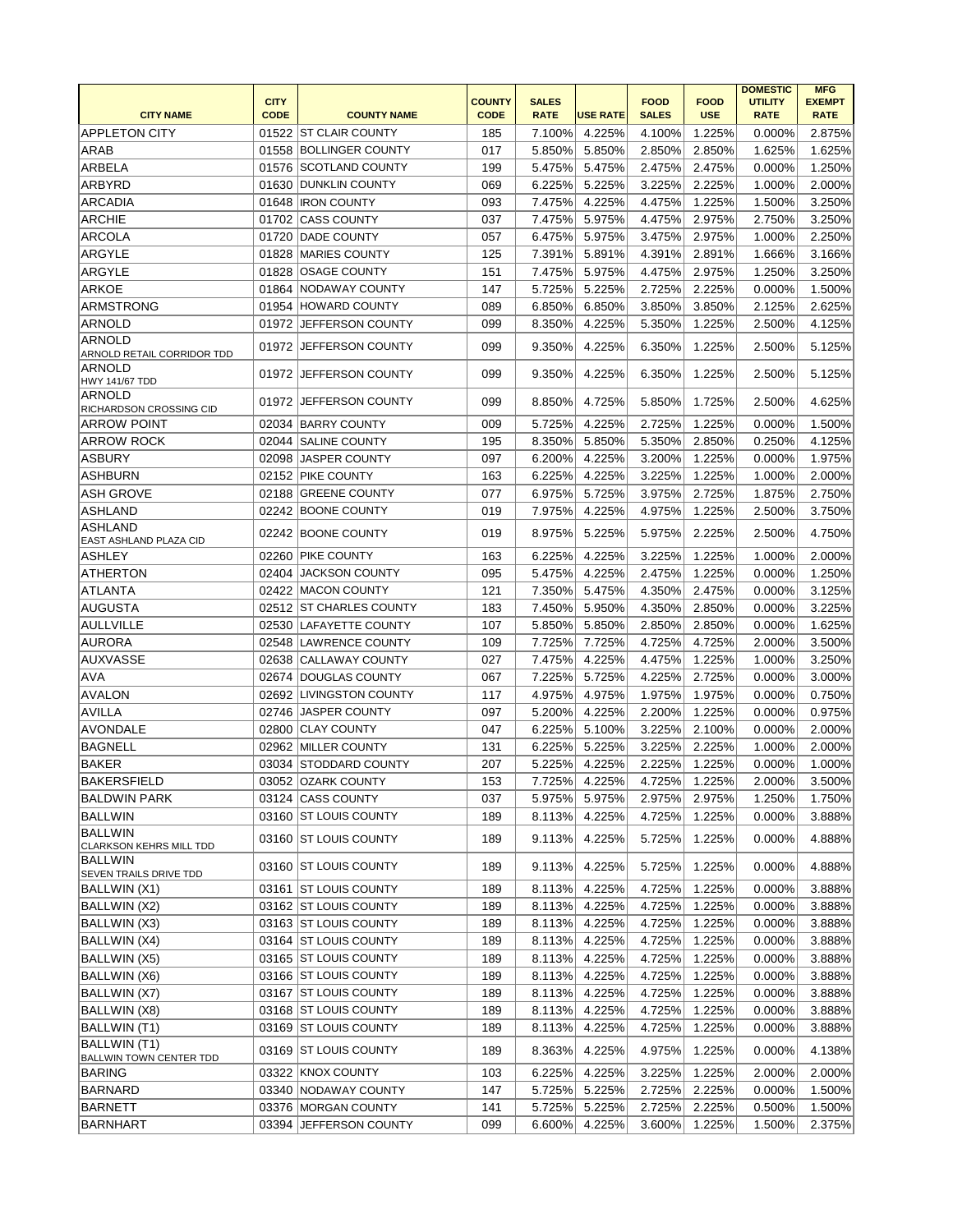|                                                                                   |             |                          |               |              |                 |              |             | <b>DOMESTIC</b> | <b>MFG</b>    |
|-----------------------------------------------------------------------------------|-------------|--------------------------|---------------|--------------|-----------------|--------------|-------------|-----------------|---------------|
|                                                                                   | <b>CITY</b> |                          | <b>COUNTY</b> | <b>SALES</b> |                 | <b>FOOD</b>  | <b>FOOD</b> | <b>UTILITY</b>  | <b>EXEMPT</b> |
| <b>CITY NAME</b>                                                                  | <b>CODE</b> | <b>COUNTY NAME</b>       | <b>CODE</b>   | <b>RATE</b>  | <b>USE RATE</b> | <b>SALES</b> | <b>USE</b>  | <b>RATE</b>     | <b>RATE</b>   |
| <b>BARNHART</b><br><b>ANTONIA FIRE PROTECTION</b><br><b>DISTRICT</b>              |             | 03394 JEFFERSON COUNTY   | 099           | 7.100%       | 4.225%          | 4.100%       | 1.225%      | 1.500%          | 2.875%        |
| <b>BARNHART</b><br><b>ROCK COMMUNITY FIRE</b><br><b>PROTECTION DISTRICT</b>       |             | 03394 JEFFERSON COUNTY   | 099           | 7.100%       | 4.225%          | 4.100%       | 1.225%      | 1.500%          | 2.875%        |
| <b>BATES CITY</b>                                                                 |             | 03556 LAFAYETTE COUNTY   | 107           | 7.850%       | 7.350%          | 4.850%       | 4.350%      | 1.500%          | 3.625%        |
| <b>BATTLEFIELD</b>                                                                |             | 03592 GREENE COUNTY      | 077           | 6.975%       | 4.225%          | 3.975%       | 1.225%      | 1.875%          | 2.750%        |
| <b>BATTLEFIELD</b><br><b>WILSON CREEK MARKET PLACE CID</b>                        |             | 03592 GREENE COUNTY      | 077           | 7.975%       | 5.225%          | 4.975%       | 2.225%      | 1.875%          | 3.750%        |
| BAY                                                                               | 03628       | <b>GASCONADE COUNTY</b>  | 073           | 6.100%       | 4.225%          | 3.100%       | 1.225%      | 1.000%          | 1.875%        |
| <b>BEAUFORT</b>                                                                   |             | 03772 FRANKLIN COUNTY    | 071           | 6.475%       | 4.225%          | 3.475%       | 1.225%      | 0.000%          | 2.250%        |
| <b>BELGIQUE</b>                                                                   |             | 04042 PERRY COUNTY       | 157           | 6.100%       | 6.100%          | 3.100%       | 3.100%      | 1.375%          | 1.875%        |
| <b>BELGRADE</b>                                                                   | 04060       | <b>WASHINGTON COUNTY</b> | 221           | 7.225%       | 6.725%          | 4.225%       | 3.725%      | 2.000%          | 3.000%        |
| BELLAIR                                                                           | 04096       | <b>COOPER COUNTY</b>     | 053           | 6.225%       | 5.975%          | 3.225%       | 2.975%      | 1.750%          | 2.000%        |
| <b>BELLA VILLA</b>                                                                |             | 04114 ST LOUIS COUNTY    | 189           | 7.613%       | 4.725%          | 4.225%       | 1.725%      | 0.000%          | 3.388%        |
| BELLA VILLA (X1)                                                                  |             | 04115 ST LOUIS COUNTY    | 189           | 7.613%       | 4.725%          | 4.225%       | 1.725%      | 0.000%          | 3.388%        |
|                                                                                   |             |                          |               |              |                 |              |             |                 |               |
| <b>BELL CITY</b>                                                                  |             | 04132 STODDARD COUNTY    | 207           | 6.475%       | 4.225%          | 3.475%       | 1.225%      | 0.000%          | 2.250%        |
| <b>BELLE</b>                                                                      | 04150       | MARIES COUNTY            | 125           | 7.891%       | 5.891%          | 4.891%       | 2.891%      | 3.166%          | 3.666%        |
| BELLE                                                                             | 04150       | <b>OSAGE COUNTY</b>      | 151           | 7.975%       | 5.975%          | 4.975%       | 2.975%      | 2.750%          | 3.750%        |
| BELLEFONTAINE<br>NEIGHBORS                                                        |             | 04222 ST LOUIS COUNTY    | 189           | 7.613%       | 4.225%          | 4.225%       | 1.225%      | 0.000%          | 3.388%        |
| <b>BELLERIVE</b>                                                                  |             | 04240 ST LOUIS COUNTY    | 189           | 7.863%       | 4.225%          | 4.475%       | 1.225%      | 0.000%          | 3.638%        |
| <b>BELLERIVE</b><br>UNIVERSITY PLACE TDD                                          |             | 04240 ST LOUIS COUNTY    | 189           | 8.863%       | 4.225%          | 5.475%       | 1.225%      | 0.000%          | 4.638%        |
| BELLEVIEW                                                                         |             | 04276  IRON COUNTY       | 093           | 6.225%       | 4.225%          | 3.225%       | 1.225%      | 0.500%          | 2.000%        |
| <b>BELLFLOWER</b>                                                                 | 04330       | <b>MONTGOMERY COUNTY</b> | 139           | 8.475%       | 4.225%          | 5.475%       | 1.225%      | 3.250%          | 4.250%        |
| <b>BEL-NOR</b>                                                                    |             | 04348 ST LOUIS COUNTY    | 189           | 7.613%       | 4.725%          | 4.225%       | 1.725%      | 0.000%          | 3.388%        |
| <b>BEL-RIDGE</b>                                                                  |             | 04366 ST LOUIS COUNTY    | 189           | 8.363%       | 4.225%          | 4.975%       | 1.225%      | 0.000%          | 4.138%        |
| BEL-RIDGE (T1)                                                                    | 04367       | <b>ST LOUIS COUNTY</b>   | 189           | 8.363%       | 4.225%          | 4.975%       | 1.225%      | 0.000%          | 4.138%        |
| BEL-RIDGE (T2)                                                                    |             | 04368 ST LOUIS COUNTY    | 189           | 8.363%       | 4.225%          | 4.975%       | 1.225%      | 0.000%          | 4.138%        |
| <b>BELTON</b>                                                                     |             | 04384 CASS COUNTY        | 037           | 8.725%       | 5.975%          | 5.725%       | 2.975%      | 1.250%          | 4.500%        |
| <b>BELTON</b><br><b>BELTON/RAYMORE INTERCHANGE</b><br>TDD                         |             | 04384 CASS COUNTY        | 037           | 9.225%       | 5.975%          | 6.225%       | 2.975%      | 1.250%          | 5.000%        |
| <b>BELTON</b><br>BELTON-CASS REGIONAL TDD                                         |             | 04384 CASS COUNTY        | 037           | 9.725%       | 5.975%          | 6.725%       | 2.975%      | 1.250%          | 5.500%        |
| <b>BELTON</b><br><b>BELTON TOWN CENTRE TDD</b>                                    |             | 04384 CASS COUNTY        | 037           | 9.725%       | 5.975%          | 6.725%       | 2.975%      | 1.250%          | 5.500%        |
| <b>BELTON</b><br><b>BELTON TOWN CENTRE TDD</b><br><b>BELTON-CASS REGIONAL TDD</b> |             | 04384 CASS COUNTY        | 037           | 10.725%      | 5.975%          | 7.725%       | 2.975%      | 1.250%          | 6.500%        |
| <b>BELTON</b><br>CORNERSTONE POINTE TDD                                           |             | 04384 CASS COUNTY        | 037           | 9.725%       | 5.975%          | 6.725%       | 2.975%      | 1.250%          | 5.500%        |
| <b>BELTON</b><br>Y HIGHWAY MARKET PLACE CID                                       |             | 04384 CASS COUNTY        | 037           | 9.725%       | 6.975%          | 6.725%       | 3.975%      | 1.250%          | 5.500%        |
| <b>BENDAVIS</b>                                                                   |             | 04474 TEXAS COUNTY       | 215           | 5.725%       | 4.225%          | 2.725%       | 1.225%      | 1.500%          | 1.500%        |
| <b>BENTON</b>                                                                     |             | 04798 SCOTT COUNTY       | 201           | 6.225%       | 5.225%          | 3.225%       | 2.225%      | 2.000%          | 2.000%        |
| <b>BENTON CITY</b>                                                                |             | 04834 AUDRAIN COUNTY     | 007           | 6.600%       | 4.225%          | 3.600%       | 1.225%      | 0.000%          | 2.375%        |
| <b>BERGER</b>                                                                     |             | 04888 FRANKLIN COUNTY    | 071           | 7.475%       | 4.225%          | 4.475%       | 1.225%      | 1.000%          | 3.250%        |
| BERKELEY                                                                          |             | 04906 ST LOUIS COUNTY    | 189           | 9.113%       | 4.225%          | 5.725%       | 1.225%      | 0.000%          | 4.888%        |
| BERKELEY (T2)                                                                     |             | 04908 ST LOUIS COUNTY    | 189           | 9.113%       | 4.225%          | 5.725%       | 1.225%      | 0.000%          | 4.888%        |
| <b>BERNIE</b>                                                                     |             | 04960 STODDARD COUNTY    | 207           | 6.725%       | 4.225%          | 3.725%       | 1.225%      | 1.500%          | 2.500%        |
| <b>BERRYMAN</b>                                                                   |             | 04978 CRAWFORD COUNTY    | 055           | 6.475%       | 4.225%          | 3.475%       | 1.225%      | 0.750%          | 2.250%        |
| <b>BERTRAND</b>                                                                   |             | 04996 MISSISSIPPI COUNTY | 133           | 6.975%       | 4.225%          | 3.975%       | 1.225%      | 0.000%          | 2.750%        |
| <b>BETHANY</b>                                                                    |             | 05068 HARRISON COUNTY    | 081           | 7.350%       | 5.475%          | 4.350%       | 2.475%      | 0.000%          | 3.125%        |
| <b>BETHANY</b>                                                                    |             | 05068 HARRISON COUNTY    | 081           | 8.350%       | 6.475%          | 5.350%       | 3.475%      | 0.000%          | 4.125%        |
| <b>BETHANY 136 CID</b><br><b>BETHEL</b>                                           |             | 05104 SHELBY COUNTY      | 205           | 7.725%       | 5.725%          | 4.725%       | 2.725%      | 1.500%          | 3.500%        |
| <b>BEULAH</b>                                                                     |             | 05212 PHELPS COUNTY      | 161           | 5.350%       | 4.225%          | 2.350%       | 1.225%      | 0.000%          | 1.125%        |
| BEVERLY                                                                           |             | 05230 PLATTE COUNTY      |               |              |                 |              |             |                 |               |
|                                                                                   |             |                          | 165           | 5.600%       | 5.600%          | 2.600%       | 2.600%      | 0.000%          | 1.375%        |
| <b>BEVERLY HILLS</b>                                                              |             | 05248 ST LOUIS COUNTY    | 189           | 8.113%       | 4.225%          | 4.725%       | 1.225%      | 0.000%          | 3.888%        |
| BEVIER                                                                            |             | 05266 MACON COUNTY       | 121           | 7.850%       | 5.475%          | 4.850%       | 2.475%      | 1.000%          | 3.625%        |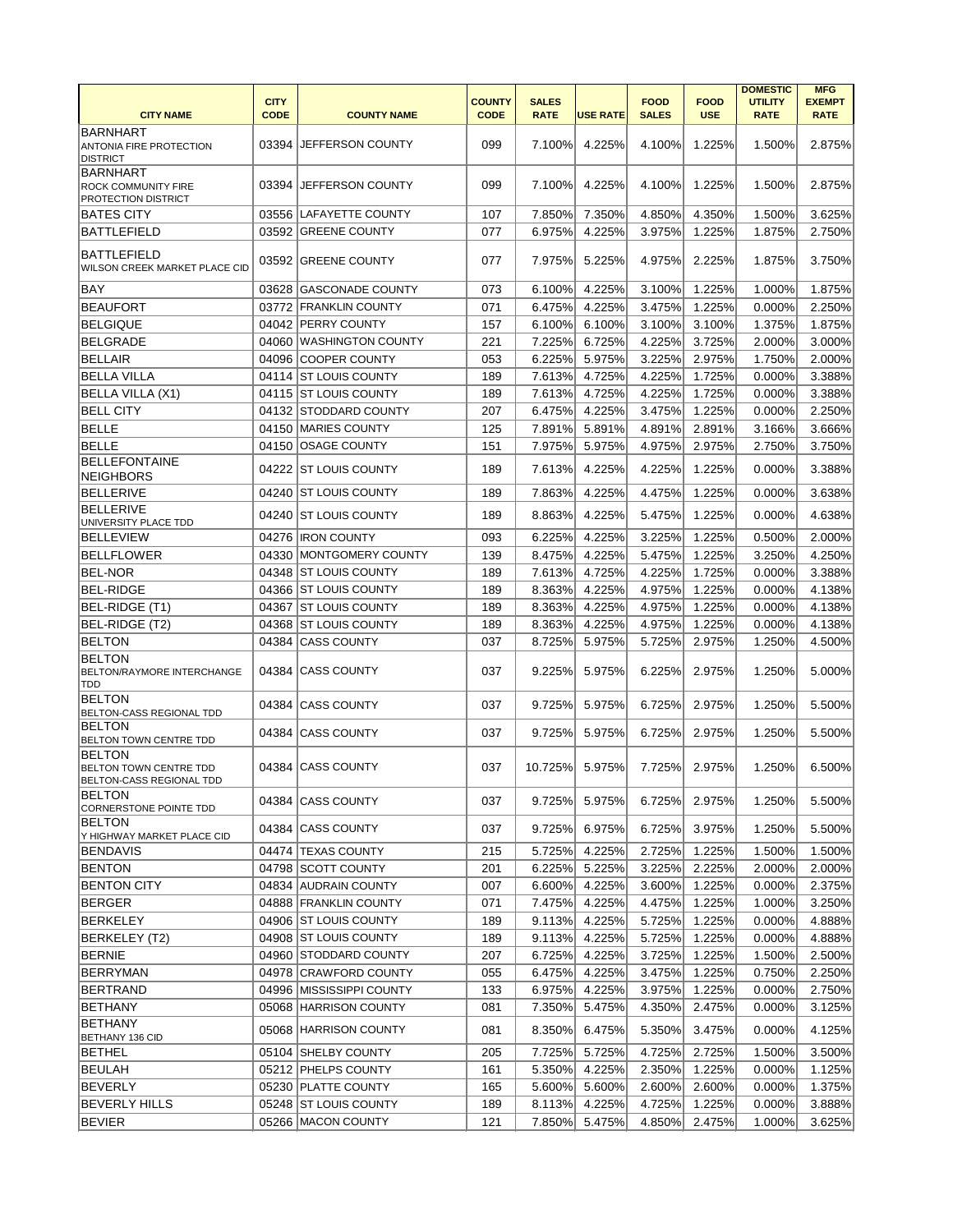|                                                                                                            |             |                            |               |              |                 |              |             | <b>DOMESTIC</b> | <b>MFG</b>    |
|------------------------------------------------------------------------------------------------------------|-------------|----------------------------|---------------|--------------|-----------------|--------------|-------------|-----------------|---------------|
|                                                                                                            | <b>CITY</b> |                            | <b>COUNTY</b> | <b>SALES</b> |                 | <b>FOOD</b>  | <b>FOOD</b> | <b>UTILITY</b>  | <b>EXEMPT</b> |
| <b>CITY NAME</b>                                                                                           | <b>CODE</b> | <b>COUNTY NAME</b>         | <b>CODE</b>   | <b>RATE</b>  | <b>USE RATE</b> | <b>SALES</b> | <b>USE</b>  | <b>RATE</b>     | <b>RATE</b>   |
| <b>BIGELOW</b>                                                                                             |             | 05464 HOLT COUNTY          | 087           | 6.725%       | 6.725%          | 3.725%       | 3.725%      | 0.000%          | 2.500%        |
| <b>BIG LAKE (VILLAGE)</b>                                                                                  | 05495       | <b>HOLT COUNTY</b>         | 087           | 6.725%       | 6.725%          | 3.725%       | 3.725%      | 0.000%          | 2.500%        |
| <b>BIG PINEY</b>                                                                                           | 05500       | <b>PULASKI COUNTY</b>      | 169           | 5.475%       | 4.225%          | 2.475%       | 1.225%      | 0.000%          | 1.250%        |
| <b>BIGSPRING</b>                                                                                           | 05608       | MONTGOMERY COUNTY          | 139           | 6.975%       | 4.225%          | 3.975%       | 1.225%      | 2.250%          | 2.750%        |
| <b>BILLINGS</b>                                                                                            |             | 05626 CHRISTIAN COUNTY     | 043           | 6.975%       | 4.225%          | 3.975%       | 1.225%      | 1.000%          | 2.750%        |
| <b>BIRCH TREE</b>                                                                                          | 05734       | <b>SHANNON COUNTY</b>      | 203           | 7.225%       | 4.225%          | 4.225%       | 1.225%      | 2.000%          | 3.000%        |
| <b>BIRMINGHAM</b>                                                                                          |             | 05824 CLAY COUNTY          | 047           | 6.225%       | 5.100%          | 3.225%       | 2.100%      | 1.000%          | 2.000%        |
| <b>BISMARCK</b>                                                                                            | 05878       | <b>ST FRANCOIS COUNTY</b>  | 187           | 7.475%       | 4.225%          | 4.475%       | 1.225%      | 1.500%          | 3.250%        |
| <b>BIXBY</b>                                                                                               |             | 05914  IRON COUNTY         | 093           | 5.725%       | 4.225%          | 2.725%       | 1.225%      | 0.000%          | 1.500%        |
| <b>BLACK</b>                                                                                               |             | 05932 REYNOLDS COUNTY      | 179           | 5.225%       | 4.225%          | 2.225%       | 1.225%      | 0.000%          | 1.000%        |
| <b>BLACKBURN</b>                                                                                           |             | 05950 LAFAYETTE COUNTY     | 107           | 6.350%       | 5.850%          | 3.350%       | 2.850%      | 0.500%          | 2.125%        |
| <b>BLACKBURN</b>                                                                                           | 05950       | <b>SALINE COUNTY</b>       | 195           | 6.350%       | 5.850%          | 3.350%       | 2.850%      | 0.750%          | 2.125%        |
| <b>BLACK JACK</b>                                                                                          | 06004       | <b>ST LOUIS COUNTY</b>     | 189           | 7.613%       | 4.725%          | 4.225%       | 1.725%      | 0.000%          | 3.388%        |
| <b>BLACKWATER</b>                                                                                          | 06148       | <b>COOPER COUNTY</b>       | 053           | 8.225%       | 5.975%          | 5.225%       | 2.975%      | 3.750%          | 4.000%        |
| <b>BLACKWELL</b>                                                                                           | 06220       | <b>ST FRANCOIS COUNTY</b>  | 187           | 5.975%       | 4.225%          | 2.975%       | 1.225%      | 0.500%          | 1.750%        |
| <b>BLAIRSTOWN</b>                                                                                          |             | 06238 HENRY COUNTY         | 083           | 6.225%       | 5.225%          | 3.225%       | 2.225%      | 1.500%          | 2.000%        |
| <b>BLAND</b>                                                                                               | 06256       | <b>GASCONADE COUNTY</b>    | 073           | 8.100%       | 4.225%          | 5.100%       | 1.225%      | 2.000%          | 3.875%        |
| <b>BLODGETT</b>                                                                                            | 06346       | <b>SCOTT COUNTY</b>        | 201           | 5.225%       | 5.225%          | 2.225%       | 2.225%      | 1.000%          | 1.000%        |
| <b>BLOOMFIELD</b>                                                                                          | 06382       | <b>STODDARD COUNTY</b>     | 207           | 6.225%       | 5.225%          | 3.225%       | 2.225%      | 1.000%          | 2.000%        |
| <b>BLOOMSDALE</b>                                                                                          |             | 06454 STE GENEVIEVE COUNTY | 193           | 7.725%       | 4.225%          | 4.725%       | 1.225%      | 3.000%          | 3.500%        |
| <b>BLUE EYE</b>                                                                                            | 06526       | <b>STONE COUNTY</b>        | 209           | 7.475%       | 5.975%          | 4.475%       | 2.975%      | 1.000%          | 3.250%        |
| <b>BLUE SPRINGS</b>                                                                                        | 06652       | JACKSON COUNTY             | 095           | 7.475%       | 4.225%          | 4.475%       | 1.225%      | 1.000%          | 3.250%        |
| <b>BLUE SPRINGS</b>                                                                                        |             |                            |               |              |                 |              |             |                 |               |
| CENTRAL JACKSON COUNTY FIRE<br>PROTECTION DISTRICT                                                         |             | 06652 JACKSON COUNTY       | 095           | 7.975%       | 4.225%          | 4.975%       | 1.225%      | 1.000%          | 3.750%        |
| <b>BLUE SPRINGS</b><br>CENTRAL JACKSON COUNTY FIRE<br>PROTECTION DISTRICT<br>OAKS AT WOODS CHAPEL CID      |             | 06652 JACKSON COUNTY       | 095           | 8.975%       | 5.225%          | 5.975%       | 2.225%      | 1.000%          | 4.750%        |
| <b>BLUE SPRINGS</b><br>CENTRAL JACKSON COUNTY FIRE<br>PROTECTION DISTRICT<br><b>ADAMS FARM TDD</b>         |             | 06652 JACKSON COUNTY       | 095           | 8.975%       | 4.225%          | 5.975%       | 1.225%      | 1.000%          | 4.750%        |
| <b>BLUE SPRINGS</b><br>CENTRAL JACKSON COUNTY FIRE<br>PROTECTION DISTRICT<br><b>CORONADO DRIVE TDD</b>     |             | 06652 JACKSON COUNTY       | 095           | 8.475%       | 4.225%          | 5.475%       | 1.225%      | 1.000%          | 4.250%        |
| <b>BLUE SPRINGS</b><br>CENTRAL JACKSON COUNTY FIRE<br>PROTECTION DISTRICT<br>170 & ADAMS DAIRY PARKWAY TDD |             | 06652 JACKSON COUNTY       | 095           | 8.975%       | 4.225%          | 5.975%       | 1.225%      | 1.000%          | 4.750%        |
| <b>BLUE SPRINGS</b><br>PRAIRIE TOWNSHIP FIRE<br>PROTECTION DISTRICT                                        |             | 06652 JACKSON COUNTY       | 095           | 7.975%       | 4.225%          | 4.975%       | 1.225%      | 1.000%          | 3.750%        |
| <b>BLUE SUMMIT</b>                                                                                         |             | 06670 JACKSON COUNTY       | 095           | 6.475%       | 4.225%          | 3.475%       | 1.225%      | 0.000%          | 2.250%        |
| <b>BLUE VUE</b>                                                                                            |             | 06706 JACKSON COUNTY       | 095           | 5.475%       | 4.225%          | 2.475%       | 1.225%      | 0.000%          | 1.250%        |
| <b>BLYTHEDALE</b>                                                                                          |             | 06742 HARRISON COUNTY      | 081           | 5.475%       | 5.475%          | 2.475%       | 2.475%      | 0.000%          | 1.250%        |
| <b>BOGARD</b>                                                                                              |             | 06832 CARROLL COUNTY       | 033           | 5.475%       | 5.475%          | 2.475%       | 2.475%      | 0.000%          | 1.250%        |
| <b>BOIS D'ARC</b>                                                                                          |             | 06904 GREENE COUNTY        | 077           | 5.475%       | 4.225%          | 2.475%       | 1.225%      | 0.875%          | 1.250%        |
| <b>BOLCKOW</b>                                                                                             |             | 06922 ANDREW COUNTY        | 003           | 6.425%       | 5.925%          | 3.425%       | 2.925%      | 0.000%          | 2.200%        |
| <b>BOLIVAR</b>                                                                                             |             | 06976 POLK COUNTY          | 167           | 8.100%       | 4.225%          | 5.100%       | 1.225%      | 2.875%          | 3.875%        |
| <b>BONA</b>                                                                                                |             | 06994 DADE COUNTY          | 057           | 6.475%       | 5.975%          | 3.475%       | 2.975%      | 1.000%          | 2.250%        |
| <b>BONNE TERRE</b>                                                                                         |             | 07102 ST FRANCOIS COUNTY   | 187           | 7.975%       | 4.225%          | 4.975%       | 1.225%      | 1.500%          | 3.750%        |
| <b>BONNOTS MILL</b>                                                                                        |             | 07120 OSAGE COUNTY         | 151           | 6.475%       | 5.975%          | 3.475%       | 2.975%      | 1.250%          | 2.250%        |
| <b>BOONVILLE</b>                                                                                           |             | 07318 COOPER COUNTY        | 053           | 8.225%       | 5.975%          | 5.225%       | 2.975%      | 2.750%          | 4.000%        |
| <b>BOONVILLE</b><br><b>BOONVILLE RIVERFRONT TDD</b>                                                        |             | 07318 COOPER COUNTY        | 053           | 9.225%       | 5.975%          | 6.225%       | 2.975%      | 2.750%          | 5.000%        |
| <b>BOSS</b>                                                                                                |             | 07390 DENT COUNTY          | 065           | 5.225%       | 4.225%          | 2.225%       | 1.225%      | 1.000%          | 1.000%        |
| <b>BOSWORTH</b>                                                                                            |             | 07426 CARROLL COUNTY       | 033           | 5.475%       | 5.475%          | 2.475%       | 2.475%      | 0.000%          | 1.250%        |
| <b>BOULDER CITY</b>                                                                                        |             | 07444 NEWTON COUNTY        | 145           | 5.350%       | 4.225%          | 2.350%       | 1.225%      | 1.125%          | 1.125%        |
| <b>BOURBON</b>                                                                                             |             | 07534 CRAWFORD COUNTY      | 055           | 8.475%       | 4.225%          | 5.475%       | 1.225%      | 1.750%          | 4.250%        |
| <b>BOWERS MILL</b>                                                                                         |             | 07588 LAWRENCE COUNTY      | 109           | 5.725%       | 5.725%          | 2.725%       | 2.725%      | 0.000%          | 1.500%        |
| <b>BOWLING GREEN</b>                                                                                       |             | 07660 PIKE COUNTY          | 163           | 7.975%       | 4.225%          | 4.975%       | 1.225%      | 2.000%          | 3.750%        |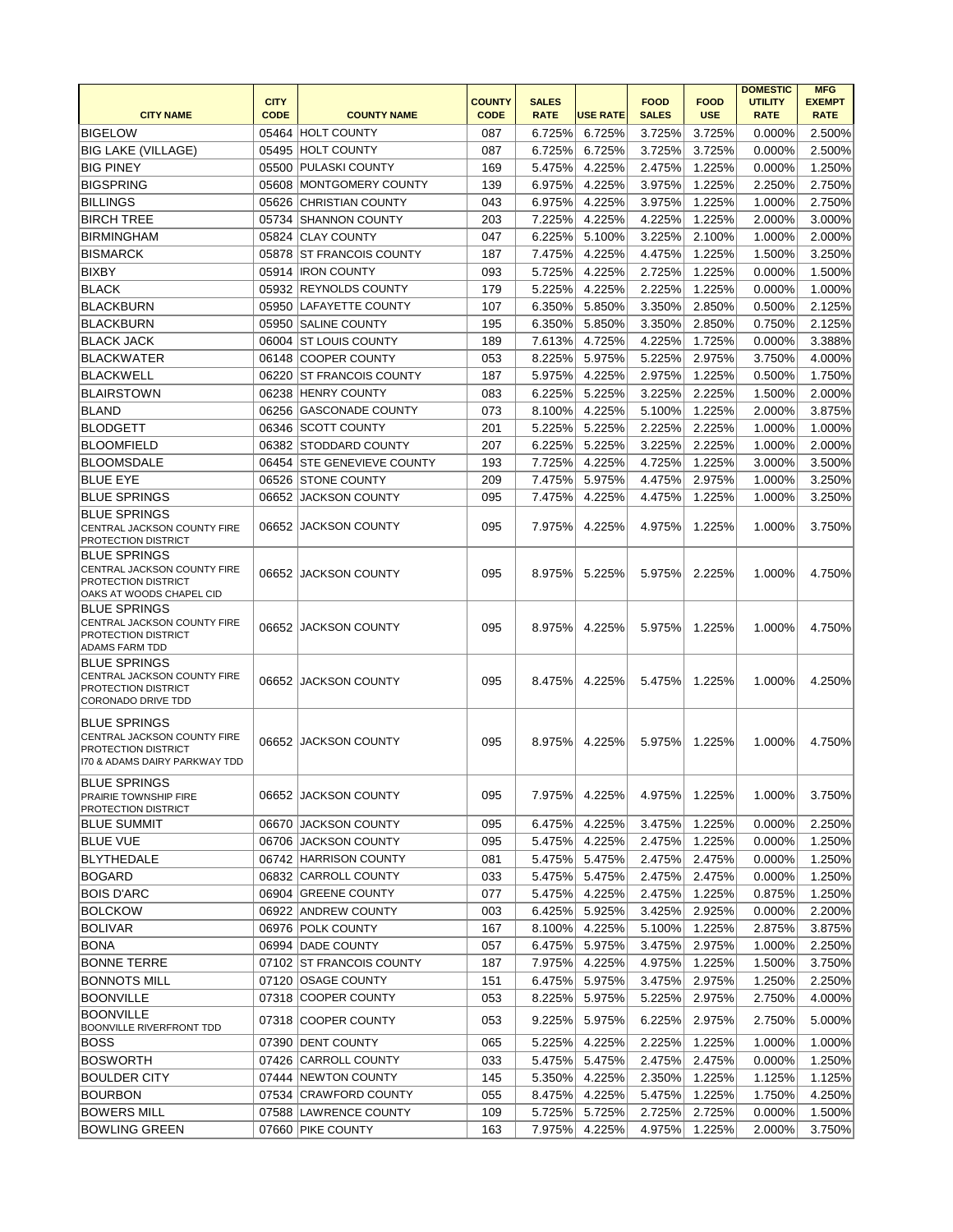|                                                    |                            |                        |                              |                             |                 |                             |                           | <b>DOMESTIC</b>               | <b>MFG</b>                   |
|----------------------------------------------------|----------------------------|------------------------|------------------------------|-----------------------------|-----------------|-----------------------------|---------------------------|-------------------------------|------------------------------|
| <b>CITY NAME</b>                                   | <b>CITY</b><br><b>CODE</b> | <b>COUNTY NAME</b>     | <b>COUNTY</b><br><b>CODE</b> | <b>SALES</b><br><b>RATE</b> | <b>USE RATE</b> | <b>FOOD</b><br><b>SALES</b> | <b>FOOD</b><br><b>USE</b> | <b>UTILITY</b><br><b>RATE</b> | <b>EXEMPT</b><br><b>RATE</b> |
|                                                    |                            |                        |                              |                             |                 |                             |                           |                               |                              |
| <b>BRADLEYVILLE</b>                                | 07822                      | <b>TANEY COUNTY</b>    | 213                          | 6.100%                      | 4.225%          | 3.100%                      | 1.225%                    | 0.000%                        | 1.875%                       |
| <b>BRAGGADOCIO</b>                                 | 07840                      | <b>PEMISCOT COUNTY</b> | 155                          | 5.475%                      | 4.225%          | 2.475%                      | 1.225%                    | 1.250%                        | 1.250%                       |
| <b>BRAGG CITY</b>                                  | 07876                      | <b>PEMISCOT COUNTY</b> | 155                          | 5.475%                      | 4.225%          | 2.475%                      | 1.225%                    | 1.250%                        | 1.250%                       |
| <b>BRANDSVILLE</b>                                 | 07948                      | <b>HOWELL COUNTY</b>   | 091                          | 5.162%                      | 4.225%          | 2.162%                      | 1.225%                    | 0.000%                        | 0.937%                       |
| <b>BRANSON</b>                                     |                            | 07966 TANEY COUNTY     | 213                          | 7.600%                      | 4.225%          | 4.600%                      | 1.225%                    | 1.000%                        | 3.375%                       |
| <b>BRANSON</b><br><b>BRANSON LAKES AREA TCED</b>   |                            | 07966 TANEY COUNTY     | 213                          | 9.100%                      | 4.225%          | 5.100%                      | 1.225%                    | 1.000%                        | 4.875%                       |
| <b>BRANSON HILLS CDD</b>                           |                            |                        |                              |                             |                 |                             |                           |                               |                              |
| <b>BRANSON</b>                                     |                            |                        |                              |                             |                 |                             |                           |                               |                              |
| <b>BRANSON HILLS INFRASTRUCTURE</b>                |                            | 07966 TANEY COUNTY     | 213                          | 8.600%                      | 4.225%          | 5.600%                      | 1.225%                    | 1.000%                        | 4.375%                       |
| <b>FACILITIES CID</b><br><b>BRANSON</b>            |                            |                        |                              |                             |                 |                             |                           |                               |                              |
| <b>BRANSON LAKES AREA TCED</b>                     | 07966                      | <b>TANEY COUNTY</b>    |                              |                             |                 |                             |                           |                               |                              |
| <b>BRANSON HILLS INFRASTRUCTURE</b>                |                            |                        | 213                          | 9.600%                      | 4.225%          | 5.600%                      | 1.225%                    | 1.000%                        | 5.375%                       |
| <b>FACILITIES CID</b><br><b>BRANSON</b>            |                            |                        |                              |                             |                 |                             |                           |                               |                              |
| BRANSON LAKES AREA TCED                            |                            | 07966 TANEY COUNTY     | 213                          | 8.600%                      | 4.225%          | 4.600%                      | 1.225%                    | 1.000%                        | 4.375%                       |
| <b>BRANSON</b>                                     |                            |                        |                              |                             |                 |                             |                           |                               |                              |
| <b>BRANSON LAKES AREA TCED</b>                     |                            | 07966 TANEY COUNTY     | 213                          | $9.600\%$                   | 4.225%          | 5.600%                      | 1.225%                    | 1.000%                        | 5.375%                       |
| <b>BRANSON LANDING TDD</b>                         |                            |                        |                              |                             |                 |                             |                           |                               |                              |
| <b>BRANSON</b><br><b>HISTORIC DOWNTOWN BRANSON</b> |                            |                        |                              |                             |                 |                             |                           |                               |                              |
| CID                                                |                            | 07966 TANEY COUNTY     | 213                          | $9.600\%$                   | 4.225%          | 5.600%                      | 1.225%                    | 1.000%                        | 5.375%                       |
| <b>BRANSON LAKES AREA TCED</b>                     |                            |                        |                              |                             |                 |                             |                           |                               |                              |
| <b>BRANSON WEST</b>                                |                            | 07989 STONE COUNTY     | 209                          | 8.475%                      | 5.975%          | 5.475%                      | 2.975%                    | 1.000%                        | 4.250%                       |
| <b>BRASHEAR</b>                                    |                            | 08002 ADAIR COUNTY     | 001                          | 6.600%                      | 5.225%          | 3.600%                      | 2.225%                    | 1.000%                        | 2.375%                       |
| <b>BRASHER</b>                                     |                            | 08020 PEMISCOT COUNTY  | 155                          | 5.475%                      | 4.225%          | 2.475%                      | 1.225%                    | 1.250%                        | 1.250%                       |
| <b>BRAYMER</b>                                     | 08038                      | <b>CALDWELL COUNTY</b> | 025                          | 7.725%                      | 6.225%          | 4.725%                      | 3.225%                    | 0.000%                        | 3.500%                       |
| <b>BRAZEAU</b>                                     |                            | 08074 PERRY COUNTY     | 157                          | 6.100%                      | 6.100%          | 3.100%                      | 3.100%                    | 1.375%                        | 1.875%                       |
| <b>BRECKENRIDGE</b>                                | 08128                      | <b>CALDWELL COUNTY</b> | 025                          | 7.725%                      | 6.225%          | 4.725%                      | 3.225%                    | 0.000%                        | 3.500%                       |
| <b>BRECKENRIDGE HILLS</b>                          | 08164                      | <b>ST LOUIS COUNTY</b> | 189                          | 7.863%                      | 4.975%          | 4.475%                      | 1.975%                    | 0.000%                        | 3.638%                       |
| <b>BRENTWOOD</b>                                   |                            | 08236 ST LOUIS COUNTY  | 189                          | 8.613%                      | 4.225%          | 5.225%                      | 1.225%                    | 0.000%                        | 4.388%                       |
| <b>BRENTWOOD</b>                                   |                            | 08236 ST LOUIS COUNTY  | 189                          |                             | 9.613% 5.225%   | 6.225%                      | 2.225%                    | 0.000%                        | 5.388%                       |
| 8750 MANCHESTER RD CID<br><b>BRENTWOOD</b>         |                            |                        |                              |                             |                 |                             |                           |                               |                              |
| BRENTWOOD/EAGER TDD                                |                            | 08236 ST LOUIS COUNTY  | 189                          | 9.613%                      | 4.225%          | 6.225%                      | 1.225%                    | 0.000%                        | 5.388%                       |
| <b>BRENTWOOD</b>                                   |                            | 08236 ST LOUIS COUNTY  | 189                          | 9.613%                      | 4.225%          | 6.225%                      | 1.225%                    | 0.000%                        | 5.388%                       |
| HANLEY ROAD CORRIDOR TDD                           |                            |                        |                              |                             |                 |                             |                           |                               |                              |
| <b>BRENTWOOD (T5)</b>                              |                            | 08241 ST LOUIS COUNTY  | 189                          | 8.613%                      | 4.225%          | 5.225%                      | 1.225%                    | 0.000%                        | 4.388%                       |
| <b>BRENTWOOD (T5)</b><br>HANLEY ROAD CORRIDOR TDD  |                            | 08241 ST LOUIS COUNTY  | 189                          | 9.613%                      | 4.225%          | 6.225%                      | 1.225%                    | 0.000%                        | 5.388%                       |
| BRENTWOOD (T6)                                     |                            | 08242 ST LOUIS COUNTY  | 189                          | 8.613%                      | 4.225%          | 5.225%                      | 1.225%                    | 0.000%                        | 4.388%                       |
| BRENTWOOD (T6)                                     |                            |                        |                              |                             |                 |                             |                           |                               |                              |
| HANLEY ROAD CORRIDOR TDD                           |                            | 08242 ST LOUIS COUNTY  | 189                          | 9.613%                      | 4.225%          | 6.225%                      | 1.225%                    | 0.000%                        | 5.388%                       |
| BRENTWOOD (T8)                                     |                            | 08244 ST LOUIS COUNTY  | 189                          | 8.613%                      | 4.225%          | 5.225%                      | 1.225%                    | 0.000%                        | 4.388%                       |
| <b>BRENTWOOD (T8)</b>                              |                            | 08244 ST LOUIS COUNTY  | 189                          | 9.613%                      | 4.225%          | 6.225%                      | 1.225%                    | 0.000%                        | 5.388%                       |
| HANLEY/EAGER ROAD TDD                              |                            | 08245 ST LOUIS COUNTY  | 189                          |                             | 4.225%          | 5.225%                      | 1.225%                    | 0.000%                        | 4.388%                       |
| <b>BRENTWOOD (T9)</b><br><b>BRENTWOOD (T9)</b>     |                            |                        |                              | 8.613%                      |                 |                             |                           |                               |                              |
| HANLEY STATION TDD                                 |                            | 08245 ST LOUIS COUNTY  | 189                          | 9.613%                      | 4.225%          | 6.225%                      | 1.225%                    | 0.000%                        | 5.388%                       |
| <b>BRIAR</b>                                       |                            | 08290 RIPLEY COUNTY    | 181                          | 5.725%                      | 4.225%          | 2.725%                      | 1.225%                    | 1.500%                        | 1.500%                       |
| <b>BRIDGETON</b>                                   |                            | 08398 ST LOUIS COUNTY  | 189                          | 8.363%                      | 4.225%          | 4.975%                      | 1.225%                    | 0.000%                        | 4.138%                       |
| <b>BRIDGETON</b>                                   |                            |                        |                              |                             |                 |                             |                           |                               |                              |
| 370/MO BOTTOM RD/TAUSSIG RD                        |                            | 08398 ST LOUIS COUNTY  | 189                          | 9.363%                      | 4.225%          | 5.975%                      | 1.225%                    | 0.000%                        | 5.138%                       |
| TDD<br><b>BRIDGETON</b>                            |                            |                        |                              |                             |                 |                             |                           |                               |                              |
| <b>HILLTOP CID</b>                                 |                            | 08398 ST LOUIS COUNTY  | 189                          | 9.363%                      | 4.225%          | 5.975%                      | 1.225%                    | 0.000%                        | 5.138%                       |
| <b>BRIDGETON (X1)</b>                              |                            | 08399 ST LOUIS COUNTY  | 189                          | 8.363%                      | 4.225%          | 4.975%                      | 1.225%                    | 0.000%                        | 4.138%                       |
| <b>BRIDGETON (X2)</b>                              |                            | 08400 ST LOUIS COUNTY  | 189                          | 8.363%                      | 4.225%          | 4.975%                      | 1.225%                    | 0.000%                        | 4.138%                       |
| <b>BRIDGETON (T3)</b>                              |                            | 08403 ST LOUIS COUNTY  | 189                          | 8.363%                      | 4.225%          | 4.975%                      | 1.225%                    | 0.000%                        | 4.138%                       |
| <b>BRIDGETON (T3)</b>                              |                            | 08403 ST LOUIS COUNTY  | 189                          | 9.363%                      | 4.225%          | 5.975%                      | 1.225%                    | 0.000%                        | 5.138%                       |
| <b>HILLTOP CID</b>                                 |                            |                        |                              |                             |                 |                             |                           |                               |                              |
| <b>BRIDGETON (T4)</b>                              |                            | 08404 ST LOUIS COUNTY  | 189                          | 8.363%                      | 4.225%          | 4.975%                      | 1.225%                    | 0.000%                        | 4.138%                       |
| <b>BRIDGETON (T4)</b><br><b>HILLTOP CID</b>        |                            | 08404 ST LOUIS COUNTY  | 189                          | 9.363%                      | 4.225%          | 5.975%                      | 1.225%                    | 0.000%                        | 5.138%                       |
| <b>BRIGHTON</b>                                    |                            | 08452 POLK COUNTY      | 167                          | 5.600%                      | 4.225%          | 2.600%                      | 1.225%                    | 1.375%                        | 1.375%                       |
| <b>BRIMSON</b>                                     |                            | 08470 GRUNDY COUNTY    | 079                          | 5.725%                      | 4.225%          | 2.725%                      | 1.225%                    | 1.500%                        | 1.500%                       |
|                                                    |                            |                        |                              |                             |                 |                             |                           |                               |                              |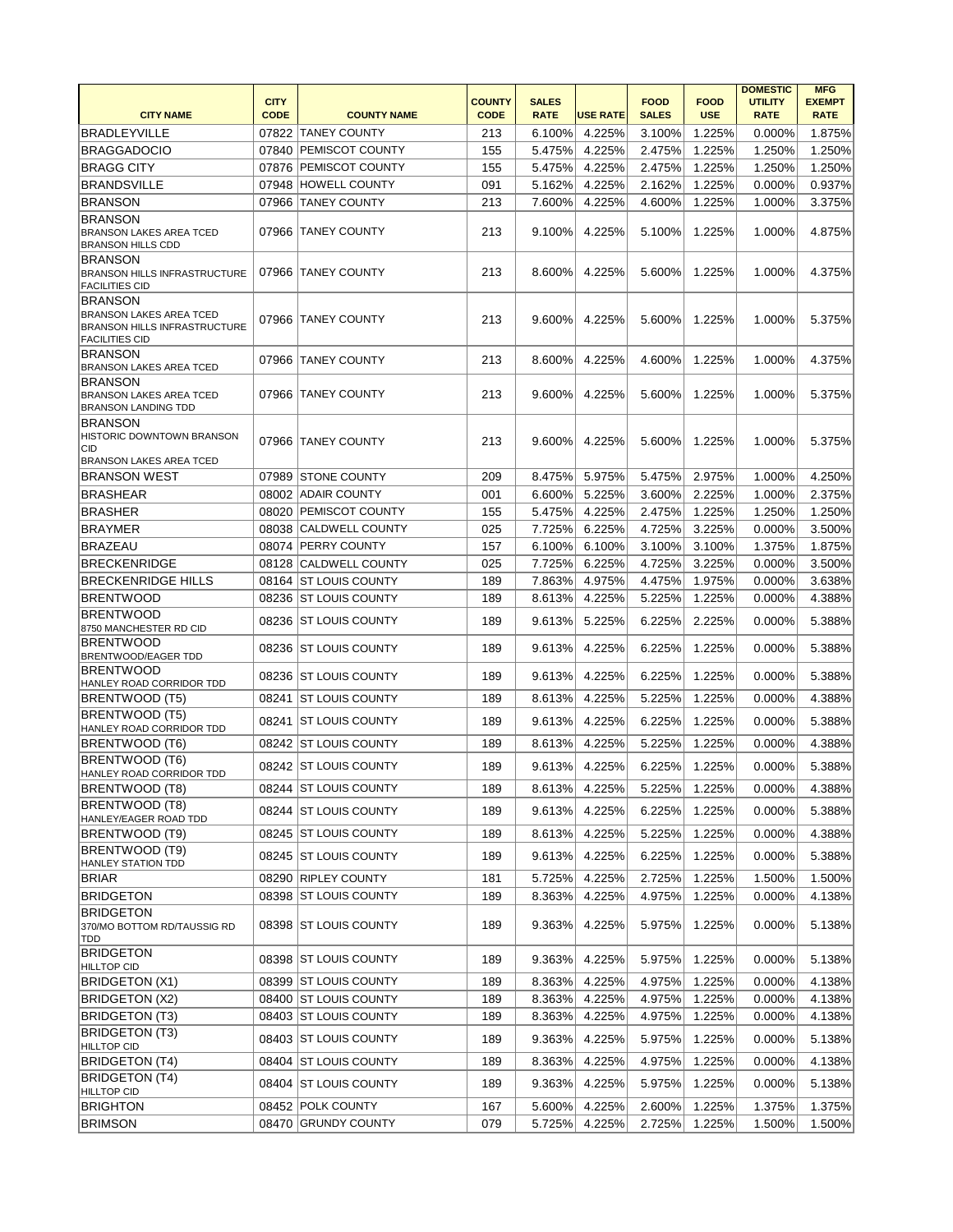|                                                |             |                            |               |                  |                 |              |             | <b>DOMESTIC</b> | <b>MFG</b>    |
|------------------------------------------------|-------------|----------------------------|---------------|------------------|-----------------|--------------|-------------|-----------------|---------------|
|                                                | <b>CITY</b> |                            | <b>COUNTY</b> | <b>SALES</b>     |                 | <b>FOOD</b>  | <b>FOOD</b> | <b>UTILITY</b>  | <b>EXEMPT</b> |
| <b>CITY NAME</b>                               | <b>CODE</b> | <b>COUNTY NAME</b>         | <b>CODE</b>   | <b>RATE</b>      | <b>USE RATE</b> | <b>SALES</b> | <b>USE</b>  | <b>RATE</b>     | <b>RATE</b>   |
| <b>BRINKTOWN</b>                               | 08488       | <b>MARIES COUNTY</b>       | 125           | 6.391%           | 5.891%          | 3.391%       | 2.891%      | 1.666%          | 2.166%        |
| <b>BRIXEY</b>                                  | 08524       | <b>OZARK COUNTY</b>        | 153           | 6.725%           | 4.225%          | 3.725%       | 1.225%      | 1.000%          | 2.500%        |
| <b>BRONAUGH</b>                                | 08614       | <b>VERNON COUNTY</b>       | 217           | 5.225%           | 4.225%          | 2.225%       | 1.225%      | 0.000%          | 1.000%        |
| <b>BROOKFIELD</b>                              |             | 08650 LINN COUNTY          | 115           | 7.975%           | 7.475%          | 4.975%       | 4.475%      | 2.750%          | 3.750%        |
| <b>BROOKLYN HEIGHTS</b>                        |             | 08776 JASPER COUNTY        | 097           | 5.200%           | 4.225%          | 2.200%       | 1.225%      | 0.000%          | 0.975%        |
| <b>BROSELEY</b>                                |             | 08812 BUTLER COUNTY        | 023           | 5.225%           | 4.225%          | 2.225%       | 1.225%      | 1.000%          | 1.000%        |
| <b>BROWNBRANCH</b>                             |             | 08848 TANEY COUNTY         | 213           | 6.100%           | 4.225%          | 3.100%       | 1.225%      | 0.000%          | 1.875%        |
| <b>BROWNING</b>                                | 08884       | <b>LINN COUNTY</b>         | 115           | 8.225%           | 7.725%          | 5.225%       | 4.725%      | 2.500%          | 4.000%        |
| <b>BROWNING</b>                                | 08884       | <b>SULLIVAN COUNTY</b>     | 211           | 8.975%           | 8.975%          | 5.975%       | 5.975%      | 3.750%          | 4.750%        |
| <b>BROWNINGTON</b>                             |             | 08902 HENRY COUNTY         | 083           | 5.225%           | 5.225%          | 2.225%       | 2.225%      | 0.500%          | 1.000%        |
| <b>BROWNWOOD</b>                               |             | 08956 STODDARD COUNTY      | 207           | 5.225%           | 4.225%          | 2.225%       | 1.225%      | 0.000%          | 1.000%        |
| <b>BRUMLEY</b>                                 |             | 08974 MILLER COUNTY        | 131           | 6.725%           | 5.225%          | 3.725%       | 2.225%      | 2.000%          | 2.500%        |
| <b>BRUNER</b>                                  | 08992       | <b>CHRISTIAN COUNTY</b>    | 043           | 5.975%           | 4.225%          | 2.975%       | 1.225%      | 0.000%          | 1.750%        |
| <b>BRUNSWICK</b>                               | 09046       | <b>CHARITON COUNTY</b>     | 041           | 7.600%           | 6.100%          | 4.600%       | 3.100%      | 1.500%          | 3.375%        |
| <b>BUCKLIN</b>                                 | 09388       | LINN COUNTY                | 115           |                  | 6.725%          | 4.225%       | 3.725%      |                 | 3.000%        |
| <b>BUCKNER</b>                                 |             | <b>JACKSON COUNTY</b>      |               | 7.225%<br>7.475% | 6.225%          |              | 3.225%      | 2.500%          | 3.250%        |
|                                                | 09424       |                            | 095           |                  |                 | 4.475%       |             | 1.500%          |               |
| <b>BUCYRUS</b>                                 | 09478       | <b>TEXAS COUNTY</b>        | 215           | 5.725%           | 4.225%          | 2.725%       | 1.225%      | 1.500%          | 1.500%        |
| <b>BUELL</b>                                   | 09496       | <b>MONTGOMERY COUNTY</b>   | 139           | 6.475%           | 4.225%          | 3.475%       | 1.225%      | 2.250%          | 2.250%        |
| <b>BUFFALO</b>                                 |             | 09514 DALLAS COUNTY        | 059           | 8.225%           | 4.225%          | 5.225%       | 1.225%      | 3.000%          | 4.000%        |
| <b>BULL CREEK VILLAGE</b>                      | 09642       | <b>TANEY COUNTY</b>        | 213           | 7.100%           | 4.225%          | 4.100%       | 1.225%      | 0.000%          | 2.875%        |
| <b>BUNCETON</b>                                | 09658       | COOPER COUNTY              | 053           | 7.225%           | 5.975%          | 4.225%       | 2.975%      | 1.750%          | 3.000%        |
| BUNKER                                         | 09694       | <b>DENT COUNTY</b>         | 065           | 7.225%           | 4.225%          | 4.225%       | 1.225%      | 1.000%          | 3.000%        |
| <b>BUNKER</b>                                  | 09694       | <b>REYNOLDS COUNTY</b>     | 179           | 7.225%           | 4.225%          | 4.225%       | 1.225%      | 0.000%          | 3.000%        |
| BURFORDVILLE                                   | 09784       | <b>CAPE GIRARDEAU CNTY</b> | 031           | 5.225%           | 4.225%          | 2.225%       | 1.225%      | 1.000%          | 1.000%        |
| <b>BURGESS</b>                                 | 09802       | <b>BARTON COUNTY</b>       | 011           | 5.725%           | 4.225%          | 2.725%       | 1.225%      | 0.000%          | 1.500%        |
| <b>BURLINGTON JUNCTION</b>                     | 09838       | NODAWAY COUNTY             | 147           | 5.725%           | 5.225%          | 2.725%       | 2.225%      | 0.000%          | 1.500%        |
| <b>BUTLER</b>                                  | 10054       | <b>BATES COUNTY</b>        | 013           | 7.850%           | 5.225%          | 4.850%       | 2.225%      | 0.000%          | 3.625%        |
| <b>BUTTERFIELD</b>                             |             | 10144 BARRY COUNTY         | 009           | 6.725%           | 4.225%          | 3.725%       | 1.225%      | 0.000%          | 2.500%        |
| BYNUMVILLE                                     |             | 10216 CHARITON COUNTY      | 041           |                  | 6.100% 6.100%   | 3.100%       | 3.100%      | 0.000%          | 1.875%        |
| <b>BYRNES MILL</b>                             |             | 10240 JEFFERSON COUNTY     | 099           | 7.850%           | 4.225%          | 4.850%       | 1.225%      | 1.500%          | 3.625%        |
| <b>BYRNES MILL</b>                             |             | 10240 JEFFERSON COUNTY     | 099           | 8.350%           | 4.225%          | 5.350%       | 1.225%      | 1.500%          | 4.125%        |
| <b>BIG RIVER AMBULANCE DISTRICT</b>            |             |                            |               |                  |                 |              |             |                 |               |
| <b>CABOOL</b>                                  |             | 10288 TEXAS COUNTY         | 215           | 7.225%           | 4.225%          | 4.225%       | 1.225%      | 3.000%          | 3.000%        |
| <b>CADET</b>                                   |             | 10306 WASHINGTON COUNTY    | 221           | 7.225%           | 6.725%          | 4.225%       | 3.725%      | 2.000%          | 3.000%        |
| <b>CAINSVILLE</b>                              |             | 10342 HARRISON COUNTY      | 081           | 5.975%           | 5.475%          | 2.975%       | 2.475%      | 0.000%          | 1.750%        |
| CAIRO                                          |             | 10360 RANDOLPH COUNTY      | 175           | 5.725%           | 5.225%          | 2.725%       | 2.225%      | 0.000%          | 1.500%        |
| <b>CALEDONIA</b>                               |             | 10432 WASHINGTON COUNTY    | 221           | 8.225%           | 6.725%          | 5.225%       | 3.725%      | 2.000%          | 4.000%        |
| CALHOUN                                        |             | 10450 HENRY COUNTY         | 083           | 7.225%           | 5.225%          | 4.225%       | 2.225%      | 1.500%          | 3.000%        |
| <b>CALIFORNIA</b>                              |             | 10468 MONITEAU COUNTY      | 135           | 7.975%           | 5.225%          | 4.975%       | 2.225%      | 2.000%          | 3.750%        |
| CALLAO                                         |             | 10486 MACON COUNTY         | 121           | 7.350%           | 5.475%          | 4.350%       | 2.475%      | 0.000%          | 3.125%        |
| <b>CALVERTON PARK</b>                          |             | 10612 ST LOUIS COUNTY      | 189           | 7.613%           | 4.225%          | 4.225%       | 1.225%      | 0.000%          | 3.388%        |
| <b>CAMDEN</b>                                  |             | 10738 RAY COUNTY           | 177           | 6.225%           | 5.725%          | 3.225%       | 2.725%      | 0.000%          | 2.000%        |
| <b>CAMDEN POINT</b>                            |             | 10792 PLATTE COUNTY        | 165           | 5.600%           | 5.600%          | 2.600%       | 2.600%      | 0.000%          | 1.375%        |
| <b>CAMDENTON</b>                               |             | 10810 CAMDEN COUNTY        | 029           | 7.475%           | 5.475%          | 4.475%       | 2.475%      | 1.500%          | 3.250%        |
| <b>CAMDENTON</b>                               |             | 10810 CAMDEN COUNTY        | 029           | 8.475%           | 5.475%          | 5.475%       | 2.475%      | 1.500%          | 4.250%        |
| <b>AMERICAN CENTER CID</b><br><b>CAMERON</b>   |             | 10828 CLINTON COUNTY       | 049           | 7.975%           | 5.225%          | 4.975%       | 2.225%      | 2.250%          | 3.750%        |
| <b>CAMERON</b>                                 |             | 10828 DEKALB COUNTY        | 063           | 8.475%           | 5.225%          | 5.475%       | 2.225%      | 2.250%          | 4.250%        |
|                                                |             |                            |               |                  |                 |              |             |                 |               |
| <b>CAMPBELL</b>                                |             | 10864 DUNKLIN COUNTY       | 069           | 6.225%           | 5.225%          | 3.225%       | 2.225%      | 1.000%          | 2.000%        |
| CANAAN                                         |             | 11008 GASCONADE COUNTY     | 073           | 6.100%           | 4.225%          | 3.100%       | 1.225%      | 1.000%          | 1.875%        |
| CANALOU                                        |             | 11026 INEW MADRID COUNTY   | 143           | 5.475%           | 4.225%          | 2.475%       | 1.225%      | 1.000%          | 1.250%        |
| CANTON                                         |             | 11134 LEWIS COUNTY         | 111           | 8.975%           | 6.850%          | 5.975%       | 3.850%      | 3.625%          | 4.750%        |
| <b>CAPE FAIR</b>                               |             | 11224 STONE COUNTY         | 209           | 6.475%           | 5.975%          | 3.475%       | 2.975%      | 1.000%          | 2.250%        |
| <b>CAPE GIRARDEAU</b>                          |             | 11242 CAPE GIRARDEAU CNTY  | 031           | 7.975%           | 4.225%          | 4.975%       | 1.225%      | 3.000%          | 3.750%        |
| <b>CAPE GIRARDEAU</b>                          |             | 11242 CAPE GIRARDEAU CNTY  | 031           | 8.975%           | 5.225%          | 5.975%       | 2.225%      | 3.000%          | 4.750%        |
| <b>TOWN PLAZA CID</b><br><b>CAPE GIRARDEAU</b> |             | 11242 SCOTT COUNTY         | 201           | 7.975%           | 5.225%          | 4.975%       | 2.225%      | 3.000%          | 3.750%        |
| <b>CAPLINGER MILLS</b>                         |             | 11278 CEDAR COUNTY         | 039           | 5.725%           | 4.225%          | 2.725%       | 1.225%      | 0.500%          | 1.500%        |
| <b>CARDWELL</b>                                |             |                            |               |                  |                 |              |             |                 |               |
|                                                |             | 11350 DUNKLIN COUNTY       | 069           | 6.225%           | 5.225%          | 3.225%       | 2.225%      | 1.000%          | 2.000%        |
| <b>CARL JUNCTION</b>                           |             | 11368 JASPER COUNTY        | 097           | 7.700%           | 4.225%          | 4.700%       | 1.225%      | 1.000%          | 3.475%        |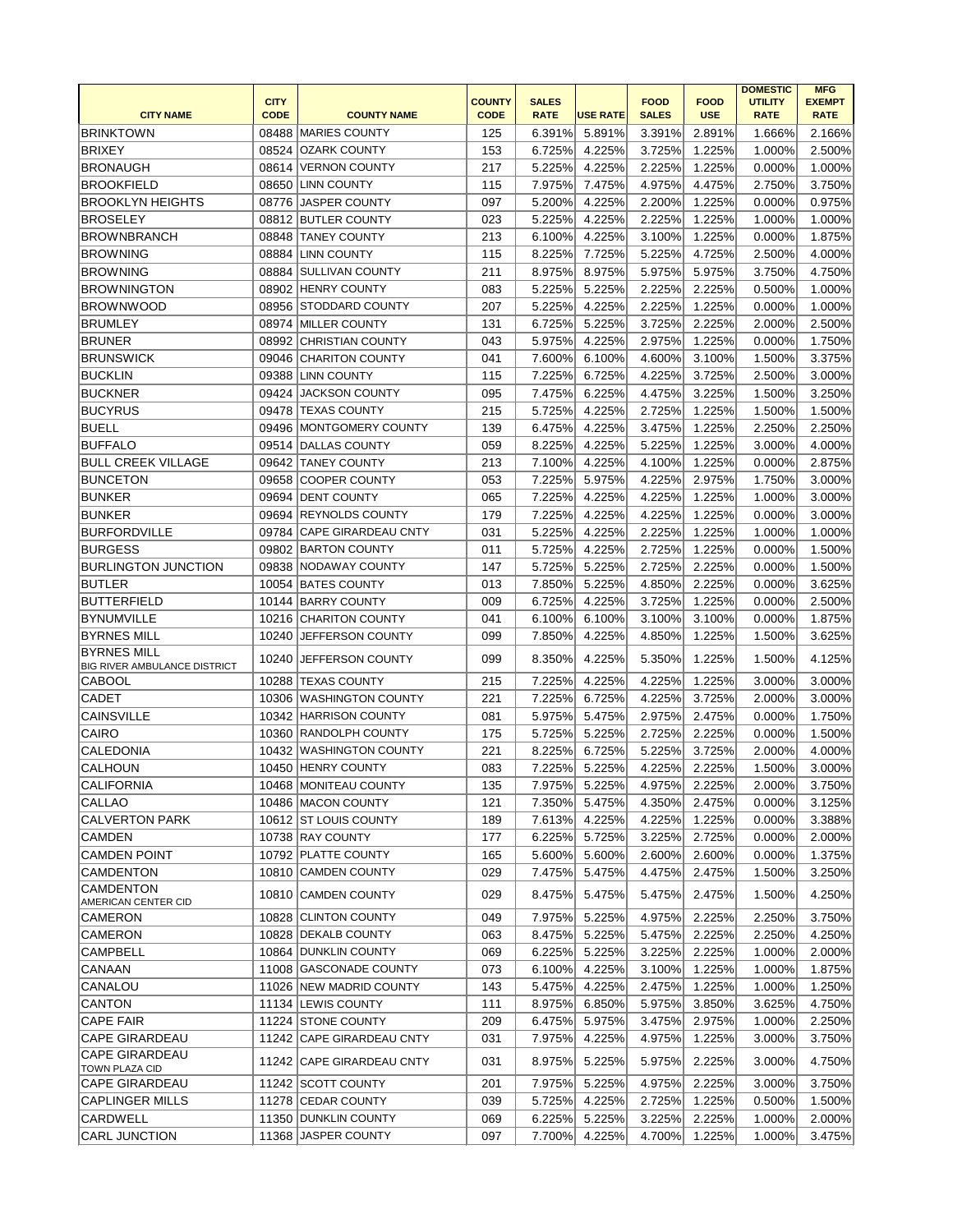|                                                                                |             |                            |               |              |                 |              |             | <b>DOMESTIC</b> | <b>MFG</b>    |
|--------------------------------------------------------------------------------|-------------|----------------------------|---------------|--------------|-----------------|--------------|-------------|-----------------|---------------|
|                                                                                | <b>CITY</b> |                            | <b>COUNTY</b> | <b>SALES</b> | <b>USE RATE</b> | <b>FOOD</b>  | <b>FOOD</b> | <b>UTILITY</b>  | <b>EXEMPT</b> |
| <b>CITY NAME</b>                                                               | <b>CODE</b> | <b>COUNTY NAME</b>         | <b>CODE</b>   | <b>RATE</b>  |                 | <b>SALES</b> | <b>USE</b>  | <b>RATE</b>     | <b>RATE</b>   |
| <b>CARROLLTON</b>                                                              |             | 11566 CARROLL COUNTY       | 033           | 7.225%       | 5.475%          | 4.225%       | 2.475%      | 0.000%          | 3.000%        |
| <b>CARTERVILLE</b>                                                             |             | 11638 JASPER COUNTY        | 097           | 7.200%       | 6.225%          | 4.200%       | 3.225%      | 1.500%          | 2.975%        |
| <b>CARTHAGE</b><br><b>CARTHAGE</b>                                             |             | 11656 JASPER COUNTY        | 097           | 7.638%       | 4.225%          | 4.638%       | 1.225%      | 1.000%          | 3.413%        |
| PEACHTREE CID                                                                  |             | 11656 JASPER COUNTY        | 097           | 8.638%       | 5.225%          | 5.638%       | 2.225%      | 1.000%          | 4.413%        |
| <b>CARUTHERSVILLE</b>                                                          |             | 11692 PEMISCOT COUNTY      | 155           | 6.975%       | 4.225%          | 3.975%       | 1.225%      | 2.750%          | 2.750%        |
| <b>CARYTOWN</b>                                                                |             | 11728 JASPER COUNTY        | 097           | 5.200%       | 4.225%          | 2.200%       | 1.225%      | 0.000%          | 0.975%        |
| <b>CASCADE</b>                                                                 |             | 11746 WAYNE COUNTY         | 223           | 5.725%       | 4.225%          | 2.725%       | 1.225%      | 1.500%          | 1.500%        |
| <b>CASSVILLE</b>                                                               | 11890       | <b>BARRY COUNTY</b>        | 009           | 7.725%       | 4.225%          | 4.725%       | 1.225%      | 0.000%          | 3.500%        |
| <b>CATAWISSA</b>                                                               |             | 11998 FRANKLIN COUNTY      | 071           | 6.475%       | 4.225%          | 3.475%       | 1.225%      | 0.000%          | 2.250%        |
| <b>CATRON</b>                                                                  |             | 12052 NEW MADRID COUNTY    | 143           | 5.475%       | 4.225%          | 2.475%       | 1.225%      | 1.000%          | 1.250%        |
| <b>CAULFIELD</b>                                                               |             | 12070 HOWELL COUNTY        | 091           | 5.162%       | 4.225%          | 2.162%       | 1.225%      | 0.000%          | 0.937%        |
| <b>CEDARCREEK</b>                                                              | 12268       | <b>ITANEY COUNTY</b>       | 213           | 6.100%       | 4.225%          | 3.100%       | 1.225%      | 0.000%          | 1.875%        |
| <b>CEDAR GAP</b>                                                               | 12322       | <b>WRIGHT COUNTY</b>       | 229           | 5.225%       | 4.225%          | 2.225%       | 1.225%      | 0.000%          | 1.000%        |
| <b>CEDAR HILL</b>                                                              | 12358       | JEFFERSON COUNTY           | 099           | 6.850%       | 4.225%          | 3.850%       | 1.225%      | 1.500%          | 2.625%        |
| <b>CEDAR HILL LAKES</b>                                                        | 12376       | JEFFERSON COUNTY           | 099           | 6.850%       | 4.225%          | 3.850%       | 1.225%      | 1.500%          | 2.625%        |
| <b>CENTER</b>                                                                  |             | 12592 RALLS COUNTY         | 173           | 8.225%       | 6.725%          | 5.225%       | 3.725%      | 1.000%          | 4.000%        |
| <b>CENTERTOWN</b>                                                              | 12664       | <b>COLE COUNTY</b>         | 051           | 6.725%       | 5.725%          | 3.725%       | 2.725%      | 0.000%          | 2.500%        |
| <b>CENTERVIEW</b>                                                              | 12682       | <b>JOHNSON COUNTY</b>      | 101           | 6.475%       | 6.475%          | 3.475%       | 3.475%      | 2.250%          | 2.250%        |
| <b>CENTERVILLE</b>                                                             |             | 12718 REYNOLDS COUNTY      | 179           | 6.225%       | 4.225%          | 3.225%       | 1.225%      | 1.000%          | 2.000%        |
| <b>CENTRALIA</b>                                                               |             | 12898 BOONE COUNTY         | 019           | 7.975%       | 4.225%          | 4.975%       | 1.225%      | 1.500%          | 3.750%        |
| <b>CHADWICK</b>                                                                | 12952       | <b>ICHRISTIAN COUNTY</b>   | 043           | 5.975%       | 4.225%          | 2.975%       | 1.225%      | 0.000%          | 1.750%        |
| <b>CHAFFEE</b>                                                                 | 12988       | <b>SCOTT COUNTY</b>        | 201           | 6.975%       | 5.225%          | 3.975%       | 2.225%      | 2.500%          | 2.750%        |
| <b>CHAIN OF ROCKS VLG</b>                                                      |             | 13006 LINCOLN COUNTY       | 113           | 6.475%       | 4.225%          | 3.475%       | 1.225%      | 0.500%          | 2.250%        |
| <b>CHAMOIS</b>                                                                 | 13060       | <b>OSAGE COUNTY</b>        | 151           | 7.475%       | 5.975%          | 4.475%       | 2.975%      | 1.250%          | 3.250%        |
| <b>CHAMP</b>                                                                   |             | 13078 ST LOUIS COUNTY      | 189           | 7.113%       | 4.225%          | 3.725%       | 1.225%      | 0.000%          | 2.888%        |
| <b>CHARLACK</b>                                                                | 13330       | <b>ST LOUIS COUNTY</b>     | 189           | 7.613%       | 4.225%          | 4.225%       | 1.225%      | 0.000%          | 3.388%        |
| <b>CHARLESTON</b>                                                              | 13366       | <b>MISSISSIPPI COUNTY</b>  | 133           | 7.475%       | 4.225%          | 4.475%       | 1.225%      | 1.000%          | 3.250%        |
| <b>CHERRYVILLE</b>                                                             |             | 13564 CRAWFORD COUNTY      | 055           | 6.475%       | 4.225%          | 3.475%       | 1.225%      | 0.750%          | 2.250%        |
| <b>CHESTERFIELD</b>                                                            |             | 13600 ST LOUIS COUNTY      | 189           | 8.113%       | 4.225%          | 4.725%       | 1.225%      | 0.000%          | 3.888%        |
| <b>CHESTERFIELD</b><br>CHESTERFIELD BLUE VALLEY CID<br>CHESTERFIELD VALLEY TDD |             | 13600 ST LOUIS COUNTY      | 189           | 9.488%       | 5.225%          | 6.100%       | 2.225%      | 0.000%          | 5.263%        |
| <b>CHESTERFIELD</b><br>CHESTERFIELD VALLEY TDD                                 |             | 13600 ST LOUIS COUNTY      | 189           | 8.488%       | 4.225%          | 5.100%       | 1.225%      | 0.000%          | 4.263%        |
| <b>CHESTERFIELD</b><br>NORTH OUTER FORTY TDD<br>CHESTERFIELD VALLEY TDD        |             | 13600 ST LOUIS COUNTY      | 189           | 9.113%       | 4.225%          | 5.725%       | 1.225%      | 0.000%          | 4.888%        |
| CHESTERFIELD (X1)                                                              |             | 13601 ST LOUIS COUNTY      | 189           | 8.113%       | 4.225%          | 4.725%       | 1.225%      | 0.000%          | 3.888%        |
| <b>CHESTNUTRIDGE</b>                                                           |             | 13618 CHRISTIAN COUNTY     | 043           | 5.975%       | 4.225%          | 2.975%       | 1.225%      | 0.000%          | 1.750%        |
| <b>CHILHOWEE</b>                                                               |             | 13654 JOHNSON COUNTY       | 101           | 7.475%       | 6.475%          | 4.475%       | 3.475%      | 3.250%          | 3.250%        |
| <b>CHILLICOTHE</b>                                                             |             | 13690 LIVINGSTON COUNTY    | 117           | 7.225%       | 4.975%          | 4.225%       | 1.975%      | 1.000%          | 3.000%        |
| <b>CHILLICOTHE</b><br><b>STONEYBROOKE CID</b>                                  |             | 13690 LIVINGSTON COUNTY    | 117           | 8.225%       | 5.975%          | 5.225%       | 2.975%      | 1.000%          | 4.000%        |
| <b>CHULA</b>                                                                   |             | 13852 LIVINGSTON COUNTY    | 117           | 4.975%       | 4.975%          | 1.975%       | 1.975%      | 0.000%          | 0.750%        |
| <b>CLARENCE</b>                                                                |             | 13978 SHELBY COUNTY        | 205           | 8.475%       | 5.725%          | 5.475%       | 2.725%      | 3.250%          | 4.250%        |
| <b>CLARK</b>                                                                   |             | 14068 RANDOLPH COUNTY      | 175           | 7.725%       | 7.225%          | 4.725%       | 4.225%      | 0.000%          | 3.500%        |
| <b>CLARKSBURG</b>                                                              |             | 14140 MONITEAU COUNTY      | 135           | 7.475%       | 5.225%          | 4.475%       | 2.225%      | 2.000%          | 3.250%        |
| <b>CLARKSDALE</b>                                                              |             | 14158 DEKALB COUNTY        | 063           | 5.725%       | 5.225%          | 2.725%       | 2.225%      | 0.000%          | 1.500%        |
| <b>CLARKSON VALLEY</b>                                                         |             | 14176 ST LOUIS COUNTY      | 189           | 7.113%       | 4.225%          | 3.725%       | 1.225%      | 0.000%          | 2.888%        |
| <b>CLARKSVILLE</b>                                                             |             | 14194 PIKE COUNTY          | 163           | 7.225%       | 4.225%          | 4.225%       | 1.225%      | 2.000%          | 3.000%        |
| <b>CLARKTON</b>                                                                |             | 14212 DUNKLIN COUNTY       | 069           | 6.225%       | 5.225%          | 3.225%       | 2.225%      | 0.000%          | 2.000%        |
| <b>CLAYCOMO</b>                                                                |             | 14554 CLAY COUNTY          | 047           | 6.975%       | 5.100%          | 3.975%       | 2.100%      | 0.000%          | 2.750%        |
| <b>CLAYTON</b>                                                                 |             | 14572 ST LOUIS COUNTY      | 189           | 8.363%       | 4.225%          | 4.975%       | 1.225%      | 0.000%          | 4.138%        |
| <b>CLAYTON</b><br><b>CENTENE PLAZA TDD</b>                                     |             | 14572 IST LOUIS COUNTY     | 189           | 9.363%       | 4.225%          | 5.975%       | 1.225%      | 0.000%          | 5.138%        |
| <b>CLAYTON</b><br>COLONIAL MARKETPLACE CID                                     |             | 14572 ST LOUIS COUNTY      | 189           | 9.363%       | 4.225%          | 5.975%       | 1.225%      | 0.000%          | 5.138%        |
| <b>CLAYTON</b><br><b>DANIELE CID</b>                                           |             | 14572 ST LOUIS COUNTY      | 189           | 9.363%       | 5.225%          | 5.975%       | 2.225%      | 0.000%          | 5.138%        |
| <b>CLEARMONT</b>                                                               |             | 14662 NODAWAY COUNTY       | 147           | 5.725%       | 5.225%          | 2.725%       | 2.225%      | 0.000%          | 1.500%        |
| <b>CLEARWATER</b>                                                              |             | 14716 STE GENEVIEVE COUNTY | 193           | 6.725%       | 4.225%          | 3.725%       | 1.225%      | 2.000%          | 2.500%        |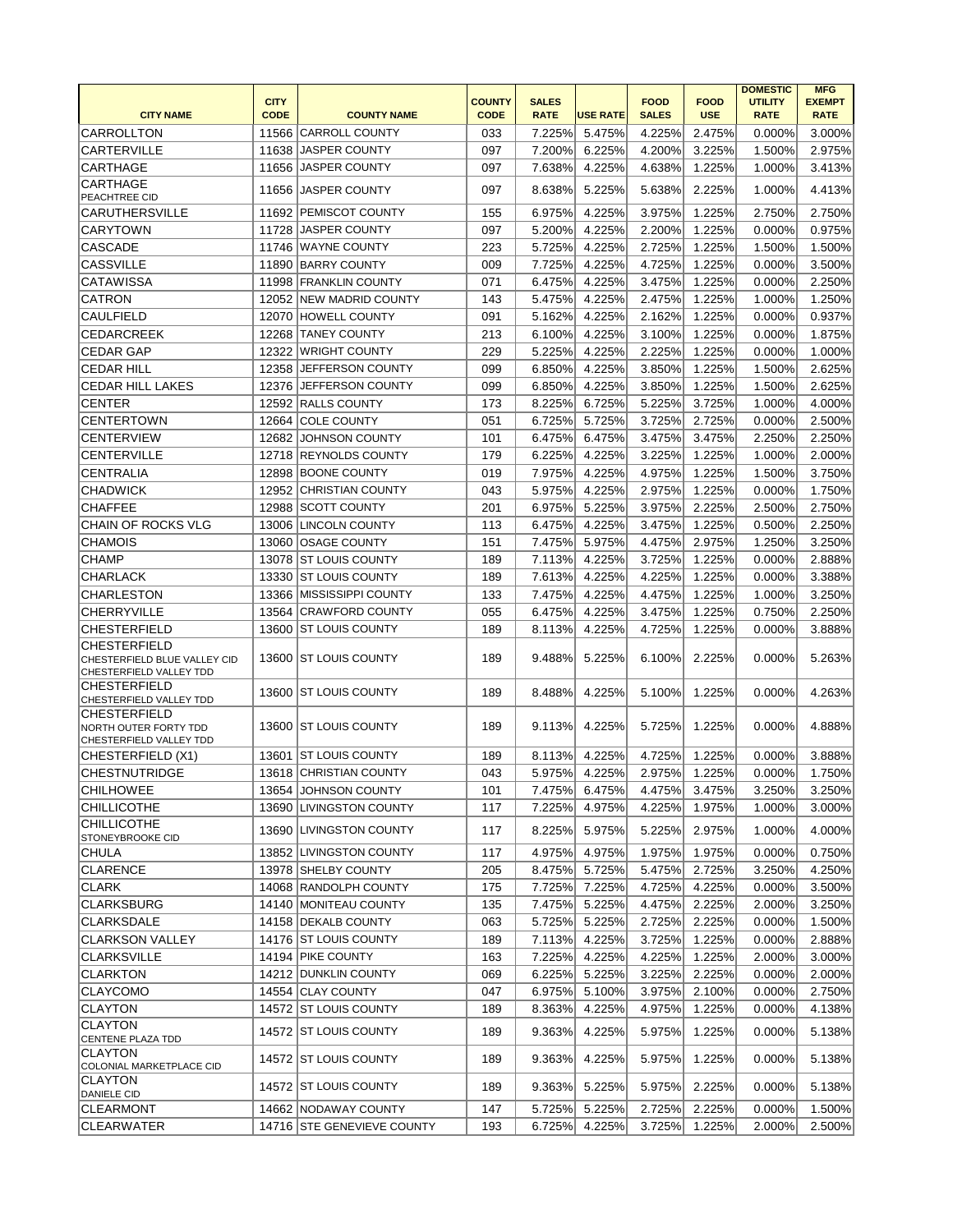| <b>CITY NAME</b>                                           | <b>CITY</b><br><b>CODE</b> | <b>COUNTY NAME</b>                              | <b>COUNTY</b><br><b>CODE</b> | <b>SALES</b><br><b>RATE</b> | <b>USE RATE</b>  | <b>FOOD</b><br><b>SALES</b> | <b>FOOD</b><br><b>USE</b> | <b>DOMESTIC</b><br><b>UTILITY</b><br><b>RATE</b> | <b>MFG</b><br><b>EXEMPT</b><br><b>RATE</b> |
|------------------------------------------------------------|----------------------------|-------------------------------------------------|------------------------------|-----------------------------|------------------|-----------------------------|---------------------------|--------------------------------------------------|--------------------------------------------|
| <b>CLEVELAND</b>                                           | 14770                      | <b>CASS COUNTY</b>                              | 037                          | 7.975%                      | 5.975%           | 4.975%                      | 2.975%                    | 3.250%                                           | 3.750%                                     |
| <b>CLEVER</b>                                              | 14788                      | <b>CHRISTIAN COUNTY</b>                         | 043                          | 7.475%                      | 4.225%           | 4.475%                      | 1.225%                    | 1.500%                                           | 3.250%                                     |
| <b>CLIFF VILLAGE</b>                                       |                            | 14806 NEWTON COUNTY                             | 145                          | 5.350%                      | 4.225%           | 2.350%                      | 1.225%                    | 1.125%                                           | 1.125%                                     |
| <b>CLIFTON HILL</b>                                        |                            | 14896 RANDOLPH COUNTY                           | 175                          | 5.725%                      | 5.225%           | 2.725%                      | 2.225%                    | 0.000%                                           | 1.500%                                     |
| <b>CLIMAX SPRINGS</b>                                      |                            | 14914 CAMDEN COUNTY                             | 029                          | 5.975%                      | 5.475%           | 2.975%                      | 2.475%                    | 0.000%                                           | 1.750%                                     |
| <b>CLINTON</b>                                             |                            | 14986 HENRY COUNTY                              | 083                          | 7.475%                      | 7.475%           | 4.475%                      | 4.475%                    | 2.000%                                           | 3.250%                                     |
| <b>CLUBB</b>                                               |                            | 15112 WAYNE COUNTY                              | 223                          | 5.725%                      | 4.225%           | 2.725%                      | 1.225%                    | 1.500%                                           | 1.500%                                     |
| <b>CLYDE</b>                                               |                            | 15130 NODAWAY COUNTY                            | 147                          | 5.725%                      | 5.225%           | 2.725%                      | 2.225%                    | 0.000%                                           | 1.500%                                     |
| <b>COATSVILLE</b>                                          |                            | 15202 SCHUYLER COUNTY                           | 197                          | 6.225%                      | 4.225%           | 3.225%                      | 1.225%                    | 2.000%                                           | 2.000%                                     |
| <b>COBALT CITY</b>                                         |                            | 15220 MADISON COUNTY                            | 123                          | 6.225%                      | 4.225%           | 3.225%                      | 1.225%                    | 1.500%                                           | 2.000%                                     |
| <b>COFFEY</b>                                              |                            | 15274 DAVIESS COUNTY                            | 061                          | 6.725%                      | 5.725%           | 3.725%                      | 2.725%                    | 0.000%                                           | 2.500%                                     |
| <b>COLDWATER</b>                                           |                            | 15400 WAYNE COUNTY                              | 223                          | 5.725%                      | 4.225%           | 2.725%                      | 1.225%                    | 1.500%                                           | 1.500%                                     |
| <b>COLE CAMP</b>                                           |                            | 15436 BENTON COUNTY                             | 015                          | 7.600%                      | 7.100%           | 4.600%                      | 4.100%                    | 2.375%                                           | 3.375%                                     |
| <b>COLLINS</b>                                             |                            | 15562 ST CLAIR COUNTY                           | 185                          | 6.100%                      | 5.600%           | 3.100%                      | 2.600%                    | 0.000%                                           | 1.875%                                     |
| COLUMBIA                                                   |                            | 15670 BOONE COUNTY                              | 019                          | 7.975%                      | 4.225%           | 4.975%                      | 1.225%                    | 2.500%                                           | 3.750%                                     |
| <b>COLUMBIA</b><br>BLUE RIDGE TOWN CENTRE TDD              |                            | 15670 BOONE COUNTY                              | 019                          | 8.600%                      | 4.225%           | 5.600%                      | 1.225%                    | 2.500%                                           | 4.375%                                     |
| <b>COLUMBIA</b><br><b>BROADWAY-FAIRVIEW TDD</b>            |                            | 15670 BOONE COUNTY                              | 019                          | 8.475%                      | 4.225%           | 5.475%                      | 1.225%                    | 2.500%                                           | 4.250%                                     |
| <b>COLUMBIA</b><br><b>CENTERSTATE TDD</b>                  |                            | 15670 BOONE COUNTY                              | 019                          | 8.475%                      | 4.225%           | 5.475%                      | 1.225%                    | 2.500%                                           | 4.250%                                     |
| <b>COLUMBIA</b><br>COLUMBIA MALL TDD                       |                            | 15670 BOONE COUNTY                              | 019                          | 8.475%                      | 4.225%           | 5.475%                      | 1.225%                    | 2.500%                                           | 4.250%                                     |
| <b>COLUMBIA</b><br>CONLEY ROAD TDD                         |                            | 15670 BOONE COUNTY                              | 019                          | 8.975%                      | 4.225%           | 5.975%                      | 1.225%                    | 2.500%                                           | 4.750%                                     |
| <b>COLUMBIA</b><br><b>CROSS CREEK TDD</b>                  |                            | 15670 BOONE COUNTY                              | 019                          | 8.475%                      | 4.225%           | 5.475%                      | 1.225%                    | 2.500%                                           | 4.250%                                     |
| <b>COLUMBIA</b><br><b>DOWNTOWN CID</b>                     |                            | 15670 BOONE COUNTY                              | 019                          | 8.475%                      | 4.725%           | 5.475%                      | 1.725%                    | 2.500%                                           | 4.250%                                     |
| <b>COLUMBIA</b><br><b>GRINDSTONE PLAZA TDD</b>             |                            | 15670 BOONE COUNTY                              | 019                          | 8.600%                      | 4.225%           | 5.600%                      | 1.225%                    | 2.500%                                           | 4.375%                                     |
| <b>COLUMBIA</b><br>LAKE OF THE WOODS TDD                   |                            | 15670 BOONE COUNTY                              | 019                          |                             | 8.600% 4.225%    |                             | 5.600% 1.225%             | 2.500%                                           | 4.375%                                     |
| <b>COLUMBIA</b><br>NORTH 763 CID                           |                            | 15670 BOONE COUNTY                              | 019                          | 8.475%                      | 4.225%           | 5.475%                      | 1.225%                    | 2.500%                                           | 4.250%                                     |
| <b>COLUMBIA</b><br>NORTHWOODS TDD                          |                            | 15670 BOONE COUNTY                              | 019                          | 8.475%                      | 4.225%           | 5.475%                      | 1.225%                    | 2.500%                                           | 4.250%                                     |
| <b>COLUMBIA</b><br><b>ROCK BRIDGE CENTER TDD</b>           |                            | 15670 BOONE COUNTY                              | 019                          | 8.600%                      | 4.225%           | 5.600%                      | 1.225%                    | 2.500%                                           | 4.375%                                     |
| <b>COLUMBIA</b><br><b>SHOPPES AT STADIUM TDD</b>           |                            | 15670 BOONE COUNTY                              | 019                          | 8.975%                      | 4.225%           | 5.975%                      | 1.225%                    | 2.500%                                           | 4.750%                                     |
| <b>COLUMBIA</b><br><b>STADIUM CORRIDOR A TDD</b>           |                            | 15670 BOONE COUNTY                              | 019                          | 8.475%                      | 4.225%           | 5.475%                      | 1.225%                    | 2.500%                                           | 4.250%                                     |
| <b>COMMERCE</b>                                            |                            | 15760 SCOTT COUNTY                              | 201                          | 5.225%                      | 5.225%           | 2.225%                      | 2.225%                    | 1.000%                                           | 1.000%                                     |
| <b>CONCEPTION</b>                                          |                            | 15886 NODAWAY COUNTY                            | 147                          | 5.725%                      | 5.225%           | 2.725%                      | 2.225%                    | 0.000%                                           | 1.500%                                     |
| <b>CONCEPTION JUNCTION</b>                                 |                            | 15922 NODAWAY COUNTY                            | 147                          | 5.725%                      | 5.225%           | 2.725%                      | 2.225%                    | 0.000%                                           | 1.500%                                     |
| <b>CONCORDIA</b>                                           |                            | 16102 LAFAYETTE COUNTY                          | 107                          | 8.100%                      | 5.850%           | 5.100%                      | 2.850%                    | 1.250%                                           | 3.875%                                     |
| <b>CONEY ISLAND</b>                                        |                            | 16115 STONE COUNTY                              | 209                          | 6.475%                      | 5.975%           | 3.475%                      | 2.975%                    | 1.000%                                           | 2.250%                                     |
| <b>CONRAN</b><br><b>CONWAY</b>                             |                            | 16156 NEW MADRID COUNTY<br>16192 LACLEDE COUNTY | 143                          | 5.475%                      | 4.225%           | 2.475%<br>3.725%            | 1.225%<br>1.225%          | 1.000%                                           | 1.250%<br>2.500%                           |
| <b>COOKSTATION</b>                                         |                            | 16210 CRAWFORD COUNTY                           | 105<br>055                   | 6.725%<br>5.975%            | 4.225%<br>4.225% | 2.975%                      | 1.225%                    | 1.500%<br>0.750%                                 | 1.750%                                     |
| <b>COOKSTATION</b><br><b>STEELVILLE AMBULANCE DISTRICT</b> |                            | 16210 CRAWFORD COUNTY                           | 055                          | 6.475%                      | 4.225%           | 3.475%                      | 1.225%                    | 0.750%                                           | 2.250%                                     |
| <b>COOL VALLEY</b>                                         |                            | 16228 ST LOUIS COUNTY                           | 189                          | 7.613%                      | 4.225%           | 4.225%                      | 1.225%                    | 0.000%                                           | 3.388%                                     |
| <b>COOL VALLEY</b><br>UNIVERSITY PLACE TDD                 |                            | 16228 ST LOUIS COUNTY                           | 189                          | 8.613%                      | 4.225%           | 5.225%                      | 1.225%                    | 0.000%                                           | 4.388%                                     |
| <b>COOTER</b>                                              |                            | 16336 PEMISCOT COUNTY                           | 155                          | 5.475%                      | 4.225%           | 2.475%                      | 1.225%                    | 1.250%                                           | 1.250%                                     |
| <b>CORDER</b>                                              |                            | 16408 LAFAYETTE COUNTY                          | 107                          | 7.350%                      | 7.350%           | 4.350%                      | 4.350%                    | 0.000%                                           | 3.125%                                     |
| <b>CORNING</b>                                             |                            | 16462 HOLT COUNTY                               | 087                          | 6.725%                      | 6.725%           | 3.725%                      | 3.725%                    | 0.000%                                           | 2.500%                                     |
| <b>CORSO</b>                                               |                            | 16552 LINCOLN COUNTY                            | 113                          | 6.475%                      | 4.225%           | 3.475%                      | 1.225%                    | 0.500%                                           | 2.250%                                     |
| <b>COSBY</b>                                               |                            | 16588 ANDREW COUNTY                             | 003                          | 6.425%                      | 5.925%           | 3.425%                      | 2.925%                    | 0.000%                                           | 2.200%                                     |
| <b>COTTLEVILLE</b>                                         |                            | 16678 ST CHARLES COUNTY                         | 183                          | 7.950%                      | 5.950%           | 4.850%                      | 2.850%                    | 0.000%                                           | 3.725%                                     |
| <b>COTTLEVILLE</b><br>MID RIVERS COMMONS CID               |                            | 16678 ST CHARLES COUNTY                         | 183                          | 8.950%                      | 6.950%           | 5.850%                      | 3.850%                    | 0.000%                                           | 4.725%                                     |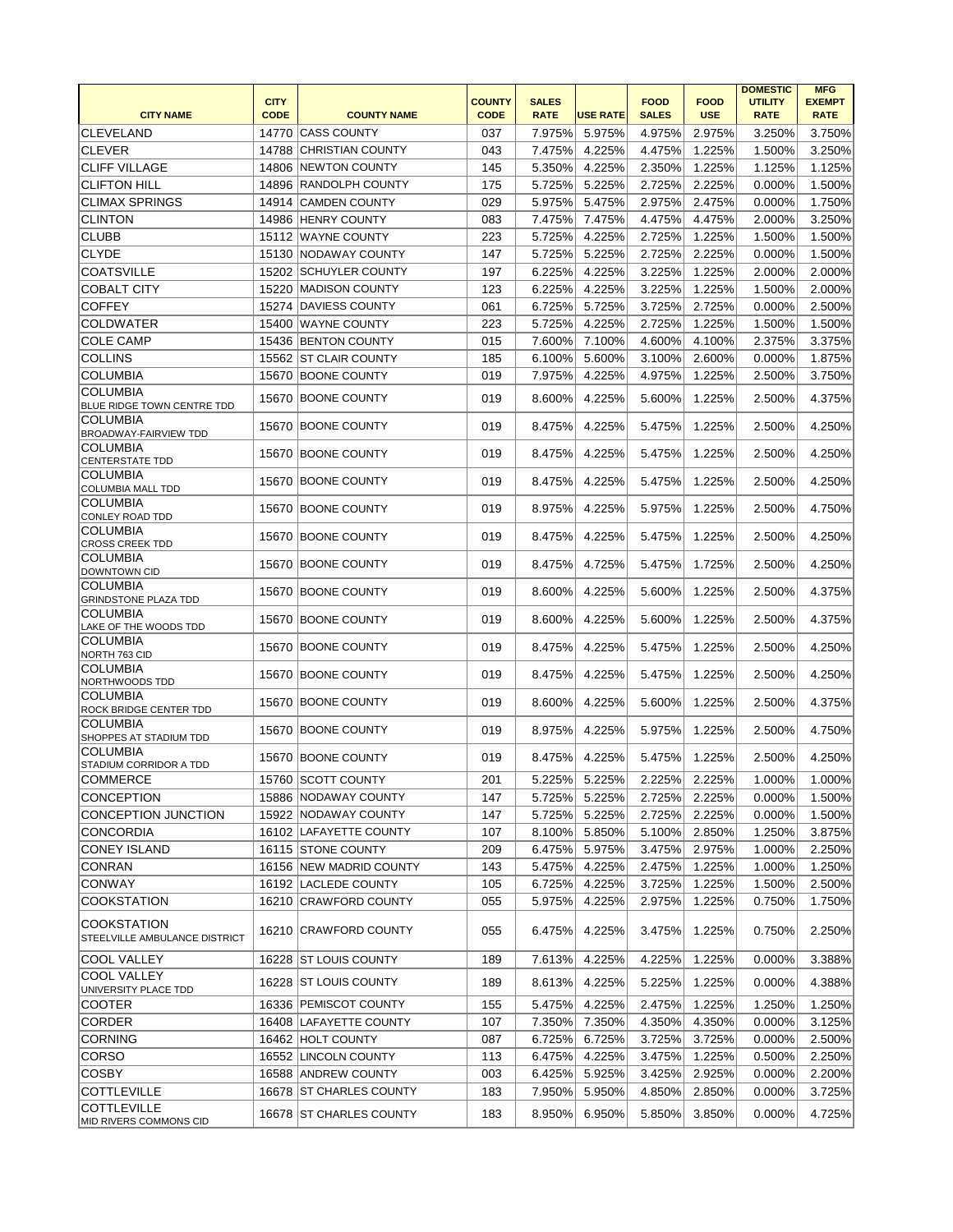|                                                           |                            |                           |                              |                             |                 |                             |                           | <b>DOMESTIC</b>               | <b>MFG</b>                   |
|-----------------------------------------------------------|----------------------------|---------------------------|------------------------------|-----------------------------|-----------------|-----------------------------|---------------------------|-------------------------------|------------------------------|
| <b>CITY NAME</b>                                          | <b>CITY</b><br><b>CODE</b> | <b>COUNTY NAME</b>        | <b>COUNTY</b><br><b>CODE</b> | <b>SALES</b><br><b>RATE</b> | <b>USE RATE</b> | <b>FOOD</b><br><b>SALES</b> | <b>FOOD</b><br><b>USE</b> | <b>UTILITY</b><br><b>RATE</b> | <b>EXEMPT</b><br><b>RATE</b> |
| <b>COTTLEVILLE</b><br>MID RIVERS NORTH TDD                |                            | 16678 ST CHARLES COUNTY   | 183                          | 8.450%                      | 5.950%          | 5.350%                      | 2.850%                    | 0.000%                        | 4.225%                       |
| <b>COTTLEVILLE</b><br>OLD TOWN COTTLEVILLE CID            |                            | 16678 ST CHARLES COUNTY   | 183                          | 8.950%                      | 6.950%          | 5.850%                      | 3.850%                    | 0.000%                        | 4.725%                       |
| COTTONWOOD POINT                                          |                            | 16732 PEMISCOT COUNTY     | 155                          | 5.475%                      | 4.225%          | 2.475%                      | 1.225%                    | 1.250%                        | 1.250%                       |
| <b>COUCH</b>                                              |                            | 16750 OREGON COUNTY       | 149                          | 6.225%                      | 4.225%          | 3.225%                      | 1.225%                    | 1.000%                        | 2.000%                       |
| COUNTRY CLUB HILLS                                        |                            | 16822 ST LOUIS COUNTY     | 189                          | 8.613%                      | 4.225%          | 5.225%                      | 1.225%                    | 0.000%                        | 4.388%                       |
| COUNTRY CLUB HILLS (T1)                                   |                            | 16823 ST LOUIS COUNTY     | 189                          | 8.613%                      | 4.225%          | 5.225%                      | 1.225%                    | 0.000%                        | 4.388%                       |
| COUNTRY CLUB HILLS (T1)                                   |                            |                           |                              |                             |                 |                             |                           |                               |                              |
| LUCAS & HUNT/CHANDLER TDD                                 |                            | 16823 ST LOUIS COUNTY     | 189                          | 9.613%                      | 4.225%          | 6.225%                      | 1.225%                    | 0.000%                        | 5.388%                       |
| <b>COUNTRY CLUB VILLAGE</b>                               |                            | 16858 ANDREW COUNTY       | 003                          | 6.925%                      | 5.925%          | 3.925%                      | 2.925%                    | 0.000%                        | 2.700%                       |
| <b>COUNTRY LIFE ACRES</b>                                 |                            | 16876 ST LOUIS COUNTY     | 189                          | 7.113%                      | 4.225%          | 3.725%                      | 1.225%                    | 0.000%                        | 2.888%                       |
| <b>COURTOIS</b>                                           |                            | 16948 WASHINGTON COUNTY   | 221                          | 7.225%                      | 6.725%          | 4.225%                      | 3.725%                    | 2.000%                        | 3.000%                       |
| <b>COWGILL</b>                                            |                            | 16984 CALDWELL COUNTY     | 025                          | 6.725%                      | 6.225%          | 3.725%                      | 3.225%                    | 0.000%                        | 2.500%                       |
| <b>CRAIG</b>                                              |                            | 17056 HOLT COUNTY         | 087                          | 7.725%                      | 6.725%          | 4.725%                      | 3.725%                    | 0.000%                        | 3.500%                       |
| CRANE                                                     |                            | 17074 STONE COUNTY        | 209                          | 7.475%                      | 7.475%          | 4.475%                      | 4.475%                    | 2.000%                        | 3.250%                       |
| <b>CREIGHTON</b>                                          |                            | 17164 CASS COUNTY         | 037                          | 6.975%                      | 5.975%          | 3.975%                      | 2.975%                    | 2.250%                        | 2.750%                       |
| <b>CRESTWOOD</b>                                          |                            | 17218 ST LOUIS COUNTY     | 189                          | 8.613%                      | 4.225%          | 5.225%                      | 1.225%                    | 0.000%                        | 4.388%                       |
| <b>CRESTWOOD</b><br><b>BIG BEND CROSSING TDD</b>          |                            | 17218 ST LOUIS COUNTY     | 189                          | 8.863%                      | 4.225%          | 5.475%                      | 1.225%                    | 0.000%                        | 4.638%                       |
| <b>CRESTWOOD</b><br><b>CRESTWOOD POINT TDD</b>            |                            | 17218 ST LOUIS COUNTY     | 189                          | 9.613%                      | 4.225%          | 6.225%                      | 1.225%                    | 0.000%                        | 5.388%                       |
| <b>CRESTWOOD</b><br>CRESTWOOD SQUARE CID                  |                            | 17218 ST LOUIS COUNTY     | 189                          | 9.613%                      | 5.225%          | 6.225%                      | 2.225%                    | 0.000%                        | 5.388%                       |
| CRESTWOOD (X1)                                            |                            | 17219 ST LOUIS COUNTY     | 189                          | 8.613%                      | 4.225%          | 5.225%                      | 1.225%                    | 0.000%                        | 4.388%                       |
| <b>CREVE COEUR</b>                                        |                            | 17272 ST LOUIS COUNTY     | 189                          | 7.863%                      | 4.225%          | 4.475%                      | 1.225%                    | 0.000%                        | 3.638%                       |
| <b>CREVE COEUR</b><br><b>OLIVE BLVD TDD</b>               |                            | 17272 ST LOUIS COUNTY     | 189                          | 8.363%                      | 4.225%          | 4.975%                      | 1.225%                    | 0.000%                        | 4.138%                       |
| <b>CREVE COEUR</b><br><b>OLIVE GRAESER TDD</b>            |                            | 17272 ST LOUIS COUNTY     | 189                          | 8.863%                      | 4.225%          | 5.475%                      | 1.225%                    | 0.000%                        | 4.638%                       |
| CREVE COEUR (X1)                                          |                            | 17273 ST LOUIS COUNTY     | 189                          | 7.863%                      | 4.225%          | 4.475%                      | 1.225%                    | 0.000%                        | 3.638%                       |
| CREVE COEUR (X2)                                          |                            | 17274 ST LOUIS COUNTY     | 189                          |                             | 7.863% 4.225%   | 4.475%                      | 1.225%                    | 0.000%                        | 3.638%                       |
| CREVE COEUR (X3)                                          |                            | 17275 ST LOUIS COUNTY     | 189                          | 7.863%                      | 4.225%          | 4.475%                      | 1.225%                    | 0.000%                        | 3.638%                       |
| CREVE COEUR (X4)                                          |                            | 17277 ST LOUIS COUNTY     | 189                          | 7.863%                      | 4.225%          | 4.475%                      | 1.225%                    | 0.000%                        | 3.638%                       |
| <b>CROCKER</b>                                            |                            | 17344 PULASKI COUNTY      | 169                          | 6.975%                      | 4.225%          | 3.975%                      | 1.225%                    | 1.000%                        | 2.750%                       |
| <b>CROSS TIMBERS</b>                                      |                            | 17524 HICKORY COUNTY      | 085                          | 5.725%                      | 4.225%          | 2.725%                      | 1.225%                    | 1.500%                        | 1.500%                       |
| <b>CROSSTOWN</b>                                          |                            | 17560 PERRY COUNTY        | 157                          | 6.100%                      | 6.100%          | 3.100%                      | 3.100%                    | 1.375%                        | 1.875%                       |
| <b>CROWDER</b>                                            |                            | 17578 SCOTT COUNTY        | 201                          | 5.225%                      | 5.225%          | 2.225%                      | 2.225%                    | 1.000%                        | 1.000%                       |
| <b>CRYSTAL CITY</b>                                       | 17632                      | JEFFERSON COUNTY          | 099                          | 8.600%                      | 4.225%          | 5.600%                      | 1.225%                    | 3.000%                        | 4.375%                       |
| <b>CRYSTAL CITY</b>                                       |                            | 17632 JEFFERSON COUNTY    | 099                          | 9.600%                      | 4.225%          | 6.600%                      | 1.225%                    | 3.000%                        | 5.375%                       |
| TWIN CITY MALL CID                                        |                            |                           |                              |                             |                 |                             |                           |                               |                              |
| <b>CRYSTAL LAKE PARK</b>                                  |                            | 17650 ST LOUIS COUNTY     | 189                          | 7.613%                      | 4.225%          | 4.225%                      | 1.225%                    | 0.000%                        | 3.388%                       |
| <b>CRYSTAL LAKES</b>                                      |                            | 17660 RAY COUNTY          | 177                          | 7.225%                      | 5.725%          | 4.225%                      | 2.725%                    | 0.000%                        | 3.000%                       |
| <b>CUBA</b>                                               |                            | 17668 CRAWFORD COUNTY     | 055                          | 8.475%                      | 4.225%          | 5.475%                      | 1.225%                    | 0.750%                        | 4.250%                       |
| <b>CURRYVILLE</b>                                         |                            | 17902 PIKE COUNTY         | 163                          | 7.225%                      | 4.225%          | 4.225%                      | 1.225%                    | 1.000%                        | 3.000%                       |
| <b>CYRENE</b>                                             |                            | 17974 PIKE COUNTY         | 163                          | 6.225%                      | 4.225%          | 3.225%                      | 1.225%                    | 1.000%                        | 2.000%                       |
| <b>DADEVILLE</b>                                          |                            | 17992 DADE COUNTY         | 057                          | 6.475%                      | 5.975%          | 3.475%                      | 2.975%                    | 1.000%                        | 2.250%                       |
| DAISY                                                     |                            | 18010 CAPE GIRARDEAU CNTY | 031                          | 5.225%                      | 4.225%          | 2.225%                      | 1.225%                    | 1.000%                        | 1.000%                       |
| <b>DALTON</b>                                             |                            | 18118 CHARITON COUNTY     | 041                          | 6.100%                      | 6.100%          | 3.100%                      | 3.100%                    | 0.000%                        | 1.875%                       |
| DANVILLE                                                  |                            | 18190 MONTGOMERY COUNTY   | 139                          | 6.475%                      | 4.225%          | 3.475%                      | 1.225%                    | 2.250%                        | 2.250%                       |
| <b>DARDENNE PRAIRIE</b>                                   |                            | 18253 ST CHARLES COUNTY   | 183                          | 7.450%                      | 5.950%          | 4.350%                      | 2.850%                    | 0.000%                        | 3.225%                       |
| <b>DARDENNE PRAIRIE</b><br><b>BRYAN ROAD CDD</b>          |                            | 18253 ST CHARLES COUNTY   | 183                          | 7.950%                      | 6.450%          | 4.850%                      | 3.350%                    | 0.000%                        | 3.725%                       |
| <b>DARDENNE PRAIRIE</b><br>DARDENNE TOWN SQUARE TDD       |                            | 18253 ST CHARLES COUNTY   | 183                          | 7.950%                      | 5.950%          | 4.850%                      | 2.850%                    | 0.000%                        | 3.725%                       |
| <b>DARLINGTON</b>                                         |                            | 18316 GENTRY COUNTY       | 075                          | 5.225%                      | 5.225%          | 2.225%                      | 2.225%                    | 0.500%                        | 1.000%                       |
| <b>DAVISVILLE</b>                                         |                            | 18460 CRAWFORD COUNTY     | 055                          | 5.975%                      | 4.225%          | 2.975%                      | 1.225%                    | 0.750%                        | 1.750%                       |
| <b>DAVISVILLE</b><br><b>STEELVILLE AMBULANCE DISTRICT</b> |                            | 18460 CRAWFORD COUNTY     | 055                          | 6.475%                      | 4.225%          | 3.475%                      | 1.225%                    | 0.750%                        | 2.250%                       |
| DAWN                                                      |                            | 18496 LIVINGSTON COUNTY   | 117                          | 4.975%                      | 4.975%          | 1.975%                      | 1.975%                    | 0.000%                        | 0.750%                       |
| <b>DEARBORN</b>                                           |                            | 18658 BUCHANAN COUNTY     | 021                          | 7.075%                      | 5.575%          | 4.075%                      | 2.575%                    | 0.000%                        | 2.850%                       |
| DEARBORN                                                  |                            | 18658 PLATTE COUNTY       | 165                          | 7.100%                      | 5.600%          | 4.100%                      | 2.600%                    | 0.000%                        | 2.875%                       |
| <b>DEDERICK</b>                                           |                            | 18694 VERNON COUNTY       | 217                          | 5.225%                      | 4.225%          | 2.225%                      | 1.225%                    | 0.000%                        | 1.000%                       |
|                                                           |                            |                           |                              |                             |                 |                             |                           |                               |                              |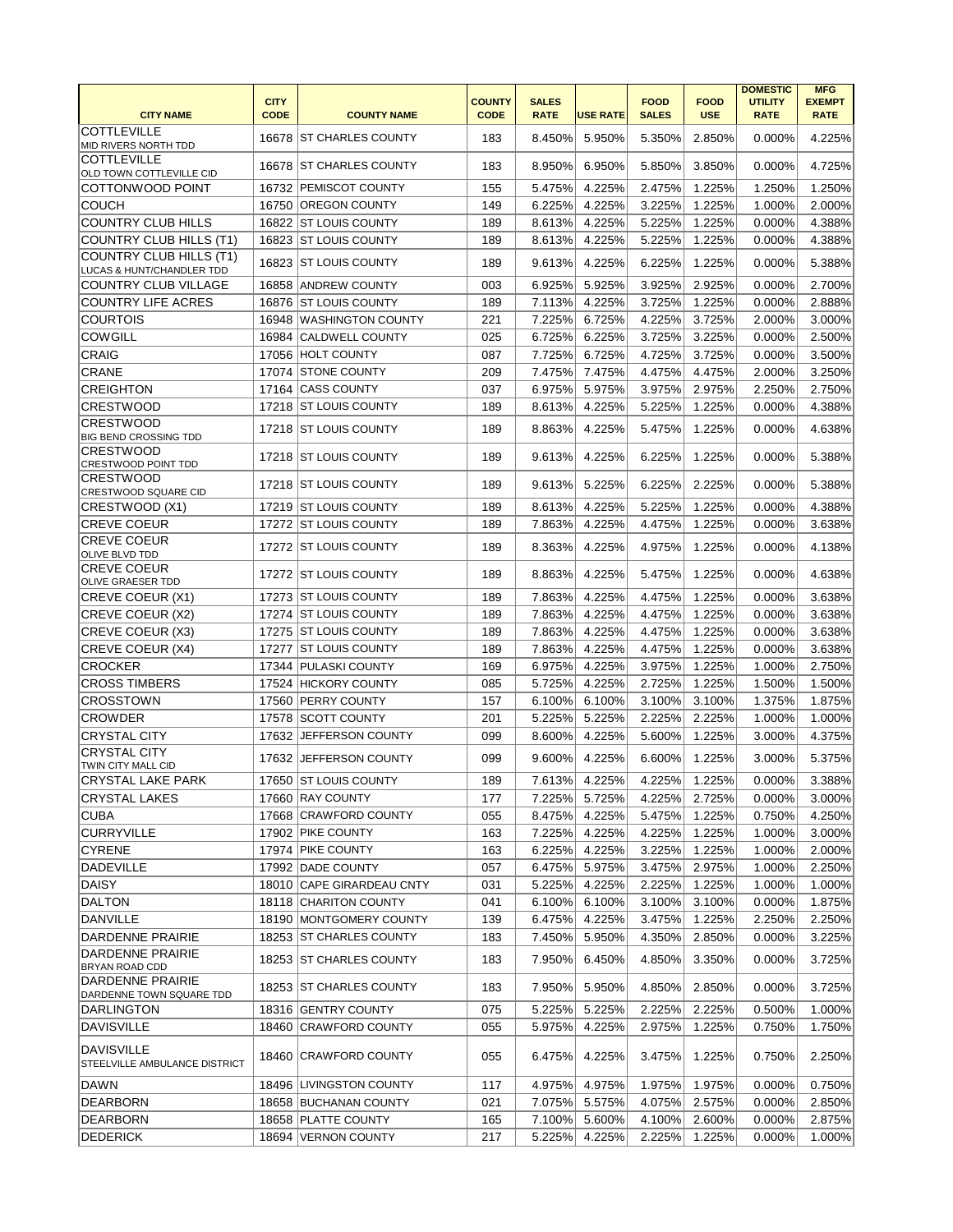| <b>CITY</b><br><b>COUNTY</b><br><b>SALES</b><br><b>FOOD</b><br><b>FOOD</b><br><b>UTILITY</b><br><b>EXEMPT</b><br><b>CITY NAME</b><br><b>RATE</b><br><b>CODE</b><br><b>COUNTY NAME</b><br><b>CODE</b><br><b>RATE</b><br><b>USE RATE</b><br><b>SALES</b><br><b>USE</b><br><b>RATE</b><br>3.000%<br>DEEPWATER<br>083<br>7.225%<br>5.225%<br>4.225%<br>2.225%<br>0.500%<br>18730 HENRY COUNTY<br>5.225%<br>4.225%<br>2.225%<br>0.000%<br>1.000%<br>DEERFIELD<br>VERNON COUNTY<br>217<br>1.225%<br>18802<br><b>DEERING</b><br>18838 PEMISCOT COUNTY<br>5.475%<br>4.225%<br>2.475%<br>1.225%<br>1.250%<br>1.250%<br>155<br><b>DEFIANCE</b><br>5.950%<br>5.950%<br>2.850%<br>2.850%<br>0.000%<br>1.725%<br>18910 ST CHARLES COUNTY<br>183<br><b>DE KALB</b><br>1.350%<br>18946 BUCHANAN COUNTY<br>021<br>5.575%<br>5.575%<br>2.575%<br>2.575%<br>0.000%<br><b>DELLWOOD</b><br>19018 ST LOUIS COUNTY<br>8.113%<br>4.225%<br>4.725%<br>0.000%<br>3.888%<br>189<br>1.225%<br>DELLWOOD (T1)<br>8.113%<br>4.225%<br>0.000%<br>3.888%<br>19019 ST LOUIS COUNTY<br>189<br>4.725%<br>1.225%<br>DELLWOOD (T1)<br>5.225%<br>4.888%<br>19019 IST LOUIS COUNTY<br>189<br>9.113%<br>5.725%<br>2.225%<br>0.000%<br>CHAMBERS W FLORISSANT CID<br>4.225%<br>1.225%<br>2.500%<br><b>DELTA</b><br>19072 CAPE GIRARDEAU CNTY<br>031<br>6.725%<br>3.725%<br>2.000%<br><b>DENNIS ACRES</b><br>19090 NEWTON COUNTY<br>5.350%<br>4.225%<br>2.350%<br>1.125%<br>1.125%<br>145<br>1.225%<br><b>DENTON</b><br>19144 PEMISCOT COUNTY<br>4.225%<br>2.475%<br>1.250%<br>1.250%<br>155<br>5.475%<br>1.225%<br><b>DENVER</b><br>6.100%<br>227<br>6.100%<br>3.100%<br>3.100%<br>1.000%<br>1.875%<br>19162 WORTH COUNTY<br><b>DES ARC</b><br>19198 <b>IRON COUNTY</b><br>6.225%<br>4.225%<br>3.225%<br>1.225%<br>0.500%<br>2.000%<br>093<br>4.225%<br><b>DESLOGE</b><br>19216 ST FRANCOIS COUNTY<br>8.475%<br>5.475%<br>1.225%<br>1.500%<br>4.250%<br>187<br><b>DE SOTO</b><br>7.850%<br>4.225%<br>2.500%<br>3.625%<br>19252 JEFFERSON COUNTY<br>099<br>4.850%<br>1.225%<br><b>DE SOTO</b><br>4.225%<br>5.850%<br>1.225%<br>4.625%<br>JEFFERSON COUNTY<br>099<br>8.850%<br>2.500%<br>19252<br>HIGHWAY 21 TDD<br><b>DES PERES</b><br>4.388%<br>19270 ST LOUIS COUNTY<br>189<br>8.613%<br>5.725%<br>5.225%<br>2.725%<br>0.000%<br><b>DES PERES</b><br>19270 ST LOUIS COUNTY<br>9.613%<br>6.225%<br>5.388%<br>189<br>6.725%<br>3.725%<br>0.000%<br>MANCHESTER BALLAS CID<br><b>DES PERES</b><br>9.613%<br>5.725%<br>6.225%<br>2.725%<br>5.388%<br>19270 ST LOUIS COUNTY<br>189<br>0.000%<br><b>DES PERES CORNERS TDD</b><br><b>DES PERES</b><br>5.388%<br>19270 ST LOUIS COUNTY<br>189<br>9.613%<br>5.725%<br>6.225%<br>2.725%<br>0.000%<br>DIERBERGS DES PERES TDD<br>5.225%<br>4.388%<br>DES PERES (X1)<br>19271 ST LOUIS COUNTY<br>189<br>8.613%<br>5.725%<br>2.725%<br>0.000%<br>DES PERES (X2)<br>8.613%<br>5.725%<br>5.225%<br>2.725%<br>0.000%<br>4.388%<br>19272 ST LOUIS COUNTY<br>189<br>DES PERES (X3)<br>19274 ST LOUIS COUNTY<br>8.613%<br>5.725%<br>5.225%<br>2.725%<br>0.000%<br>4.388%<br>189<br>4.388%<br>DES PERES (X4)<br>19275 ST LOUIS COUNTY<br>8.613%<br>5.725%<br>5.225%<br>2.725%<br>0.000%<br>189<br>DES PERES (X5)<br>8.613%<br>5.225%<br>5.725%<br>2.725%<br>0.000%<br>4.388%<br>19276 ST LOUIS COUNTY<br>189<br>189<br>8.613% 5.725%<br>5.225%<br>2.725%<br>4.388%<br>19277 ST LOUIS COUNTY<br>0.000%<br><b>DEVILS ELBOW</b><br>19324 PULASKI COUNTY<br>169<br>4.225%<br>2.475%<br>1.225%<br>0.000%<br>1.250%<br>5.475%<br><b>DE WITT</b><br>5.475%<br>19342 CARROLL COUNTY<br>033<br>5.475%<br>2.475%<br>2.475%<br>0.000%<br>1.250%<br>6.100%<br>4.100%<br>3.100%<br><b>DEXTER</b><br>19396 STODDARD COUNTY<br>207<br>7.100%<br>0.875%<br>2.875%<br>19432 NEWTON COUNTY<br>4.225%<br><b>DIAMOND</b><br>7.850%<br>4.850%<br>1.225%<br>2.125%<br>3.625%<br>145<br>DIEHLSTADT<br>19486 SCOTT COUNTY<br>5.225%<br>2.225%<br>1.000%<br>201<br>5.225%<br>2.225%<br>1.000%<br><b>DIGGINS</b><br>19504 WEBSTER COUNTY<br>3.333%<br>225<br>7.558%<br>4.225%<br>4.558%<br>1.225%<br>2.833%<br>2.975%<br>DILLARD<br>19522 CRAWFORD COUNTY<br>5.975%<br>4.225%<br>1.225%<br>0.750%<br>1.750%<br>055<br>4.225%<br>3.850%<br>1.500%<br><b>DITTMER</b><br>19594 JEFFERSON COUNTY<br>099<br>6.850%<br>1.225%<br>2.625%<br><b>DIXON</b><br>2.250%<br>19630 PULASKI COUNTY<br>6.475%<br>4.225%<br>3.475%<br>1.225%<br>1.000%<br>169<br><b>DOE RUN</b><br>19684 ST FRANCOIS COUNTY<br>187<br>5.975%<br>4.225%<br>2.975%<br>1.225%<br>0.500%<br>1.750%<br>3.500%<br>DONIPHAN<br>19792 RIPLEY COUNTY<br>4.225%<br>4.725%<br>1.225%<br>2.500%<br>181<br>7.725%<br>2.625%<br><b>DOOLITTLE</b><br>19828 PHELPS COUNTY<br>161<br>6.850%<br>4.225%<br>3.850%<br>1.225%<br>1.500%<br>DORA<br>19846 OZARK COUNTY<br>153<br>4.225%<br>3.725%<br>1.225%<br>1.000%<br>2.500%<br>6.725%<br><b>DOSS</b><br>19882 DENT COUNTY<br>1.000%<br>1.000%<br>065<br>5.225%<br>4.225%<br>2.225%<br>1.225%<br>5.850%<br>1.625%<br>DOVER<br>19918 LAFAYETTE COUNTY<br>107<br>5.850%<br>2.850%<br>2.850%<br>0.000%<br><b>DOWNING</b><br>6.225%<br>4.225%<br>3.225%<br>1.225%<br>2.000%<br>2.000%<br>19990 SCHUYLER COUNTY<br>197<br>DREXEL<br>20134 BATES COUNTY<br>5.225%<br>2.225%<br>3.000%<br>013<br>7.225%<br>4.225%<br>1.500%<br><b>DREXEL</b><br>20134 CASS COUNTY<br>5.975%<br>2.750%<br>3.750%<br>037<br>7.975%<br>4.975%<br>2.975%<br>DRURY<br>4.225%<br>2.225%<br>1.225%<br>0.000%<br>1.000%<br>20170 DOUGLAS COUNTY<br>067<br>5.225%<br><b>DUDLEY</b><br>20296 STODDARD COUNTY<br>207<br>6.225%<br>4.225%<br>3.225%<br>1.225%<br>0.000%<br>2.000%<br><b>DUENWEG</b><br>20314 JASPER COUNTY<br>4.225%<br>1.500%<br>2.725%<br>097<br>6.950%<br>3.950%<br>1.225%<br>DUGGINSVILLE<br>2.500%<br>20332 OZARK COUNTY<br>153<br>6.725%<br>4.225%<br>3.725%<br>1.225%<br>1.000%<br><b>DUKE</b><br>20350 PHELPS COUNTY<br>5.350%<br>4.225%<br>2.350%<br>1.225%<br>0.000%<br>1.125%<br>161<br><b>DUNCANS BRIDGE</b><br>20404 MONROE COUNTY<br>5.225%<br>2.725%<br>2.225%<br>1.000%<br>1.500%<br>137<br>5.725%<br><b>DUNLAP</b><br>4.225%<br>1.500%<br>1.500%<br>20458 GRUNDY COUNTY<br>079<br>5.725%<br>2.725%<br>1.225%<br>DUNNEGAN<br>20494 POLK COUNTY<br>4.225%<br>2.600%<br>1.375%<br>1.375%<br>167<br>5.600%<br>1.225%<br>20512 JASPER COUNTY<br>4.225%<br><b>DUQUESNE</b><br>097<br>7.575%<br>4.575%<br>1.225%<br>0.000%<br>3.350%<br>DURHAM<br>20530 LEWIS COUNTY<br>111<br>7.350%<br>6.850%<br>4.350%<br>3.850%<br>2.000%<br>3.125%<br><b>DUTCHTOWN</b><br>20566 CAPE GIRARDEAU CNTY<br>3.225%<br>2.000%<br>031<br>6.225%<br>4.225%<br>1.225%<br>2.000% |                       |  |  |  | <b>DOMESTIC</b> | <b>MFG</b> |
|--------------------------------------------------------------------------------------------------------------------------------------------------------------------------------------------------------------------------------------------------------------------------------------------------------------------------------------------------------------------------------------------------------------------------------------------------------------------------------------------------------------------------------------------------------------------------------------------------------------------------------------------------------------------------------------------------------------------------------------------------------------------------------------------------------------------------------------------------------------------------------------------------------------------------------------------------------------------------------------------------------------------------------------------------------------------------------------------------------------------------------------------------------------------------------------------------------------------------------------------------------------------------------------------------------------------------------------------------------------------------------------------------------------------------------------------------------------------------------------------------------------------------------------------------------------------------------------------------------------------------------------------------------------------------------------------------------------------------------------------------------------------------------------------------------------------------------------------------------------------------------------------------------------------------------------------------------------------------------------------------------------------------------------------------------------------------------------------------------------------------------------------------------------------------------------------------------------------------------------------------------------------------------------------------------------------------------------------------------------------------------------------------------------------------------------------------------------------------------------------------------------------------------------------------------------------------------------------------------------------------------------------------------------------------------------------------------------------------------------------------------------------------------------------------------------------------------------------------------------------------------------------------------------------------------------------------------------------------------------------------------------------------------------------------------------------------------------------------------------------------------------------------------------------------------------------------------------------------------------------------------------------------------------------------------------------------------------------------------------------------------------------------------------------------------------------------------------------------------------------------------------------------------------------------------------------------------------------------------------------------------------------------------------------------------------------------------------------------------------------------------------------------------------------------------------------------------------------------------------------------------------------------------------------------------------------------------------------------------------------------------------------------------------------------------------------------------------------------------------------------------------------------------------------------------------------------------------------------------------------------------------------------------------------------------------------------------------------------------------------------------------------------------------------------------------------------------------------------------------------------------------------------------------------------------------------------------------------------------------------------------------------------------------------------------------------------------------------------------------------------------------------------------------------------------------------------------------------------------------------------------------------------------------------------------------------------------------------------------------------------------------------------------------------------------------------------------------------------------------------------------------------------------------------------------------------------------------------------------------------------------------------------------------------------------------------------------------------------------------------------------------------------------------------------------------------------------------------------------------------------------------------------------------------------------------------------------------------------------------------------------------------------------------------------------------------------------------------------------------------------------------------------------------------------------------------------------------------------------------------------------------------------------------------------------------------------------------------------------------------------------------------------------------------------------------------------------------------------------------------------------------------------------------------------------------------------------------------------------------------------------------------------------------------------------------------------------------------------------------------------------------------------------------------------------------------------------------------------------------------------------------------------------------------------------------------------------------------------------|-----------------------|--|--|--|-----------------|------------|
|                                                                                                                                                                                                                                                                                                                                                                                                                                                                                                                                                                                                                                                                                                                                                                                                                                                                                                                                                                                                                                                                                                                                                                                                                                                                                                                                                                                                                                                                                                                                                                                                                                                                                                                                                                                                                                                                                                                                                                                                                                                                                                                                                                                                                                                                                                                                                                                                                                                                                                                                                                                                                                                                                                                                                                                                                                                                                                                                                                                                                                                                                                                                                                                                                                                                                                                                                                                                                                                                                                                                                                                                                                                                                                                                                                                                                                                                                                                                                                                                                                                                                                                                                                                                                                                                                                                                                                                                                                                                                                                                                                                                                                                                                                                                                                                                                                                                                                                                                                                                                                                                                                                                                                                                                                                                                                                                                                                                                                                                                                                                                                                                                                                                                                                                                                                                                                                                                                                                                                                                                                                                                                                                                                                                                                                                                                                                                                                                                                                                                                                                                                                                        |                       |  |  |  |                 |            |
|                                                                                                                                                                                                                                                                                                                                                                                                                                                                                                                                                                                                                                                                                                                                                                                                                                                                                                                                                                                                                                                                                                                                                                                                                                                                                                                                                                                                                                                                                                                                                                                                                                                                                                                                                                                                                                                                                                                                                                                                                                                                                                                                                                                                                                                                                                                                                                                                                                                                                                                                                                                                                                                                                                                                                                                                                                                                                                                                                                                                                                                                                                                                                                                                                                                                                                                                                                                                                                                                                                                                                                                                                                                                                                                                                                                                                                                                                                                                                                                                                                                                                                                                                                                                                                                                                                                                                                                                                                                                                                                                                                                                                                                                                                                                                                                                                                                                                                                                                                                                                                                                                                                                                                                                                                                                                                                                                                                                                                                                                                                                                                                                                                                                                                                                                                                                                                                                                                                                                                                                                                                                                                                                                                                                                                                                                                                                                                                                                                                                                                                                                                                                        |                       |  |  |  |                 |            |
|                                                                                                                                                                                                                                                                                                                                                                                                                                                                                                                                                                                                                                                                                                                                                                                                                                                                                                                                                                                                                                                                                                                                                                                                                                                                                                                                                                                                                                                                                                                                                                                                                                                                                                                                                                                                                                                                                                                                                                                                                                                                                                                                                                                                                                                                                                                                                                                                                                                                                                                                                                                                                                                                                                                                                                                                                                                                                                                                                                                                                                                                                                                                                                                                                                                                                                                                                                                                                                                                                                                                                                                                                                                                                                                                                                                                                                                                                                                                                                                                                                                                                                                                                                                                                                                                                                                                                                                                                                                                                                                                                                                                                                                                                                                                                                                                                                                                                                                                                                                                                                                                                                                                                                                                                                                                                                                                                                                                                                                                                                                                                                                                                                                                                                                                                                                                                                                                                                                                                                                                                                                                                                                                                                                                                                                                                                                                                                                                                                                                                                                                                                                                        |                       |  |  |  |                 |            |
|                                                                                                                                                                                                                                                                                                                                                                                                                                                                                                                                                                                                                                                                                                                                                                                                                                                                                                                                                                                                                                                                                                                                                                                                                                                                                                                                                                                                                                                                                                                                                                                                                                                                                                                                                                                                                                                                                                                                                                                                                                                                                                                                                                                                                                                                                                                                                                                                                                                                                                                                                                                                                                                                                                                                                                                                                                                                                                                                                                                                                                                                                                                                                                                                                                                                                                                                                                                                                                                                                                                                                                                                                                                                                                                                                                                                                                                                                                                                                                                                                                                                                                                                                                                                                                                                                                                                                                                                                                                                                                                                                                                                                                                                                                                                                                                                                                                                                                                                                                                                                                                                                                                                                                                                                                                                                                                                                                                                                                                                                                                                                                                                                                                                                                                                                                                                                                                                                                                                                                                                                                                                                                                                                                                                                                                                                                                                                                                                                                                                                                                                                                                                        |                       |  |  |  |                 |            |
|                                                                                                                                                                                                                                                                                                                                                                                                                                                                                                                                                                                                                                                                                                                                                                                                                                                                                                                                                                                                                                                                                                                                                                                                                                                                                                                                                                                                                                                                                                                                                                                                                                                                                                                                                                                                                                                                                                                                                                                                                                                                                                                                                                                                                                                                                                                                                                                                                                                                                                                                                                                                                                                                                                                                                                                                                                                                                                                                                                                                                                                                                                                                                                                                                                                                                                                                                                                                                                                                                                                                                                                                                                                                                                                                                                                                                                                                                                                                                                                                                                                                                                                                                                                                                                                                                                                                                                                                                                                                                                                                                                                                                                                                                                                                                                                                                                                                                                                                                                                                                                                                                                                                                                                                                                                                                                                                                                                                                                                                                                                                                                                                                                                                                                                                                                                                                                                                                                                                                                                                                                                                                                                                                                                                                                                                                                                                                                                                                                                                                                                                                                                                        |                       |  |  |  |                 |            |
|                                                                                                                                                                                                                                                                                                                                                                                                                                                                                                                                                                                                                                                                                                                                                                                                                                                                                                                                                                                                                                                                                                                                                                                                                                                                                                                                                                                                                                                                                                                                                                                                                                                                                                                                                                                                                                                                                                                                                                                                                                                                                                                                                                                                                                                                                                                                                                                                                                                                                                                                                                                                                                                                                                                                                                                                                                                                                                                                                                                                                                                                                                                                                                                                                                                                                                                                                                                                                                                                                                                                                                                                                                                                                                                                                                                                                                                                                                                                                                                                                                                                                                                                                                                                                                                                                                                                                                                                                                                                                                                                                                                                                                                                                                                                                                                                                                                                                                                                                                                                                                                                                                                                                                                                                                                                                                                                                                                                                                                                                                                                                                                                                                                                                                                                                                                                                                                                                                                                                                                                                                                                                                                                                                                                                                                                                                                                                                                                                                                                                                                                                                                                        |                       |  |  |  |                 |            |
|                                                                                                                                                                                                                                                                                                                                                                                                                                                                                                                                                                                                                                                                                                                                                                                                                                                                                                                                                                                                                                                                                                                                                                                                                                                                                                                                                                                                                                                                                                                                                                                                                                                                                                                                                                                                                                                                                                                                                                                                                                                                                                                                                                                                                                                                                                                                                                                                                                                                                                                                                                                                                                                                                                                                                                                                                                                                                                                                                                                                                                                                                                                                                                                                                                                                                                                                                                                                                                                                                                                                                                                                                                                                                                                                                                                                                                                                                                                                                                                                                                                                                                                                                                                                                                                                                                                                                                                                                                                                                                                                                                                                                                                                                                                                                                                                                                                                                                                                                                                                                                                                                                                                                                                                                                                                                                                                                                                                                                                                                                                                                                                                                                                                                                                                                                                                                                                                                                                                                                                                                                                                                                                                                                                                                                                                                                                                                                                                                                                                                                                                                                                                        |                       |  |  |  |                 |            |
|                                                                                                                                                                                                                                                                                                                                                                                                                                                                                                                                                                                                                                                                                                                                                                                                                                                                                                                                                                                                                                                                                                                                                                                                                                                                                                                                                                                                                                                                                                                                                                                                                                                                                                                                                                                                                                                                                                                                                                                                                                                                                                                                                                                                                                                                                                                                                                                                                                                                                                                                                                                                                                                                                                                                                                                                                                                                                                                                                                                                                                                                                                                                                                                                                                                                                                                                                                                                                                                                                                                                                                                                                                                                                                                                                                                                                                                                                                                                                                                                                                                                                                                                                                                                                                                                                                                                                                                                                                                                                                                                                                                                                                                                                                                                                                                                                                                                                                                                                                                                                                                                                                                                                                                                                                                                                                                                                                                                                                                                                                                                                                                                                                                                                                                                                                                                                                                                                                                                                                                                                                                                                                                                                                                                                                                                                                                                                                                                                                                                                                                                                                                                        |                       |  |  |  |                 |            |
|                                                                                                                                                                                                                                                                                                                                                                                                                                                                                                                                                                                                                                                                                                                                                                                                                                                                                                                                                                                                                                                                                                                                                                                                                                                                                                                                                                                                                                                                                                                                                                                                                                                                                                                                                                                                                                                                                                                                                                                                                                                                                                                                                                                                                                                                                                                                                                                                                                                                                                                                                                                                                                                                                                                                                                                                                                                                                                                                                                                                                                                                                                                                                                                                                                                                                                                                                                                                                                                                                                                                                                                                                                                                                                                                                                                                                                                                                                                                                                                                                                                                                                                                                                                                                                                                                                                                                                                                                                                                                                                                                                                                                                                                                                                                                                                                                                                                                                                                                                                                                                                                                                                                                                                                                                                                                                                                                                                                                                                                                                                                                                                                                                                                                                                                                                                                                                                                                                                                                                                                                                                                                                                                                                                                                                                                                                                                                                                                                                                                                                                                                                                                        |                       |  |  |  |                 |            |
|                                                                                                                                                                                                                                                                                                                                                                                                                                                                                                                                                                                                                                                                                                                                                                                                                                                                                                                                                                                                                                                                                                                                                                                                                                                                                                                                                                                                                                                                                                                                                                                                                                                                                                                                                                                                                                                                                                                                                                                                                                                                                                                                                                                                                                                                                                                                                                                                                                                                                                                                                                                                                                                                                                                                                                                                                                                                                                                                                                                                                                                                                                                                                                                                                                                                                                                                                                                                                                                                                                                                                                                                                                                                                                                                                                                                                                                                                                                                                                                                                                                                                                                                                                                                                                                                                                                                                                                                                                                                                                                                                                                                                                                                                                                                                                                                                                                                                                                                                                                                                                                                                                                                                                                                                                                                                                                                                                                                                                                                                                                                                                                                                                                                                                                                                                                                                                                                                                                                                                                                                                                                                                                                                                                                                                                                                                                                                                                                                                                                                                                                                                                                        |                       |  |  |  |                 |            |
|                                                                                                                                                                                                                                                                                                                                                                                                                                                                                                                                                                                                                                                                                                                                                                                                                                                                                                                                                                                                                                                                                                                                                                                                                                                                                                                                                                                                                                                                                                                                                                                                                                                                                                                                                                                                                                                                                                                                                                                                                                                                                                                                                                                                                                                                                                                                                                                                                                                                                                                                                                                                                                                                                                                                                                                                                                                                                                                                                                                                                                                                                                                                                                                                                                                                                                                                                                                                                                                                                                                                                                                                                                                                                                                                                                                                                                                                                                                                                                                                                                                                                                                                                                                                                                                                                                                                                                                                                                                                                                                                                                                                                                                                                                                                                                                                                                                                                                                                                                                                                                                                                                                                                                                                                                                                                                                                                                                                                                                                                                                                                                                                                                                                                                                                                                                                                                                                                                                                                                                                                                                                                                                                                                                                                                                                                                                                                                                                                                                                                                                                                                                                        |                       |  |  |  |                 |            |
|                                                                                                                                                                                                                                                                                                                                                                                                                                                                                                                                                                                                                                                                                                                                                                                                                                                                                                                                                                                                                                                                                                                                                                                                                                                                                                                                                                                                                                                                                                                                                                                                                                                                                                                                                                                                                                                                                                                                                                                                                                                                                                                                                                                                                                                                                                                                                                                                                                                                                                                                                                                                                                                                                                                                                                                                                                                                                                                                                                                                                                                                                                                                                                                                                                                                                                                                                                                                                                                                                                                                                                                                                                                                                                                                                                                                                                                                                                                                                                                                                                                                                                                                                                                                                                                                                                                                                                                                                                                                                                                                                                                                                                                                                                                                                                                                                                                                                                                                                                                                                                                                                                                                                                                                                                                                                                                                                                                                                                                                                                                                                                                                                                                                                                                                                                                                                                                                                                                                                                                                                                                                                                                                                                                                                                                                                                                                                                                                                                                                                                                                                                                                        |                       |  |  |  |                 |            |
|                                                                                                                                                                                                                                                                                                                                                                                                                                                                                                                                                                                                                                                                                                                                                                                                                                                                                                                                                                                                                                                                                                                                                                                                                                                                                                                                                                                                                                                                                                                                                                                                                                                                                                                                                                                                                                                                                                                                                                                                                                                                                                                                                                                                                                                                                                                                                                                                                                                                                                                                                                                                                                                                                                                                                                                                                                                                                                                                                                                                                                                                                                                                                                                                                                                                                                                                                                                                                                                                                                                                                                                                                                                                                                                                                                                                                                                                                                                                                                                                                                                                                                                                                                                                                                                                                                                                                                                                                                                                                                                                                                                                                                                                                                                                                                                                                                                                                                                                                                                                                                                                                                                                                                                                                                                                                                                                                                                                                                                                                                                                                                                                                                                                                                                                                                                                                                                                                                                                                                                                                                                                                                                                                                                                                                                                                                                                                                                                                                                                                                                                                                                                        |                       |  |  |  |                 |            |
|                                                                                                                                                                                                                                                                                                                                                                                                                                                                                                                                                                                                                                                                                                                                                                                                                                                                                                                                                                                                                                                                                                                                                                                                                                                                                                                                                                                                                                                                                                                                                                                                                                                                                                                                                                                                                                                                                                                                                                                                                                                                                                                                                                                                                                                                                                                                                                                                                                                                                                                                                                                                                                                                                                                                                                                                                                                                                                                                                                                                                                                                                                                                                                                                                                                                                                                                                                                                                                                                                                                                                                                                                                                                                                                                                                                                                                                                                                                                                                                                                                                                                                                                                                                                                                                                                                                                                                                                                                                                                                                                                                                                                                                                                                                                                                                                                                                                                                                                                                                                                                                                                                                                                                                                                                                                                                                                                                                                                                                                                                                                                                                                                                                                                                                                                                                                                                                                                                                                                                                                                                                                                                                                                                                                                                                                                                                                                                                                                                                                                                                                                                                                        |                       |  |  |  |                 |            |
|                                                                                                                                                                                                                                                                                                                                                                                                                                                                                                                                                                                                                                                                                                                                                                                                                                                                                                                                                                                                                                                                                                                                                                                                                                                                                                                                                                                                                                                                                                                                                                                                                                                                                                                                                                                                                                                                                                                                                                                                                                                                                                                                                                                                                                                                                                                                                                                                                                                                                                                                                                                                                                                                                                                                                                                                                                                                                                                                                                                                                                                                                                                                                                                                                                                                                                                                                                                                                                                                                                                                                                                                                                                                                                                                                                                                                                                                                                                                                                                                                                                                                                                                                                                                                                                                                                                                                                                                                                                                                                                                                                                                                                                                                                                                                                                                                                                                                                                                                                                                                                                                                                                                                                                                                                                                                                                                                                                                                                                                                                                                                                                                                                                                                                                                                                                                                                                                                                                                                                                                                                                                                                                                                                                                                                                                                                                                                                                                                                                                                                                                                                                                        |                       |  |  |  |                 |            |
|                                                                                                                                                                                                                                                                                                                                                                                                                                                                                                                                                                                                                                                                                                                                                                                                                                                                                                                                                                                                                                                                                                                                                                                                                                                                                                                                                                                                                                                                                                                                                                                                                                                                                                                                                                                                                                                                                                                                                                                                                                                                                                                                                                                                                                                                                                                                                                                                                                                                                                                                                                                                                                                                                                                                                                                                                                                                                                                                                                                                                                                                                                                                                                                                                                                                                                                                                                                                                                                                                                                                                                                                                                                                                                                                                                                                                                                                                                                                                                                                                                                                                                                                                                                                                                                                                                                                                                                                                                                                                                                                                                                                                                                                                                                                                                                                                                                                                                                                                                                                                                                                                                                                                                                                                                                                                                                                                                                                                                                                                                                                                                                                                                                                                                                                                                                                                                                                                                                                                                                                                                                                                                                                                                                                                                                                                                                                                                                                                                                                                                                                                                                                        |                       |  |  |  |                 |            |
|                                                                                                                                                                                                                                                                                                                                                                                                                                                                                                                                                                                                                                                                                                                                                                                                                                                                                                                                                                                                                                                                                                                                                                                                                                                                                                                                                                                                                                                                                                                                                                                                                                                                                                                                                                                                                                                                                                                                                                                                                                                                                                                                                                                                                                                                                                                                                                                                                                                                                                                                                                                                                                                                                                                                                                                                                                                                                                                                                                                                                                                                                                                                                                                                                                                                                                                                                                                                                                                                                                                                                                                                                                                                                                                                                                                                                                                                                                                                                                                                                                                                                                                                                                                                                                                                                                                                                                                                                                                                                                                                                                                                                                                                                                                                                                                                                                                                                                                                                                                                                                                                                                                                                                                                                                                                                                                                                                                                                                                                                                                                                                                                                                                                                                                                                                                                                                                                                                                                                                                                                                                                                                                                                                                                                                                                                                                                                                                                                                                                                                                                                                                                        |                       |  |  |  |                 |            |
|                                                                                                                                                                                                                                                                                                                                                                                                                                                                                                                                                                                                                                                                                                                                                                                                                                                                                                                                                                                                                                                                                                                                                                                                                                                                                                                                                                                                                                                                                                                                                                                                                                                                                                                                                                                                                                                                                                                                                                                                                                                                                                                                                                                                                                                                                                                                                                                                                                                                                                                                                                                                                                                                                                                                                                                                                                                                                                                                                                                                                                                                                                                                                                                                                                                                                                                                                                                                                                                                                                                                                                                                                                                                                                                                                                                                                                                                                                                                                                                                                                                                                                                                                                                                                                                                                                                                                                                                                                                                                                                                                                                                                                                                                                                                                                                                                                                                                                                                                                                                                                                                                                                                                                                                                                                                                                                                                                                                                                                                                                                                                                                                                                                                                                                                                                                                                                                                                                                                                                                                                                                                                                                                                                                                                                                                                                                                                                                                                                                                                                                                                                                                        |                       |  |  |  |                 |            |
|                                                                                                                                                                                                                                                                                                                                                                                                                                                                                                                                                                                                                                                                                                                                                                                                                                                                                                                                                                                                                                                                                                                                                                                                                                                                                                                                                                                                                                                                                                                                                                                                                                                                                                                                                                                                                                                                                                                                                                                                                                                                                                                                                                                                                                                                                                                                                                                                                                                                                                                                                                                                                                                                                                                                                                                                                                                                                                                                                                                                                                                                                                                                                                                                                                                                                                                                                                                                                                                                                                                                                                                                                                                                                                                                                                                                                                                                                                                                                                                                                                                                                                                                                                                                                                                                                                                                                                                                                                                                                                                                                                                                                                                                                                                                                                                                                                                                                                                                                                                                                                                                                                                                                                                                                                                                                                                                                                                                                                                                                                                                                                                                                                                                                                                                                                                                                                                                                                                                                                                                                                                                                                                                                                                                                                                                                                                                                                                                                                                                                                                                                                                                        |                       |  |  |  |                 |            |
|                                                                                                                                                                                                                                                                                                                                                                                                                                                                                                                                                                                                                                                                                                                                                                                                                                                                                                                                                                                                                                                                                                                                                                                                                                                                                                                                                                                                                                                                                                                                                                                                                                                                                                                                                                                                                                                                                                                                                                                                                                                                                                                                                                                                                                                                                                                                                                                                                                                                                                                                                                                                                                                                                                                                                                                                                                                                                                                                                                                                                                                                                                                                                                                                                                                                                                                                                                                                                                                                                                                                                                                                                                                                                                                                                                                                                                                                                                                                                                                                                                                                                                                                                                                                                                                                                                                                                                                                                                                                                                                                                                                                                                                                                                                                                                                                                                                                                                                                                                                                                                                                                                                                                                                                                                                                                                                                                                                                                                                                                                                                                                                                                                                                                                                                                                                                                                                                                                                                                                                                                                                                                                                                                                                                                                                                                                                                                                                                                                                                                                                                                                                                        |                       |  |  |  |                 |            |
|                                                                                                                                                                                                                                                                                                                                                                                                                                                                                                                                                                                                                                                                                                                                                                                                                                                                                                                                                                                                                                                                                                                                                                                                                                                                                                                                                                                                                                                                                                                                                                                                                                                                                                                                                                                                                                                                                                                                                                                                                                                                                                                                                                                                                                                                                                                                                                                                                                                                                                                                                                                                                                                                                                                                                                                                                                                                                                                                                                                                                                                                                                                                                                                                                                                                                                                                                                                                                                                                                                                                                                                                                                                                                                                                                                                                                                                                                                                                                                                                                                                                                                                                                                                                                                                                                                                                                                                                                                                                                                                                                                                                                                                                                                                                                                                                                                                                                                                                                                                                                                                                                                                                                                                                                                                                                                                                                                                                                                                                                                                                                                                                                                                                                                                                                                                                                                                                                                                                                                                                                                                                                                                                                                                                                                                                                                                                                                                                                                                                                                                                                                                                        |                       |  |  |  |                 |            |
|                                                                                                                                                                                                                                                                                                                                                                                                                                                                                                                                                                                                                                                                                                                                                                                                                                                                                                                                                                                                                                                                                                                                                                                                                                                                                                                                                                                                                                                                                                                                                                                                                                                                                                                                                                                                                                                                                                                                                                                                                                                                                                                                                                                                                                                                                                                                                                                                                                                                                                                                                                                                                                                                                                                                                                                                                                                                                                                                                                                                                                                                                                                                                                                                                                                                                                                                                                                                                                                                                                                                                                                                                                                                                                                                                                                                                                                                                                                                                                                                                                                                                                                                                                                                                                                                                                                                                                                                                                                                                                                                                                                                                                                                                                                                                                                                                                                                                                                                                                                                                                                                                                                                                                                                                                                                                                                                                                                                                                                                                                                                                                                                                                                                                                                                                                                                                                                                                                                                                                                                                                                                                                                                                                                                                                                                                                                                                                                                                                                                                                                                                                                                        |                       |  |  |  |                 |            |
|                                                                                                                                                                                                                                                                                                                                                                                                                                                                                                                                                                                                                                                                                                                                                                                                                                                                                                                                                                                                                                                                                                                                                                                                                                                                                                                                                                                                                                                                                                                                                                                                                                                                                                                                                                                                                                                                                                                                                                                                                                                                                                                                                                                                                                                                                                                                                                                                                                                                                                                                                                                                                                                                                                                                                                                                                                                                                                                                                                                                                                                                                                                                                                                                                                                                                                                                                                                                                                                                                                                                                                                                                                                                                                                                                                                                                                                                                                                                                                                                                                                                                                                                                                                                                                                                                                                                                                                                                                                                                                                                                                                                                                                                                                                                                                                                                                                                                                                                                                                                                                                                                                                                                                                                                                                                                                                                                                                                                                                                                                                                                                                                                                                                                                                                                                                                                                                                                                                                                                                                                                                                                                                                                                                                                                                                                                                                                                                                                                                                                                                                                                                                        |                       |  |  |  |                 |            |
|                                                                                                                                                                                                                                                                                                                                                                                                                                                                                                                                                                                                                                                                                                                                                                                                                                                                                                                                                                                                                                                                                                                                                                                                                                                                                                                                                                                                                                                                                                                                                                                                                                                                                                                                                                                                                                                                                                                                                                                                                                                                                                                                                                                                                                                                                                                                                                                                                                                                                                                                                                                                                                                                                                                                                                                                                                                                                                                                                                                                                                                                                                                                                                                                                                                                                                                                                                                                                                                                                                                                                                                                                                                                                                                                                                                                                                                                                                                                                                                                                                                                                                                                                                                                                                                                                                                                                                                                                                                                                                                                                                                                                                                                                                                                                                                                                                                                                                                                                                                                                                                                                                                                                                                                                                                                                                                                                                                                                                                                                                                                                                                                                                                                                                                                                                                                                                                                                                                                                                                                                                                                                                                                                                                                                                                                                                                                                                                                                                                                                                                                                                                                        |                       |  |  |  |                 |            |
|                                                                                                                                                                                                                                                                                                                                                                                                                                                                                                                                                                                                                                                                                                                                                                                                                                                                                                                                                                                                                                                                                                                                                                                                                                                                                                                                                                                                                                                                                                                                                                                                                                                                                                                                                                                                                                                                                                                                                                                                                                                                                                                                                                                                                                                                                                                                                                                                                                                                                                                                                                                                                                                                                                                                                                                                                                                                                                                                                                                                                                                                                                                                                                                                                                                                                                                                                                                                                                                                                                                                                                                                                                                                                                                                                                                                                                                                                                                                                                                                                                                                                                                                                                                                                                                                                                                                                                                                                                                                                                                                                                                                                                                                                                                                                                                                                                                                                                                                                                                                                                                                                                                                                                                                                                                                                                                                                                                                                                                                                                                                                                                                                                                                                                                                                                                                                                                                                                                                                                                                                                                                                                                                                                                                                                                                                                                                                                                                                                                                                                                                                                                                        |                       |  |  |  |                 |            |
|                                                                                                                                                                                                                                                                                                                                                                                                                                                                                                                                                                                                                                                                                                                                                                                                                                                                                                                                                                                                                                                                                                                                                                                                                                                                                                                                                                                                                                                                                                                                                                                                                                                                                                                                                                                                                                                                                                                                                                                                                                                                                                                                                                                                                                                                                                                                                                                                                                                                                                                                                                                                                                                                                                                                                                                                                                                                                                                                                                                                                                                                                                                                                                                                                                                                                                                                                                                                                                                                                                                                                                                                                                                                                                                                                                                                                                                                                                                                                                                                                                                                                                                                                                                                                                                                                                                                                                                                                                                                                                                                                                                                                                                                                                                                                                                                                                                                                                                                                                                                                                                                                                                                                                                                                                                                                                                                                                                                                                                                                                                                                                                                                                                                                                                                                                                                                                                                                                                                                                                                                                                                                                                                                                                                                                                                                                                                                                                                                                                                                                                                                                                                        |                       |  |  |  |                 |            |
|                                                                                                                                                                                                                                                                                                                                                                                                                                                                                                                                                                                                                                                                                                                                                                                                                                                                                                                                                                                                                                                                                                                                                                                                                                                                                                                                                                                                                                                                                                                                                                                                                                                                                                                                                                                                                                                                                                                                                                                                                                                                                                                                                                                                                                                                                                                                                                                                                                                                                                                                                                                                                                                                                                                                                                                                                                                                                                                                                                                                                                                                                                                                                                                                                                                                                                                                                                                                                                                                                                                                                                                                                                                                                                                                                                                                                                                                                                                                                                                                                                                                                                                                                                                                                                                                                                                                                                                                                                                                                                                                                                                                                                                                                                                                                                                                                                                                                                                                                                                                                                                                                                                                                                                                                                                                                                                                                                                                                                                                                                                                                                                                                                                                                                                                                                                                                                                                                                                                                                                                                                                                                                                                                                                                                                                                                                                                                                                                                                                                                                                                                                                                        |                       |  |  |  |                 |            |
|                                                                                                                                                                                                                                                                                                                                                                                                                                                                                                                                                                                                                                                                                                                                                                                                                                                                                                                                                                                                                                                                                                                                                                                                                                                                                                                                                                                                                                                                                                                                                                                                                                                                                                                                                                                                                                                                                                                                                                                                                                                                                                                                                                                                                                                                                                                                                                                                                                                                                                                                                                                                                                                                                                                                                                                                                                                                                                                                                                                                                                                                                                                                                                                                                                                                                                                                                                                                                                                                                                                                                                                                                                                                                                                                                                                                                                                                                                                                                                                                                                                                                                                                                                                                                                                                                                                                                                                                                                                                                                                                                                                                                                                                                                                                                                                                                                                                                                                                                                                                                                                                                                                                                                                                                                                                                                                                                                                                                                                                                                                                                                                                                                                                                                                                                                                                                                                                                                                                                                                                                                                                                                                                                                                                                                                                                                                                                                                                                                                                                                                                                                                                        | <b>DES PERES (X6)</b> |  |  |  |                 |            |
|                                                                                                                                                                                                                                                                                                                                                                                                                                                                                                                                                                                                                                                                                                                                                                                                                                                                                                                                                                                                                                                                                                                                                                                                                                                                                                                                                                                                                                                                                                                                                                                                                                                                                                                                                                                                                                                                                                                                                                                                                                                                                                                                                                                                                                                                                                                                                                                                                                                                                                                                                                                                                                                                                                                                                                                                                                                                                                                                                                                                                                                                                                                                                                                                                                                                                                                                                                                                                                                                                                                                                                                                                                                                                                                                                                                                                                                                                                                                                                                                                                                                                                                                                                                                                                                                                                                                                                                                                                                                                                                                                                                                                                                                                                                                                                                                                                                                                                                                                                                                                                                                                                                                                                                                                                                                                                                                                                                                                                                                                                                                                                                                                                                                                                                                                                                                                                                                                                                                                                                                                                                                                                                                                                                                                                                                                                                                                                                                                                                                                                                                                                                                        |                       |  |  |  |                 |            |
|                                                                                                                                                                                                                                                                                                                                                                                                                                                                                                                                                                                                                                                                                                                                                                                                                                                                                                                                                                                                                                                                                                                                                                                                                                                                                                                                                                                                                                                                                                                                                                                                                                                                                                                                                                                                                                                                                                                                                                                                                                                                                                                                                                                                                                                                                                                                                                                                                                                                                                                                                                                                                                                                                                                                                                                                                                                                                                                                                                                                                                                                                                                                                                                                                                                                                                                                                                                                                                                                                                                                                                                                                                                                                                                                                                                                                                                                                                                                                                                                                                                                                                                                                                                                                                                                                                                                                                                                                                                                                                                                                                                                                                                                                                                                                                                                                                                                                                                                                                                                                                                                                                                                                                                                                                                                                                                                                                                                                                                                                                                                                                                                                                                                                                                                                                                                                                                                                                                                                                                                                                                                                                                                                                                                                                                                                                                                                                                                                                                                                                                                                                                                        |                       |  |  |  |                 |            |
|                                                                                                                                                                                                                                                                                                                                                                                                                                                                                                                                                                                                                                                                                                                                                                                                                                                                                                                                                                                                                                                                                                                                                                                                                                                                                                                                                                                                                                                                                                                                                                                                                                                                                                                                                                                                                                                                                                                                                                                                                                                                                                                                                                                                                                                                                                                                                                                                                                                                                                                                                                                                                                                                                                                                                                                                                                                                                                                                                                                                                                                                                                                                                                                                                                                                                                                                                                                                                                                                                                                                                                                                                                                                                                                                                                                                                                                                                                                                                                                                                                                                                                                                                                                                                                                                                                                                                                                                                                                                                                                                                                                                                                                                                                                                                                                                                                                                                                                                                                                                                                                                                                                                                                                                                                                                                                                                                                                                                                                                                                                                                                                                                                                                                                                                                                                                                                                                                                                                                                                                                                                                                                                                                                                                                                                                                                                                                                                                                                                                                                                                                                                                        |                       |  |  |  |                 |            |
|                                                                                                                                                                                                                                                                                                                                                                                                                                                                                                                                                                                                                                                                                                                                                                                                                                                                                                                                                                                                                                                                                                                                                                                                                                                                                                                                                                                                                                                                                                                                                                                                                                                                                                                                                                                                                                                                                                                                                                                                                                                                                                                                                                                                                                                                                                                                                                                                                                                                                                                                                                                                                                                                                                                                                                                                                                                                                                                                                                                                                                                                                                                                                                                                                                                                                                                                                                                                                                                                                                                                                                                                                                                                                                                                                                                                                                                                                                                                                                                                                                                                                                                                                                                                                                                                                                                                                                                                                                                                                                                                                                                                                                                                                                                                                                                                                                                                                                                                                                                                                                                                                                                                                                                                                                                                                                                                                                                                                                                                                                                                                                                                                                                                                                                                                                                                                                                                                                                                                                                                                                                                                                                                                                                                                                                                                                                                                                                                                                                                                                                                                                                                        |                       |  |  |  |                 |            |
|                                                                                                                                                                                                                                                                                                                                                                                                                                                                                                                                                                                                                                                                                                                                                                                                                                                                                                                                                                                                                                                                                                                                                                                                                                                                                                                                                                                                                                                                                                                                                                                                                                                                                                                                                                                                                                                                                                                                                                                                                                                                                                                                                                                                                                                                                                                                                                                                                                                                                                                                                                                                                                                                                                                                                                                                                                                                                                                                                                                                                                                                                                                                                                                                                                                                                                                                                                                                                                                                                                                                                                                                                                                                                                                                                                                                                                                                                                                                                                                                                                                                                                                                                                                                                                                                                                                                                                                                                                                                                                                                                                                                                                                                                                                                                                                                                                                                                                                                                                                                                                                                                                                                                                                                                                                                                                                                                                                                                                                                                                                                                                                                                                                                                                                                                                                                                                                                                                                                                                                                                                                                                                                                                                                                                                                                                                                                                                                                                                                                                                                                                                                                        |                       |  |  |  |                 |            |
|                                                                                                                                                                                                                                                                                                                                                                                                                                                                                                                                                                                                                                                                                                                                                                                                                                                                                                                                                                                                                                                                                                                                                                                                                                                                                                                                                                                                                                                                                                                                                                                                                                                                                                                                                                                                                                                                                                                                                                                                                                                                                                                                                                                                                                                                                                                                                                                                                                                                                                                                                                                                                                                                                                                                                                                                                                                                                                                                                                                                                                                                                                                                                                                                                                                                                                                                                                                                                                                                                                                                                                                                                                                                                                                                                                                                                                                                                                                                                                                                                                                                                                                                                                                                                                                                                                                                                                                                                                                                                                                                                                                                                                                                                                                                                                                                                                                                                                                                                                                                                                                                                                                                                                                                                                                                                                                                                                                                                                                                                                                                                                                                                                                                                                                                                                                                                                                                                                                                                                                                                                                                                                                                                                                                                                                                                                                                                                                                                                                                                                                                                                                                        |                       |  |  |  |                 |            |
|                                                                                                                                                                                                                                                                                                                                                                                                                                                                                                                                                                                                                                                                                                                                                                                                                                                                                                                                                                                                                                                                                                                                                                                                                                                                                                                                                                                                                                                                                                                                                                                                                                                                                                                                                                                                                                                                                                                                                                                                                                                                                                                                                                                                                                                                                                                                                                                                                                                                                                                                                                                                                                                                                                                                                                                                                                                                                                                                                                                                                                                                                                                                                                                                                                                                                                                                                                                                                                                                                                                                                                                                                                                                                                                                                                                                                                                                                                                                                                                                                                                                                                                                                                                                                                                                                                                                                                                                                                                                                                                                                                                                                                                                                                                                                                                                                                                                                                                                                                                                                                                                                                                                                                                                                                                                                                                                                                                                                                                                                                                                                                                                                                                                                                                                                                                                                                                                                                                                                                                                                                                                                                                                                                                                                                                                                                                                                                                                                                                                                                                                                                                                        |                       |  |  |  |                 |            |
|                                                                                                                                                                                                                                                                                                                                                                                                                                                                                                                                                                                                                                                                                                                                                                                                                                                                                                                                                                                                                                                                                                                                                                                                                                                                                                                                                                                                                                                                                                                                                                                                                                                                                                                                                                                                                                                                                                                                                                                                                                                                                                                                                                                                                                                                                                                                                                                                                                                                                                                                                                                                                                                                                                                                                                                                                                                                                                                                                                                                                                                                                                                                                                                                                                                                                                                                                                                                                                                                                                                                                                                                                                                                                                                                                                                                                                                                                                                                                                                                                                                                                                                                                                                                                                                                                                                                                                                                                                                                                                                                                                                                                                                                                                                                                                                                                                                                                                                                                                                                                                                                                                                                                                                                                                                                                                                                                                                                                                                                                                                                                                                                                                                                                                                                                                                                                                                                                                                                                                                                                                                                                                                                                                                                                                                                                                                                                                                                                                                                                                                                                                                                        |                       |  |  |  |                 |            |
|                                                                                                                                                                                                                                                                                                                                                                                                                                                                                                                                                                                                                                                                                                                                                                                                                                                                                                                                                                                                                                                                                                                                                                                                                                                                                                                                                                                                                                                                                                                                                                                                                                                                                                                                                                                                                                                                                                                                                                                                                                                                                                                                                                                                                                                                                                                                                                                                                                                                                                                                                                                                                                                                                                                                                                                                                                                                                                                                                                                                                                                                                                                                                                                                                                                                                                                                                                                                                                                                                                                                                                                                                                                                                                                                                                                                                                                                                                                                                                                                                                                                                                                                                                                                                                                                                                                                                                                                                                                                                                                                                                                                                                                                                                                                                                                                                                                                                                                                                                                                                                                                                                                                                                                                                                                                                                                                                                                                                                                                                                                                                                                                                                                                                                                                                                                                                                                                                                                                                                                                                                                                                                                                                                                                                                                                                                                                                                                                                                                                                                                                                                                                        |                       |  |  |  |                 |            |
|                                                                                                                                                                                                                                                                                                                                                                                                                                                                                                                                                                                                                                                                                                                                                                                                                                                                                                                                                                                                                                                                                                                                                                                                                                                                                                                                                                                                                                                                                                                                                                                                                                                                                                                                                                                                                                                                                                                                                                                                                                                                                                                                                                                                                                                                                                                                                                                                                                                                                                                                                                                                                                                                                                                                                                                                                                                                                                                                                                                                                                                                                                                                                                                                                                                                                                                                                                                                                                                                                                                                                                                                                                                                                                                                                                                                                                                                                                                                                                                                                                                                                                                                                                                                                                                                                                                                                                                                                                                                                                                                                                                                                                                                                                                                                                                                                                                                                                                                                                                                                                                                                                                                                                                                                                                                                                                                                                                                                                                                                                                                                                                                                                                                                                                                                                                                                                                                                                                                                                                                                                                                                                                                                                                                                                                                                                                                                                                                                                                                                                                                                                                                        |                       |  |  |  |                 |            |
|                                                                                                                                                                                                                                                                                                                                                                                                                                                                                                                                                                                                                                                                                                                                                                                                                                                                                                                                                                                                                                                                                                                                                                                                                                                                                                                                                                                                                                                                                                                                                                                                                                                                                                                                                                                                                                                                                                                                                                                                                                                                                                                                                                                                                                                                                                                                                                                                                                                                                                                                                                                                                                                                                                                                                                                                                                                                                                                                                                                                                                                                                                                                                                                                                                                                                                                                                                                                                                                                                                                                                                                                                                                                                                                                                                                                                                                                                                                                                                                                                                                                                                                                                                                                                                                                                                                                                                                                                                                                                                                                                                                                                                                                                                                                                                                                                                                                                                                                                                                                                                                                                                                                                                                                                                                                                                                                                                                                                                                                                                                                                                                                                                                                                                                                                                                                                                                                                                                                                                                                                                                                                                                                                                                                                                                                                                                                                                                                                                                                                                                                                                                                        |                       |  |  |  |                 |            |
|                                                                                                                                                                                                                                                                                                                                                                                                                                                                                                                                                                                                                                                                                                                                                                                                                                                                                                                                                                                                                                                                                                                                                                                                                                                                                                                                                                                                                                                                                                                                                                                                                                                                                                                                                                                                                                                                                                                                                                                                                                                                                                                                                                                                                                                                                                                                                                                                                                                                                                                                                                                                                                                                                                                                                                                                                                                                                                                                                                                                                                                                                                                                                                                                                                                                                                                                                                                                                                                                                                                                                                                                                                                                                                                                                                                                                                                                                                                                                                                                                                                                                                                                                                                                                                                                                                                                                                                                                                                                                                                                                                                                                                                                                                                                                                                                                                                                                                                                                                                                                                                                                                                                                                                                                                                                                                                                                                                                                                                                                                                                                                                                                                                                                                                                                                                                                                                                                                                                                                                                                                                                                                                                                                                                                                                                                                                                                                                                                                                                                                                                                                                                        |                       |  |  |  |                 |            |
|                                                                                                                                                                                                                                                                                                                                                                                                                                                                                                                                                                                                                                                                                                                                                                                                                                                                                                                                                                                                                                                                                                                                                                                                                                                                                                                                                                                                                                                                                                                                                                                                                                                                                                                                                                                                                                                                                                                                                                                                                                                                                                                                                                                                                                                                                                                                                                                                                                                                                                                                                                                                                                                                                                                                                                                                                                                                                                                                                                                                                                                                                                                                                                                                                                                                                                                                                                                                                                                                                                                                                                                                                                                                                                                                                                                                                                                                                                                                                                                                                                                                                                                                                                                                                                                                                                                                                                                                                                                                                                                                                                                                                                                                                                                                                                                                                                                                                                                                                                                                                                                                                                                                                                                                                                                                                                                                                                                                                                                                                                                                                                                                                                                                                                                                                                                                                                                                                                                                                                                                                                                                                                                                                                                                                                                                                                                                                                                                                                                                                                                                                                                                        |                       |  |  |  |                 |            |
|                                                                                                                                                                                                                                                                                                                                                                                                                                                                                                                                                                                                                                                                                                                                                                                                                                                                                                                                                                                                                                                                                                                                                                                                                                                                                                                                                                                                                                                                                                                                                                                                                                                                                                                                                                                                                                                                                                                                                                                                                                                                                                                                                                                                                                                                                                                                                                                                                                                                                                                                                                                                                                                                                                                                                                                                                                                                                                                                                                                                                                                                                                                                                                                                                                                                                                                                                                                                                                                                                                                                                                                                                                                                                                                                                                                                                                                                                                                                                                                                                                                                                                                                                                                                                                                                                                                                                                                                                                                                                                                                                                                                                                                                                                                                                                                                                                                                                                                                                                                                                                                                                                                                                                                                                                                                                                                                                                                                                                                                                                                                                                                                                                                                                                                                                                                                                                                                                                                                                                                                                                                                                                                                                                                                                                                                                                                                                                                                                                                                                                                                                                                                        |                       |  |  |  |                 |            |
|                                                                                                                                                                                                                                                                                                                                                                                                                                                                                                                                                                                                                                                                                                                                                                                                                                                                                                                                                                                                                                                                                                                                                                                                                                                                                                                                                                                                                                                                                                                                                                                                                                                                                                                                                                                                                                                                                                                                                                                                                                                                                                                                                                                                                                                                                                                                                                                                                                                                                                                                                                                                                                                                                                                                                                                                                                                                                                                                                                                                                                                                                                                                                                                                                                                                                                                                                                                                                                                                                                                                                                                                                                                                                                                                                                                                                                                                                                                                                                                                                                                                                                                                                                                                                                                                                                                                                                                                                                                                                                                                                                                                                                                                                                                                                                                                                                                                                                                                                                                                                                                                                                                                                                                                                                                                                                                                                                                                                                                                                                                                                                                                                                                                                                                                                                                                                                                                                                                                                                                                                                                                                                                                                                                                                                                                                                                                                                                                                                                                                                                                                                                                        |                       |  |  |  |                 |            |
|                                                                                                                                                                                                                                                                                                                                                                                                                                                                                                                                                                                                                                                                                                                                                                                                                                                                                                                                                                                                                                                                                                                                                                                                                                                                                                                                                                                                                                                                                                                                                                                                                                                                                                                                                                                                                                                                                                                                                                                                                                                                                                                                                                                                                                                                                                                                                                                                                                                                                                                                                                                                                                                                                                                                                                                                                                                                                                                                                                                                                                                                                                                                                                                                                                                                                                                                                                                                                                                                                                                                                                                                                                                                                                                                                                                                                                                                                                                                                                                                                                                                                                                                                                                                                                                                                                                                                                                                                                                                                                                                                                                                                                                                                                                                                                                                                                                                                                                                                                                                                                                                                                                                                                                                                                                                                                                                                                                                                                                                                                                                                                                                                                                                                                                                                                                                                                                                                                                                                                                                                                                                                                                                                                                                                                                                                                                                                                                                                                                                                                                                                                                                        |                       |  |  |  |                 |            |
|                                                                                                                                                                                                                                                                                                                                                                                                                                                                                                                                                                                                                                                                                                                                                                                                                                                                                                                                                                                                                                                                                                                                                                                                                                                                                                                                                                                                                                                                                                                                                                                                                                                                                                                                                                                                                                                                                                                                                                                                                                                                                                                                                                                                                                                                                                                                                                                                                                                                                                                                                                                                                                                                                                                                                                                                                                                                                                                                                                                                                                                                                                                                                                                                                                                                                                                                                                                                                                                                                                                                                                                                                                                                                                                                                                                                                                                                                                                                                                                                                                                                                                                                                                                                                                                                                                                                                                                                                                                                                                                                                                                                                                                                                                                                                                                                                                                                                                                                                                                                                                                                                                                                                                                                                                                                                                                                                                                                                                                                                                                                                                                                                                                                                                                                                                                                                                                                                                                                                                                                                                                                                                                                                                                                                                                                                                                                                                                                                                                                                                                                                                                                        |                       |  |  |  |                 |            |
|                                                                                                                                                                                                                                                                                                                                                                                                                                                                                                                                                                                                                                                                                                                                                                                                                                                                                                                                                                                                                                                                                                                                                                                                                                                                                                                                                                                                                                                                                                                                                                                                                                                                                                                                                                                                                                                                                                                                                                                                                                                                                                                                                                                                                                                                                                                                                                                                                                                                                                                                                                                                                                                                                                                                                                                                                                                                                                                                                                                                                                                                                                                                                                                                                                                                                                                                                                                                                                                                                                                                                                                                                                                                                                                                                                                                                                                                                                                                                                                                                                                                                                                                                                                                                                                                                                                                                                                                                                                                                                                                                                                                                                                                                                                                                                                                                                                                                                                                                                                                                                                                                                                                                                                                                                                                                                                                                                                                                                                                                                                                                                                                                                                                                                                                                                                                                                                                                                                                                                                                                                                                                                                                                                                                                                                                                                                                                                                                                                                                                                                                                                                                        |                       |  |  |  |                 |            |
|                                                                                                                                                                                                                                                                                                                                                                                                                                                                                                                                                                                                                                                                                                                                                                                                                                                                                                                                                                                                                                                                                                                                                                                                                                                                                                                                                                                                                                                                                                                                                                                                                                                                                                                                                                                                                                                                                                                                                                                                                                                                                                                                                                                                                                                                                                                                                                                                                                                                                                                                                                                                                                                                                                                                                                                                                                                                                                                                                                                                                                                                                                                                                                                                                                                                                                                                                                                                                                                                                                                                                                                                                                                                                                                                                                                                                                                                                                                                                                                                                                                                                                                                                                                                                                                                                                                                                                                                                                                                                                                                                                                                                                                                                                                                                                                                                                                                                                                                                                                                                                                                                                                                                                                                                                                                                                                                                                                                                                                                                                                                                                                                                                                                                                                                                                                                                                                                                                                                                                                                                                                                                                                                                                                                                                                                                                                                                                                                                                                                                                                                                                                                        |                       |  |  |  |                 |            |
|                                                                                                                                                                                                                                                                                                                                                                                                                                                                                                                                                                                                                                                                                                                                                                                                                                                                                                                                                                                                                                                                                                                                                                                                                                                                                                                                                                                                                                                                                                                                                                                                                                                                                                                                                                                                                                                                                                                                                                                                                                                                                                                                                                                                                                                                                                                                                                                                                                                                                                                                                                                                                                                                                                                                                                                                                                                                                                                                                                                                                                                                                                                                                                                                                                                                                                                                                                                                                                                                                                                                                                                                                                                                                                                                                                                                                                                                                                                                                                                                                                                                                                                                                                                                                                                                                                                                                                                                                                                                                                                                                                                                                                                                                                                                                                                                                                                                                                                                                                                                                                                                                                                                                                                                                                                                                                                                                                                                                                                                                                                                                                                                                                                                                                                                                                                                                                                                                                                                                                                                                                                                                                                                                                                                                                                                                                                                                                                                                                                                                                                                                                                                        |                       |  |  |  |                 |            |
|                                                                                                                                                                                                                                                                                                                                                                                                                                                                                                                                                                                                                                                                                                                                                                                                                                                                                                                                                                                                                                                                                                                                                                                                                                                                                                                                                                                                                                                                                                                                                                                                                                                                                                                                                                                                                                                                                                                                                                                                                                                                                                                                                                                                                                                                                                                                                                                                                                                                                                                                                                                                                                                                                                                                                                                                                                                                                                                                                                                                                                                                                                                                                                                                                                                                                                                                                                                                                                                                                                                                                                                                                                                                                                                                                                                                                                                                                                                                                                                                                                                                                                                                                                                                                                                                                                                                                                                                                                                                                                                                                                                                                                                                                                                                                                                                                                                                                                                                                                                                                                                                                                                                                                                                                                                                                                                                                                                                                                                                                                                                                                                                                                                                                                                                                                                                                                                                                                                                                                                                                                                                                                                                                                                                                                                                                                                                                                                                                                                                                                                                                                                                        |                       |  |  |  |                 |            |
|                                                                                                                                                                                                                                                                                                                                                                                                                                                                                                                                                                                                                                                                                                                                                                                                                                                                                                                                                                                                                                                                                                                                                                                                                                                                                                                                                                                                                                                                                                                                                                                                                                                                                                                                                                                                                                                                                                                                                                                                                                                                                                                                                                                                                                                                                                                                                                                                                                                                                                                                                                                                                                                                                                                                                                                                                                                                                                                                                                                                                                                                                                                                                                                                                                                                                                                                                                                                                                                                                                                                                                                                                                                                                                                                                                                                                                                                                                                                                                                                                                                                                                                                                                                                                                                                                                                                                                                                                                                                                                                                                                                                                                                                                                                                                                                                                                                                                                                                                                                                                                                                                                                                                                                                                                                                                                                                                                                                                                                                                                                                                                                                                                                                                                                                                                                                                                                                                                                                                                                                                                                                                                                                                                                                                                                                                                                                                                                                                                                                                                                                                                                                        |                       |  |  |  |                 |            |
|                                                                                                                                                                                                                                                                                                                                                                                                                                                                                                                                                                                                                                                                                                                                                                                                                                                                                                                                                                                                                                                                                                                                                                                                                                                                                                                                                                                                                                                                                                                                                                                                                                                                                                                                                                                                                                                                                                                                                                                                                                                                                                                                                                                                                                                                                                                                                                                                                                                                                                                                                                                                                                                                                                                                                                                                                                                                                                                                                                                                                                                                                                                                                                                                                                                                                                                                                                                                                                                                                                                                                                                                                                                                                                                                                                                                                                                                                                                                                                                                                                                                                                                                                                                                                                                                                                                                                                                                                                                                                                                                                                                                                                                                                                                                                                                                                                                                                                                                                                                                                                                                                                                                                                                                                                                                                                                                                                                                                                                                                                                                                                                                                                                                                                                                                                                                                                                                                                                                                                                                                                                                                                                                                                                                                                                                                                                                                                                                                                                                                                                                                                                                        |                       |  |  |  |                 |            |
|                                                                                                                                                                                                                                                                                                                                                                                                                                                                                                                                                                                                                                                                                                                                                                                                                                                                                                                                                                                                                                                                                                                                                                                                                                                                                                                                                                                                                                                                                                                                                                                                                                                                                                                                                                                                                                                                                                                                                                                                                                                                                                                                                                                                                                                                                                                                                                                                                                                                                                                                                                                                                                                                                                                                                                                                                                                                                                                                                                                                                                                                                                                                                                                                                                                                                                                                                                                                                                                                                                                                                                                                                                                                                                                                                                                                                                                                                                                                                                                                                                                                                                                                                                                                                                                                                                                                                                                                                                                                                                                                                                                                                                                                                                                                                                                                                                                                                                                                                                                                                                                                                                                                                                                                                                                                                                                                                                                                                                                                                                                                                                                                                                                                                                                                                                                                                                                                                                                                                                                                                                                                                                                                                                                                                                                                                                                                                                                                                                                                                                                                                                                                        |                       |  |  |  |                 |            |
|                                                                                                                                                                                                                                                                                                                                                                                                                                                                                                                                                                                                                                                                                                                                                                                                                                                                                                                                                                                                                                                                                                                                                                                                                                                                                                                                                                                                                                                                                                                                                                                                                                                                                                                                                                                                                                                                                                                                                                                                                                                                                                                                                                                                                                                                                                                                                                                                                                                                                                                                                                                                                                                                                                                                                                                                                                                                                                                                                                                                                                                                                                                                                                                                                                                                                                                                                                                                                                                                                                                                                                                                                                                                                                                                                                                                                                                                                                                                                                                                                                                                                                                                                                                                                                                                                                                                                                                                                                                                                                                                                                                                                                                                                                                                                                                                                                                                                                                                                                                                                                                                                                                                                                                                                                                                                                                                                                                                                                                                                                                                                                                                                                                                                                                                                                                                                                                                                                                                                                                                                                                                                                                                                                                                                                                                                                                                                                                                                                                                                                                                                                                                        |                       |  |  |  |                 |            |
|                                                                                                                                                                                                                                                                                                                                                                                                                                                                                                                                                                                                                                                                                                                                                                                                                                                                                                                                                                                                                                                                                                                                                                                                                                                                                                                                                                                                                                                                                                                                                                                                                                                                                                                                                                                                                                                                                                                                                                                                                                                                                                                                                                                                                                                                                                                                                                                                                                                                                                                                                                                                                                                                                                                                                                                                                                                                                                                                                                                                                                                                                                                                                                                                                                                                                                                                                                                                                                                                                                                                                                                                                                                                                                                                                                                                                                                                                                                                                                                                                                                                                                                                                                                                                                                                                                                                                                                                                                                                                                                                                                                                                                                                                                                                                                                                                                                                                                                                                                                                                                                                                                                                                                                                                                                                                                                                                                                                                                                                                                                                                                                                                                                                                                                                                                                                                                                                                                                                                                                                                                                                                                                                                                                                                                                                                                                                                                                                                                                                                                                                                                                                        |                       |  |  |  |                 |            |
|                                                                                                                                                                                                                                                                                                                                                                                                                                                                                                                                                                                                                                                                                                                                                                                                                                                                                                                                                                                                                                                                                                                                                                                                                                                                                                                                                                                                                                                                                                                                                                                                                                                                                                                                                                                                                                                                                                                                                                                                                                                                                                                                                                                                                                                                                                                                                                                                                                                                                                                                                                                                                                                                                                                                                                                                                                                                                                                                                                                                                                                                                                                                                                                                                                                                                                                                                                                                                                                                                                                                                                                                                                                                                                                                                                                                                                                                                                                                                                                                                                                                                                                                                                                                                                                                                                                                                                                                                                                                                                                                                                                                                                                                                                                                                                                                                                                                                                                                                                                                                                                                                                                                                                                                                                                                                                                                                                                                                                                                                                                                                                                                                                                                                                                                                                                                                                                                                                                                                                                                                                                                                                                                                                                                                                                                                                                                                                                                                                                                                                                                                                                                        |                       |  |  |  |                 |            |
|                                                                                                                                                                                                                                                                                                                                                                                                                                                                                                                                                                                                                                                                                                                                                                                                                                                                                                                                                                                                                                                                                                                                                                                                                                                                                                                                                                                                                                                                                                                                                                                                                                                                                                                                                                                                                                                                                                                                                                                                                                                                                                                                                                                                                                                                                                                                                                                                                                                                                                                                                                                                                                                                                                                                                                                                                                                                                                                                                                                                                                                                                                                                                                                                                                                                                                                                                                                                                                                                                                                                                                                                                                                                                                                                                                                                                                                                                                                                                                                                                                                                                                                                                                                                                                                                                                                                                                                                                                                                                                                                                                                                                                                                                                                                                                                                                                                                                                                                                                                                                                                                                                                                                                                                                                                                                                                                                                                                                                                                                                                                                                                                                                                                                                                                                                                                                                                                                                                                                                                                                                                                                                                                                                                                                                                                                                                                                                                                                                                                                                                                                                                                        |                       |  |  |  |                 |            |
|                                                                                                                                                                                                                                                                                                                                                                                                                                                                                                                                                                                                                                                                                                                                                                                                                                                                                                                                                                                                                                                                                                                                                                                                                                                                                                                                                                                                                                                                                                                                                                                                                                                                                                                                                                                                                                                                                                                                                                                                                                                                                                                                                                                                                                                                                                                                                                                                                                                                                                                                                                                                                                                                                                                                                                                                                                                                                                                                                                                                                                                                                                                                                                                                                                                                                                                                                                                                                                                                                                                                                                                                                                                                                                                                                                                                                                                                                                                                                                                                                                                                                                                                                                                                                                                                                                                                                                                                                                                                                                                                                                                                                                                                                                                                                                                                                                                                                                                                                                                                                                                                                                                                                                                                                                                                                                                                                                                                                                                                                                                                                                                                                                                                                                                                                                                                                                                                                                                                                                                                                                                                                                                                                                                                                                                                                                                                                                                                                                                                                                                                                                                                        |                       |  |  |  |                 |            |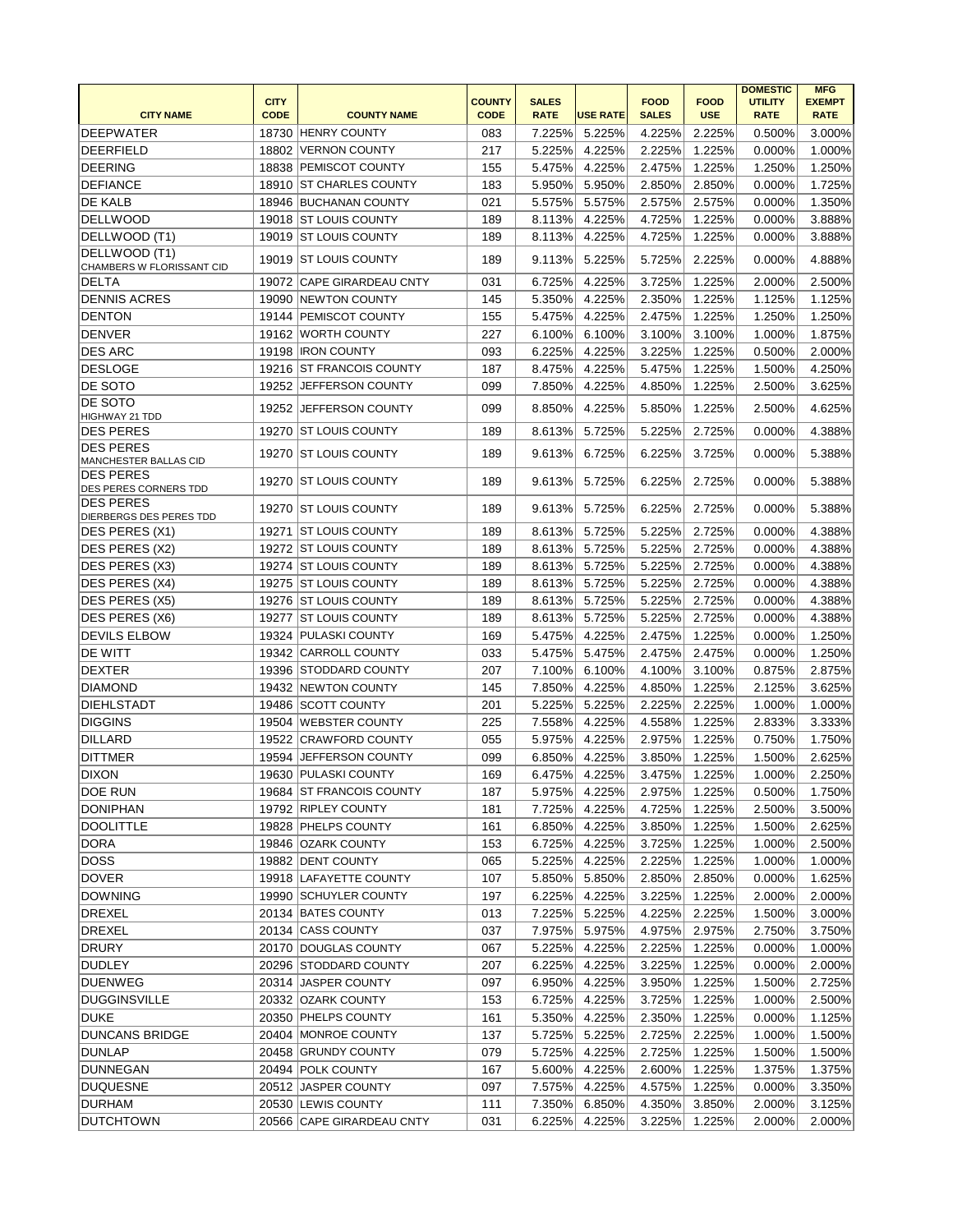|                                                      |                            |                          |                              |                             |                 |                             |                           | <b>DOMESTIC</b>               | <b>MFG</b>                   |
|------------------------------------------------------|----------------------------|--------------------------|------------------------------|-----------------------------|-----------------|-----------------------------|---------------------------|-------------------------------|------------------------------|
| <b>CITY NAME</b>                                     | <b>CITY</b><br><b>CODE</b> | <b>COUNTY NAME</b>       | <b>COUNTY</b><br><b>CODE</b> | <b>SALES</b><br><b>RATE</b> | <b>USE RATE</b> | <b>FOOD</b><br><b>SALES</b> | <b>FOOD</b><br><b>USE</b> | <b>UTILITY</b><br><b>RATE</b> | <b>EXEMPT</b><br><b>RATE</b> |
| DUTZOW                                               | 20584                      | <b>WARREN COUNTY</b>     | 219                          | 6.225%                      | 5.725%          | 3.225%                      | 2.725%                    | 0.000%                        | 2.000%                       |
| <b>EAGLE ROCK</b>                                    |                            | 20656 BARRY COUNTY       | 009                          | 5.725%                      | 4.225%          | 2.725%                      | 1.225%                    | 0.000%                        | 1.500%                       |
| <b>EAGLEVILLE</b>                                    |                            | 20674 HARRISON COUNTY    | 081                          | 7.350%                      | 5.475%          | 4.350%                      | 2.475%                    | 0.000%                        | 3.125%                       |
| <b>EAST KANSAS CITY</b>                              | 20926                      | <b>CLAY COUNTY</b>       | 047                          | 5.225%                      | 5.100%          | 2.225%                      | 2.100%                    | 0.000%                        | 1.000%                       |
| <b>EAST LYNNE</b>                                    |                            | 20980 CASS COUNTY        | 037                          | 7.475%                      | 5.975%          | 4.475%                      | 2.975%                    | 2.750%                        | 3.250%                       |
| <b>EASTON</b>                                        |                            | 21034 BUCHANAN COUNTY    | 021                          | 6.075%                      | 5.575%          | 3.075%                      | 2.575%                    | 0.000%                        | 1.850%                       |
| <b>EAST PRAIRIE</b>                                  |                            | 21052 MISSISSIPPI COUNTY | 133                          | 8.475%                      | 4.225%          | 5.475%                      | 1.225%                    | 1.000%                        | 4.250%                       |
| <b>EDGAR SPRINGS</b>                                 |                            | 21214 PHELPS COUNTY      | 161                          | 6.350%                      | 4.225%          | 3.350%                      | 1.225%                    | 1.000%                        | 2.125%                       |
| <b>EDGERTON</b>                                      |                            | 21250 PLATTE COUNTY      | 165                          | 6.600%                      | 5.600%          | 3.600%                      | 2.600%                    | 0.000%                        | 2.375%                       |
| <b>EDGEWOOD</b>                                      |                            | 21304 PIKE COUNTY        | 163                          | 6.225%                      | 4.225%          | 3.225%                      | 1.225%                    | 1.000%                        | 2.000%                       |
| <b>EDINA</b>                                         |                            | 21322 KNOX COUNTY        | 103                          | 7.225%                      | 4.225%          | 4.225%                      | 1.225%                    | 3.000%                        | 3.000%                       |
| <b>EDMUNDSON</b>                                     |                            | 21376 ST LOUIS COUNTY    | 189                          | 8.863%                      | 5.975%          | 5.475%                      | 2.975%                    | 0.000%                        | 4.638%                       |
| <b>EDMUNDSON</b>                                     |                            |                          |                              |                             |                 |                             |                           |                               |                              |
| 10700 PEAR TREE LANE CID<br>10700 PEAR TREE LANE TDD |                            | 21376 ST LOUIS COUNTY    | 189                          | 10.863%                     | 6.975%          | 7.475%                      | 3.975%                    | 0.000%                        | 6.638%                       |
| <b>EDWARDS</b>                                       |                            | 21394 BENTON COUNTY      | 015                          | 6.100%                      | 5.600%          | 3.100%                      | 2.600%                    | 1.375%                        | 1.875%                       |
| <b>ELDON</b>                                         |                            | 21484 MILLER COUNTY      | 131                          | 8.125%                      | 5.225%          | 5.125%                      | 2.225%                    | 2.000%                        | 3.900%                       |
| <b>EL DORADO SPRINGS</b>                             |                            | 21502 CEDAR COUNTY       | 039                          | 7.725%                      | 4.225%          | 4.725%                      | 1.225%                    | 0.500%                        | 3.500%                       |
| <b>ELDRIDGE</b>                                      |                            | 21538 LACLEDE COUNTY     | 105                          | 5.225%                      | 4.225%          | 2.225%                      | 1.225%                    | 0.000%                        | 1.000%                       |
| <b>ELK CREEK</b>                                     | 21610                      | <b>TEXAS COUNTY</b>      | 215                          | 5.725%                      | 4.225%          | 2.725%                      | 1.225%                    | 1.500%                        | 1.500%                       |
| <b>ELKHEAD</b>                                       |                            | 21682 CHRISTIAN COUNTY   | 043                          | 5.975%                      | 4.225%          | 2.975%                      | 1.225%                    | 0.000%                        | 1.750%                       |
| <b>ELKLAND</b>                                       | 21772                      | <b>WEBSTER COUNTY</b>    | 225                          | 6.058%                      | 4.225%          | 3.058%                      | 1.225%                    | 1.833%                        | 1.833%                       |
| <b>ELKTON</b>                                        |                            | 21826 HICKORY COUNTY     | 085                          | 5.725%                      | 4.225%          | 2.725%                      | 1.225%                    | 1.500%                        | 1.500%                       |
| <b>ELLINGTON</b>                                     |                            | 21844 REYNOLDS COUNTY    | 179                          | 8.225%                      | 4.225%          | 5.225%                      | 1.225%                    | 1.000%                        | 4.000%                       |
| <b>ELLIS PRAIRIE</b>                                 |                            | 21880 TEXAS COUNTY       | 215                          | 5.725%                      | 4.225%          | 2.725%                      | 1.225%                    | 1.500%                        | 1.500%                       |
| <b>ELLISVILLE</b>                                    | 21898                      | <b>ST LOUIS COUNTY</b>   | 189                          | 8.363%                      | 4.225%          | 4.975%                      | 1.225%                    | 0.000%                        | 4.138%                       |
| ELLISVILLE (X1)                                      |                            | 21899 ST LOUIS COUNTY    | 189                          | 8.363%                      | 4.225%          | 4.975%                      | 1.225%                    | 0.000%                        | 4.138%                       |
| ELLISVILLE (X2)                                      |                            | 21900 ST LOUIS COUNTY    | 189                          | 8.363%                      | 4.225%          | 4.975%                      | 1.225%                    | 0.000%                        | 4.138%                       |
| ELLISVILLE (X3)                                      |                            | 21901 ST LOUIS COUNTY    | 189                          | 8.363%                      | 4.225%          | 4.975%                      | 1.225%                    | 0.000%                        | 4.138%                       |
| ELLISVILLE (X4)                                      |                            | 21902 ST LOUIS COUNTY    | 189                          | 8.363%                      | 4.225%          | 4.975%                      | 1.225%                    | 0.000%                        | 4.138%                       |
| ELLISVILLE (X5)                                      |                            | 21903 ST LOUIS COUNTY    | 189                          | 8.363%                      | 4.225%          | 4.975%                      | 1.225%                    | 0.000%                        | 4.138%                       |
| ELLISVILLE (X6)                                      |                            | 21904 ST LOUIS COUNTY    | 189                          | 8.363%                      | 4.225%          | 4.975%                      | 1.225%                    | 0.000%                        | 4.138%                       |
| ELLISVILLE (X7)                                      |                            | 21905 ST LOUIS COUNTY    | 189                          | 8.363%                      | 4.225%          | 4.975%                      | 1.225%                    | 0.000%                        | 4.138%                       |
| ELLISVILLE (X8)                                      |                            | 21906 ST LOUIS COUNTY    | 189                          | 8.363%                      | 4.225%          | 4.975%                      | 1.225%                    | 0.000%                        | 4.138%                       |
| ELLISVILLE (X9)                                      |                            | 21907 ST LOUIS COUNTY    | 189                          | 8.363%                      | 4.225%          | 4.975%                      | 1.225%                    | 0.000%                        | 4.138%                       |
| ELLISVILLE (X10)                                     |                            | 21908 ST LOUIS COUNTY    | 189                          | 8.363%                      | 4.225%          | 4.975%                      | 1.225%                    | 0.000%                        | 4.138%                       |
| ELLISVILLE (X11)                                     |                            | 21909 ST LOUIS COUNTY    | 189                          | 8.363%                      | 4.225%          | 4.975%                      | 1.225%                    | 0.000%                        | 4.138%                       |
| ELLISVILLE (T1)                                      |                            | 21910 ST LOUIS COUNTY    | 189                          | 8.363%                      | 4.225%          | 4.975%                      | 1.225%                    | 0.000%                        | 4.138%                       |
| <b>ELLSINORE</b>                                     |                            | 21916 CARTER COUNTY      | 035                          | 6.725%                      | 4.225%          | 3.725%                      | 1.225%                    | 2.000%                        | 2.500%                       |
| <b>ELLSINORE</b><br>ELLSINORE HERREN AVENUE CID      |                            | 21916 CARTER COUNTY      | 035                          | 7.725%                      | 4.225%          | 4.725%                      | 1.225%                    | 2.000%                        | 3.500%                       |
| <b>ELLSINORE</b><br>LEERJAK CID                      |                            | 21916 CARTER COUNTY      | 035                          | 7.725%                      | 5.225%          | 4.725%                      | 2.225%                    | 2.000%                        | 3.500%                       |
| <b>ELMER</b>                                         |                            | 21988 MACON COUNTY       | 121                          | 6.350%                      | 5.475%          | 3.350%                      | 2.475%                    | 0.000%                        | 2.125%                       |
| <b>ELMIRA</b>                                        |                            | 22006 RAY COUNTY         | 177                          | 5.725%                      | 5.725%          | 2.725%                      | 2.725%                    | 0.000%                        | 1.500%                       |
| <b>ELMO</b>                                          |                            | 22024 NODAWAY COUNTY     | 147                          | 5.725%                      | 5.225%          | 2.725%                      | 2.225%                    | 0.000%                        | 1.500%                       |
| <b>ELMWOOD</b>                                       |                            | 22078 SALINE COUNTY      | 195                          | 5.850%                      | 5.850%          | 2.850%                      | 2.850%                    | 0.250%                        | 1.625%                       |
| <b>ELSBERRY</b>                                      |                            | 22114 LINCOLN COUNTY     | 113                          | 7.975%                      | 5.725%          | 4.975%                      | 2.725%                    | 1.500%                        | 3.750%                       |
| <b>ELSTON</b>                                        |                            | 22168 COLE COUNTY        | 051                          | 5.725%                      | 5.725%          | 2.725%                      | 2.725%                    | 0.000%                        | 1.500%                       |
| <b>EMDEN</b>                                         |                            | 22240 SHELBY COUNTY      | 205                          | 6.725%                      | 5.725%          | 3.725%                      | 2.725%                    | 1.500%                        | 2.500%                       |
| <b>EMINENCE</b>                                      |                            | 22276 SHANNON COUNTY     | 203                          | 7.225%                      | 4.225%          | 4.225%                      | 1.225%                    | 2.000%                        | 3.000%                       |
| <b>EMMA</b>                                          |                            | 22312 LAFAYETTE COUNTY   | 107                          | 6.850%                      | 5.850%          | 3.850%                      | 2.850%                    | 1.000%                        | 2.625%                       |
| <b>EMMA</b>                                          |                            | 22312 SALINE COUNTY      | 195                          | 6.850%                      | 5.850%          | 3.850%                      | 2.850%                    | 1.250%                        | 2.625%                       |
| <b>EOLIA</b>                                         |                            | 22474 PIKE COUNTY        | 163                          | 7.225%                      | 4.225%          | 4.225%                      | 1.225%                    | 1.000%                        | 3.000%                       |
| <b>ESSEX</b>                                         |                            | 22600 STODDARD COUNTY    | 207                          | 6.225%                      | 5.225%          | 3.225%                      | 2.225%                    | 0.000%                        | 2.000%                       |
| <b>ETHEL</b>                                         |                            | 22672 MACON COUNTY       | 121                          | 6.350%                      | 5.475%          | 3.350%                      | 2.475%                    | 0.000%                        | 2.125%                       |
| <b>ETHLYN</b>                                        |                            | 22690 LINCOLN COUNTY     | 113                          | 6.475%                      | 4.225%          | 3.475%                      | 1.225%                    | 0.500%                        | 2.250%                       |
| <b>ETTERVILLE</b>                                    |                            | 22744 MILLER COUNTY      | 131                          | 5.725%                      | 5.225%          | 2.725%                      | 2.225%                    | 1.000%                        | 1.500%                       |
| <b>EUDORA</b>                                        |                            | 22762 POLK COUNTY        | 167                          | 5.600%                      | 4.225%          | 2.600%                      | 1.225%                    | 1.375%                        | 1.375%                       |
| <b>EUNICE</b>                                        |                            | 22816 TEXAS COUNTY       | 215                          | 5.725%                      | 4.225%          | 2.725%                      | 1.225%                    | 1.500%                        | 1.500%                       |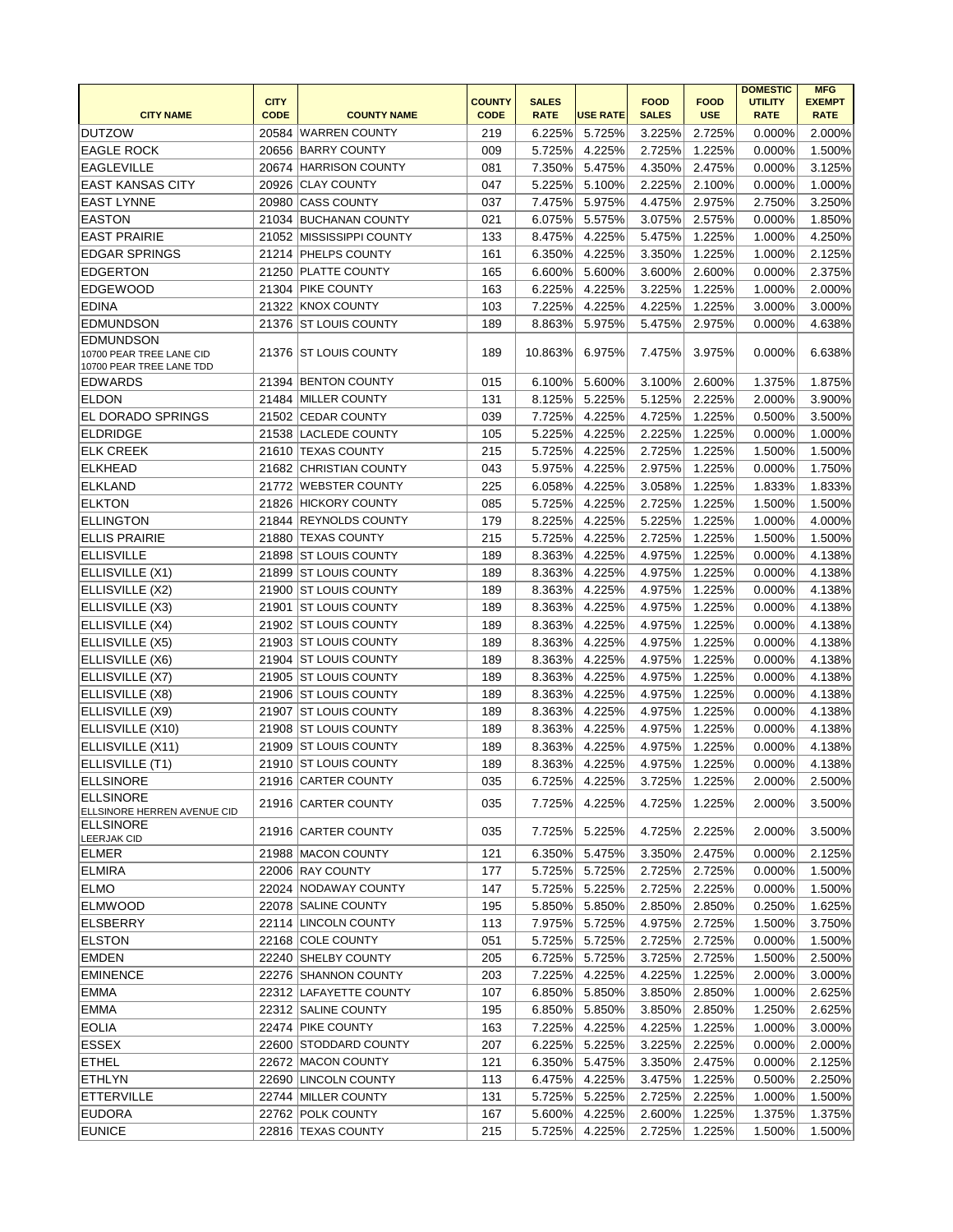|                                                      |             |                          |               |              |                 |              |             | <b>DOMESTIC</b> | <b>MFG</b>    |
|------------------------------------------------------|-------------|--------------------------|---------------|--------------|-----------------|--------------|-------------|-----------------|---------------|
|                                                      | <b>CITY</b> |                          | <b>COUNTY</b> | <b>SALES</b> |                 | <b>FOOD</b>  | <b>FOOD</b> | <b>UTILITY</b>  | <b>EXEMPT</b> |
| <b>CITY NAME</b>                                     | <b>CODE</b> | <b>COUNTY NAME</b>       | <b>CODE</b>   | <b>RATE</b>  | <b>USE RATE</b> | <b>SALES</b> | <b>USE</b>  | <b>RATE</b>     | <b>RATE</b>   |
| <b>EUREKA</b>                                        |             | 22834 ST LOUIS COUNTY    | 189           | 8.113%       | 4.225%          | 4.725%       | 1.225%      | 0.000%          | 3.888%        |
| <b>EUREKA</b><br>EUREKA COMMERCIAL PARK TDD          |             | 22834 ST LOUIS COUNTY    | 189           | 8.988%       | 4.225%          | 5.600%       | 1.225%      | 0.000%          | 4.763%        |
| <b>EUREKA</b><br>EUREKA OLD TOWN TDD                 |             | 22834 ST LOUIS COUNTY    | 189           | 8.863%       | 4.225%          | 5.475%       | 1.225%      | 0.000%          | 4.638%        |
| <b>EUREKA</b><br>EUREKA POINTE CID                   |             | 22834 ST LOUIS COUNTY    | 189           | 8.988%       | 4.225%          | 5.600%       | 1.225%      | 0.000%          | 4.763%        |
| <b>EUREKA</b><br>SHOPPES AT HILLTOP TDD              |             | 22834 ST LOUIS COUNTY    | 189           | 9.113%       | 4.225%          | 5.725%       | 1.225%      | 0.000%          | 4.888%        |
| <b>EUREKA</b><br>EUREKA SOUTH I44 CID                |             | 22834 ST LOUIS COUNTY    | 189           | 9.113%       | 5.225%          | 5.725%       | 2.225%      | 0.000%          | 4.888%        |
| EUREKA (X1)                                          |             | 22835 ST LOUIS COUNTY    | 189           | 8.113%       | 4.225%          | 4.725%       | 1.225%      | 0.000%          | 3.888%        |
| EUREKA (X2)                                          |             | 22836 ST LOUIS COUNTY    | 189           | 8.113%       | 4.225%          | 4.725%       | 1.225%      | 0.000%          | 3.888%        |
| EUREKA (X3)                                          |             | 22837 ST LOUIS COUNTY    | 189           | 8.113%       | 4.225%          | 4.725%       | 1.225%      | 0.000%          | 3.888%        |
| EUREKA (X4)                                          | 22840       | <b>ST LOUIS COUNTY</b>   | 189           | 8.113%       | 4.225%          | 4.725%       | 1.225%      | 0.000%          | 3.888%        |
| EUREKA (T3)                                          | 22841       | <b>ST LOUIS COUNTY</b>   | 189           | 8.113%       | 4.225%          | 4.725%       | 1.225%      | 0.000%          | 3.888%        |
| <b>EVERTON</b>                                       |             | 22996 DADE COUNTY        | 057           | 8.475%       | 5.975%          | 5.475%       | 2.975%      | 3.000%          | 4.250%        |
| <b>EWING</b>                                         |             | 23032 LEWIS COUNTY       | 111           | 8.600%       | 6.850%          | 5.600%       | 3.850%      | 3.250%          | 4.375%        |
| <b>EXCELLO</b>                                       |             | 23050 MACON COUNTY       | 121           | 6.350%       | 5.475%          | 3.350%       | 2.475%      | 0.000%          | 2.125%        |
| <b>EXCELSIOR ESTATES</b>                             | 23077       | <b>RAY COUNTY</b>        | 177           | 5.725%       | 5.725%          | 2.725%       | 2.725%      | 0.000%          | 1.500%        |
| <b>EXCELSIOR SPRINGS</b>                             | 23086       | <b>CLAY COUNTY</b>       | 047           | 7.725%       | 7.600%          | 4.725%       | 4.600%      | 1.500%          | 3.500%        |
| <b>EXCELSIOR SPRINGS</b>                             |             |                          |               |              |                 |              |             |                 |               |
| DOWNTOWN EXCELSIOR SPRINGS<br>COMMERCIAL CID         |             | 23086 CLAY COUNTY        | 047           | 8.475%       | 8.350%          | 5.475%       | 5.350%      | 1.500%          | 4.250%        |
| <b>EXCELSIOR SPRINGS</b><br><b>ELMS HOTEL CID</b>    |             | 23086 CLAY COUNTY        | 047           | 8.725%       | 8.600%          | 5.725%       | 5.600%      | 1.500%          | 4.500%        |
| <b>EXCELSIOR SPRINGS</b><br><b>VINTAGE PLAZA CID</b> |             | 23086 CLAY COUNTY        | 047           | 8.725%       | 8.600%          | 5.725%       | 5.600%      | 1.500%          | 4.500%        |
| <b>EXCELSIOR SPRINGS</b>                             |             | 23086 RAY COUNTY         | 177           | 8.725%       | 8.225%          | 5.725%       | 5.225%      | 1.500%          | 4.500%        |
| <b>EXETER</b>                                        |             | 23122 BARRY COUNTY       | 009           | 6.725%       | 4.225%          | 3.725%       | 1.225%      | 0.000%          | 2.500%        |
| FAGUS                                                |             | 23212 BUTLER COUNTY      | 023           | 5.225%       | 4.225%          | 2.225%       | 1.225%      | 1.000%          | 1.000%        |
| FAIRDEALING                                          |             | 23248 RIPLEY COUNTY      | 181           | 5.725%       | 4.225%          | 2.725%       | 1.225%      | 1.500%          | 1.500%        |
| FAIRFAX                                              |             | 23266 ATCHISON COUNTY    | 005           | 7.475%       | 7.475%          | 4.475%       | 4.475%      | 1.000%          | 3.250%        |
| <b>FAIR GROVE</b>                                    |             | 23338 GREENE COUNTY      | 077           | 7.725%       | 4.225%          | 4.725%       | 1.225%      | 0.875%          | 3.500%        |
| <b>FAIRMONT</b>                                      |             | 23392 CLARK COUNTY       | 045           | 6.225%       | 4.225%          | 3.225%       | 1.225%      | 0.000%          | 2.000%        |
| <b>FAIR PLAY</b>                                     |             | 23428 POLK COUNTY        | 167           | 7.600%       | 4.225%          | 4.600%       | 1.225%      | 2.375%          | 3.375%        |
| <b>FAIRPORT</b>                                      |             | 23446 DEKALB COUNTY      | 063           | 5.725%       | 5.225%          | 2.725%       | 2.225%      | 0.000%          | 1.500%        |
| <b>FAIRVIEW</b>                                      |             | 23518 NEWTON COUNTY      | 145           | 6.350%       | 4.225%          | 3.350%       | 1.225%      | 2.125%          | 2.125%        |
| <b>FAIRVIEW ACRES</b>                                |             | 23572 ST FRANCOIS COUNTY | 187           | 5.975%       | 4.225%          | 2.975%       | 1.225%      | 0.500%          | 1.750%        |
| <b>FALCON</b>                                        |             | 23590 LACLEDE COUNTY     | 105           | 5.225%       | 4.225%          | 2.225%       | 1.225%      | 0.000%          | 1.000%        |
| <b>FARBER</b>                                        |             | 23662 AUDRAIN COUNTY     | 007           | 7.600%       | 4.225%          | 4.600%       | 1.225%      | 0.000%          | 3.375%        |
| FARLEY                                               |             | 23698 PLATTE COUNTY      | 165           | 5.600%       | 5.600%          | 2.600%       | 2.600%      | 0.000%          | 1.375%        |
| <b>FARMINGTON</b>                                    |             | 23752 ST FRANCOIS COUNTY | 187           | 7.975%       | 4.225%          | 4.975%       | 1.225%      | 1.500%          | 3.750%        |
| <b>FARMINGTON</b><br>MAPLE VALLEY PLAZA CID          |             | 23752 ST FRANCOIS COUNTY | 187           | 8.975%       | 5.225%          | 5.975%       | 2.225%      | 1.500%          | 4.750%        |
| <b>FARRAR</b>                                        |             | 23788 PERRY COUNTY       | 157           | 6.100%       | 6.100%          | 3.100%       | 3.100%      | 1.375%          | 1.875%        |
| FAUCETT                                              |             | 23824 BUCHANAN COUNTY    | 021           | 5.575%       | 5.575%          | 2.575%       | 2.575%      | 0.000%          | 1.350%        |
| <b>FAYETTE</b>                                       |             | 23842 HOWARD COUNTY      | 089           | 7.975%       | 7.975%          | 4.975%       | 4.975%      | 3.125%          | 3.750%        |
| <b>FENTON</b>                                        |             | 23950 ST LOUIS COUNTY    | 189           | 7.613%       | 4.225%          | 4.225%       | 1.225%      | 0.000%          | 3.388%        |
| <b>FENTON</b><br><b>GRAVOIS BLUFFS TDD</b>           |             | 23950 ST LOUIS COUNTY    | 189           | 8.613%       | 4.225%          | 5.225%       | 1.225%      | 0.000%          | 4.388%        |
| FENTON (X1)                                          |             | 23951 ST LOUIS COUNTY    | 189           | 7.613%       | 4.225%          | 4.225%       | 1.225%      | 0.000%          | 3.388%        |
| FENTON (X1)<br><b>GRAVOIS BLUFFS TDD</b>             |             | 23951 ST LOUIS COUNTY    | 189           | 8.613%       | 4.225%          | 5.225%       | 1.225%      | 0.000%          | 4.388%        |
| FENTON (X2)                                          |             | 23952 ST LOUIS COUNTY    | 189           | 7.613%       | 4.225%          | 4.225%       | 1.225%      | 0.000%          | 3.388%        |
| FENTON (X3)                                          |             | 23953 ST LOUIS COUNTY    | 189           | 7.613%       | 4.225%          | 4.225%       | 1.225%      | 0.000%          | 3.388%        |
| FENTON (T1X2)                                        | 23955       | <b>ST LOUIS COUNTY</b>   | 189           | 7.613%       | 4.225%          | 4.225%       | 1.225%      | 0.000%          | 3.388%        |
| FENTON (T1X2)<br>FENTON CROSSING TDD                 |             | 23955 ST LOUIS COUNTY    | 189           | 8.613%       | 4.225%          | 5.225%       | 1.225%      | 0.000%          | 4.388%        |
| <b>FERGUSON</b>                                      |             | 23986 ST LOUIS COUNTY    | 189           | 8.613%       | 4.225%          | 5.225%       | 1.225%      | 0.000%          | 4.388%        |
| FERGUSON<br>NORTH COUNTY FESTIVAL SQUARE             |             | 23986 ST LOUIS COUNTY    | 189           | 9.613%       | 5.225%          | 6.225%       | 2.225%      | 0.000%          | 5.388%        |
| <b>CID</b><br>FERGUSON                               |             | 23986 ST LOUIS COUNTY    | 189           | 9.613%       | 4.225%          | 6.225%       | 1.225%      | 0.000%          | 5.388%        |
| PERSHALL ROAD TDD                                    |             |                          |               |              |                 |              |             |                 |               |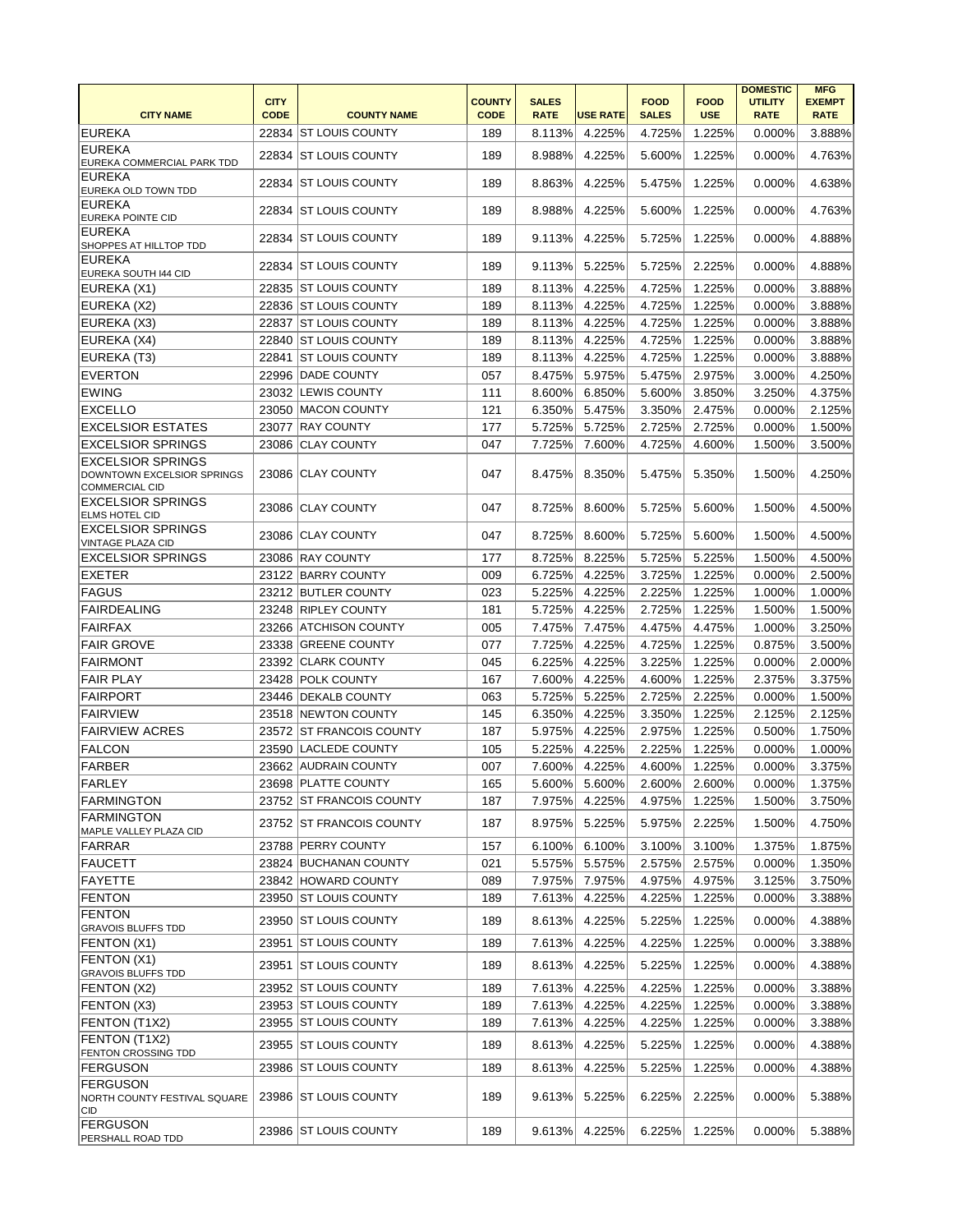|                                                                                     |             |                          |               |              |                 |              |             | <b>DOMESTIC</b>  | <b>MFG</b>       |
|-------------------------------------------------------------------------------------|-------------|--------------------------|---------------|--------------|-----------------|--------------|-------------|------------------|------------------|
|                                                                                     | <b>CITY</b> |                          | <b>COUNTY</b> | <b>SALES</b> |                 | <b>FOOD</b>  | <b>FOOD</b> | <b>UTILITY</b>   | <b>EXEMPT</b>    |
| <b>CITY NAME</b>                                                                    | <b>CODE</b> | <b>COUNTY NAME</b>       | <b>CODE</b>   | <b>RATE</b>  | <b>USE RATE</b> | <b>SALES</b> | <b>USE</b>  | <b>RATE</b>      | <b>RATE</b>      |
| <b>FERGUSON (T1)</b>                                                                |             | 23987 ST LOUIS COUNTY    | 189           | 8.613%       | 4.225%          | 5.225%       | 1.225%      | 0.000%           | 4.388%           |
| <b>FERGUSON (T2)</b>                                                                |             | 23988 ST LOUIS COUNTY    | 189           | 8.613%       | 4.225%          | 5.225%       | 1.225%      | 0.000%           | 4.388%           |
| <b>FERGUSON (T3)</b>                                                                |             | 23989 ST LOUIS COUNTY    | 189           | 8.613%       | 4.225%          | 5.225%       | 1.225%      | 0.000%           | 4.388%           |
| FERRELVIEW                                                                          |             | 24058 PLATTE COUNTY      | 165           | 6.600%       | 5.600%          | 3.600%       | 2.600%      | 0.000%           | 2.375%           |
| <b>FESTUS</b>                                                                       |             | 24094 JEFFERSON COUNTY   | 099           | 8.350%       | 4.225%          | 5.350%       | 1.225%      | 2.500%           | 4.125%           |
| <b>FESTUS</b><br>TRUMAN VILLAGE CID<br>JOACHIM-PLATTIN AMBULANCE<br><b>DISTRICT</b> |             | 24094 JEFFERSON COUNTY   | 099           | 9.350%       | 5.225%          | 6.350%       | 2.225%      | 2.500%           | 5.125%           |
| FIDELITY                                                                            |             | 24112 JASPER COUNTY      | 097           | 5.200%       | 4.225%          | 2.200%       | 1.225%      | 0.000%           | 0.975%           |
| <b>FILLMORE</b>                                                                     |             | 24184 ANDREW COUNTY      | 003           | 6.425%       | 5.925%          | 3.425%       | 2.925%      | 0.000%           | 2.200%           |
| <b>FISK</b>                                                                         |             | 24328 BUTLER COUNTY      | 023           | 6.725%       | 4.225%          | 3.725%       | 1.225%      | 2.000%           | 2.500%           |
| <b>FLEMING</b>                                                                      |             | 24562 RAY COUNTY         | 177           | 6.725%       | 5.725%          | 3.725%       | 2.725%      | 0.000%           | 2.500%           |
| <b>FLEMINGTON</b>                                                                   |             | 24580 POLK COUNTY        | 167           | 5.600%       | 4.225%          | 2.600%       | 1.225%      | 1.375%           | 1.375%           |
| <b>FLETCHER</b>                                                                     |             | 24634 JEFFERSON COUNTY   | 099           | 6.350%       | 4.225%          | 3.350%       | 1.225%      | 1.500%           | 2.125%           |
| <b>FLINT HILL</b>                                                                   |             | 24670 ST CHARLES COUNTY  | 183           | 6.950%       | 5.950%          | 3.850%       | 2.850%      | 1.000%           | 2.725%           |
| <b>FLORDELL HILLS</b>                                                               |             | 24706 ST LOUIS COUNTY    | 189           | 7.613%       | 4.725%          | 4.225%       | 1.725%      | 0.000%           | 3.388%           |
| FLORENCE                                                                            |             | 24742 MORGAN COUNTY      | 141           | 5.725%       | 5.225%          | 2.725%       | 2.225%      | 0.500%           | 1.500%           |
| FLORIDA                                                                             |             | 24760 MONROE COUNTY      | 137           | 6.225%       | 5.225%          | 3.225%       | 2.225%      | 1.000%           | 2.000%           |
| FLORISSANT                                                                          |             | 24778 ST LOUIS COUNTY    | 189           | 8.113%       | 4.225%          | 4.725%       | 1.225%      | 0.000%           | 3.888%           |
| <b>FLORISSANT (X1)</b>                                                              |             | 24779 ST LOUIS COUNTY    | 189           | 8.113%       | 4.225%          | 4.725%       | 1.225%      | 0.000%           | 3.888%           |
| <b>FLORISSANT (X2)</b>                                                              |             | 24780 ST LOUIS COUNTY    | 189           | 8.113%       | 4.225%          | 4.725%       | 1.225%      | 0.000%           | 3.888%           |
| <b>FLORISSANT (X3)</b>                                                              |             | 24781 ST LOUIS COUNTY    | 189           | 8.113%       | 4.225%          | 4.725%       | 1.225%      | 0.000%           | 3.888%           |
| FLORISSANT (X4)                                                                     |             | 24782 ST LOUIS COUNTY    | 189           | 8.113%       | 4.225%          | 4.725%       | 1.225%      | 0.000%           | 3.888%           |
| <b>FLORISSANT (X5)</b>                                                              |             | 24783 ST LOUIS COUNTY    | 189           | 8.113%       | 4.225%          | 4.725%       | 1.225%      | 0.000%           | 3.888%           |
| <b>FLORISSANT (X6)</b>                                                              |             | 24784 ST LOUIS COUNTY    | 189           | 8.113%       | 4.225%          | 4.725%       | 1.225%      | 0.000%           | 3.888%           |
| <b>FLORISSANT (X7)</b>                                                              |             | 24785 ST LOUIS COUNTY    | 189           | 8.113%       | 4.225%          | 4.725%       | 1.225%      | 0.000%           | 3.888%           |
| <b>FLORISSANT (X8)</b>                                                              |             | 24786 ST LOUIS COUNTY    | 189           | 8.113%       | 4.225%          | 4.725%       | 1.225%      | 0.000%           | 3.888%           |
| FLORISSANT (X9)                                                                     |             | 24788 ST LOUIS COUNTY    | 189           | 8.113%       | 4.225%          | 4.725%       | 1.225%      | 0.000%           | 3.888%           |
| FLORISSANT (X10)                                                                    |             | 24789 ST LOUIS COUNTY    | 189           |              | 8.113% 4.225%   | 4.725%       | 1.225%      | 0.000%           | 3.888%           |
| FLORISSANT (X11)                                                                    |             | 24791 ST LOUIS COUNTY    | 189           | 8.113%       | 4.225%          | 4.725%       | 1.225%      | 0.000%           | 3.888%           |
| <b>FLORISSANT (T1)</b>                                                              |             | 24787 ST LOUIS COUNTY    | 189           | 8.113%       |                 | 4.725%       | 1.225%      | 0.000%           | 3.888%           |
| <b>FLORISSANT (T1)</b>                                                              |             |                          |               |              | 4.225%          |              |             |                  |                  |
| SHOPPES AT CROSS KEYS TDD                                                           |             | 24787 ST LOUIS COUNTY    | 189           | 9.113%       | 4.225%          | 5.725%       | 1.225%      | 0.000%<br>0.000% | 4.888%<br>3.888% |
| <b>FLORISSANT (T2)</b><br><b>FLORISSANT (T2)</b>                                    |             | 24790 ST LOUIS COUNTY    | 189           | 8.113%       | 4.225%          | 4.725%       | 1.225%      |                  |                  |
| KOCH PLAZA TDD                                                                      |             | 24790 ST LOUIS COUNTY    | 189           | 8.613%       | 4.225%          | 5.225%       | 1.225%      | 0.000%           | 4.388%           |
| FOLEY                                                                               |             | 24886 LINCOLN COUNTY     | 113           | 7.475%       | 4.225%          | 4.475%       | 1.225%      | 0.500%           | 3.250%           |
| FOLK                                                                                |             | 24904 OSAGE COUNTY       | 151           | 5.975%       | 5.975%          | 2.975%       | 2.975%      | 1.250%           | 1.750%           |
| <b>FORD CITY</b>                                                                    |             | 24994 GENTRY COUNTY      | 075           | 5.225%       | 5.225%          | 2.225%       | 2.225%      | 0.500%           | 1.000%           |
| FORDLAND                                                                            |             | 25012 WEBSTER COUNTY     | 225           | 7.058%       | 4.225%          | 4.058%       | 1.225%      | 1.833%           | 2.833%           |
| <b>FOREST CITY</b>                                                                  |             | 25066 HOLT COUNTY        | 087           | 7.725%       | 6.725%          | 4.725%       | 3.725%      | 0.000%           | 3.500%           |
| <b>FOREST GREEN</b>                                                                 |             | 25084 CHARITON COUNTY    | 041           | 6.100%       | 6.100%          | 3.100%       | 3.100%      | 0.000%           | 1.875%           |
| <b>FORISTELL</b>                                                                    |             | 25120 ST CHARLES COUNTY  | 183           | 7.950%       | 7.950%          | 4.850%       | 4.850%      | 1.500%           | 3.725%           |
| <b>FORISTELL</b>                                                                    |             | 25120 WARREN COUNTY      | 219           | 8.225%       | 7.725%          | 5.225%       | 4.725%      | 1.500%           | 4.000%           |
| FORNFELT                                                                            |             | 25156 SCOTT COUNTY       | 201           | 5.225%       | 5.225%          | 2.225%       | 2.225%      | 1.000%           | 1.000%           |
| FORSYTH                                                                             |             | 25192 TANEY COUNTY       | 213           | 8.350%       | 4.225%          | 5.350%       | 1.225%      | 1.000%           | 4.125%           |
| <b>FORTESCUE</b>                                                                    |             | 25228 HOLT COUNTY        | 087           | 6.725%       | 6.725%          | 3.725%       | 3.725%      | 0.000%           | 2.500%           |
| <b>FORT LEONARD WOOD</b>                                                            |             | 25264 PULASKI COUNTY     | 169           | 4.975%       | 4.225%          | 1.975%       | 1.225%      | 0.000%           | 0.750%           |
| FORTUNA                                                                             |             | 25300 MONITEAU COUNTY    | 135           | 6.475%       | 5.225%          | 3.475%       | 2.225%      | 1.000%           | 2.250%           |
| <b>FORT ZUMWALT</b>                                                                 |             | 25354 ST CHARLES COUNTY  | 183           | 5.950%       | 5.950%          | 2.850%       | 2.850%      | 0.000%           | 1.725%           |
| FOSTER                                                                              |             | 25372 BATES COUNTY       | 013           | 5.225%       | 5.225%          | 2.225%       | 2.225%      | 0.000%           | 1.000%           |
| <b>FOUNTAIN N LAKES VLG</b>                                                         |             | 25411 LINCOLN COUNTY     | 113           | 6.475%       | 4.225%          | 3.475%       | 1.225%      | 0.500%           | 2.250%           |
| FRANKCLAY                                                                           |             | 25516 ST FRANCOIS COUNTY | 187           | 5.975%       | 4.225%          | 2.975%       | 1.225%      | 0.500%           | 1.750%           |
| FRANKFORD                                                                           |             | 25552 PIKE COUNTY        | 163           | 7.225%       | 4.225%          | 4.225%       | 1.225%      | 1.000%           | 3.000%           |
| FRANKLIN                                                                            |             | 25624 HOWARD COUNTY      | 089           | 8.850%       | 6.850%          | 5.850%       | 3.850%      | 2.125%           | 4.625%           |
| <b>FREDERICKTOWN</b>                                                                |             | 25768 MADISON COUNTY     | 123           | 8.225%       | 4.225%          | 5.225%       | 1.225%      | 2.500%           | 4.000%           |
| FREEBURG                                                                            |             | 25822 OSAGE COUNTY       | 151           | 7.475%       | 5.975%          | 4.475%       | 2.975%      | 2.250%           | 3.250%           |
| FREEMAN                                                                             |             | 25894 CASS COUNTY        | 037           | 6.975%       | 5.975%          | 3.975%       | 2.975%      | 2.250%           | 2.750%           |
| <b>FREISTATT</b>                                                                    |             | 25912 LAWRENCE COUNTY    | 109           | 5.725%       | 5.725%          | 2.725%       | 2.725%      | 0.000%           | 1.500%           |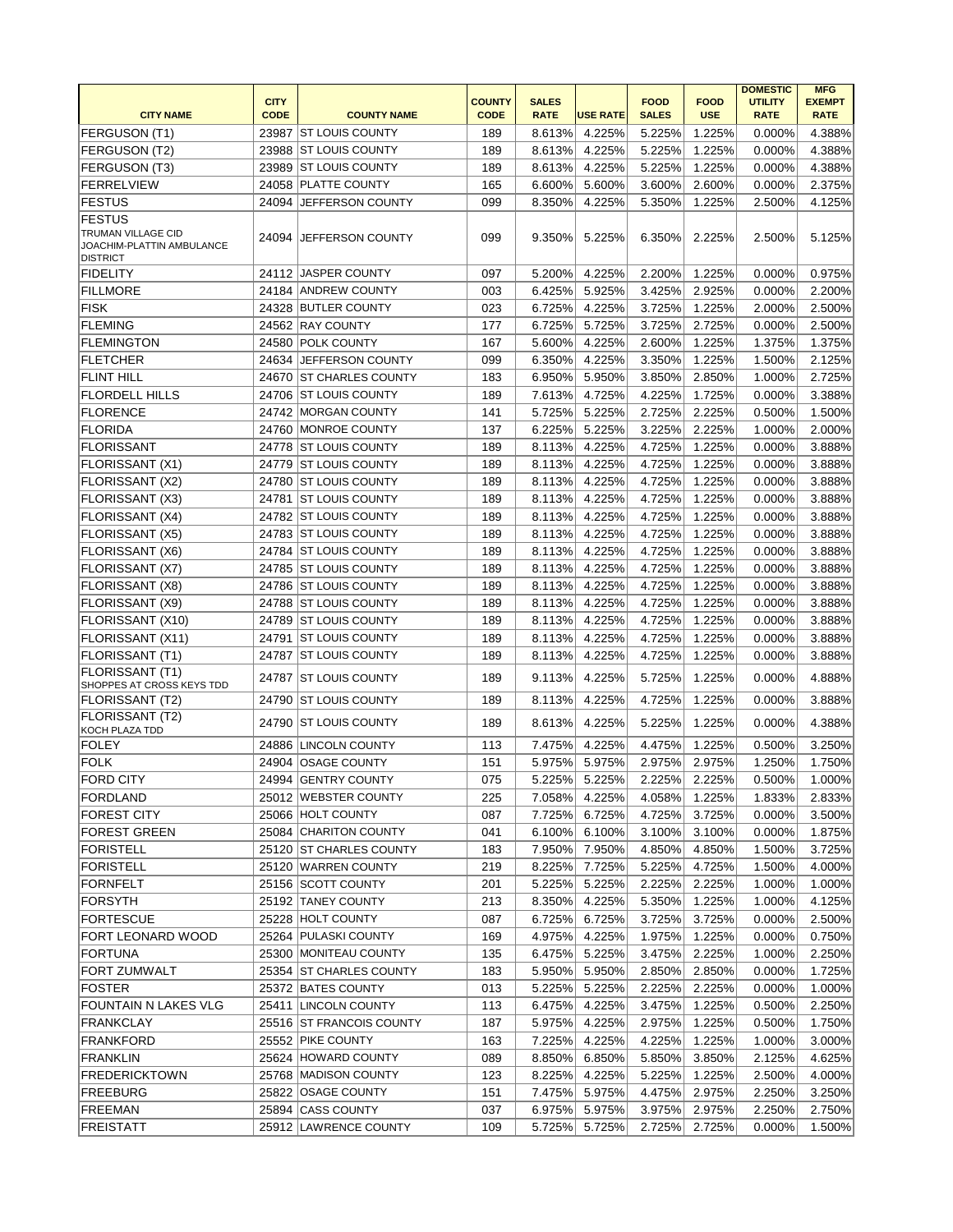|                                                                                  |             |                            |               |              |                 |              |             | <b>DOMESTIC</b> | <b>MFG</b>    |
|----------------------------------------------------------------------------------|-------------|----------------------------|---------------|--------------|-----------------|--------------|-------------|-----------------|---------------|
|                                                                                  | <b>CITY</b> |                            | <b>COUNTY</b> | <b>SALES</b> |                 | <b>FOOD</b>  | <b>FOOD</b> | <b>UTILITY</b>  | <b>EXEMPT</b> |
| <b>CITY NAME</b>                                                                 | <b>CODE</b> | <b>COUNTY NAME</b>         | <b>CODE</b>   | <b>RATE</b>  | <b>USE RATE</b> | <b>SALES</b> | <b>USE</b>  | <b>RATE</b>     | <b>RATE</b>   |
| <b>FREMONT</b>                                                                   |             | 25948 CARTER COUNTY        | 035           | 5.225%       | 4.225%          | 2.225%       | 1.225%      | 1.000%          | 1.000%        |
| <b>FREMONT HILLS</b>                                                             | 25957       | <b>CHRISTIAN COUNTY</b>    | 043           | 6.975%       | 5.225%          | 3.975%       | 2.225%      | 0.000%          | 2.750%        |
| <b>FRENCH VILLAGE</b>                                                            | 25984       | <b>ST FRANCOIS COUNTY</b>  | 187           | 5.975%       | 4.225%          | 2.975%       | 1.225%      | 0.500%          | 1.750%        |
| <b>FRIEDHEIM</b>                                                                 |             | 26002 CAPE GIRARDEAU CNTY  | 031           | 5.225%       | 4.225%          | 2.225%       | 1.225%      | 1.000%          | 1.000%        |
| <b>FRISTOE</b>                                                                   |             | 26056 BENTON COUNTY        | 015           | 6.100%       | 5.600%          | 3.100%       | 2.600%      | 1.375%          | 1.875%        |
| <b>FROHNA</b>                                                                    |             | 26092 PERRY COUNTY         | 157           | 6.100%       | 6.100%          | 3.100%       | 3.100%      | 1.375%          | 1.875%        |
| <b>FRONTENAC</b>                                                                 |             | 26110 ST LOUIS COUNTY      | 189           | 8.613%       | 4.225%          | 5.225%       | 1.225%      | 0.000%          | 4.388%        |
| <b>FRUITLAND</b>                                                                 | 26128       | <b>CAPE GIRARDEAU CNTY</b> | 031           | 5.225%       | 4.225%          | 2.225%       | 1.225%      | 1.000%          | 1.000%        |
| <b>FULTON</b>                                                                    |             | 26182 CALLAWAY COUNTY      | 027           | 7.725%       | 4.225%          | 4.725%       | 1.225%      | 0.000%          | 3.500%        |
| <b>FULTON</b><br>FULTON SOUTH BUSINESS 54 TDD                                    |             | 26182 CALLAWAY COUNTY      | 027           | 8.225%       | 4.225%          | 5.225%       | 1.225%      | 0.000%          | 4.000%        |
| <b>GAINESVILLE</b>                                                               |             | 26218 OZARK COUNTY         | 153           | 8.225%       | 4.225%          | 5.225%       | 1.225%      | 1.000%          | 4.000%        |
| <b>GALENA</b>                                                                    |             | 26254 STONE COUNTY         | 209           | 7.475%       | 5.975%          | 4.475%       | 2.975%      | 1.500%          | 3.250%        |
| <b>GALLATIN</b>                                                                  | 26308       | <b>DAVIESS COUNTY</b>      | 061           | 7.600%       | 7.100%          | 4.600%       | 4.100%      | 0.000%          | 3.375%        |
| <b>GALMEY</b>                                                                    |             | 26344 HICKORY COUNTY       | 085           | 5.725%       | 4.225%          | 2.725%       | 1.225%      | 1.500%          | 1.500%        |
| <b>GALT</b>                                                                      |             | 26362 GRUNDY COUNTY        | 079           | 5.725%       | 4.225%          | 2.725%       | 1.225%      | 1.500%          | 1.500%        |
| <b>GARDEN CITY</b>                                                               |             | 26434 CASS COUNTY          | 037           | 7.975%       | 5.975%          | 4.975%       | 2.975%      | 2.250%          | 3.750%        |
| <b>GARRISON</b>                                                                  | 26524       | <b>CHRISTIAN COUNTY</b>    | 043           | 5.975%       | 4.225%          | 2.975%       | 1.225%      | 0.000%          | 1.750%        |
| <b>GARWOOD</b>                                                                   |             | 26560 REYNOLDS COUNTY      | 179           | 5.225%       | 4.225%          | 2.225%       | 1.225%      | 0.000%          | 1.000%        |
| <b>GASCONADE</b>                                                                 | 26578       | <b>GASCONADE COUNTY</b>    | 073           | 7.100%       | 4.225%          | 4.100%       | 1.225%      | 1.000%          | 2.875%        |
| <b>GATEWOOD</b>                                                                  |             | 26686 RIPLEY COUNTY        | 181           | 5.725%       | 4.225%          | 2.725%       | 1.225%      | 1.500%          | 1.500%        |
| <b>GENTRY</b>                                                                    |             | 26776 GENTRY COUNTY        | 075           | 5.225%       | 5.225%          | 2.225%       | 2.225%      | 0.500%          | 1.000%        |
| <b>GEORGETOWN</b>                                                                |             | 26830 PETTIS COUNTY        | 159           | 5.725%       | 5.225%          | 2.725%       | 2.225%      | 1.000%          | 1.500%        |
|                                                                                  |             |                            |               |              |                 |              |             |                 |               |
| <b>GERALD</b>                                                                    |             | 26866 FRANKLIN COUNTY      | 071           | 8.975%       | 4.225%          | 5.975%       | 1.225%      | 1.000%          | 4.750%        |
| <b>GERSTER</b>                                                                   | 26902       | <b>ST CLAIR COUNTY</b>     | 185           | 5.600%       | 4.225%          | 2.600%       | 1.225%      | 0.875%          | 1.375%        |
| <b>GIBBS</b>                                                                     | 26920       | <b>ADAIR COUNTY</b>        | 001           | 5.600%       | 5.225%          | 2.600%       | 2.225%      | 1.000%          | 1.375%        |
| <b>GIBSON</b>                                                                    |             | 26956 DUNKLIN COUNTY       | 069           | 5.225%       | 5.225%          | 2.225%       | 2.225%      | 0.000%          | 1.000%        |
| <b>GIDEON</b>                                                                    |             | 26974 NEW MADRID COUNTY    | 143           | 6.475%       | 4.225%          | 3.475%       | 1.225%      | 2.000%          | 2.250%        |
| <b>GILLIAM</b>                                                                   |             | 27028 SALINE COUNTY        | 195           | 6.975%       | 5.850%          | 3.975%       | 2.850%      | 0.250%          | 2.750%        |
| <b>GILMAN CITY</b>                                                               |             | 27064 HARRISON COUNTY      | 081           | 7.475%       | 5.475%          | 4.475%       | 2.475%      | 0.000%          | 3.250%        |
| <b>GINGER BLUE</b>                                                               |             | 27100 MCDONALD COUNTY      | 119           | 7.225%       | 4.225%          | 4.225%       | 1.225%      | 1.500%          | 3.000%        |
| <b>GIPSY</b>                                                                     |             | 27118 BOLLINGER COUNTY     | 017           | 5.850%       | 5.850%          | 2.850%       | 2.850%      | 1.625%          | 1.625%        |
| <b>GLADSTONE</b>                                                                 |             | 27190 CLAY COUNTY          | 047           | 7.725%       | 7.600%          | 4.725%       | 4.600%      | 1.000%          | 3.500%        |
| <b>GLADSTONE</b><br>TOWER TDD                                                    |             | 27190 CLAY COUNTY          | 047           | 8.725%       | 7.600%          | 5.725%       | 4.600%      | 1.000%          | 4.500%        |
| <b>GLASGOW</b>                                                                   |             | 27208 CHARITON COUNTY      | 041           | 7.850%       | 7.850%          | 4.850%       | 4.850%      | 1.250%          | 3.625%        |
| <b>GLASGOW</b>                                                                   |             | 27208 HOWARD COUNTY        | 089           | 8.600%       | 8.600%          | 5.600%       | 5.600%      | 3.375%          | 4.375%        |
| <b>GLENAIRE</b>                                                                  |             | 27262 CLAY COUNTY          | 047           | 5.225%       | 5.100%          | 2.225%       | 2.100%      | 0.000%          | 1.000%        |
| <b>GLENALLEN</b>                                                                 |             | 27280 BOLLINGER COUNTY     | 017           | 5.850%       | 5.850%          | 2.850%       | 2.850%      | 1.625%          | 1.625%        |
| <b>GLENDALE</b>                                                                  |             | 27334 ST LOUIS COUNTY      | 189           | 8.363%       | 5.475%          | 4.975%       | 2.475%      | 0.000%          | 4.138%        |
| <b>GLEN ECHO PARK</b>                                                            |             | 27370 ST LOUIS COUNTY      | 189           | 7.113%       | 4.225%          | 3.725%       | 1.225%      | 0.000%          | 2.888%        |
| <b>GLENWOOD</b>                                                                  |             | 27514 SCHUYLER COUNTY      | 197           | 6.225%       | 4.225%          | 3.225%       | 1.225%      | 2.000%          | 2.000%        |
| <b>GLOVER</b>                                                                    |             | 27586  IRON COUNTY         | 093           | 6.225%       | 4.225%          | 3.225%       | 1.225%      | 0.500%          | 2.000%        |
| <b>GOBLER</b>                                                                    |             | 27604 PEMISCOT COUNTY      | 155           | 5.475%       | 4.225%          | 2.475%       | 1.225%      | 1.250%          | 1.250%        |
| <b>GOLDEN</b>                                                                    |             | 27658 BARRY COUNTY         | 009           | 5.725%       | 4.225%          | 2.725%       | 1.225%      | 0.000%          | 1.500%        |
| <b>GOLDEN CITY</b>                                                               |             | 27676 BARTON COUNTY        | 011           | 7.600%       | 4.225%          | 4.600%       | 1.225%      | 0.000%          | 3.375%        |
| <b>GOODMAN</b>                                                                   |             | 27874 MCDONALD COUNTY      | 119           | 7.225%       | 4.225%          | 4.225%       | 1.225%      | 2.500%          | 3.000%        |
| <b>GOODMAN HEIGHTS</b>                                                           |             | 27892 MCDONALD COUNTY      | 119           | 6.225%       | 4.225%          | 3.225%       | 1.225%      | 1.500%          | 2.000%        |
| <b>GOODNIGHT (VILLAGE OF)</b>                                                    |             | 27900 POLK COUNTY          | 167           | 5.600%       | 4.225%          | 2.600%       | 1.225%      | 1.375%          | 1.375%        |
| <b>GOODSON</b>                                                                   |             | 27910 POLK COUNTY          | 167           | 5.600%       | 4.225%          | 2.600%       | 1.225%      | 1.375%          | 1.375%        |
| <b>GORDONVILLE</b>                                                               |             | 27928 CAPE GIRARDEAU CNTY  | 031           | 5.725%       | 4.225%          | 2.725%       | 1.225%      | 1.000%          | 1.500%        |
| <b>GORIN</b>                                                                     |             | 27946 SCOTLAND COUNTY      | 199           | 5.475%       | 5.475%          | 2.475%       | 2.475%      | 0.000%          | 1.250%        |
| <b>GOWER</b>                                                                     |             | 28036 BUCHANAN COUNTY      | 021           | 6.825%       | 6.825%          | 3.825%       | 3.825%      | 0.000%          | 2.600%        |
| <b>GOWER</b>                                                                     |             | 28036 CLINTON COUNTY       | 049           | 6.475%       | 6.475%          | 3.475%       | 3.475%      | 0.000%          | 2.250%        |
| <b>GRAFF</b>                                                                     |             | 28054 WRIGHT COUNTY        | 229           |              |                 | 2.225%       | 1.225%      | 0.000%          | 1.000%        |
|                                                                                  |             |                            |               | 5.225%       | 4.225%          |              |             |                 |               |
| <b>GRAHAM</b>                                                                    |             | 28072 NODAWAY COUNTY       | 147           | 5.725%       | 5.225%          | 2.725%       | 2.225%      | 0.000%          | 1.500%        |
| <b>GRAIN VALLEY</b>                                                              | 28090       | JACKSON COUNTY             | 095           | 7.975%       | 4.225%          | 4.975%       | 1.225%      | 1.000%          | 3.750%        |
| <b>GRAIN VALLEY</b><br>CENTRAL JACKSON COUNTY FIRE<br><b>PROTECTION DISTRICT</b> |             | 28090 JACKSON COUNTY       | 095           | 8.475%       | 4.225%          | 5.475%       | 1.225%      | 1.000%          | 4.250%        |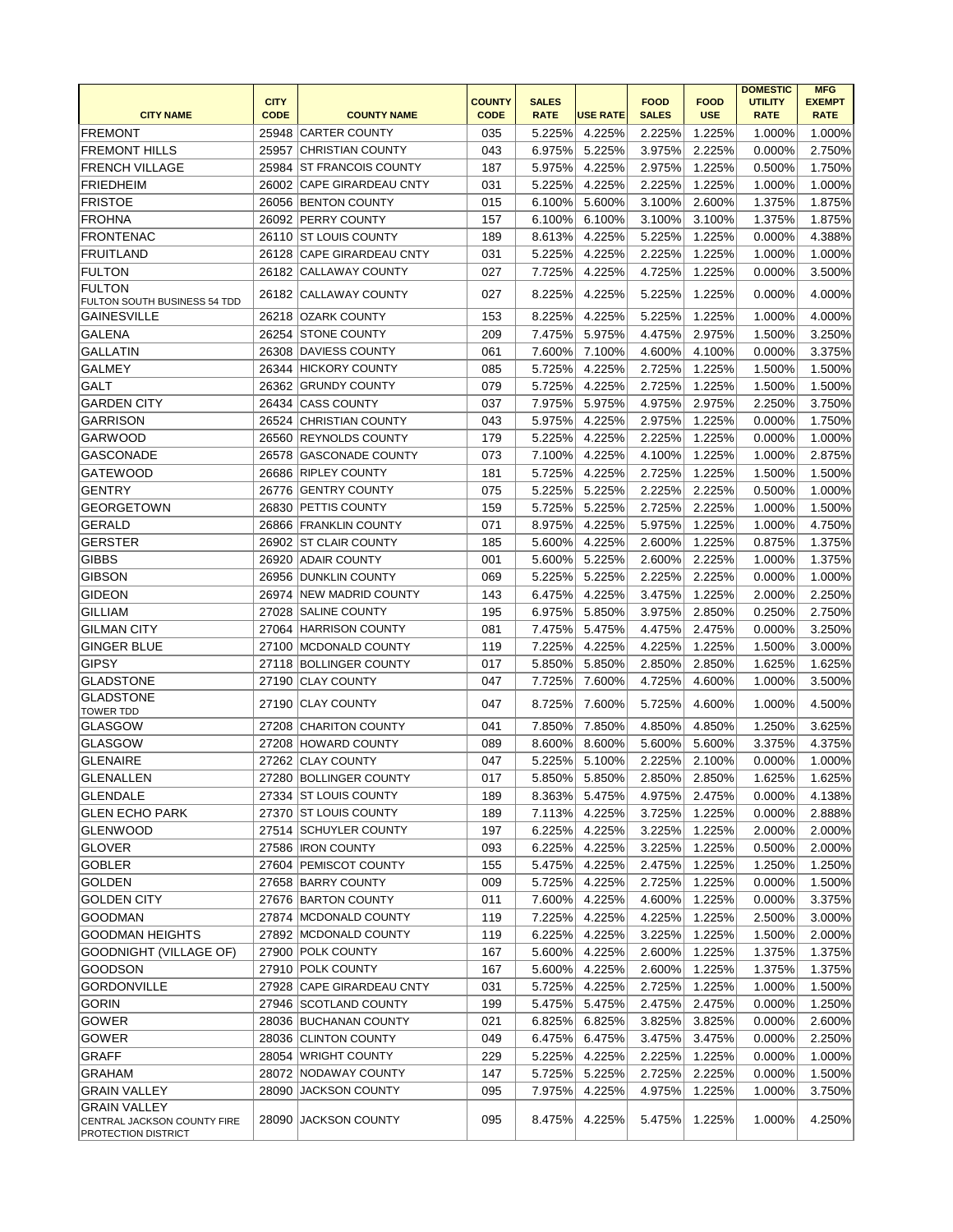|                                                                  |             |                        |               |              |                 |              |             | <b>DOMESTIC</b> | <b>MFG</b>    |
|------------------------------------------------------------------|-------------|------------------------|---------------|--------------|-----------------|--------------|-------------|-----------------|---------------|
|                                                                  | <b>CITY</b> |                        | <b>COUNTY</b> | <b>SALES</b> |                 | <b>FOOD</b>  | <b>FOOD</b> | <b>UTILITY</b>  | <b>EXEMPT</b> |
| <b>CITY NAME</b>                                                 | <b>CODE</b> | <b>COUNTY NAME</b>     | <b>CODE</b>   | <b>RATE</b>  | <b>USE RATE</b> | <b>SALES</b> | <b>USE</b>  | <b>RATE</b>     | <b>RATE</b>   |
| GRAIN VALLEY                                                     |             |                        |               |              |                 |              |             |                 |               |
| <b>GRAIN VALLEY MARKETPLACE CID</b>                              |             | 28090 JACKSON COUNTY   | 095           | 9.475%       | 5.225%          | 6.475%       | 2.225%      | 1.000%          | 5.250%        |
| <b>CENTRAL JACKSON COUNTY FIRE</b><br><b>PROTECTION DISTRICT</b> |             |                        |               |              |                 |              |             |                 |               |
|                                                                  |             |                        |               |              |                 |              |             |                 |               |
| GRANBY                                                           |             | 28108 NEWTON COUNTY    | 145           | 7.725%       | 4.225%          | 4.725%       | 1.225%      | 3.500%          | 3.500%        |
| <b>GRAND FALLS PLAZA</b>                                         |             | 28170 NEWTON COUNTY    | 145           | 5.350%       | 4.225%          | 2.350%       | 1.225%      | 1.125%          | 1.125%        |
| <b>GRANDIN</b>                                                   | 28180       | <b>CARTER COUNTY</b>   | 035           | 6.225%       | 4.225%          | 3.225%       | 1.225%      | 2.000%          | 2.000%        |
| <b>GRAND PASS</b>                                                |             | 28198 SALINE COUNTY    | 195           | 5.850%       | 5.850%          | 2.850%       | 2.850%      | 0.250%          | 1.625%        |
| <b>GRANDVIEW</b>                                                 | 28324       | <b>JACKSON COUNTY</b>  | 095           | 7.975%       | 4.225%          | 4.975%       | 1.225%      | 1.500%          | 3.750%        |
| <b>GRANDVIEW</b>                                                 | 28324       | <b>JACKSON COUNTY</b>  | 095           | 8.975%       | 4.225%          | 5.975%       | 1.225%      | 1.500%          | 4.750%        |
| 71 HWY & 150 HWY TDD                                             |             |                        |               |              |                 |              |             |                 |               |
| <b>GRANDVIEW</b><br><b>GRANDVIEW CROSSING CDD</b>                | 28324       | <b>JACKSON COUNTY</b>  | 095           | 8.975%       | 5.225%          | 5.975%       | 2.225%      | 1.500%          | 4.750%        |
| <b>GRANDVIEW</b>                                                 |             |                        |               |              |                 |              |             |                 |               |
| <b>SUNRISE FARMS CID</b>                                         |             | 28324 JACKSON COUNTY   | 095           | 8.975%       | 5.225%          | 5.975%       | 2.225%      | 1.500%          | 4.750%        |
| GRANDVIEW                                                        |             |                        |               |              |                 |              |             |                 |               |
| TRUMAN'S MARKETPLACE CID<br>TRUMAN'S MARKETPLACE TDD             |             | 28324 JACKSON COUNTY   | 095           | $9.100\%$    | 4.225%          | 6.100%       | 1.225%      | 1.500%          | 4.875%        |
| GRANGER                                                          |             | 28360 SCOTLAND COUNTY  | 199           | 5.475%       | 5.475%          | 2.475%       | 2.475%      | 0.000%          | 1.250%        |
| <b>GRANITEVILLE</b>                                              |             | 28378  IRON COUNTY     | 093           | 6.225%       | 4.225%          | 3.225%       | 1.225%      | 0.500%          | 2.000%        |
| <b>GRANT CITY</b>                                                |             | <b>WORTH COUNTY</b>    | 227           | 8.100%       |                 | 5.100%       | 3.100%      | 3.000%          | 3.875%        |
|                                                                  | 28594       |                        |               |              | 6.100%          |              |             |                 |               |
| <b>GRANTWOOD</b>                                                 | 28630       | <b>ST LOUIS COUNTY</b> | 189           | 8.113%       | 5.225%          | 4.725%       | 2.225%      | 0.000%          | 3.888%        |
| GRASSY                                                           |             | 28720 BOLLINGER COUNTY | 017           | 5.850%       | 5.850%          | 2.850%       | 2.850%      | 1.625%          | 1.625%        |
| <b>GRAVOIS MILLS</b>                                             |             | 28828 MORGAN COUNTY    | 141           | 7.225%       | 5.225%          | 4.225%       | 2.225%      | 0.500%          | 3.000%        |
| <b>GRAYRIDGE</b>                                                 | 28864       | <b>STODDARD COUNTY</b> | 207           | 5.225%       | 4.225%          | 2.225%       | 1.225%      | 0.000%          | 1.000%        |
| GRAYSON                                                          |             | 28882 CLINTON COUNTY   | 049           | 5.225%       | 5.225%          | 2.225%       | 2.225%      | 0.000%          | 1.000%        |
| <b>GRAY SUMMIT</b>                                               |             | 28918 FRANKLIN COUNTY  | 071           | 6.475%       | 4.225%          | 3.475%       | 1.225%      | 0.000%          | 2.250%        |
| <b>GREEN CASTLE</b>                                              | 29098       | <b>SULLIVAN COUNTY</b> | 211           | 7.475%       | 6.975%          | 4.475%       | 3.975%      | 2.750%          | 3.250%        |
| <b>GREEN CITY</b>                                                | 29134       | <b>SULLIVAN COUNTY</b> | 211           | 8.475%       | 6.975%          | 5.475%       | 3.975%      | 4.250%          | 4.250%        |
| <b>GREENDALE</b>                                                 |             | 29152 ST LOUIS COUNTY  | 189           | 8.113%       | 4.225%          | 4.725%       | 1.225%      | 0.000%          | 3.888%        |
| GREENFIELD                                                       |             | 29206 DADE COUNTY      | 057           | 7.600%       | 5.975%          | 4.600%       | 2.975%      | 1.000%          | 3.375%        |
| <b>GREEN PARK</b>                                                |             | 29324 ST LOUIS COUNTY  | 189           | 7.613%       | 4.225%          | 4.225%       | 1.225%      | 0.000%          | 3.388%        |
| <b>GREEN PARK</b>                                                |             | 29324 ST LOUIS COUNTY  | 189           | 8.613%       | 5.225%          | 5.225%       | 2.225%      | 0.000%          | 4.388%        |
| <b>FLORI DRIVE CID</b>                                           |             |                        |               |              |                 |              |             |                 |               |
| <b>GREEN PARK</b><br>LINDBERGH E CONCORD TDD                     |             | 29324 ST LOUIS COUNTY  | 189           | 8.613%       | 4.225%          | 5.225%       | 1.225%      | 0.000%          | 4.388%        |
| <b>GREEN RIDGE</b>                                               |             | 29332 PETTIS COUNTY    | 159           | 7.725%       | 5.225%          | 4.725%       | 2.225%      | 2.000%          | 3.500%        |
| <b>GREENTOP</b>                                                  |             | 29422 ADAIR COUNTY     | 001           | 7.100%       | 5.225%          | 4.100%       | 2.225%      | 2.000%          | 2.875%        |
| <b>GREENTOP</b>                                                  |             | 29422 SCHUYLER COUNTY  | 197           | 7.725%       | 4.225%          | 4.725%       | 1.225%      | 3.000%          | 3.500%        |
|                                                                  |             |                        |               |              |                 |              |             |                 |               |
| <b>GREEN VALLEY</b>                                              | 29449       | JACKSON COUNTY         | 095           | 5.475%       | 4.225%          | 2.475%       | 1.225%      | 0.000%          | 1.250%        |
| GREENVILLE                                                       |             | 29476 WAYNE COUNTY     | 223           | 7.725%       | 4.225%          | 4.725%       | 1.225%      | 2.500%          | 3.500%        |
| <b>GREENWOOD</b>                                                 | 29494       | <b>CASS COUNTY</b>     | 037           | 7.975%       | 5.975%          | 4.975%       | 2.975%      | 2.250%          | 3.750%        |
| <b>GREENWOOD</b>                                                 |             | 29494 JACKSON COUNTY   | 095           | 7.475%       | 4.225%          | 4.475%       | 1.225%      | 1.000%          | 3.250%        |
| <b>GREENWOOD</b>                                                 |             | 29494 JACKSON COUNTY   | 095           | 7.975%       | 4.225%          | 4.975%       | 1.225%      | 1.000%          | 3.750%        |
| <b>PRAIRIE TOWNSHIP FIRE</b><br><b>PROTECTION DISTRICT</b>       |             |                        |               |              |                 |              |             |                 |               |
| GROVESPRING                                                      |             | 29656 WRIGHT COUNTY    | 229           | 5.225%       | 4.225%          | 2.225%       | 1.225%      | 0.000%          | 1.000%        |
| <b>GRUBVILLE</b>                                                 |             | 29674 JEFFERSON COUNTY | 099           | 6.850%       | 4.225%          | 3.850%       | 1.225%      | 1.500%          | 2.625%        |
| GUILFORD                                                         |             | 29692 NODAWAY COUNTY   | 147           | 5.725%       | 5.225%          | 2.725%       | 2.225%      | 0.000%          | 1.500%        |
| <b>GUNN CITY</b>                                                 |             | 29764 CASS COUNTY      | 037           | 5.975%       | 5.975%          | 2.975%       | 2.975%      | 1.250%          | 1.750%        |
| <b>HALE</b>                                                      | 29908       | <b>CARROLL COUNTY</b>  | 033           | 7.475%       | 5.475%          | 4.475%       | 2.475%      | 0.000%          | 3.250%        |
| <b>HALF WAY</b>                                                  |             | 29944 POLK COUNTY      | 167           | 6.100%       | 4.225%          | 3.100%       | 1.225%      | 1.375%          | 1.875%        |
| HALLSVILLE                                                       |             | 29998 BOONE COUNTY     | 019           | 6.975%       | 4.225%          | 3.975%       | 1.225%      | 1.500%          | 2.750%        |
|                                                                  |             |                        |               |              |                 |              |             |                 |               |
| <b>HALLTOWN</b>                                                  |             | 30016 LAWRENCE COUNTY  | 109           | 5.725%       | 5.725%          | 2.725%       | 2.725%      | 0.000%          | 1.500%        |
| <b>HAMILTON</b>                                                  |             | 30034 CALDWELL COUNTY  | 025           | 8.725%       | 6.225%          | 5.725%       | 3.225%      | 0.000%          | 4.500%        |
| <b>HANLEY HILLS</b>                                              |             | 30196 ST LOUIS COUNTY  | 189           | 7.613%       | 4.225%          | 4.225%       | 1.225%      | 0.000%          | 3.388%        |
| <b>HANNIBAL</b>                                                  |             | 30214 MARION COUNTY    | 127           | 8.600%       | 5.350%          | 5.600%       | 2.350%      | 0.000%          | 4.375%        |
| <b>HANNIBAL</b>                                                  |             | 30214 RALLS COUNTY     | 173           | 9.475%       | 6.725%          | 6.475%       | 3.725%      | 0.000%          | 5.250%        |
| <b>HARDENVILLE</b>                                               |             | 30286 OZARK COUNTY     | 153           | 6.725%       | 4.225%          | 3.725%       | 1.225%      | 1.000%          | 2.500%        |
| <b>HARDIN</b>                                                    |             | 30322 RAY COUNTY       | 177           | 7.225%       | 5.725%          | 4.225%       | 2.725%      | 1.000%          | 3.000%        |
| <b>HARRIS</b>                                                    |             | 30466 SULLIVAN COUNTY  | 211           | 6.975%       | 6.975%          | 3.975%       | 3.975%      | 2.750%          | 2.750%        |
| <b>HARRISBURG</b>                                                |             | 30484 BOONE COUNTY     | 019           | 6.975%       | 4.225%          | 3.975%       | 1.225%      | 1.500%          | 2.750%        |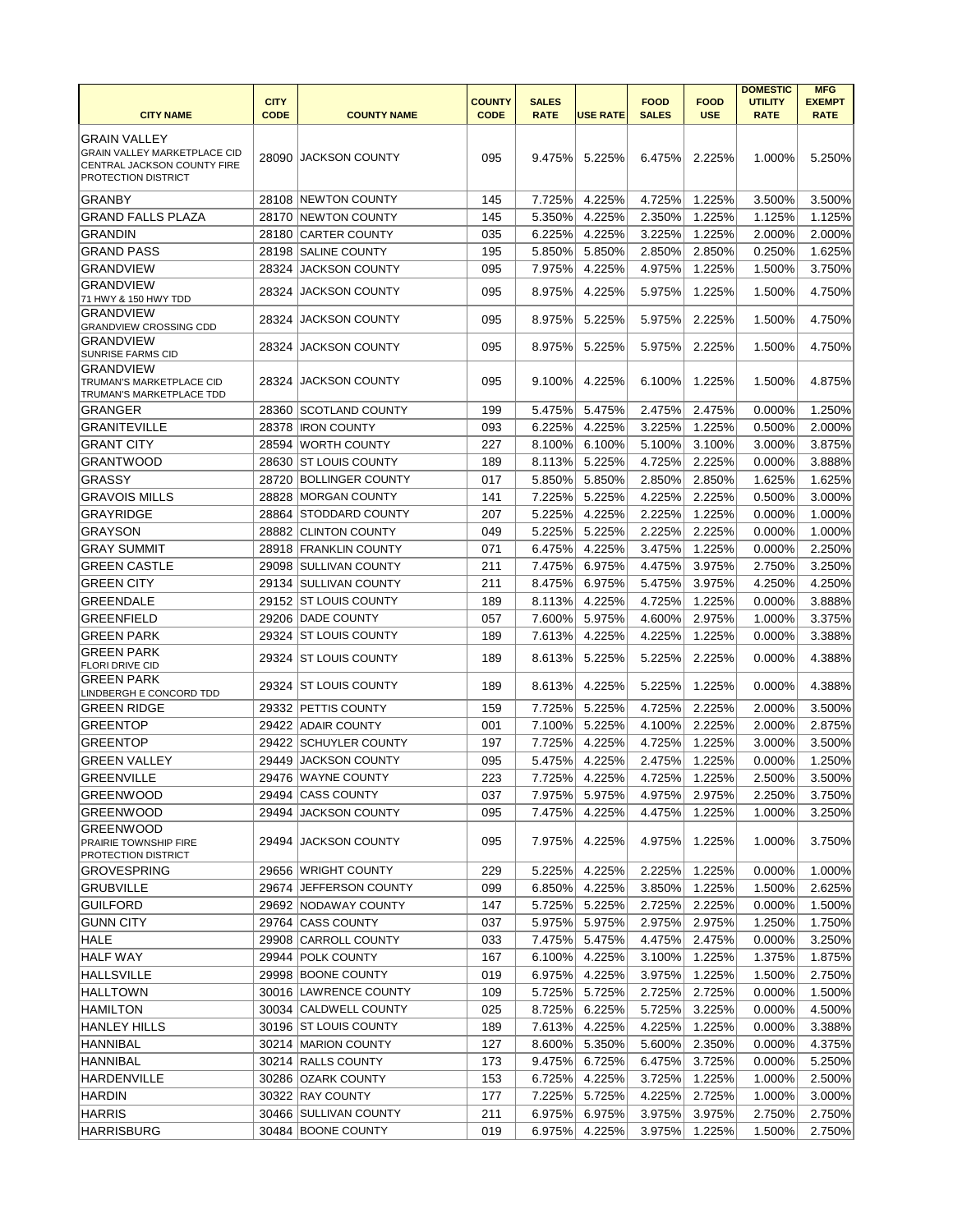|                                                  |             |                         |               |              |                 |              |             | <b>DOMESTIC</b> | <b>MFG</b>    |
|--------------------------------------------------|-------------|-------------------------|---------------|--------------|-----------------|--------------|-------------|-----------------|---------------|
|                                                  | <b>CITY</b> |                         | <b>COUNTY</b> | <b>SALES</b> |                 | <b>FOOD</b>  | <b>FOOD</b> | <b>UTILITY</b>  | <b>EXEMPT</b> |
| <b>CITY NAME</b>                                 | <b>CODE</b> | <b>COUNTY NAME</b>      | <b>CODE</b>   | <b>RATE</b>  | <b>USE RATE</b> | <b>SALES</b> | <b>USE</b>  | <b>RATE</b>     | <b>RATE</b>   |
| <b>HARRISONVILLE</b>                             |             | 30610 CASS COUNTY       | 037           | 7.850%       | 5.975%          | 4.850%       | 2.975%      | 2.250%          | 3.625%        |
| <b>HARRISONVILLE</b>                             |             |                         |               |              |                 |              |             |                 |               |
| HARRISONVILLE MARKET PLACE A<br>TDD              |             | 30610 CASS COUNTY       | 037           | 8.850%       | 5.975%          | 5.850%       | 2.975%      | 2.250%          | 4.625%        |
| <b>HARRISONVILLE</b>                             |             |                         |               |              |                 |              |             |                 |               |
| HARRISONVILLE MARKET PLACE B                     |             | 30610 CASS COUNTY       | 037           | 8.850%       | 5.975%          | 5.850%       | 2.975%      | 2.250%          | 4.625%        |
| TDD                                              |             |                         |               |              |                 |              |             |                 |               |
| <b>HARRISONVILLE</b>                             |             | 30610 CASS COUNTY       | 037           | 8.850%       | 5.975%          | 5.850%       | 2.975%      | 2.250%          | 4.625%        |
| HARRISONVILLE TOWNE TDD                          |             |                         |               |              |                 |              |             |                 |               |
| <b>HARRISONVILLE</b><br>HOSPITAL INTERCHANGE TDD |             | 30610 CASS COUNTY       | 037           | 8.850%       | 5.975%          | 5.850%       | 2.975%      | 2.250%          | 4.625%        |
| <b>HARRISONVILLE</b>                             |             |                         |               |              |                 |              |             |                 |               |
| HIGHWAY 71/291 PARTNERS IN                       |             | 30610 CASS COUNTY       | 037           | 8.850%       | 5.975%          | 5.850%       | 2.975%      | 2.250%          | 4.625%        |
| <b>PROGRESS TDD</b>                              |             |                         |               |              |                 |              |             |                 |               |
| <b>HARTSBURG</b>                                 |             | 30718 BOONE COUNTY      | 019           | 6.475%       | 4.225%          | 3.475%       | 1.225%      | 1.500%          | 2.250%        |
| <b>HARTSHORN</b>                                 | 30736       | <b>TEXAS COUNTY</b>     | 215           | 5.725%       | 4.225%          | 2.725%       | 1.225%      | 1.500%          | 1.500%        |
| <b>HARTVILLE</b>                                 |             | 30754 WRIGHT COUNTY     | 229           | 6.725%       | 4.225%          | 3.725%       | 1.225%      | 0.000%          | 2.500%        |
| <b>HARVESTER</b>                                 |             | 30808 ST CHARLES COUNTY | 183           | 5.950%       | 5.950%          | 2.850%       | 2.850%      | 0.000%          | 1.725%        |
| <b>HARVIELL</b>                                  |             | 30844 BUTLER COUNTY     | 023           | 5.225%       | 4.225%          | 2.225%       | 1.225%      | 1.000%          | 1.000%        |
| <b>HARWOOD</b>                                   |             | 30862 VERNON COUNTY     | 217           | 5.225%       | 4.225%          | 2.225%       | 1.225%      | 0.000%          | 1.000%        |
| <b>HATFIELD</b>                                  |             | 30934 HARRISON COUNTY   | 081           | 5.475%       | 5.475%          | 2.475%       | 2.475%      | 0.000%          | 1.250%        |
|                                                  |             |                         |               |              |                 |              |             |                 |               |
| <b>HAWK POINT</b>                                |             | 31024 LINCOLN COUNTY    | 113           | 7.475%       | 4.225%          | 4.475%       | 1.225%      | 1.500%          | 3.250%        |
| <b>HAYTI</b>                                     |             | 31132 PEMISCOT COUNTY   | 155           | 7.725%       | 4.225%          | 4.725%       | 1.225%      | 2.750%          | 3.500%        |
| <b>HAYTI</b><br><b>HAYTI-VENTURES CID</b>        |             | 31132 PEMISCOT COUNTY   | 155           | 8.725%       | 5.225%          | 5.725%       | 2.225%      | 2.750%          | 4.500%        |
| <b>HAYTI HEIGHTS</b>                             |             | 31168 PEMISCOT COUNTY   | 155           | 6.975%       | 4.225%          | 3.975%       | 1.225%      | 2.250%          | 2.750%        |
| HAYWARD                                          |             | 31186 PEMISCOT COUNTY   | 155           | 5.475%       | 4.225%          | 2.475%       | 1.225%      | 1.250%          | 1.250%        |
|                                                  |             |                         |               |              |                 |              |             |                 |               |
| <b>HAYWOOD CITY</b>                              |             | 31204 SCOTT COUNTY      | 201           | 5.225%       | 5.225%          | 2.225%       | 2.225%      | 1.000%          | 1.000%        |
| <b>HAZELWOOD</b>                                 |             | 31276 ST LOUIS COUNTY   | 189           | 8.613%       | 5.725%          | 5.225%       | 2.725%      | 0.000%          | 4.388%        |
| HAZELWOOD (X1)                                   | 31277       | <b>ST LOUIS COUNTY</b>  | 189           | 8.613%       | 5.725%          | 5.225%       | 2.725%      | 0.000%          | 4.388%        |
| HAZELWOOD (X2)                                   | 31278       | <b>ST LOUIS COUNTY</b>  | 189           | 8.613%       | 5.725%          | 5.225%       | 2.725%      | 0.000%          | 4.388%        |
| HAZELWOOD (X2)                                   |             |                         |               |              |                 |              |             |                 |               |
| HAZELWOOD COMMUNITY CENTER  <br><b>CID</b>       |             | 31278 ST LOUIS COUNTY   | 189           |              | 9.613% 6.725%   | 6.225%       | 3.725%      | 0.000%          | 5.388%        |
| HAZELWOOD (T1)                                   |             | 31279 ST LOUIS COUNTY   | 189           | 8.613%       | 5.725%          | 5.225%       | 2.725%      | 0.000%          | 4.388%        |
| HAZELWOOD (T1)                                   |             |                         |               |              |                 |              |             |                 |               |
| 370/MO BOTTOM RD/TAUSSIG RD                      |             | 31279 ST LOUIS COUNTY   | 189           | 9.613%       | 5.725%          | 6.225%       | 2.725%      | 0.000%          | 5.388%        |
| <b>TDD</b>                                       |             |                         |               |              |                 |              |             |                 |               |
| HAZELWOOD (T2)                                   |             | 31280 ST LOUIS COUNTY   | 189           | 8.613%       | 5.725%          | 5.225%       | 2.725%      | 0.000%          | 4.388%        |
| HAZELWOOD (T2)                                   |             | 31280 ST LOUIS COUNTY   | 189           | 9.613%       | 5.725%          | 6.225%       | 2.725%      | 0.000%          | 5.388%        |
| <b>ELM GROVE TDD</b>                             |             |                         |               |              |                 |              |             |                 |               |
| HAZELWOOD (T3)                                   |             | 31281 ST LOUIS COUNTY   | 189           | 8.613%       | 5.725%          | 5.225%       | 2.725%      | 0.000%          | 4.388%        |
| <b>HELENA</b>                                    |             | 31456 ANDREW COUNTY     | 003           | 6.425%       | 5.925%          | 3.425%       | 2.925%      | 0.000%          | 2.200%        |
| <b>HEMATITE</b>                                  | 31528       | JEFFERSON COUNTY        | 099           | 6.850%       | 4.225%          | 3.850%       | 1.225%      | 1.500%          | 2.625%        |
| <b>HEMPLE</b>                                    |             | 31546 CLINTON COUNTY    | 049           | 5.225%       | 5.225%          | 2.225%       | 2.225%      | 0.000%          | 1.000%        |
| <b>HENLEY</b>                                    |             | 31618 COLE COUNTY       | 051           | 5.725%       | 5.725%          | 2.725%       | 2.725%      | 0.000%          | 1.500%        |
| <b>HENRIETTA</b>                                 |             | 31654 RAY COUNTY        | 177           | 8.225%       | 5.725%          | 5.225%       | 2.725%      | 1.000%          | 4.000%        |
| <b>HERCULANEUM</b>                               |             | 31708 JEFFERSON COUNTY  | 099           | 8.850%       | 4.225%          | 5.850%       | 1.225%      | 1.500%          | 4.625%        |
| <b>HERCULANEUM</b>                               |             |                         |               |              |                 |              |             |                 |               |
| MCNUTT ROAD CORRIDOR CID                         |             | 31708 JEFFERSON COUNTY  | 099           | 9.850%       | 4.225%          | 6.850%       | 1.225%      | 1.500%          | 5.625%        |
| <b>HERMANN</b>                                   |             | 31762 GASCONADE COUNTY  | 073           | 8.100%       | 4.225%          | 5.100%       | 1.225%      | 2.000%          | 3.875%        |
| <b>HERMITAGE</b>                                 |             | 31780 HICKORY COUNTY    | 085           | 7.225%       | 5.725%          | 4.225%       | 2.725%      | 2.500%          | 3.000%        |
| <b>HIGBEE</b>                                    |             | 31924 RANDOLPH COUNTY   | 175           | 7.225%       | 5.225%          | 4.225%       | 2.225%      | 0.000%          | 3.000%        |
| <b>HIGGINSVILLE</b>                              |             | 31960 LAFAYETTE COUNTY  | 107           | 8.100%       | 5.850%          | 5.100%       | 2.850%      | 1.250%          | 3.875%        |
| <b>HIGH GATE</b>                                 |             | 31978 MARIES COUNTY     | 125           | 5.891%       | 5.891%          | 2.891%       | 2.891%      | 1.666%          | 1.666%        |
| <b>HIGH HILL</b>                                 |             | 31996 MONTGOMERY COUNTY | 139           | 7.475%       | 4.225%          | 4.475%       | 1.225%      | 2.250%          | 3.250%        |
| <b>HIGHLANDVILLE</b>                             |             | 32068 CHRISTIAN COUNTY  | 043           | 7.475%       | 4.225%          | 4.475%       | 1.225%      | 0.000%          | 3.250%        |
| HIGHLANDVILLE                                    |             |                         |               |              |                 |              |             |                 |               |
| <b>HIGHLANDVILLE CID</b>                         |             | 32068 CHRISTIAN COUNTY  | 043           | 8.475%       | 4.225%          | 5.475%       | 1.225%      | 0.000%          | 4.250%        |
| <b>HIGH POINT</b>                                |             | 32104 MONITEAU COUNTY   | 135           | 6.475%       | 5.225%          | 3.475%       | 2.225%      | 1.000%          | 2.250%        |
| <b>HIGH RIDGE</b>                                |             | 32140 JEFFERSON COUNTY  | 099           | 6.850%       | 4.225%          | 3.850%       | 1.225%      | 1.500%          | 2.625%        |
| <b>HILLHOUSE ADDITION</b>                        |             | 32212 CAMDEN COUNTY     | 029           | 5.475%       | 5.475%          | 2.475%       | 2.475%      | 0.000%          | 1.250%        |
| <b>HILLSBORO</b>                                 | 32248       | JEFFERSON COUNTY        | 099           | 7.725%       | 4.225%          | 4.725%       | 1.225%      | 2.875%          | 3.500%        |
| <b>HILLSBORO</b>                                 |             |                         |               |              |                 |              |             |                 |               |
| <b>HILLSBORO LAKE TERRACE TDD</b>                |             | 32248 JEFFERSON COUNTY  | 099           | 8.725%       | 4.225%          | 5.725%       | 1.225%      | 2.875%          | 4.500%        |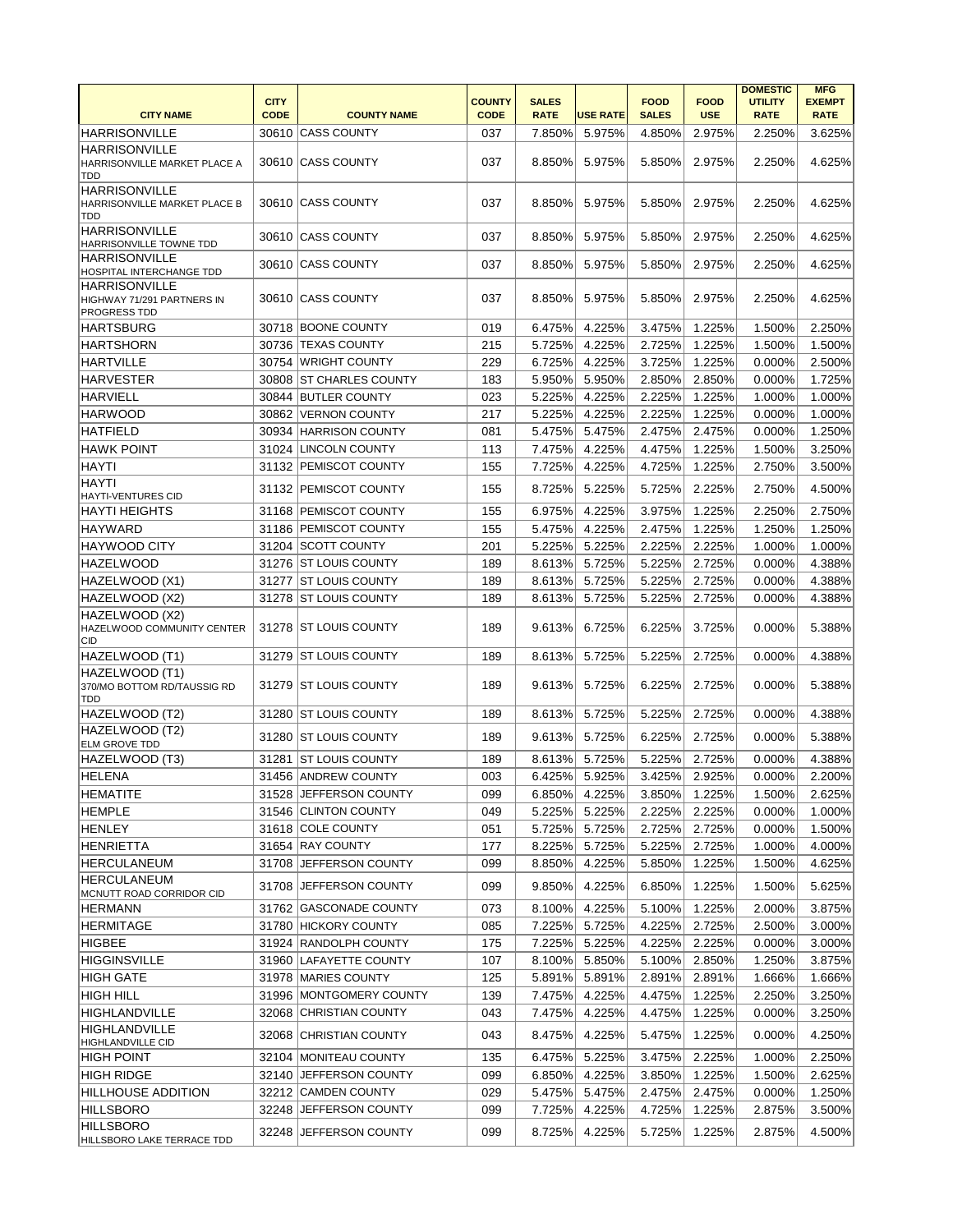|                                                                             | <b>CITY</b> |                         | <b>COUNTY</b> | <b>SALES</b> |                 | <b>FOOD</b>  | <b>FOOD</b> | <b>DOMESTIC</b><br><b>UTILITY</b> | <b>MFG</b><br><b>EXEMPT</b> |
|-----------------------------------------------------------------------------|-------------|-------------------------|---------------|--------------|-----------------|--------------|-------------|-----------------------------------|-----------------------------|
| <b>CITY NAME</b>                                                            | <b>CODE</b> | <b>COUNTY NAME</b>      | <b>CODE</b>   | <b>RATE</b>  | <b>USE RATE</b> | <b>SALES</b> | <b>USE</b>  | <b>RATE</b>                       | <b>RATE</b>                 |
| <b>HILLSBORO</b><br><b>PEACH TREE CID</b>                                   | 32248       | <b>JEFFERSON COUNTY</b> | 099           | 8.725%       | 4.225%          | 5.725%       | 1.225%      | 2.875%                            | 4.500%                      |
| <b>HILLSDALE</b>                                                            |             | 32266 ST LOUIS COUNTY   | 189           | 7.613%       | 4.225%          | 4.225%       | 1.225%      | 0.000%                            | 3.388%                      |
| <b>HIRAM</b>                                                                | 32374       | <b>WAYNE COUNTY</b>     | 223           | 5.725%       | 4.225%          | 2.725%       | 1.225%      | 1.500%                            | 1.500%                      |
| HOBERG                                                                      |             | 32410 LAWRENCE COUNTY   | 109           | 5.725%       | 5.725%          | 2.725%       | 2.725%      | 0.000%                            | 1.500%                      |
| <b>HOCOMO</b>                                                               | 32464       | <b>HOWELL COUNTY</b>    | 091           | 5.162%       | 4.225%          | 2.162%       | 1.225%      | 0.000%                            | 0.937%                      |
| <b>HOLCOMB</b>                                                              |             | 32536 DUNKLIN COUNTY    | 069           | 6.225%       | 5.225%          | 3.225%       | 2.225%      | 0.000%                            | 2.000%                      |
| <b>HOLDEN</b>                                                               | 32572       | JOHNSON COUNTY          | 101           | 7.975%       | 7.975%          | 4.975%       | 4.975%      | 3.250%                            | 3.750%                      |
| HOLLAND                                                                     | 32590       | <b>PEMISCOT COUNTY</b>  | 155           | 5.475%       | 4.225%          | 2.475%       | 1.225%      | 1.250%                            | 1.250%                      |
| HOLLIDAY                                                                    | 32626       | MONROE COUNTY           | 137           | 5.725%       | 5.225%          | 2.725%       | 2.225%      | 1.000%                            | 1.500%                      |
| HOLLISTER                                                                   | 32662       | <b>TANEY COUNTY</b>     | 213           | 8.100%       | 4.225%          | 5.100%       | 1.225%      | 1.500%                            | 3.875%                      |
| <b>HOLLISTER</b>                                                            |             |                         |               |              |                 |              |             |                                   |                             |
| <b>SOUTHTOWNE CID</b>                                                       | 32662       | <b>ITANEY COUNTY</b>    | 213           | 8.725%       | 4.850%          | 5.725%       | 1.850%      | 1.500%                            | 4.500%                      |
| <b>HOLLYWOOD</b>                                                            | 32698       | <b>IDUNKLIN COUNTY</b>  | 069           | 5.225%       | 5.225%          | 2.225%       | 2.225%      | 0.000%                            | 1.000%                      |
| <b>HOLT</b>                                                                 |             | 32752 CLAY COUNTY       | 047           | 7.725%       | 5.100%          | 4.725%       | 2.100%      | 1.500%                            | 3.500%                      |
| <b>HOLT</b>                                                                 | 32752       | <b>CLINTON COUNTY</b>   | 049           | 7.725%       | 5.225%          | 4.725%       | 2.225%      | 1.500%                            | 3.500%                      |
| <b>HOLTS SUMMIT</b>                                                         | 32770       | <b>CALLAWAY COUNTY</b>  | 027           | 8.725%       | 7.225%          | 5.725%       | 4.225%      | 1.000%                            | 4.500%                      |
| <b>HOMESTEAD VILLAGE</b>                                                    |             | 32806 RAY COUNTY        | 177           | 6.225%       | 5.725%          | 3.225%       | 2.725%      | 0.000%                            | 2.000%                      |
| <b>HOMESTOWN</b>                                                            |             | 32824 PEMISCOT COUNTY   | 155           | 6.475%       | 4.225%          | 3.475%       | 1.225%      | 2.250%                            | 2.250%                      |
| <b>HOPKINS</b>                                                              |             | 33004 NODAWAY COUNTY    | 147           | 6.725%       | 5.225%          | 3.725%       | 2.225%      | 0.000%                            | 2.500%                      |
| <b>HORINE</b>                                                               | 33040       | JEFFERSON COUNTY        | 099           | 6.850%       | 4.225%          | 3.850%       | 1.225%      | 1.500%                            | 2.625%                      |
| <b>HORNERSVILLE</b>                                                         |             | 33076 DUNKLIN COUNTY    | 069           | 6.100%       | 5.225%          | 3.100%       | 2.225%      | 0.875%                            | 1.875%                      |
| <b>HORTON</b>                                                               |             | 33148 VERNON COUNTY     | 217           | 5.225%       | 4.225%          | 2.225%       | 1.225%      | 0.000%                            | 1.000%                      |
| <b>HOUSE SPRINGS</b>                                                        |             | 33220 JEFFERSON COUNTY  | 099           | 6.850%       | 4.225%          | 3.850%       | 1.225%      | 1.500%                            | 2.625%                      |
| <b>HOUSE SPRINGS</b>                                                        | 33220       | <b>JEFFERSON COUNTY</b> | 099           | 7.350%       | 4.225%          | 4.350%       | 1.225%      | 1.500%                            | 3.125%                      |
| <b>BIG RIVER AMBULANCE DISTRICT</b>                                         |             |                         |               |              |                 |              |             |                                   |                             |
| <b>HOUSTON</b>                                                              | 33238       | <b>TEXAS COUNTY</b>     | 215           | 7.350%       | 4.225%          | 4.350%       | 1.225%      | 2.500%                            | 3.125%                      |
| <b>HOUSTONIA</b>                                                            | 33256       | <b>PETTIS COUNTY</b>    | 159           | 5.225%       | 5.225%          | 2.225%       | 2.225%      | 1.000%                            | 1.000%                      |
| <b>HOUSTON LAKE</b>                                                         |             | 33292 PLATTE COUNTY     | 165           | 5.600%       | 5.600%          | 2.600%       | 2.600%      | 0.000%                            | 1.375%                      |
| <b>HOWARDS RIDGE</b>                                                        |             | 33346 OZARK COUNTY      | 153           | 6.725%       | 4.225%          | 3.725%       | 1.225%      | 1.000%                            | 2.500%                      |
| <b>HOWARDVILLE</b>                                                          |             | 33364 NEW MADRID COUNTY | 143           | 6.475%       | 5.225%          | 3.475%       | 2.225%      | 1.000%                            | 2.250%                      |
| <b>HUGGINS</b>                                                              |             | 33616 TEXAS COUNTY      | 215           | 5.725%       | 4.225%          | 2.725%       | 1.225%      | 1.500%                            | 1.500%                      |
| HUGHESVILLE                                                                 |             | 33652 PETTIS COUNTY     | 159           | 5.725%       | 5.225%          | 2.725%       | 2.225%      | 1.000%                            | 1.500%                      |
| HUMANSVILLE                                                                 |             | 33706 POLK COUNTY       | 167           | 7.225%       | 4.225%          | 4.225%       | 1.225%      | 1.875%                            | 3.000%                      |
| HUME                                                                        |             | 33724 BATES COUNTY      | 013           | 6.475%       | 5.225%          | 3.475%       | 2.225%      | 1.250%                            | 2.250%                      |
| <b>HUMPHREYS</b>                                                            |             | 33742 SULLIVAN COUNTY   | 211           | 6.975%       | 6.975%          | 3.975%       | 3.975%      | 2.750%                            | 2.750%                      |
| HUNNEWELL                                                                   |             | 33760 SHELBY COUNTY     | 205           | 7.725%       | 5.725%          | 4.725%       | 2.725%      | 1.500%                            | 3.500%                      |
| <b>HUNTER</b>                                                               |             | 33778 CARTER COUNTY     | 035           | 5.225%       | 4.225%          | 2.225%       | 1.225%      | 1.000%                            | 1.000%                      |
| HUNTLEIGH                                                                   |             | 33850 ST LOUIS COUNTY   | 189           | 7.113%       | 4.225%          | 3.725%       | 1.225%      | 0.000%                            | 2.888%                      |
| HUNTSDALE                                                                   |             | 33868 BOONE COUNTY      | 019           | 6.475%       | 4.225%          | 3.475%       | 1.225%      | 2.000%                            | 2.250%                      |
| <b>HUNTSVILLE</b>                                                           |             | 33886 RANDOLPH COUNTY   | 175           | 7.225%       | 6.725%          | 4.225%       | 3.725%      | 0.000%                            | 3.000%                      |
| HURDLAND                                                                    |             | 33904 KNOX COUNTY       | 103           | 6.225%       | 4.225%          | 3.225%       | 1.225%      | 2.000%                            | 2.000%                      |
| HURLEY                                                                      |             | 33922 STONE COUNTY      | 209           | 6.975%       | 5.975%          | 3.975%       | 2.975%      | 1.000%                            | 2.750%                      |
| <b>HURRICANE DECK</b>                                                       |             | 34048 CAMDEN COUNTY     | 029           | 5.975%       | 5.475%          | 2.975%       | 2.475%      | 0.000%                            | 1.750%                      |
| <b>IANTHA</b>                                                               |             | 34192 BARTON COUNTY     | 011           | 5.725%       | 4.225%          | 2.725%       | 1.225%      | 0.000%                            | 1.500%                      |
| <b>IATAN</b>                                                                |             | 34210 PLATTE COUNTY     | 165           | 5.600%       | 5.600%          | 2.600%       | 2.600%      | 0.000%                            | 1.375%                      |
| <b>IBERIA</b>                                                               |             | 34228 MILLER COUNTY     | 131           | 7.725%       | 5.225%          | 4.725%       | 2.225%      | 2.000%                            | 3.500%                      |
| <b>ICONIUM</b>                                                              |             | 34246 ST CLAIR COUNTY   | 185           | 4.725%       | 4.225%          | 1.725%       | 1.225%      | 0.000%                            | 0.500%                      |
| <b>ILASCO</b>                                                               |             | 34318 RALLS COUNTY      | 173           | 6.725%       | 6.725%          | 3.725%       | 3.725%      | 0.000%                            | 2.500%                      |
| <b>IMPERIAL</b>                                                             |             | 34354 JEFFERSON COUNTY  | 099           | 6.600%       | 4.225%          | 3.600%       | 1.225%      | 1.500%                            | 2.375%                      |
| <b>IMPERIAL</b>                                                             |             |                         |               |              |                 |              |             |                                   |                             |
| <b>ANTONIA FIRE PROTECTION</b><br><b>DISTRICT</b>                           |             | 34354 JEFFERSON COUNTY  | 099           | 7.100%       | 4.225%          | 4.100%       | 1.225%      | 1.500%                            | 2.875%                      |
| <b>IMPERIAL</b><br><b>ROCK COMMUNITY FIRE</b><br><b>PROTECTION DISTRICT</b> |             | 34354 JEFFERSON COUNTY  | 099           | 7.100%       | 4.225%          | 4.100%       | 1.225%      | 1.500%                            | 2.875%                      |
| <b>INDEPENDENCE</b>                                                         |             | 35000 CLAY COUNTY       | 047           | 7.475%       | 5.100%          | 4.475%       | 2.100%      | 1.125%                            | 3.250%                      |
| <b>INDEPENDENCE</b>                                                         |             | 35000 JACKSON COUNTY    | 095           | 7.725%       | 4.225%          | 4.725%       | 1.225%      | 1.125%                            | 3.500%                      |
| INDEPENDENCE                                                                |             | 35000 JACKSON COUNTY    | 095           | 7.850%       | 4.225%          | 4.850%       | 1.225%      | 1.125%                            | 3.625%                      |
| 39TH STREET TDD                                                             |             |                         |               |              |                 |              |             |                                   |                             |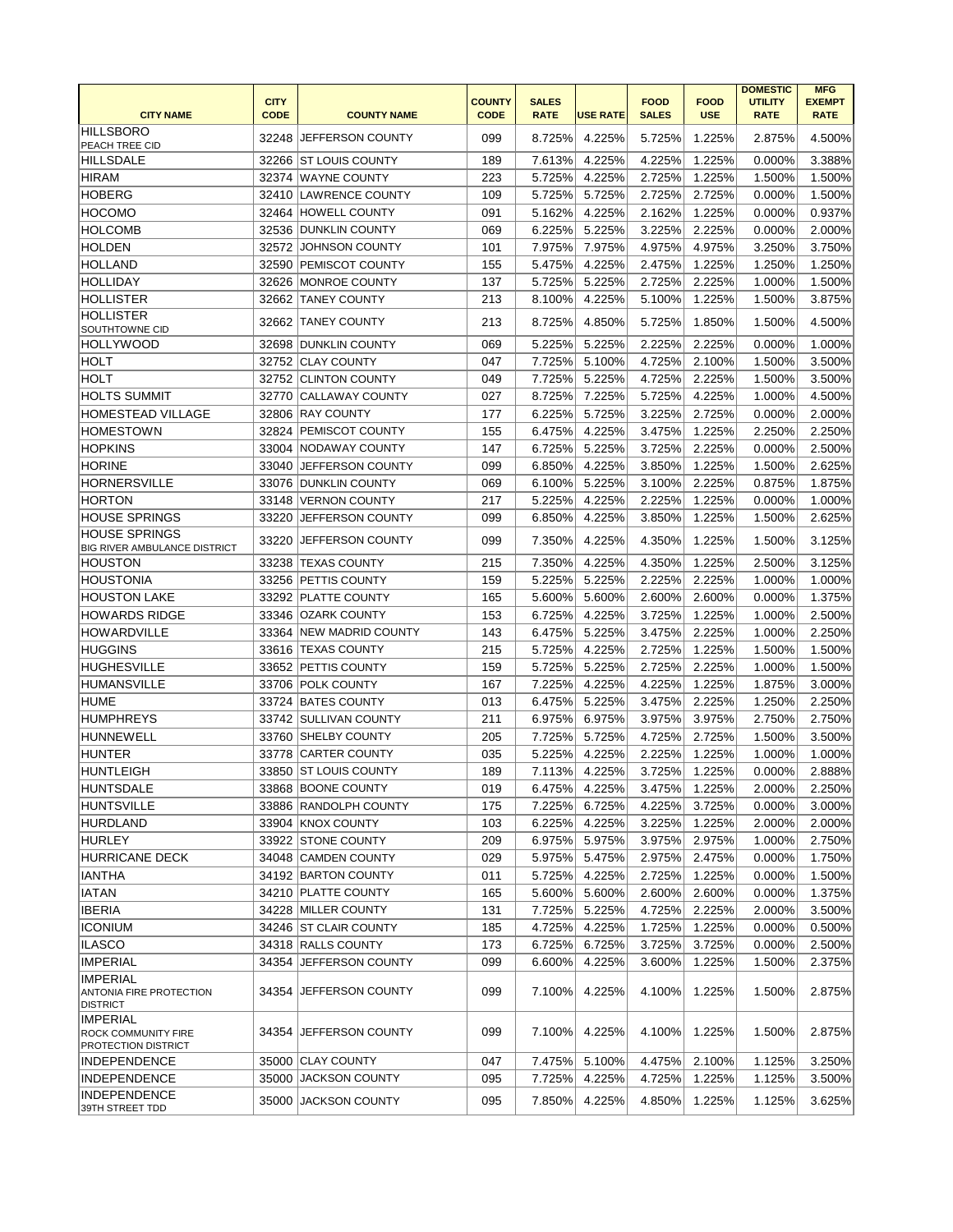|                                                     |             |                            |               |              |                 |              |             | <b>DOMESTIC</b> | <b>MFG</b>    |
|-----------------------------------------------------|-------------|----------------------------|---------------|--------------|-----------------|--------------|-------------|-----------------|---------------|
|                                                     | <b>CITY</b> |                            | <b>COUNTY</b> | <b>SALES</b> |                 | <b>FOOD</b>  | <b>FOOD</b> | <b>UTILITY</b>  | <b>EXEMPT</b> |
| <b>CITY NAME</b><br><b>INDEPENDENCE</b>             | <b>CODE</b> | <b>COUNTY NAME</b>         | <b>CODE</b>   | <b>RATE</b>  | <b>USE RATE</b> | <b>SALES</b> | <b>USE</b>  | <b>RATE</b>     | <b>RATE</b>   |
| <b>INDEPENDENCE EVENT CENTER</b>                    | 35000       | <b>JACKSON COUNTY</b>      | 095           | 8.600%       | 4.225%          | 5.600%       | 1.225%      | 1.125%          | 4.375%        |
| <b>CID</b>                                          |             |                            |               |              |                 |              |             |                 |               |
| <b>20TH CTOEET TOD</b><br><b>INDEPENDENCE</b>       |             |                            |               |              |                 |              |             |                 |               |
| <b>CRACKERNECK CENTER CID</b>                       | 35000       | <b>JACKSON COUNTY</b>      | 095           | 8.850%       | 4.225%          | 5.850%       | 1.225%      | 1.125%          | 4.625%        |
| 39TH STREET TDD                                     |             |                            |               |              |                 |              |             |                 |               |
| <b>INDEPENDENCE</b>                                 |             |                            |               |              |                 |              |             |                 |               |
| 39TH STREET TDD                                     | 35000       | <b>JACKSON COUNTY</b>      | 095           | 8.850%       | 4.225%          | 5.850%       | 1.225%      | 1.125%          | 4.625%        |
| <b>CRACKERNECK CREEK TDD</b>                        |             |                            |               |              |                 |              |             |                 |               |
| <b>INDEPENDENCE</b><br><b>CRACKERNECK CREEK TDD</b> | 35000       | <b>JACKSON COUNTY</b>      | 095           | 8.725%       | 4.225%          | 5.725%       | 1.225%      | 1.125%          | 4.500%        |
| <b>INDEPENDENCE</b>                                 |             |                            |               |              |                 |              |             |                 |               |
| <b>INDEPENDENCE EVENT CENTER</b><br>$\sim$          | 35000       | <b>JACKSON COUNTY</b>      | 095           | 8.475%       | 4.225%          | 5.475%       | 1.225%      | 1.125%          | 4.250%        |
| <b>INDIAN POINT (VILLAGE)</b>                       | 35186       | <b>STONE COUNTY</b>        | 209           | 8.975%       | 5.975%          | 5.975%       | 2.975%      | 1.000%          | 4.750%        |
| <b>INNSBROOK (VILLAGE OF)</b>                       | 35240       | <b>WARREN COUNTY</b>       | 219           | 7.100%       | 5.725%          | 4.100%       | 2.725%      | 0.000%          | 2.875%        |
| <b>IONIA</b>                                        | 35306       | <b>BENTON COUNTY</b>       | 015           | 6.100%       | 5.600%          | 3.100%       | 2.600%      | 1.375%          | 1.875%        |
| <b>IRONDALE</b>                                     | 35396       | <b>WASHINGTON COUNTY</b>   | 221           | 8.225%       | 6.725%          | 5.225%       | 3.725%      | 2.000%          | 4.000%        |
|                                                     |             |                            |               |              |                 |              |             |                 |               |
| <b>IRON MOUNTAIN LAKE</b>                           |             | 35432 ST FRANCOIS COUNTY   | 187           | 6.975%       | 4.225%          | 3.975%       | 1.225%      | 1.500%          | 2.750%        |
| <b>IRONTON</b>                                      |             | 35468  IRON COUNTY         | 093           | 8.225%       | 4.225%          | 5.225%       | 1.225%      | 1.500%          | 4.000%        |
| <b>IRWIN</b>                                        | 35486       | <b>BARTON COUNTY</b>       | 011           | 5.725%       | 4.225%          | 2.725%       | 1.225%      | 0.000%          | 1.500%        |
| <b>ISABELLA</b>                                     | 35504       | <b>OZARK COUNTY</b>        | 153           | 6.725%       | 4.225%          | 3.725%       | 1.225%      | 1.000%          | 2.500%        |
| <b>JACKSON</b>                                      | 35648       | <b>CAPE GIRARDEAU CNTY</b> | 031           | 7.225%       | 4.225%          | 4.225%       | 1.225%      | 2.000%          | 3.000%        |
| <b>JACKSONVILLE</b>                                 | 36224       | <b>RANDOLPH COUNTY</b>     | 175           | 5.725%       | 5.225%          | 2.725%       | 2.225%      | 0.000%          | 1.500%        |
| <b>JADWIN</b>                                       |             | 36242 DENT COUNTY          | 065           | 5.225%       | 4.225%          | 2.225%       | 1.225%      | 1.000%          | 1.000%        |
| <b>JAMESON</b>                                      | 36314       | <b>DAVIESS COUNTY</b>      | 061           | 6.225%       | 5.725%          | 3.225%       | 2.725%      | 0.000%          | 2.000%        |
| <b>JAMESPORT</b>                                    |             | 36332 DAVIESS COUNTY       | 061           | 7.725%       | 5.725%          | 4.725%       | 2.725%      | 0.000%          | 3.500%        |
|                                                     |             |                            |               |              |                 |              |             |                 |               |
| <b>JAMESTOWN</b>                                    | 36368       | MONITEAU COUNTY            | 135           | 6.475%       | 5.225%          | 3.475%       | 2.225%      | 1.000%          | 2.250%        |
| <b>JANE</b>                                         | 36422       | MCDONALD COUNTY            | 119           | 7.225%       | 4.225%          | 4.225%       | 1.225%      | 1.500%          | 3.000%        |
| <b>JASPER</b>                                       | 36512       | JASPER COUNTY              | 097           | 7.200%       | 4.225%          | 4.200%       | 1.225%      | 1.500%          | 2.975%        |
| <b>JAYWYE</b>                                       | 36620       | <b>NEW MADRID COUNTY</b>   | 143           | 5.475%       | 4.225%          | 2.475%       | 1.225%      | 1.000%          | 1.250%        |
| <b>JEFFERSON CITY</b>                               | 37000       | <b>CALLAWAY COUNTY</b>     | 027           | 7.725%       | 4.225%          | 4.725%       | 1.225%      | 1.000%          | 3.500%        |
| JEFFERSON CITY                                      |             | 37000 COLE COUNTY          | 051           | 7.725%       | 5.725%          | 4.725%       | 2.725%      | 1.000%          | 3.500%        |
| JEFFERSON CITY                                      |             |                            |               |              |                 |              |             |                 |               |
| CAPITAL MALL CID                                    |             | 37000 COLE COUNTY          | 051           | 8.725%       | 6.725%          | 5.725%       | 3.725%      | 1.000%          | 4.500%        |
| <b>JEFFERSON CITY</b>                               |             | 37000 COLE COUNTY          | 051           | 8.725%       | 5.725%          | 5.725%       | 2.725%      | 1.000%          | 4.500%        |
| COMMONS OF HAZEL HILL TDD                           |             |                            |               |              |                 |              |             |                 |               |
| JEFFERSON CITY                                      |             | 37000 COLE COUNTY          | 051           | 8.725%       | 5.725%          | 5.725%       | 2.725%      | 1.000%          | 4.500%        |
| STONE RIDGE TDD                                     |             |                            |               |              |                 |              |             |                 |               |
| JEFFERSON CITY                                      |             | 37000 COLE COUNTY          | 051           | 8.725%       | 5.725%          | 5.725%       | 2.725%      | 1.000%          | 4.500%        |
| US HIGHWAY 50/63 CITYVIEW TDD                       |             |                            |               |              |                 |              |             |                 |               |
| <b>JENKINS</b>                                      |             | 37124 BARRY COUNTY         | 009           | 5.725%       | 4.225%          | 2.725%       | 1.225%      | 0.000%          | 1.500%        |
| <b>JENNINGS</b>                                     |             | 37178 ST LOUIS COUNTY      | 189           | 8.613%       | 4.225%          | 5.225%       | 1.225%      | 0.000%          | 4.388%        |
| JENNINGS (X1)                                       |             | 37179 ST LOUIS COUNTY      | 189           | 8.613%       | 4.225%          | 5.225%       | 1.225%      | 0.000%          | 4.388%        |
|                                                     |             |                            |               |              |                 |              |             |                 |               |
| JENNINGS (T1)                                       |             | 37180 ST LOUIS COUNTY      | 189           | 8.613%       | 4.225%          | 5.225%       | 1.225%      | 0.000%          | 4.388%        |
| JENNINGS (T2)                                       |             | 37181 ST LOUIS COUNTY      | 189           | 8.613%       | 4.225%          | 5.225%       | 1.225%      | 0.000%          | 4.388%        |
| JENNINGS (T3)                                       |             | 37182 ST LOUIS COUNTY      | 189           | 8.613%       | 4.225%          | 5.225%       | 1.225%      | 0.000%          | 4.388%        |
| JENNINGS (T3)                                       |             |                            |               |              |                 |              |             |                 |               |
| PLAZA ON THE BLVD JENNINGS CID                      |             | 37182 ST LOUIS COUNTY      | 189           | 9.113%       | 4.725%          | 5.725%       | 1.725%      | 0.000%          | 4.888%        |
|                                                     |             |                            |               |              |                 |              |             |                 |               |
| JENNINGS (T4)                                       |             | 37183 ST LOUIS COUNTY      | 189           | 8.613%       | 4.225%          | 5.225%       | 1.225%      | 0.000%          | 4.388%        |
| <b>JENNINGS (T4)</b><br>JENNINGS STATION ROAD CID   |             | 37183 ST LOUIS COUNTY      | 189           | 9.363%       | 4.225%          | 5.975%       | 1.225%      | 0.000%          | 5.138%        |
| JENNINGS (T5)                                       |             | 37184 ST LOUIS COUNTY      | 189           | 8.613%       | 4.225%          | 5.225%       | 1.225%      | 0.000%          | 4.388%        |
|                                                     |             |                            |               |              |                 |              |             |                 |               |
| JENNINGS (T6)                                       |             | 37185 ST LOUIS COUNTY      | 189           | 8.613%       | 4.225%          | 5.225%       | 1.225%      | 0.000%          | 4.388%        |
| JENNINGS (T7)                                       |             | 37186 ST LOUIS COUNTY      | 189           | 8.613%       | 4.225%          | 5.225%       | 1.225%      | 0.000%          | 4.388%        |
| <b>JERICO SPRINGS</b>                               |             | 37214 CEDAR COUNTY         | 039           | 5.725%       | 4.225%          | 2.725%       | 1.225%      | 0.500%          | 1.500%        |
| <b>JEROME</b>                                       |             | 37250 PHELPS COUNTY        | 161           | 5.350%       | 4.225%          | 2.350%       | 1.225%      | 0.000%          | 1.125%        |
| <b>JONESBURG</b>                                    |             | 37574 MONTGOMERY COUNTY    | 139           | 7.975%       | 4.225%          | 4.975%       | 1.225%      | 3.250%          | 3.750%        |
| <b>JOPLIN</b>                                       |             | 37592 JASPER COUNTY        | 097           | 7.825%       | 4.225%          | 4.825%       | 1.225%      | 0.000%          | 3.600%        |
| <b>JOPLIN</b>                                       |             |                            |               |              |                 |              |             |                 |               |
| 1717 MARKET PLACE TDD                               |             | 37592 JASPER COUNTY        | 097           | 7.950%       | 4.225%          | 4.950%       | 1.225%      | 0.000%          | 3.725%        |
| <b>JOPLIN</b>                                       |             | 37592 NEWTON COUNTY        | 145           | 7.975%       | 4.225%          | 4.975%       | 1.225%      | 1.125%          | 3.750%        |
| <b>JOPLIN</b>                                       |             |                            |               |              |                 |              |             |                 |               |
| HIGHWAY 166 CID                                     |             | 37592 NEWTON COUNTY        | 145           | 8.975%       | 4.225%          | 5.975%       | 1.225%      | 1.125%          | 4.750%        |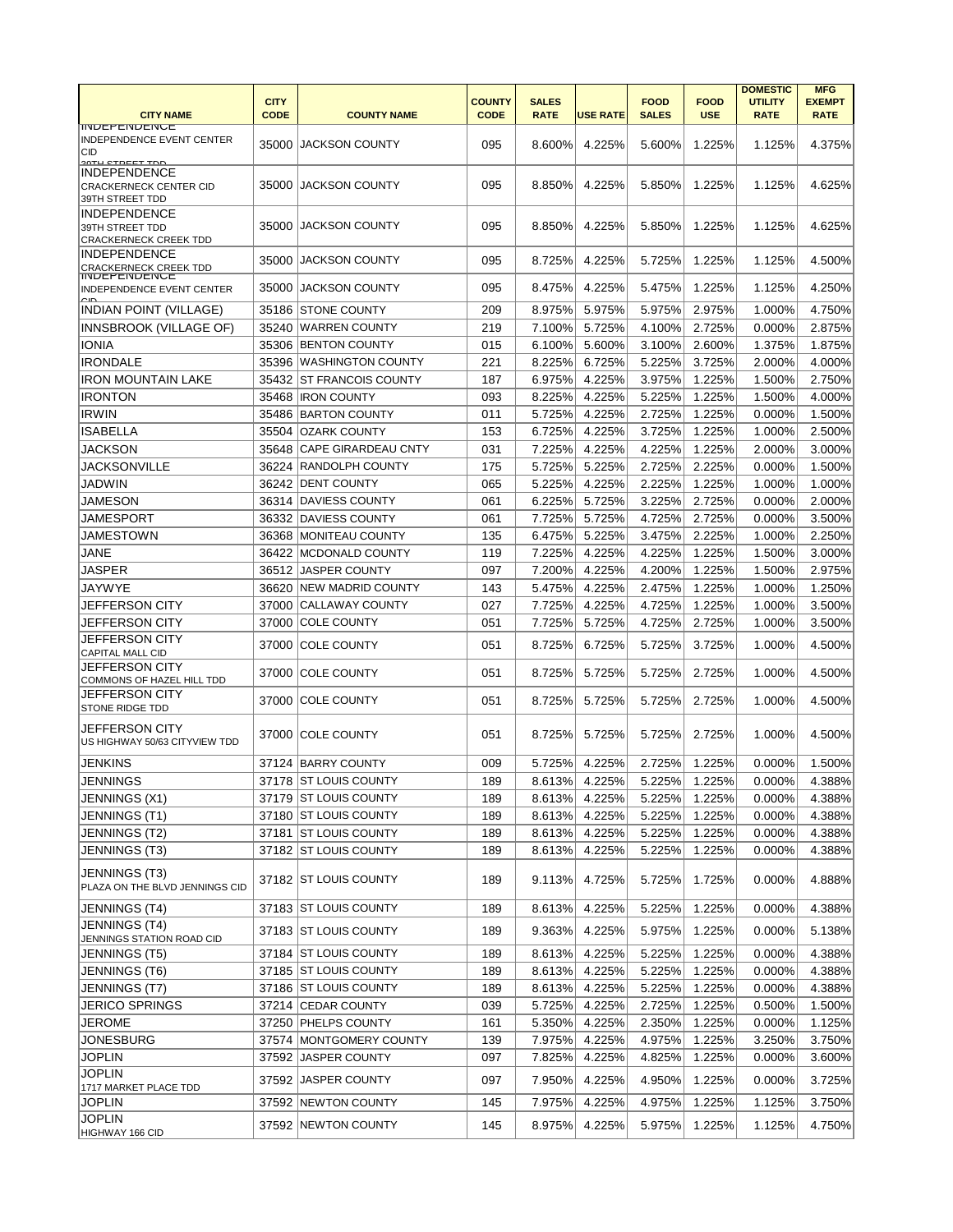|                                                    |             |                          |               |              |                 |              |             | <b>DOMESTIC</b> | <b>MFG</b>    |
|----------------------------------------------------|-------------|--------------------------|---------------|--------------|-----------------|--------------|-------------|-----------------|---------------|
|                                                    | <b>CITY</b> |                          | <b>COUNTY</b> | <b>SALES</b> |                 | <b>FOOD</b>  | <b>FOOD</b> | <b>UTILITY</b>  | <b>EXEMPT</b> |
| <b>CITY NAME</b>                                   | <b>CODE</b> | <b>COUNTY NAME</b>       | <b>CODE</b>   | <b>RATE</b>  | <b>USE RATE</b> | <b>SALES</b> | <b>USE</b>  | <b>RATE</b>     | <b>RATE</b>   |
| <b>JOSEPHVILLE</b>                                 | 37700       | <b>ST CHARLES COUNTY</b> | 183           | 6.950%       | 5.950%          | 3.850%       | 2.850%      | 0.000%          | 2.725%        |
| <b>JUNCTION CITY</b>                               |             | 37736 MADISON COUNTY     | 123           | 6.225%       | 4.225%          | 3.225%       | 1.225%      | 1.500%          | 2.000%        |
| KAHOKA                                             | 37790       | <b>CLARK COUNTY</b>      | 045           | 7.225%       | 4.225%          | 4.225%       | 1.225%      | 0.000%          | 3.000%        |
| KAISER                                             |             | 37808 MILLER COUNTY      | 131           | 5.725%       | 5.225%          | 2.725%       | 2.225%      | 1.000%          | 1.500%        |
| <b>KANSAS CITY</b>                                 |             | 38000 CASS COUNTY        | 037           | 8.850%       | 8.850%          | 5.850%       | 5.850%      | 1.250%          | 4.625%        |
| <b>KANSAS CITY</b>                                 |             | 38000 CLAY COUNTY        | 047           | 8.100%       | 7.975%          | 5.100%       | 4.975%      | 0.000%          | 3.875%        |
| <b>KANSAS CITY</b>                                 |             |                          |               |              |                 |              |             |                 |               |
| 210 HIGHWAY CID                                    |             | 38000 CLAY COUNTY        | 047           | 10.100%      | 7.975%          | 7.100%       | 4.975%      | 0.000%          | 5.875%        |
| 210 HIGHWAY TDD                                    |             |                          |               |              |                 |              |             |                 |               |
| <b>KANSAS CITY</b>                                 |             |                          | 047           |              | 7.975%          |              |             |                 | 4.875%        |
| <b>ANTIOCH CENTER CID</b>                          |             | 38000 CLAY COUNTY        |               | 9.100%       |                 | 6.100%       | 4.975%      | 0.000%          |               |
| <b>KANSAS CITY</b>                                 |             |                          |               |              |                 |              |             |                 |               |
| <b>BRIARCLIFF PARKWAY HIGHWAY 9</b><br><b>TDD</b>  |             | 38000 CLAY COUNTY        | 047           | 8.600%       | 7.975%          | 5.600%       | 4.975%      | 0.000%          | 4.375%        |
| <b>KANSAS CITY</b>                                 |             |                          |               |              |                 |              |             |                 |               |
| <b>FLINTLOCK PLAZA CID</b>                         |             | 38000 CLAY COUNTY        | 047           | 9.100%       | 8.975%          | 6.100%       | 5.975%      | 0.000%          | 4.875%        |
| <b>KANSAS CITY</b>                                 |             | 38000 CLAY COUNTY        | 047           | 9.100%       | 8.975%          | 6.100%       | 5.975%      | 0.000%          | 4.875%        |
| <b>FLINTLOCK SHOPPES CID</b>                       |             |                          |               |              |                 |              |             |                 |               |
| <b>KANSAS CITY</b>                                 |             |                          |               |              |                 |              |             |                 |               |
| METRO NORTH SQUARE AND                             |             | 38000 CLAY COUNTY        | 047           | 8.975%       | 8.850%          | 5.975%       | 5.850%      | 0.000%          | 4.750%        |
| COMMONS CID<br><b>KANSAS CITY</b>                  |             |                          |               |              |                 |              |             |                 |               |
| <b>NORTH OAK VILLAGE CID</b>                       |             | 38000 CLAY COUNTY        | 047           | 9.100%       | 8.975%          | 6.100%       | 5.975%      | 0.000%          | 4.875%        |
| <b>KANSAS CITY</b>                                 |             |                          |               |              |                 |              |             |                 |               |
| <b>OAK BARRY CID</b>                               |             | 38000 CLAY COUNTY        | 047           | 8.975%       | 8.850%          | 5.975%       | 5.850%      | 0.000%          | 4.750%        |
| <b>KANSAS CITY</b>                                 |             |                          |               |              |                 |              |             |                 |               |
| <b>SHOAL CREEK PARKWAY/NORTH</b>                   |             | 38000 CLAY COUNTY        | 047           | 9.100%       | 7.975%          | 6.100%       | 4.975%      | 0.000%          | 4.875%        |
| OAK TRAFFICWAY TDD                                 |             |                          |               |              |                 |              |             |                 |               |
| <b>KANSAS CITY</b>                                 | 38000       | <b>JACKSON COUNTY</b>    | 095           | 8.350%       | 7.100%          | 5.350%       | 4.100%      | 0.000%          | 4.125%        |
| <b>KANSAS CITY</b>                                 | 38000       | <b>JACKSON COUNTY</b>    | 095           | 8.850%       | 7.600%          | 5.850%       | 4.600%      | 0.000%          | 4.625%        |
| 3 TRAILS VILLAGE CID<br><b>KANSAS CITY</b>         |             |                          |               |              |                 |              |             |                 |               |
| 39TH STREET CID                                    | 38000       | <b>JACKSON COUNTY</b>    | 095           | 8.850%       | 7.600%          | 5.850%       | 4.600%      | 0.000%          | 4.625%        |
| <b>KANSAS CITY</b>                                 |             |                          |               |              |                 |              |             |                 |               |
| <b>KANSAS CITY DOWNTOWN</b>                        |             | 38000 JACKSON COUNTY     | 095           | 10.350%      | 7.100%          | 7.350%       | 4.100%      | 0.000%          | 6.125%        |
| <b>STREETCAR TDD</b>                               |             |                          |               |              |                 |              |             |                 |               |
| 1200 MAIN/SOUTH LOOP TDD                           |             |                          |               |              |                 |              |             |                 |               |
| <b>KANSAS CITY</b><br><b>BROOKSIDE CID</b>         |             | 38000 JACKSON COUNTY     | 095           | 8.850%       | 7.600%          | 5.850%       | 4.600%      | 0.000%          | 4.625%        |
| <b>KANSAS CITY</b>                                 |             |                          |               |              |                 |              |             |                 |               |
| <b>BRYWOOD CENTRE CID</b>                          |             | 38000 JACKSON COUNTY     | 095           | 9.350%       | 8.100%          | 6.350%       | 5.100%      | 0.000%          | 5.125%        |
| KANSAS CITY                                        | 38000       | <b>JACKSON COUNTY</b>    | 095           | 8.850%       | 7.100%          | 5.850%       | 4.100%      | 0.000%          | 4.625%        |
| COUNTRY CLUB PLAZA TDD                             |             |                          |               |              |                 |              |             |                 |               |
| <b>KANSAS CITY</b>                                 |             | 38000 JACKSON COUNTY     | 095           | 9.350%       | 8.100%          | 6.350%       | 5.100%      | 0.000%          | 5.125%        |
| <b>INDEPENDENCE AVENUE CID</b>                     |             |                          |               |              |                 |              |             |                 |               |
| KANSAS CITY<br>KANSAS CITY DOWNTOWN                |             | 38000 JJACKSON COUNTY    | 095           | 9.350%       | 7.100%          | 6.350%       | 4.100%      | 0.000%          | 5.125%        |
| <b>STREETCAR TDD</b>                               |             |                          |               |              |                 |              |             |                 |               |
| <b>KANSAS CITY</b>                                 |             |                          |               |              |                 |              |             |                 | 5.125%        |
| <b>LANDING MALL CID</b>                            |             | 38000 JACKSON COUNTY     | 095           | 9.350%       | 8.100%          | 6.350%       | 5.100%      | 0.000%          |               |
| <b>KANSAS CITY</b>                                 | 38000       | <b>JACKSON COUNTY</b>    | 095           | 9.350%       | 7.100%          | 6.350%       | 4.100%      | 0.000%          | 5.125%        |
| M150 & 135TH ST TDD                                |             |                          |               |              |                 |              |             |                 |               |
| <b>KANSAS CITY</b><br><b>MARTIN CITY CID</b>       |             | 38000 JACKSON COUNTY     | 095           | 9.850%       | 7.600%          | 6.850%       | 4.600%      | 0.000%          | 5.625%        |
| M150 & 135TH ST TDD                                |             |                          |               |              |                 |              |             |                 |               |
| <b>KANSAS CITY</b>                                 |             |                          |               |              |                 |              |             |                 | 4.625%        |
| <b>MARTIN CITY CID</b>                             |             | 38000 JACKSON COUNTY     | 095           | 8.850%       | 7.600%          | 5.850%       | 4.600%      | 0.000%          |               |
| KANSAS CITY                                        |             |                          |               |              |                 |              |             |                 |               |
| <b>KANSAS CITY DOWNTOWN</b>                        |             | 38000 JACKSON COUNTY     | 095           | 10.350%      | 8.100%          | 7.350%       | 5.100%      | 0.000%          | 6.125%        |
| <b>STREETCAR TDD</b><br><b>PERFORMING ARTS CID</b> |             |                          |               |              |                 |              |             |                 |               |
| <b>KANSAS CITY</b>                                 |             |                          |               |              |                 |              |             |                 |               |
| PLAZA EAST CID                                     | 38000       | <b>JACKSON COUNTY</b>    | 095           | 9.350%       | 8.100%          | 6.350%       | 5.100%      | 0.000%          | 5.125%        |
| <b>KANSAS CITY</b>                                 |             | 38000 JACKSON COUNTY     | 095           | 8.850%       | 7.600%          | 5.850%       | 4.600%      | 0.000%          | 4.625%        |
| <b>RED BRIDGE CID</b>                              |             |                          |               |              |                 |              |             |                 |               |
| <b>KANSAS CITY</b>                                 |             | 38000 JACKSON COUNTY     | 095           | 9.350%       | 8.100%          | 6.350%       | 5.100%      | 0.000%          | 5.125%        |
| SHOPS ON BLUE PARKWAY CID<br><b>KANSAS CITY</b>    |             |                          |               |              |                 |              |             |                 |               |
| <b>SKELLY CID</b>                                  | 38000       | <b>JACKSON COUNTY</b>    | 095           | 9.350%       | 8.100%          | 6.350%       | 5.100%      | 0.000%          | 5.125%        |
| <b>KANSAS CITY</b>                                 |             |                          |               |              |                 |              |             |                 |               |
| <b>TROOST AVE CID</b>                              |             | 38000 JACKSON COUNTY     | 095           | 8.850%       | 7.600%          | 5.850%       | 4.600%      | 0.000%          | 4.625%        |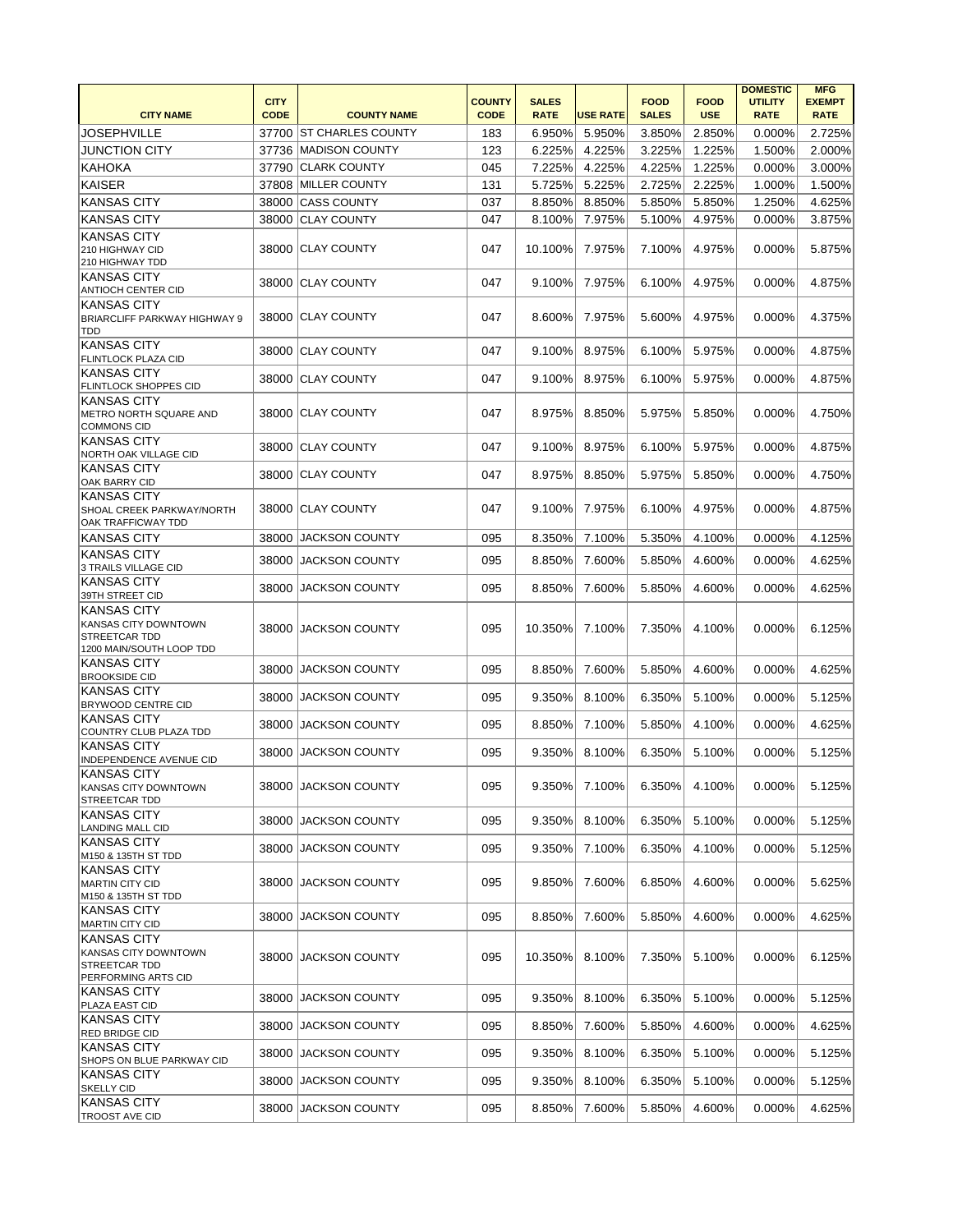|                                                                       | <b>CITY</b> |                                          | <b>COUNTY</b> | <b>SALES</b> |                 | <b>FOOD</b>  | <b>FOOD</b> | <b>DOMESTIC</b><br><b>UTILITY</b> | <b>MFG</b><br><b>EXEMPT</b> |
|-----------------------------------------------------------------------|-------------|------------------------------------------|---------------|--------------|-----------------|--------------|-------------|-----------------------------------|-----------------------------|
| <b>CITY NAME</b>                                                      | <b>CODE</b> | <b>COUNTY NAME</b>                       | <b>CODE</b>   | <b>RATE</b>  | <b>USE RATE</b> | <b>SALES</b> | <b>USE</b>  | <b>RATE</b>                       | <b>RATE</b>                 |
| <b>KANSAS CITY</b><br><b>TRUMAN ROAD CID</b>                          |             | 38000 JACKSON COUNTY                     | 095           | 8.850%       | 7.600%          | 5.850%       | 4.600%      | 0.000%                            | 4.625%                      |
| <b>KANSAS CITY</b><br><b>WALDO CID</b>                                | 38000       | <b>JACKSON COUNTY</b>                    | 095           | 8.850%       | 7.600%          | 5.850%       | 4.600%      | 0.000%                            | 4.625%                      |
| <b>KANSAS CITY</b><br>WARD PARKWAY SHOPPING<br><b>CENTER CID</b>      |             | 38000 JACKSON COUNTY                     | 095           | 9.350%       | 8.100%          | 6.350%       | 5.100%      | 0.000%                            | 5.125%                      |
| <b>KANSAS CITY</b><br><b>WESTPORT CID</b>                             | 38000       | <b>JACKSON COUNTY</b>                    | 095           | 8.850%       | 7.600%          | 5.850%       | 4.600%      | 0.000%                            | 4.625%                      |
| <b>KANSAS CITY</b>                                                    |             | 38000 PLATTE COUNTY                      | 165           | 8.475%       | 8.475%          | 5.475%       | 5.475%      | 0.000%                            | 4.250%                      |
| <b>KANSAS CITY</b><br>KANSAS CITY INTERNATIONAL<br><b>AIRPORT CID</b> |             | 38000 PLATTE COUNTY                      | 165           | 9.475%       | 9.475%          | 6.475%       | 6.475%      | 0.000%                            | 5.250%                      |
| <b>KANSAS CITY</b><br><b>OLD FOUNDATION CID</b>                       |             | 38000 PLATTE COUNTY                      | 165           | 9.475%       | 9.475%          | 6.475%       | 6.475%      | 0.000%                            | 5.250%                      |
| <b>KANSAS CITY</b><br>PARK PLAZA TDD                                  |             | 38000 PLATTE COUNTY                      | 165           | 9.475%       | 8.475%          | 6.475%       | 5.475%      | 0.000%                            | 5.250%                      |
| <b>KANSAS CITY</b><br>PLATTE COUNTY MO SOUTH 1 TDD                    |             | 38000 PLATTE COUNTY                      | 165           | 9.475%       | 8.475%          | 6.475%       | 5.475%      | 0.000%                            | 5.250%                      |
| <b>KANSAS CITY</b><br>PLATTE COUNTY MO SOUTH II TDD                   |             | 38000 PLATTE COUNTY                      | 165           | 9.475%       | 8.475%          | 6.475%       | 5.475%      | 0.000%                            | 5.250%                      |
| <b>KANSAS CITY</b><br><b>TREMONT SQUARE TDD</b>                       |             | 38000 PLATTE COUNTY                      | 165           | 9.475%       | 8.475%          | 6.475%       | 5.475%      | 0.000%                            | 5.250%                      |
| <b>KANSAS CITY</b><br>TUILERIES PLAZA TDD                             |             | 38000 PLATTE COUNTY                      | 165           | 9.475%       | 8.475%          | 6.475%       | 5.475%      | 0.000%                            | 5.250%                      |
| <b>KEARNEY</b>                                                        |             | 38072 CLAY COUNTY                        | 047           | 7.225%       | 5.100%          | 4.225%       | 2.100%      | 1.000%                            | 3.000%                      |
| <b>KEARNEY</b><br><b>KEARNEY WEST SIDE CID</b>                        |             | 38072 CLAY COUNTY                        | 047           | 8.225%       | 5.100%          | 5.225%       | 2.100%      | 1.000%                            | 4.000%                      |
| <b>KEARNEY</b><br>SHOPPES AT KEARNEY CID                              |             | 38072 CLAY COUNTY                        | 047           | 8.225%       | 6.100%          | 5.225%       | 3.100%      | 1.000%                            | 4.000%                      |
| <b>KELSO</b>                                                          |             | 38216 SCOTT COUNTY                       | 201           | 6.225%       | 5.225%          | 3.225%       | 2.225%      | 1.000%                            | 2.000%                      |
| <b>KENNETT</b>                                                        |             | 38306 DUNKLIN COUNTY                     | 069           | 7.975%       | 5.225%          | 4.975%       | 2.225%      | 0.000%                            | 3.750%                      |
| <b>KENOMA</b>                                                         |             | 38324 BARTON COUNTY                      | 011           | 5.725%       | 4.225%          | 2.725%       | 1.225%      | 0.000%                            | 1.500%                      |
| KEWANEE                                                               |             | 38414 NEW MADRID COUNTY                  | 143           | 5.475%       | 4.225%          | 2.475%       | 1.225%      | 1.000%                            | 1.250%                      |
| KEYTESVILLE                                                           |             | 38468 CHARITON COUNTY                    | 041           | 7.100%       | 6.100%          | 4.100%       | 3.100%      | 1.000%                            | 2.875%                      |
| <b>KIDDER</b>                                                         |             | 38522 CALDWELL COUNTY                    | 025           | 7.725%       | 6.225%          | 4.725%       | 3.225%      | 0.000%                            | 3.500%                      |
| <b>KIMBERLING CITY</b>                                                |             | 38612 STONE COUNTY                       | 209           | 8.475%       | 7.975%          | 5.475%       | 4.975%      | 2.000%                            | 4.250%                      |
| <b>KIMMSWICK</b>                                                      |             | 38684 JEFFERSON COUNTY                   | 099           | 8.600%       | 4.225%          | 5.600%       | 1.225%      | 1.500%                            | 4.375%                      |
| <b>KINDER</b>                                                         | 38720       | <b>STODDARD COUNTY</b>                   | 207           | 5.225%       | 4.225%          | 2.225%       | 1.225%      | 0.000%                            | 1.000%                      |
| <b>KING CITY</b>                                                      |             | 38774 GENTRY COUNTY                      | 075           | 6.725%       | 5.225%          | 3.725%       | 2.225%      | 2.000%                            | 2.500%                      |
| <b>KINGDOM CITY</b>                                                   |             | 38792 CALLAWAY COUNTY                    | 027           | 7.725%       | 4.225%          | 4.725%       | 1.225%      | 0.000%                            | 3.500%                      |
| <b>KINGSTON</b>                                                       |             | 38846 CALDWELL COUNTY                    | 025           | 6.725%       | 6.225%          | 3.725%       | 3.225%      | 0.000%                            | 2.500%                      |
| <b>KINGSVILLE</b>                                                     | 38918       | JOHNSON COUNTY                           | 101           | 6.475%       | 6.475%          | 3.475%       | 3.475%      | 2.250%                            | 2.250%                      |
| <b>KINLOCH</b>                                                        |             | 38972 ST LOUIS COUNTY                    | 189           | 8.363%       | 4.225%          | 4.975%       | 1.225%      | 0.000%                            | 4.138%                      |
| KINLOCH (T1)<br><b>KIRBYVILLE</b>                                     |             | 38973 ST LOUIS COUNTY                    | 189           | 8.363%       | 4.225%          | 4.975%       | 1.225%      | 0.000%                            | 4.138%                      |
| <b>KIRKSVILLE</b>                                                     |             | 39008 TANEY COUNTY<br>39026 ADAIR COUNTY | 213           | 7.100%       | 4.225%          | 4.100%       | 1.225%      | 1.000%                            | 2.875%                      |
| <b>KIRKSVILLE</b>                                                     |             |                                          | 001           | 7.850%       | 7.475%          | 4.850%       | 4.475%      | 2.000%                            | 3.625%                      |
| SOUTH 63 CORRIDOR CID                                                 |             | 39026 ADAIR COUNTY                       | 001           | 8.850%       | 7.475%          | 5.850%       | 4.475%      | 2.000%                            | 4.625%                      |
| <b>KIRKWOOD</b>                                                       |             | 39044 ST LOUIS COUNTY                    | 189           | 8.363%       | 5.475%          | 4.975%       | 2.475%      | 0.000%                            | 4.138%                      |
| <b>KIRKWOOD</b><br><b>STATION PLAZA TDD</b>                           |             | 39044 ST LOUIS COUNTY                    | 189           | 9.363%       | 5.475%          | 5.975%       | 2.475%      | 0.000%                            | 5.138%                      |
| KIRKWOOD (X1)                                                         |             | 39045 ST LOUIS COUNTY                    | 189           | 8.363%       | 5.475%          | 4.975%       | 2.475%      | 0.000%                            | 4.138%                      |
| <b>KISSEE MILLS</b>                                                   |             | 39080 TANEY COUNTY                       | 213           | 6.100%       | 4.225%          | 3.100%       | 1.225%      | 0.000%                            | 1.875%                      |
| <b>KNOB LICK</b>                                                      |             | 39170 ST FRANCOIS COUNTY                 | 187           | 5.975%       | 4.225%          | 2.975%       | 1.225%      | 0.500%                            | 1.750%                      |
| <b>KNOB NOSTER</b>                                                    |             | 39188 JOHNSON COUNTY                     | 101           | 8.475%       | 8.475%          | 5.475%       | 5.475%      | 3.250%                            | 4.250%                      |
| <b>KNOX CITY</b>                                                      |             | 39278 KNOX COUNTY                        | 103           | 6.225%       | 4.225%          | 3.225%       | 1.225%      | 2.000%                            | 2.000%                      |
| <b>KOELTZTOWN</b>                                                     |             | 39386 OSAGE COUNTY                       | 151           | 6.475%       | 5.975%          | 3.475%       | 2.975%      | 1.250%                            | 2.250%                      |
| <b>KOHLER CITY</b>                                                    | 39395       | <b>JEFFERSON COUNTY</b>                  | 099           | 6.600%       | 4.225%          | 3.600%       | 1.225%      | 1.500%                            | 2.375%                      |
| <b>KOSHKONONG</b>                                                     |             | 39440 OREGON COUNTY                      | 149           | 9.225%       | 4.225%          | 6.225%       | 1.225%      | 1.000%                            | 5.000%                      |
| <b>KRAKOW</b>                                                         |             | 39458 FRANKLIN COUNTY                    | 071           | 6.350%       | 4.225%          | 3.350%       | 1.225%      | 0.000%                            | 2.125%                      |
| LABADIE                                                               |             | 39494 FRANKLIN COUNTY                    | 071           | 6.475%       | 4.225%          | 3.475%       | 1.225%      | 0.000%                            | 2.250%                      |
| LA BELLE                                                              |             | 39512 LEWIS COUNTY                       | 111           | 8.350%       | 6.850%          | 5.350%       | 3.850%      | 3.000%                            | 4.125%                      |
| <b>LACLEDE</b>                                                        |             | 39566 LINN COUNTY                        | 115           | 7.225%       | 5.725%          | 4.225%       | 2.725%      | 1.500%                            | 3.000%                      |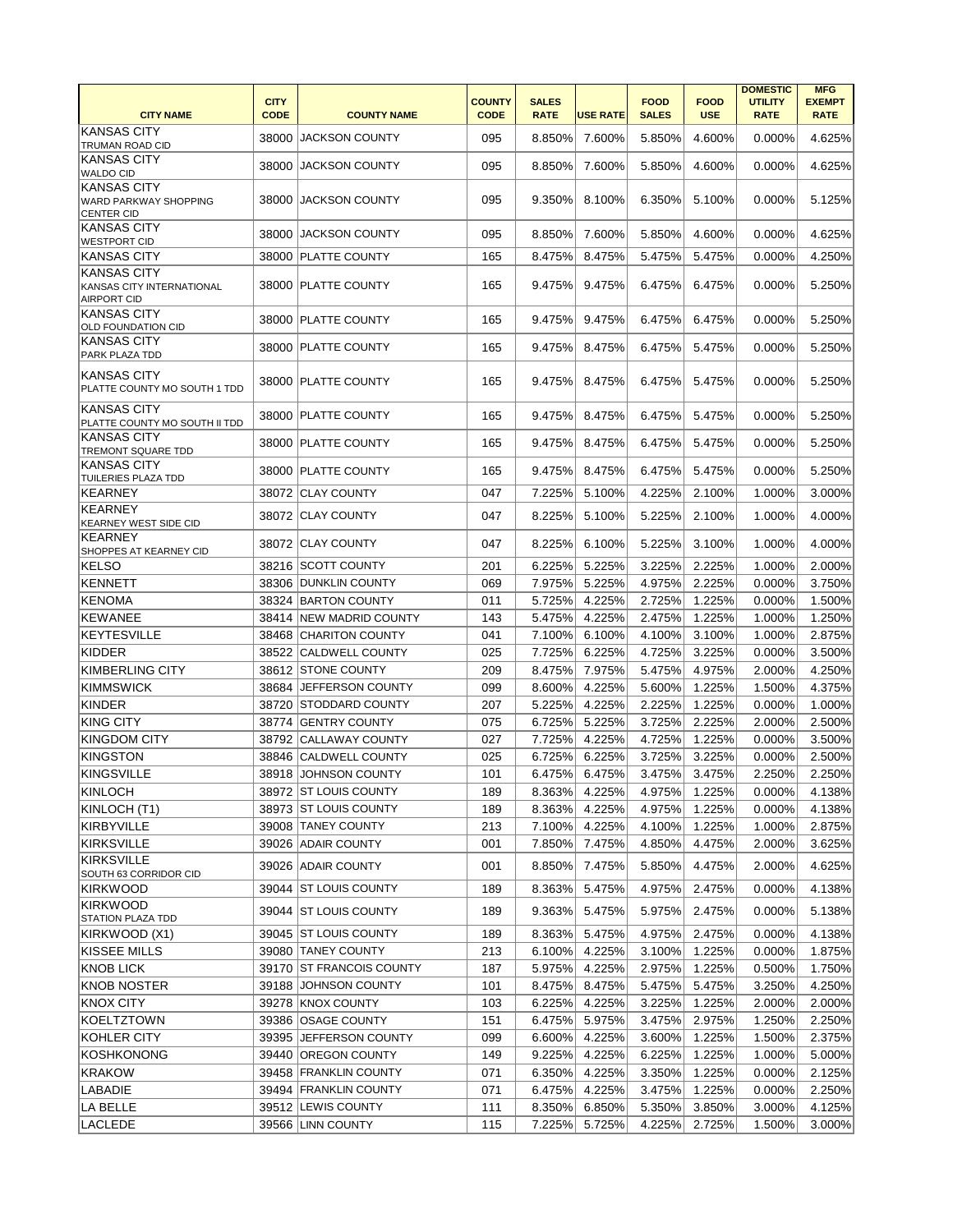|                                                                                                  |             |                          |               |              |                 |              |             | <b>DOMESTIC</b> | <b>MFG</b>    |
|--------------------------------------------------------------------------------------------------|-------------|--------------------------|---------------|--------------|-----------------|--------------|-------------|-----------------|---------------|
|                                                                                                  | <b>CITY</b> |                          | <b>COUNTY</b> | <b>SALES</b> |                 | <b>FOOD</b>  | <b>FOOD</b> | <b>UTILITY</b>  | <b>EXEMPT</b> |
| <b>CITY NAME</b>                                                                                 | <b>CODE</b> | <b>COUNTY NAME</b>       | <b>CODE</b>   | <b>RATE</b>  | <b>USE RATE</b> | <b>SALES</b> | <b>USE</b>  | <b>RATE</b>     | <b>RATE</b>   |
| <b>LADDONIA</b>                                                                                  |             | 39602 AUDRAIN COUNTY     | 007           | 8.600%       | 4.225%          | 5.600%       | 1.225%      | 0.000%          | 4.375%        |
| <b>LADUE</b>                                                                                     |             | 39656 ST LOUIS COUNTY    | 189           | 8.363%       | 4.225%          | 4.975%       | 1.225%      | 0.000%          | 4.138%        |
| <b>LADUE</b>                                                                                     |             | 39656 ST LOUIS COUNTY    | 189           | 9.363%       | 4.225%          | 5.975%       | 1.225%      | 0.000%          | 5.138%        |
| COLONIAL MARKETPLACE CID                                                                         |             |                          |               |              |                 |              |             |                 |               |
| <b>LA GRANGE</b>                                                                                 |             | 39764 LEWIS COUNTY       | 111           | 8.350%       | 6.850%          | 5.350%       | 3.850%      | 2.000%          | 4.125%        |
| <b>LAKE ANNETTE</b>                                                                              | 39845       | <b>CASS COUNTY</b>       | 037           | 5.975%       | 5.975%          | 2.975%       | 2.975%      | 1.250%          | 1.750%        |
| <b>LAKE LAFAYETTE</b>                                                                            |             | 39952 LAFAYETTE COUNTY   | 107           | 5.850%       | 5.850%          | 2.850%       | 2.850%      | 0.000%          | 1.625%        |
| <b>LAKE LOTAWANA</b>                                                                             | 39980       | <b>JACKSON COUNTY</b>    | 095           | 6.725%       | 4.225%          | 3.725%       | 1.225%      | 1.125%          | 2.500%        |
| <b>LAKE LOTAWANA</b><br>LAKE LOTAWANA CID                                                        | 39980       | <b>JACKSON COUNTY</b>    | 095           | 7.725%       | 5.225%          | 4.725%       | 2.225%      | 1.125%          | 3.500%        |
| <b>LAKE LOTAWANA</b><br><b>PRAIRIE TOWNSHIP FIRE</b><br>PROTECTION DISTRICT                      | 39980       | JACKSON COUNTY           | 095           | 7.225%       | 4.225%          | 4.225%       | 1.225%      | 1.125%          | 3.000%        |
| <b>LAKE LOTAWANA</b><br><b>LAKE LOTAWANA CID</b><br>PRAIRIE TOWNSHIP FIRE<br>PROTECTION DISTRICT | 39980       | <b>JACKSON COUNTY</b>    | 095           | 8.225%       | 5.225%          | 5.225%       | 2.225%      | 1.125%          | 4.000%        |
| LAKENAN                                                                                          |             | 39998 SHELBY COUNTY      | 205           | 6.725%       | 5.725%          | 3.725%       | 2.725%      | 1.500%          | 2.500%        |
| <b>LAKE OZARK</b>                                                                                |             | 40034 CAMDEN COUNTY      | 029           | 8.225%       | 5.475%          | 5.225%       | 2.475%      | 1.000%          | 4.000%        |
| <b>LAKE OZARK</b>                                                                                |             | 40034 MILLER COUNTY      | 131           | 7.975%       | 5.225%          | 4.975%       | 2.225%      | 2.000%          | 3.750%        |
| <b>LAKE OZARK</b>                                                                                |             |                          |               |              |                 |              |             |                 |               |
| <b>EAGLES LANDING CID</b><br><b>LAKE OZARK</b>                                                   |             | 40034 MILLER COUNTY      | 131           | 8.975%       | 6.225%          | 5.975%       | 3.225%      | 2.000%          | 4.750%        |
| <b>HORSESHOE BEND TDD</b>                                                                        |             | 40034 MILLER COUNTY      | 131           | 8.975%       | 5.225%          | 5.975%       | 2.225%      | 2.000%          | 4.750%        |
| <b>LAKE SHERWOOD</b>                                                                             | 40052       | <b>WARREN COUNTY</b>     | 219           | 6.225%       | 5.725%          | 3.225%       | 2.725%      | 0.000%          | 2.000%        |
| <b>LAKESHIRE</b>                                                                                 |             | 40088 ST LOUIS COUNTY    | 189           | 7.613%       | 4.225%          | 4.225%       | 1.225%      | 0.000%          | 3.388%        |
| <b>LAKESIDE</b>                                                                                  | 40106       | JASPER COUNTY            | 097           | 5.200%       | 4.225%          | 2.200%       | 1.225%      | 0.000%          | 0.975%        |
| <b>LAKE SPRING</b>                                                                               |             | 40160 DENT COUNTY        | 065           | 5.225%       | 4.225%          | 2.225%       | 1.225%      | 1.000%          | 1.000%        |
| <b>LAKE ST LOUIS</b>                                                                             |             | 40178 ST CHARLES COUNTY  | 183           | 7.950%       | 5.950%          | 4.850%       | 2.850%      | 0.000%          | 3.725%        |
| <b>LAKE ST LOUIS</b><br><b>HAWK RIDGE TDD</b>                                                    |             | 40178 ST CHARLES COUNTY  | 183           | 8.700%       | 5.950%          | 5.600%       | 2.850%      | 0.000%          | 4.475%        |
| <b>LAKE ST LOUIS</b>                                                                             |             | 40178 ST CHARLES COUNTY  | 183           |              | 8.950% 5.950%   | 5.850%       | 2.850%      | 0.000%          | 4.725%        |
| <b>MEADOWS TDD</b><br><b>LAKE TAPAWINGO</b>                                                      |             | 40196 IJACKSON COUNTY    | 095           | 5.975%       | 4.225%          | 2.975%       | 1.225%      | 0.000%          | 1.750%        |
| <b>LAKEVIEW HEIGHTS</b>                                                                          |             | 40286 BENTON COUNTY      | 015           | 6.100%       | 5.600%          | 3.100%       | 2.600%      | 1.375%          | 1.875%        |
|                                                                                                  |             |                          |               |              |                 |              |             |                 |               |
| <b>LAKE WAUKOMIS</b>                                                                             |             | 40322 PLATTE COUNTY      | 165           | 5.600%       | 5.600%          | 2.600%       | 2.600%      | 0.000%          | 1.375%        |
| <b>LAKE WINNEBAGO</b>                                                                            |             | 40340 CASS COUNTY        | 037           | 6.975%       | 5.975%          | 3.975%       | 2.975%      | 1.250%          | 2.750%        |
| <b>LAMAR</b>                                                                                     |             | 40376 BARTON COUNTY      | 011           | 7.725%       | 4.225%          | 4.725%       | 1.225%      | 0.000%          | 3.500%        |
| <b>LAMAR HEIGHTS</b>                                                                             |             | 40430 BARTON COUNTY      | 011           | 5.725%       | 4.225%          | 2.725%       | 1.225%      | 0.000%          | 1.500%        |
| <b>LAMBERT</b>                                                                                   |             | 40448 SCOTT COUNTY       | 201           | 5.225%       | 5.225%          | 2.225%       | 2.225%      | 1.000%          | 1.000%        |
| <b>LA MONTE</b>                                                                                  |             | 40520 PETTIS COUNTY      | 159           | 7.725%       | 5.225%          | 4.725%       | 2.225%      | 2.000%          | 3.500%        |
| <b>LAMPE</b>                                                                                     |             | 40574 STONE COUNTY       | 209           | 6.475%       | 5.975%          | 3.475%       | 2.975%      | 1.000%          | 2.250%        |
| LANAGAN                                                                                          |             | 40592 MCDONALD COUNTY    | 119           | 8.225%       | 4.225%          | 5.225%       | 1.225%      | 1.500%          | 4.000%        |
| LANCASTER                                                                                        |             | 40610 SCHUYLER COUNTY    | 197           | 7.225%       | 4.225%          | 4.225%       | 1.225%      | 3.000%          | 3.000%        |
| LANGDON                                                                                          |             | 40628 ATCHISON COUNTY    | 005           | 6.475%       | 6.475%          | 3.475%       | 3.475%      | 0.000%          | 2.250%        |
| <b>LANTON</b>                                                                                    |             | 40664 HOWELL COUNTY      | 091           | 5.162%       | 4.225%          | 2.162%       | 1.225%      | 0.000%          | 0.937%        |
| LA PLATA                                                                                         |             | 40682 MACON COUNTY       | 121           | 7.850%       | 5.475%          | 4.850%       | 2.475%      | 1.000%          | 3.625%        |
| <b>LAQUEY</b>                                                                                    |             | 40718 PULASKI COUNTY     | 169           | 5.475%       | 4.225%          | 2.475%       | 1.225%      | 0.000%          | 1.250%        |
| LAREDO                                                                                           | 40736       | <b>GRUNDY COUNTY</b>     | 079           | 5.725%       | 4.225%          | 2.725%       | 1.225%      | 1.500%          | 1.500%        |
| ILA RUSSELL                                                                                      | 40790       | <b>JASPER COUNTY</b>     | 097           | 5.200%       | 4.225%          | 2.200%       | 1.225%      | 0.000%          | 0.975%        |
|                                                                                                  |             |                          |               |              |                 |              |             |                 |               |
| <b>LATHAM</b>                                                                                    |             | 40808 MONITEAU COUNTY    | 135           | 6.475%       | 5.225%          | 3.475%       | 2.225%      | 1.000%          | 2.250%        |
| <b>LATHROP</b>                                                                                   |             | 40826 CLINTON COUNTY     | 049           | 6.725%       | 5.225%          | 3.725%       | 2.225%      | 1.500%          | 2.500%        |
| <b>LATOUR</b>                                                                                    | 40862       | <b>JOHNSON COUNTY</b>    | 101           | 6.475%       | 6.475%          | 3.475%       | 3.475%      | 2.250%          | 2.250%        |
| <b>LAUREL HEIGHTS</b>                                                                            | 40898       | <b>JACKSON COUNTY</b>    | 095           | 5.475%       | 4.225%          | 2.475%       | 1.225%      | 0.000%          | 1.250%        |
| <b>LAURIE</b>                                                                                    |             | 40916 MORGAN COUNTY      | 141           | 7.725%       | 5.225%          | 4.725%       | 2.225%      | 2.000%          | 3.500%        |
| <b>LAURIE</b>                                                                                    |             | 40916 CAMDEN COUNTY      | 029           | 7.975%       | 5.475%          | 4.975%       | 2.475%      | 1.500%          | 3.750%        |
| <b>LAWSON</b>                                                                                    |             | 40988 CLAY COUNTY        | 047           | 7.225%       | 5.100%          | 4.225%       | 2.100%      | 1.500%          | 3.000%        |
| LAWSON                                                                                           |             | 40988 RAY COUNTY         | 177           | 7.725%       | 5.725%          | 4.725%       | 2.725%      | 1.500%          | 3.500%        |
| <b>LEADINGTON</b>                                                                                |             | 41024 ST FRANCOIS COUNTY | 187           | 8.475%       | 6.725%          | 5.475%       | 3.725%      | 0.500%          | 4.250%        |
| <b>LEADWOOD</b>                                                                                  |             | 41078 ST FRANCOIS COUNTY | 187           | 6.975%       | 4.225%          | 3.975%       | 1.225%      | 1.500%          | 2.750%        |
| LEASBURG                                                                                         |             | 41114 CRAWFORD COUNTY    | 055           | 6.475%       | 4.225%          | 3.475%       | 1.225%      | 0.750%          | 2.250%        |
| <b>LEAWOOD</b>                                                                                   |             | 41132 NEWTON COUNTY      | 145           | 5.350%       | 4.225%          | 2.350%       | 1.225%      | 1.125%          | 1.125%        |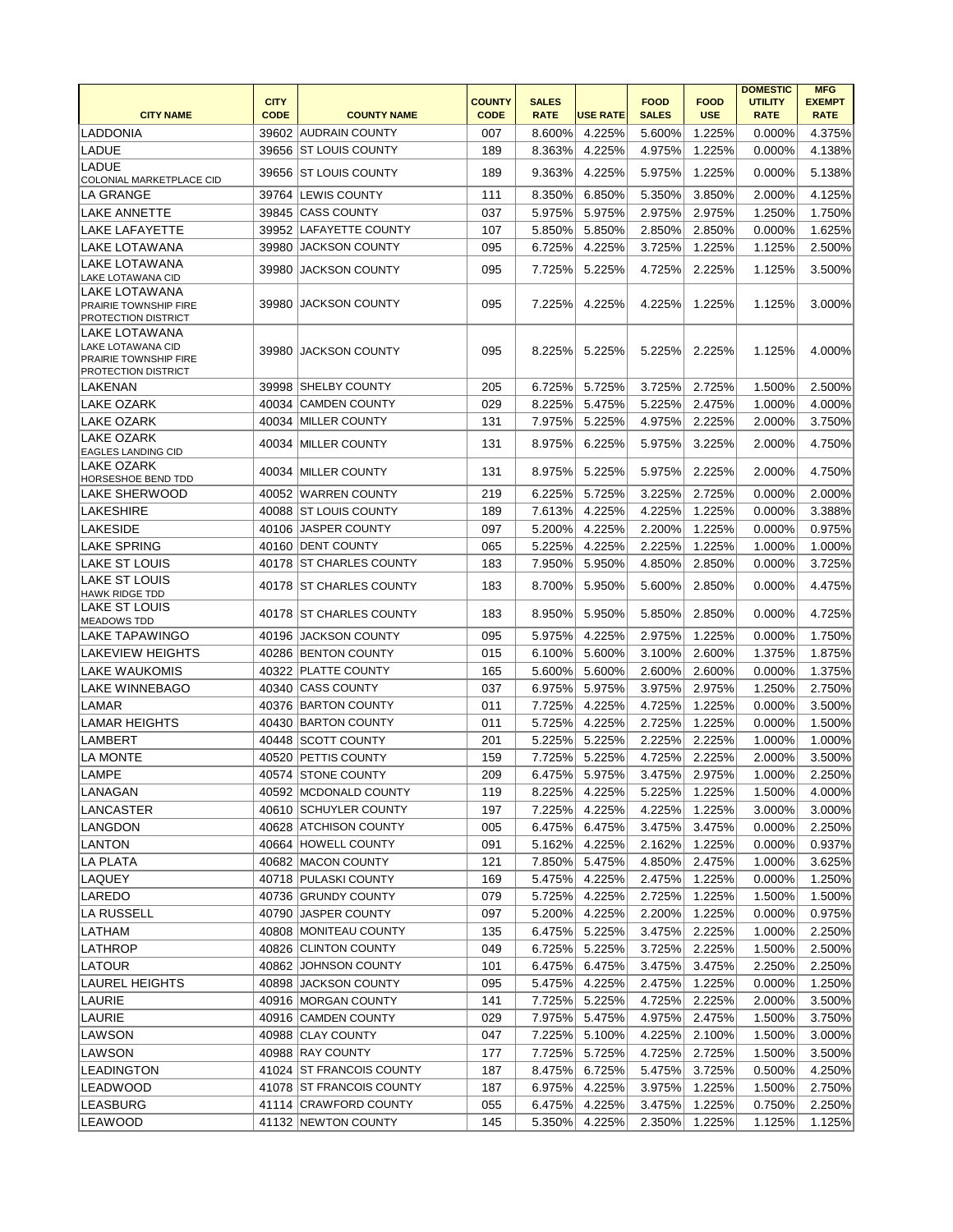|                                                                         |                            |                         |                              |                             |                 |                             |                           | <b>DOMESTIC</b>               | <b>MFG</b>                   |
|-------------------------------------------------------------------------|----------------------------|-------------------------|------------------------------|-----------------------------|-----------------|-----------------------------|---------------------------|-------------------------------|------------------------------|
| <b>CITY NAME</b>                                                        | <b>CITY</b><br><b>CODE</b> | <b>COUNTY NAME</b>      | <b>COUNTY</b><br><b>CODE</b> | <b>SALES</b><br><b>RATE</b> | <b>USE RATE</b> | <b>FOOD</b><br><b>SALES</b> | <b>FOOD</b><br><b>USE</b> | <b>UTILITY</b><br><b>RATE</b> | <b>EXEMPT</b><br><b>RATE</b> |
| <b>LEBANON</b>                                                          | 41168                      | <b>LACLEDE COUNTY</b>   | 105                          | 7.225%                      | 4.225%          | 4.225%                      | 1.225%                    | 1.000%                        | 3.000%                       |
| <b>LEBANON</b>                                                          |                            |                         |                              |                             |                 |                             |                           |                               |                              |
| <b>FOUNTAINS CID</b>                                                    |                            | 41168 LACLEDE COUNTY    | 105                          | 8.225%                      | 4.225%          | 5.225%                      | 1.225%                    | 1.000%                        | 4.000%                       |
| <b>LEBANON</b><br><b>LEBANON MARKETPLACE CID</b>                        |                            | 41168 LACLEDE COUNTY    | 105                          | 8.225%                      | 4.225%          | 5.225%                      | 1.225%                    | 1.000%                        | 4.000%                       |
| <b>LECOMA</b>                                                           |                            | 41222 DENT COUNTY       | 065                          | 5.225%                      | 4.225%          | 2.225%                      | 1.225%                    | 1.000%                        | 1.000%                       |
| <b>LEE'S SUMMIT</b>                                                     | 41330                      | <b>CASS COUNTY</b>      | 037                          | 8.225%                      | 5.975%          | 5.225%                      | 2.975%                    | 2.750%                        | 4.000%                       |
| <b>LEE'S SUMMIT</b>                                                     | 41330                      | JACKSON COUNTY          | 095                          | 7.725%                      | 4.225%          | 4.725%                      | 1.225%                    | 1.500%                        | 3.500%                       |
| LEE'S SUMMIT                                                            | 41330                      | <b>JACKSON COUNTY</b>   | 095                          | 8.725%                      | 4.225%          | 5.725%                      | 1.225%                    | 1.500%                        | 4.500%                       |
| 1470 CID<br>LEE'S SUMMIT                                                |                            |                         |                              |                             |                 |                             |                           |                               |                              |
| <b>BLUE PARKWAY &amp; COLBERN ROAD</b><br> CID                          | 41330                      | <b>JACKSON COUNTY</b>   | 095                          | 8.725%                      | 4.225%          | 5.725%                      | 1.225%                    | 1.500%                        | 4.500%                       |
| <b>LEE'S SUMMIT</b><br>DOUGLAS SQUARE TDD                               |                            | 41330 JACKSON COUNTY    | 095                          | 8.725%                      | 4.225%          | 5.725%                      | 1.225%                    | 1.500%                        | 4.500%                       |
| <b>LEE'S SUMMIT</b><br><b>DOUGLAS STATION TDD</b>                       |                            | 41330 JACKSON COUNTY    | 095                          | 8.725%                      | 4.225%          | 5.725%                      | 1.225%                    | 1.500%                        | 4.500%                       |
| <b>LEE'S SUMMIT</b><br>1-470 & 350 TDD                                  | 41330                      | JACKSON COUNTY          | 095                          | 8.725%                      | 4.225%          | 5.725%                      | 1.225%                    | 1.500%                        | 4.500%                       |
| LEE'S SUMMIT<br>LANGSFORD PLAZA CID                                     | 41330                      | JACKSON COUNTY          | 095                          | 8.725%                      | 5.225%          | 5.725%                      | 2.225%                    | 1.500%                        | 4.500%                       |
| <b>LEE'S SUMMIT</b><br>NEW LONGVIEW TDD                                 |                            | 41330 JACKSON COUNTY    | 095                          | 8.725%                      | 4.225%          | 5.725%                      | 1.225%                    | 1.500%                        | 4.500%                       |
| <b>LEE'S SUMMIT</b><br>RAINTREE 150 CENTER CID                          |                            | 41330 JACKSON COUNTY    | 095                          | 8.725%                      | 4.225%          | 5.725%                      | 1.225%                    | 1.500%                        | 4.500%                       |
| <b>LEE'S SUMMIT</b><br>RAINTREE LAKE VILLAGE TDD                        |                            | 41330 JACKSON COUNTY    | 095                          | 8.725%                      | 4.225%          | 5.725%                      | 1.225%                    | 1.500%                        | 4.500%                       |
| <b>LEE'S SUMMIT</b><br>RAINTREE NORTH TDD                               |                            | 41330 JACKSON COUNTY    | 095                          | 8.225%                      | 4.225%          | 5.225%                      | 1.225%                    | 1.500%                        | 4.000%                       |
| <b>LEE'S SUMMIT</b><br>STROTHER INTERCHANGE TDD                         | 41330                      | <b>JACKSON COUNTY</b>   | 095                          | 8.225%                      | 4.225%          | 5.225%                      | 1.225%                    | 1.500%                        | 4.000%                       |
| <b>LEE'S SUMMIT</b><br><b>SUMMIT FAIR CID</b>                           |                            | 41330 JACKSON COUNTY    | 095                          | 8.725%                      | 4.225%          | 5.725%                      | 1.225%                    | 1.500%                        | 4.500%                       |
| <b>LEETON</b>                                                           | 41402                      | <b>JOHNSON COUNTY</b>   | 101                          | 7.975%                      | 6.475%          | 4.975%                      | 3.475%                    | 3.750%                        | 3.750%                       |
| LENOX                                                                   |                            | 41492 DENT COUNTY       | 065                          |                             | 5.225% 4.225%   |                             | 2.225% 1.225%             |                               | 1.000% 1.000%                |
| <b>LENTNER</b>                                                          |                            | 41510 SHELBY COUNTY     | 205                          | 6.725%                      | 5.725%          | 3.725%                      | 2.725%                    | 1.500%                        | 2.500%                       |
| LEONARD                                                                 |                            | 41546 SHELBY COUNTY     | 205                          | 6.725%                      | 5.725%          | 3.725%                      | 2.725%                    | 1.500%                        | 2.500%                       |
| <b>LEOPOLD</b>                                                          |                            | 41564 BOLLINGER COUNTY  | 017                          | 5.850%                      | 5.850%          | 2.850%                      | 2.850%                    | 1.625%                        | 1.625%                       |
| <b>LESLIE</b>                                                           |                            | 41690 FRANKLIN COUNTY   | 071                          | 6.475%                      | 4.225%          | 3.475%                      | 1.225%                    | 0.000%                        | 2.250%                       |
| <b>LESTERVILLE</b>                                                      |                            | 41708 REYNOLDS COUNTY   | 179                          | 5.225%                      | 4.225%          | 2.225%                      | 1.225%                    | 0.000%                        | 1.000%                       |
| <b>LEVASY</b>                                                           |                            | 41762 JACKSON COUNTY    | 095                          | 6.475%                      | 4.225%          | 3.475%                      | 1.225%                    | 0.000%                        | 2.250%                       |
| <b>LEWIS AND CLARK VLG</b>                                              |                            | 41834 BUCHANAN COUNTY   | 021                          | 5.575%                      | 5.575%          | 2.575%                      | 2.575%                    | 0.000%                        | 1.350%                       |
| <b>LEWISTOWN</b>                                                        |                            | 41852 LEWIS COUNTY      | 111                          | 8.350%                      | 6.850%          | 5.350%                      | 3.850%                    | 3.000%                        | 4.125%                       |
| <b>LEXINGTON</b>                                                        |                            | 41870 LAFAYETTE COUNTY  | 107                          | 8.350%                      | 5.850%          | 5.350%                      | 2.850%                    | 1.500%                        | 4.125%                       |
| LIBERAL                                                                 |                            | 41906 BARTON COUNTY     | 011                          | 6.725%                      | 4.225%          | 3.725%                      | 1.225%                    | 0.000%                        | 2.500%                       |
| <b>LIBERTY</b><br><b>LIBERTY</b>                                        |                            | 42032 CLAY COUNTY       | 047                          | 7.725%                      | 5.100%          | 4.725%                      | 2.100%                    | 1.000%                        | 3.500%                       |
| <b>BLUE JAY CROSSING CID</b>                                            |                            | 42032 CLAY COUNTY       | 047                          | 8.725%                      | 6.100%          | 5.725%                      | 3.100%                    | 1.000%                        | 4.500%                       |
| <b>LIBERTY</b><br><b>CROSSROADS SHOPPING CENTER</b><br>CID              |                            | 42032 CLAY COUNTY       | 047                          | 8.725%                      | 6.100%          | 5.725%                      | 3.100%                    | 1.000%                        | 4.500%                       |
| <b>LIBERTY</b><br><b>LIBERTY CORNERS CID</b>                            |                            | 42032 CLAY COUNTY       | 047                          | 8.725%                      | 6.100%          | 5.725%                      | 3.100%                    | 1.000%                        | 4.500%                       |
| <b>LIBERTY</b><br><b>LIBERTY TRIANGLE CID</b>                           |                            | 42032 CLAY COUNTY       | 047                          | 8.725%                      | 6.100%          | 5.725%                      | 3.100%                    | 1.000%                        | 4.500%                       |
| <b>LIBERTY</b><br><b>LIBERTY TRIANGLE SHOPPING</b><br><b>CENTER CID</b> |                            | 42032 CLAY COUNTY       | 047                          | 8.725%                      | 6.100%          | 5.725%                      | 3.100%                    | 1.000%                        | 4.500%                       |
| <b>LIBERTY</b><br><b>ROGERS PLAZA CID</b>                               |                            | 42032 CLAY COUNTY       | 047                          | 8.725%                      | 6.100%          | 5.725%                      | 3.100%                    | 1.000%                        | 4.500%                       |
| <b>LICKING</b>                                                          |                            | 42464 TEXAS COUNTY      | 215                          | 7.725%                      | 4.225%          | 4.725%                      | 1.225%                    | 3.500%                        | 3.500%                       |
| <b>LIGUORI</b>                                                          | 42518                      | JEFFERSON COUNTY        | 099                          | 7.100%                      | 4.225%          | 4.100%                      | 1.225%                    | 1.500%                        | 2.875%                       |
| <b>LILBOURN</b>                                                         |                            | 42536 NEW MADRID COUNTY | 143                          | 6.475%                      | 5.225%          | 3.475%                      | 2.225%                    | 2.000%                        | 2.250%                       |
| LINCOLN                                                                 |                            | 42608 BENTON COUNTY     | 015                          | 7.600%                      | 7.100%          | 4.600%                      | 4.100%                    | 2.375%                        | 3.375%                       |
| <b>LINN</b>                                                             |                            | 43238 OSAGE COUNTY      | 151                          | 7.475%                      | 5.975%          | 4.475%                      | 2.975%                    | 2.250%                        | 3.250%                       |
| <b>LINN CREEK</b>                                                       | 43274                      | <b>CAMDEN COUNTY</b>    | 029                          | 8.725%                      | 8.725%          | 5.725%                      | 5.725%                    | 1.500%                        | 4.500%                       |
| LINNEUS                                                                 |                            | 43292 LINN COUNTY       | 115                          | 6.225%                      | 5.725%          | 3.225%                      | 2.725%                    | 1.500%                        | 2.000%                       |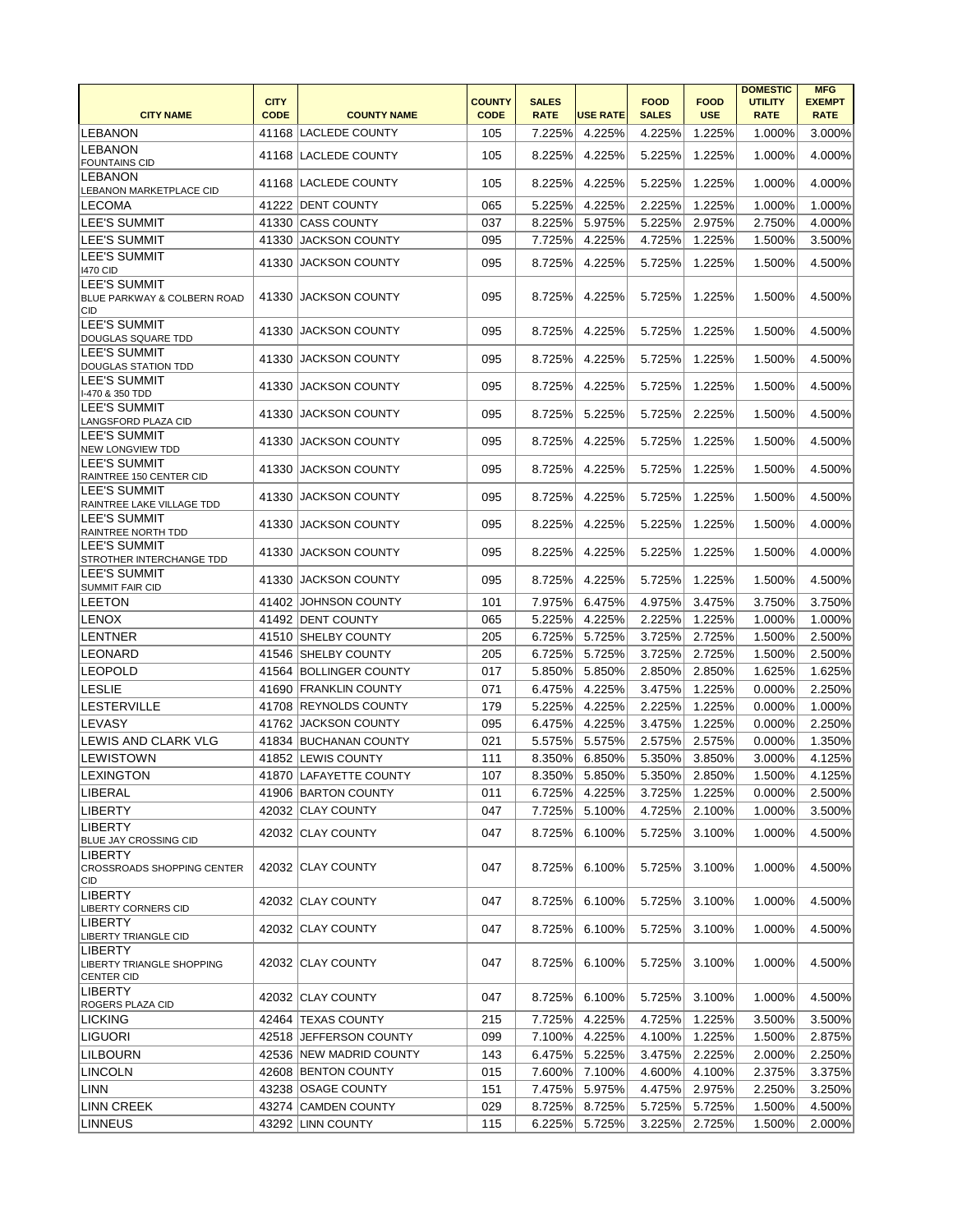|                                        |             |                                              |               |                  |                  |                  |                  | <b>DOMESTIC</b>  | <b>MFG</b>       |
|----------------------------------------|-------------|----------------------------------------------|---------------|------------------|------------------|------------------|------------------|------------------|------------------|
|                                        | <b>CITY</b> |                                              | <b>COUNTY</b> | <b>SALES</b>     |                  | <b>FOOD</b>      | <b>FOOD</b>      | <b>UTILITY</b>   | <b>EXEMPT</b>    |
| <b>CITY NAME</b>                       | <b>CODE</b> | <b>COUNTY NAME</b>                           | <b>CODE</b>   | <b>RATE</b>      | <b>USE RATE</b>  | <b>SALES</b>     | <b>USE</b>       | <b>RATE</b>      | <b>RATE</b>      |
| LITHIUM                                |             | 43346 PERRY COUNTY                           | 157           | 6.100%           | 6.100%           | 3.100%           | 3.100%           | 1.375%           | 1.875%           |
| <b>LIVONIA</b>                         |             | 43454 PUTNAM COUNTY                          | 171           | 6.225%           | 6.225%           | 3.225%           | 3.225%           | 2.000%           | 2.000%           |
| <b>LOCH LLOYD VILLAGE</b>              |             | 43468 CASS COUNTY                            | 037           | 5.975%           | 5.975%           | 2.975%           | 2.975%           | 1.250%           | 1.750%           |
| <b>LOCK SPRINGS</b>                    | 43472       | DAVIESS COUNTY                               | 061           | 6.225%           | 5.725%           | 3.225%           | 2.725%           | 0.000%           | 2.000%           |
| <b>LOCKWOOD</b>                        |             | 43490 DADE COUNTY                            | 057           | 7.475%           | 6.975%           | 4.475%           | 3.975%           | 2.000%           | 3.250%           |
| <b>LODI</b>                            |             | 43562 WAYNE COUNTY                           | 223           | 5.725%           | 4.225%           | 2.725%           | 1.225%           | 1.500%           | 1.500%           |
| <b>LOHMAN</b>                          |             | 43652 COLE COUNTY                            | 051           | 5.725%           | 5.725%           | 2.725%           | 2.725%           | 0.000%           | 1.500%           |
| LOMA LINDA                             |             | 43672 NEWTON COUNTY                          | 145           | 6.350%           | 4.225%           | 3.350%           | 1.225%           | 1.125%           | 2.125%           |
| <b>LONEDELL</b>                        |             | 43688 FRANKLIN COUNTY                        | 071           | 6.975%           | 4.225%           | 3.975%           | 1.225%           | 0.000%           | 2.750%           |
| <b>LONE JACK</b>                       | 43760       | <b>JACKSON COUNTY</b>                        | 095           | 7.475%           | 4.225%           | 4.475%           | 1.225%           | 1.000%           | 3.250%           |
| <b>LONG LANE</b>                       | 43868       | DALLAS COUNTY                                | 059           | 6.225%           | 4.225%           | 3.225%           | 1.225%           | 2.000%           | 2.000%           |
| <b>LONGRUN</b>                         | 43904       | <b>OZARK COUNTY</b>                          | 153           | 6.725%           | 4.225%           | 3.725%           | 1.225%           | 1.000%           | 2.500%           |
| <b>LONGTOWN</b>                        | 43940       | <b>PERRY COUNTY</b>                          | 157           | 6.100%           | 6.100%           | 3.100%           | 3.100%           | 1.375%           | 1.875%           |
| <b>LOOSE CREEK</b>                     |             | 44048 OSAGE COUNTY                           | 151           | 6.475%           | 5.975%           | 3.475%           | 2.975%           | 1.250%           | 2.250%           |
| <b>LOUISBURG</b>                       | 44156       | DALLAS COUNTY                                | 059           | 6.225%           | 4.225%           | 3.225%           | 1.225%           | 2.000%           | 2.000%           |
| LOUISIANA                              | 44174       | <b>PIKE COUNTY</b>                           | 163           | 7.725%           | 5.725%           | 4.725%           | 2.725%           | 2.500%           | 3.500%           |
| <b>LOWNDES</b>                         | 44264       | <b>WAYNE COUNTY</b>                          | 223           | 5.725%           | 4.225%           | 2.725%           | 1.225%           | 1.500%           | 1.500%           |
| <b>LOWRY CITY</b>                      |             | 44282 ST CLAIR COUNTY                        | 185           | 6.975%           | 6.475%           | 3.975%           | 3.475%           | 2.000%           | 2.750%           |
| LUCERNE                                |             | 44372 PUTNAM COUNTY                          | 171           | 6.225%           | 6.225%           | 3.225%           | 3.225%           | 2.000%           | 2.000%           |
| <b>LUDLOW</b>                          | 44390       | <b>LIVINGSTON COUNTY</b>                     | 117           | 4.975%           | 4.975%           | 1.975%           | 1.975%           | 0.000%           | 0.750%           |
| LUEBBERING                             |             | 44426 FRANKLIN COUNTY                        | 071           | 6.975%           | 4.225%           | 3.975%           | 1.225%           | 0.000%           | 2.750%           |
| LUPUS                                  |             | 44498 MONITEAU COUNTY                        | 135           | 6.475%           | 5.225%           | 3.475%           | 2.225%           | 1.000%           | 2.250%           |
| LURAY                                  |             | 44516 CLARK COUNTY                           | 045           | 6.225%           | 4.225%           | 3.225%           | 1.225%           | 0.000%           | 2.000%           |
| <b>LYNCHBURG</b>                       |             | 44678 LACLEDE COUNTY                         | 105           | 5.225%           | 4.225%           | 2.225%           | 1.225%           | 0.000%           | 1.000%           |
| <b>MCBAINE</b>                         |             | 44768 BOONE COUNTY                           | 019           | 5.975%           | 4.225%           | 2.975%           | 1.225%           | 1.500%           | 1.750%           |
| MCBRIDE                                |             | 44786 PERRY COUNTY                           | 157           | 6.100%           | 6.100%           | 3.100%           | 3.100%           | 1.375%           | 1.875%           |
| MCCLURG                                | 44822       | <b>TANEY COUNTY</b>                          | 213           |                  | 4.225%           |                  |                  | 0.000%           | 1.875%           |
|                                        |             | 44829 STONE COUNTY                           |               | 6.100%           |                  | 3.100%           | 1.225%<br>2.975% |                  |                  |
| MCCORD BEND VILLAGE                    |             |                                              | 209           | 5.975%           | 5.975%           | 2.975%           | 2.225% 2.225%    | 1.000%           | 1.750%           |
| MCFALL                                 |             | 45020 GENTRY COUNTY                          | 075           |                  | 5.225% 5.225%    |                  |                  |                  | $0.500\%$ 1.000% |
| <b>MCGEE</b>                           |             | 45038 WAYNE COUNTY                           | 223           | 5.725%           | 4.225%           | 2.725%           | 1.225%           | 1.500%           | 1.500%           |
| MCGIRK                                 |             | 45056 MONITEAU COUNTY                        | 135           | 6.475%           | 5.225%           | 3.475%           | 2.225%           | 1.000%           | 2.250%           |
| <b>MACKENZIE</b>                       |             | 45110 ST LOUIS COUNTY                        | 189           | 7.113%           | 4.225%           | 3.725%           | 1.225%           | 0.000%           | 2.888%           |
| MCKITTRICK                             |             | 45200 MONTGOMERY COUNTY                      | 139           | 6.975%           | 4.225%           | 3.975%           | 1.225%           | 2.250%           | 2.750%           |
| <b>MACOMB</b>                          |             | 45308 WRIGHT COUNTY                          | 229           | 5.225%           | 4.225%           | 2.225%           | 1.225%           | 0.000%           | 1.000%           |
| <b>MACON</b>                           |             | 45326 MACON COUNTY                           | 121           | 7.850%           | 5.475%           | 4.850%           | 2.475%           | 0.000%           | 3.625%           |
| <b>MADISON</b>                         |             | 45470 MONROE COUNTY                          | 137           | 6.725%           | 5.225%           | 3.725%           | 2.225%           | 1.000%           | 2.500%           |
| MAITLAND                               |             | 45596 HOLT COUNTY                            | 087           | 7.725%           | 6.725%           | 4.725%           | 3.725%           | 1.000%           | 3.500%           |
| MALDEN                                 |             | 45614 DUNKLIN COUNTY                         | 069           | 6.975%           | 5.225%           | 3.975%           | 2.225%           | 1.250%           | 2.750%           |
| MALTA BEND                             |             | 45632 SALINE COUNTY                          | 195           | 6.850%           | 5.850%           | 3.850%           | 2.850%           | 0.250%           | 2.625%           |
| MANCHESTER                             |             | 45668 ST LOUIS COUNTY                        | 189           | 8.363%           | 4.225%           | 4.975%           | 1.225%           | 0.000%           | 4.138%           |
| MANCHESTER<br>MANCHESTER HIGHLANDS TDD |             | 45668 ST LOUIS COUNTY                        | 189           | 9.363%           | 4.225%           | 5.975%           | 1.225%           | 0.000%           | 5.138%           |
| MANCHESTER<br>SOUTH MANCHESTER TDD     |             | 45668 ST LOUIS COUNTY                        | 189           | 9.113%           | 4.225%           | 5.725%           | 1.225%           | 0.000%           | 4.888%           |
| MANCHESTER (X1)                        |             | 45669 ST LOUIS COUNTY                        | 189           | 8.363%           | 4.225%           | 4.975%           | 1.225%           | 0.000%           | 4.138%           |
| MANCHESTER (X2)                        |             | 45670 ST LOUIS COUNTY                        | 189           | 8.363%           | 4.225%           | 4.975%           | 1.225%           | 0.000%           | 4.138%           |
| MANCHESTER (X3)                        |             | 45671 ST LOUIS COUNTY                        | 189           | 8.363%           | 4.225%           | 4.975%           | 1.225%           | 0.000%           | 4.138%           |
| MANCHESTER (X4)                        |             | 45672 ST LOUIS COUNTY                        | 189           | 8.363%           | 4.225%           | 4.975%           | 1.225%           | 0.000%           | 4.138%           |
| MANCHESTER (T1)                        |             | 45673 ST LOUIS COUNTY                        | 189           | 8.363%           | 4.225%           | 4.975%           | 1.225%           | 0.000%           | 4.138%           |
| MANCHESTER (T1)                        |             |                                              |               |                  |                  |                  |                  |                  |                  |
| MANCHESTER HIGHLANDS TDD<br>MANES      |             | 45673 ST LOUIS COUNTY<br>45704 WRIGHT COUNTY | 189<br>229    | 9.363%<br>5.225% | 4.225%<br>4.225% | 5.975%<br>2.225% | 1.225%<br>1.225% | 0.000%<br>0.000% | 5.138%<br>1.000% |
|                                        |             | 45740 WRIGHT COUNTY                          | 229           |                  |                  |                  |                  |                  |                  |
| MANSFIELD                              |             |                                              |               | 6.600%           | 4.225%           | 3.600%           | 1.225%           | 0.000%           | 2.375%           |
| MAPAVILLE                              |             | 45776 JEFFERSON COUNTY                       | 099           | 6.850%           | 4.225%           | 3.850%           | 1.225%           | 1.500%           | 2.625%           |
| <b>MAPLEWOOD</b><br><b>MAPLEWOOD</b>   |             | 45830 ST LOUIS COUNTY                        | 189           | 8.613%           | 5.725%           | 5.225%           | 2.725%           | 0.000%           | 4.388%           |
| HANLEY ROAD CORRIDOR TDD               |             | 45830 IST LOUIS COUNTY                       | 189           | 9.613%           | 5.725%           | 6.225%           | 2.725%           | 0.000%           | 5.388%           |
| MAPLEWOOD (T1)                         |             | 45831 ST LOUIS COUNTY                        | 189           | 8.613%           | 5.725%           | 5.225%           | 2.725%           | 0.000%           | 4.388%           |
| MAPLEWOOD (T2)                         |             | 45832 ST LOUIS COUNTY                        | 189           | 8.613%           | 5.725%           | 5.225%           | 2.725%           | 0.000%           | 4.388%           |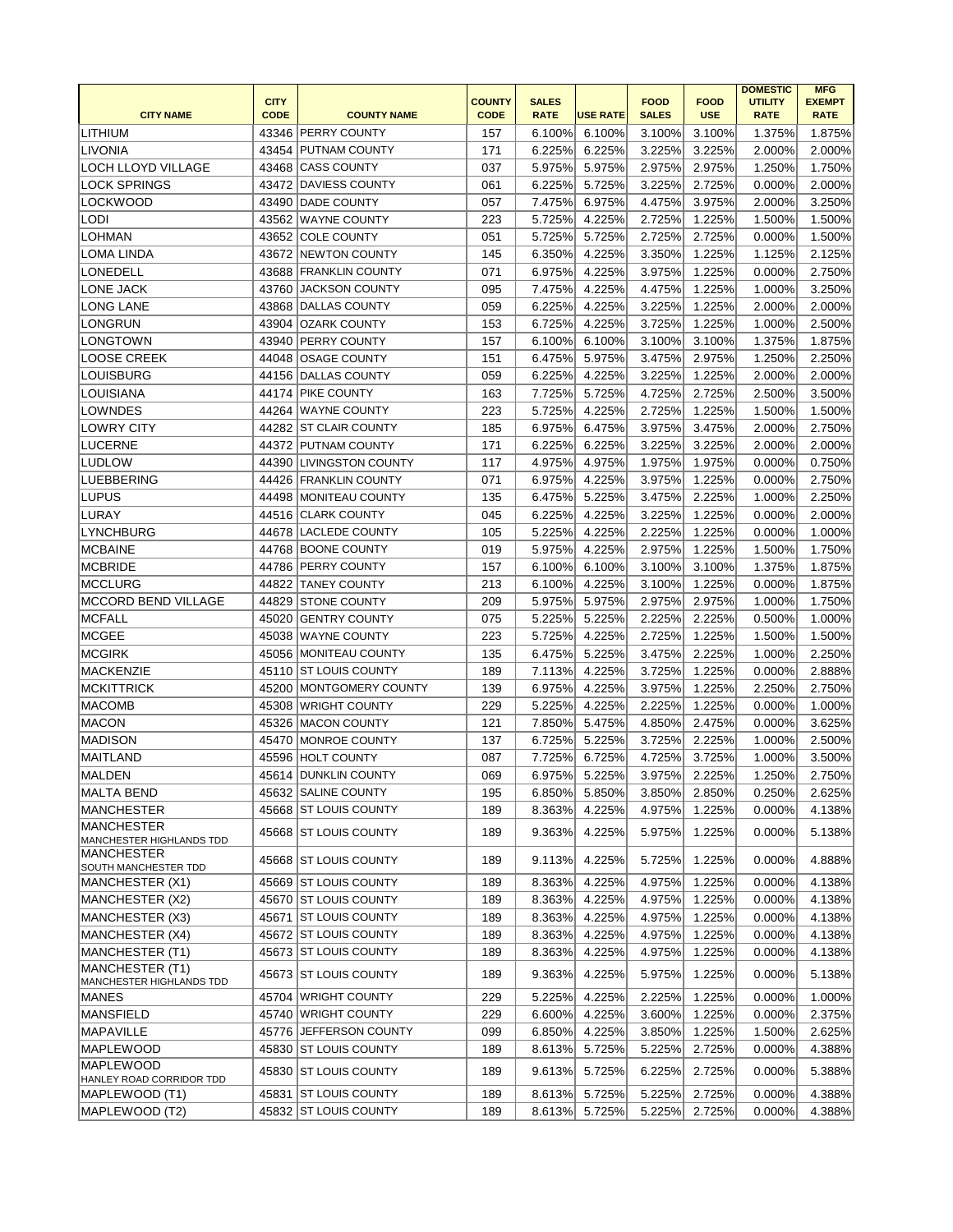|                                                                 |                            |                           |                              |                             |                 |                             |                           | <b>DOMESTIC</b>               | <b>MFG</b>                   |
|-----------------------------------------------------------------|----------------------------|---------------------------|------------------------------|-----------------------------|-----------------|-----------------------------|---------------------------|-------------------------------|------------------------------|
| <b>CITY NAME</b>                                                | <b>CITY</b><br><b>CODE</b> | <b>COUNTY NAME</b>        | <b>COUNTY</b><br><b>CODE</b> | <b>SALES</b><br><b>RATE</b> | <b>USE RATE</b> | <b>FOOD</b><br><b>SALES</b> | <b>FOOD</b><br><b>USE</b> | <b>UTILITY</b><br><b>RATE</b> | <b>EXEMPT</b><br><b>RATE</b> |
| MAPLEWOOD (T2)<br>HANLEY ROAD CORRIDOR TDD                      |                            | 45832 ST LOUIS COUNTY     | 189                          | 9.613%                      | 5.725%          | 6.225%                      | 2.725%                    | 0.000%                        | 5.388%                       |
| MAPLEWOOD (T3)                                                  |                            | 45833 ST LOUIS COUNTY     | 189                          | 9.613%                      | 6.725%          | 6.225%                      | 3.725%                    | 0.000%                        | 5.388%                       |
| <b>MARBLE HILL</b>                                              |                            | 45848 BOLLINGER COUNTY    | 017                          | 7.850%                      | 5.850%          | 4.850%                      | 2.850%                    | 3.125%                        | 3.625%                       |
| <b>MARCELINE</b>                                                |                            | 45866 CHARITON COUNTY     | 041                          | 7.600%                      | 6.100%          | 4.600%                      | 3.100%                    | 1.000%                        | 3.375%                       |
| <b>MARCELINE</b>                                                |                            | 45866 LINN COUNTY         | 115                          | 7.725%                      | 5.725%          | 4.725%                      | 2.725%                    | 2.500%                        | 3.500%                       |
| <b>MARION</b>                                                   |                            | 45956 COLE COUNTY         | 051                          | 5.725%                      | 5.725%          | 2.725%                      | 2.725%                    | 0.000%                        | 1.500%                       |
| <b>MARIONVILLE</b>                                              |                            | 46172 LAWRENCE COUNTY     | 109                          | 8.225%                      | 5.725%          | 5.225%                      | 2.725%                    | 0.000%                        | 4.000%                       |
| MARLBOROUGH                                                     |                            | 46208 ST LOUIS COUNTY     | 189                          | 8.363%                      | 4.225%          | 4.975%                      | 1.225%                    | 0.000%                        | 4.138%                       |
| MARLBOROUGH<br><b>GRANT CENTER CID</b>                          |                            | 46208 ST LOUIS COUNTY     | 189                          | 9.363%                      | 5.225%          | 5.975%                      | 2.225%                    | 0.000%                        | 5.138%                       |
| <b>MARLBOROUGH</b><br>WATSON-LACLEDE STATION ROAD<br><b>CID</b> |                            | 46208 ST LOUIS COUNTY     | 189                          | 9.363%                      | 5.225%          | 5.975%                      | 2.225%                    | 0.000%                        | 5.138%                       |
| MARQUAND                                                        |                            | 46244 MADISON COUNTY      | 123                          | 8.225%                      | 4.225%          | 5.225%                      | 1.225%                    | 3.500%                        | 4.000%                       |
| MARSHALL                                                        |                            | 46316 SALINE COUNTY       | 195                          | 7.350%                      | 7.350%          | 4.350%                      | 4.350%                    | 0.250%                        | 3.125%                       |
| <b>MARSHFIELD</b>                                               |                            | 46388 WEBSTER COUNTY      | 225                          | 8.058%                      | 4.225%          | 5.058%                      | 1.225%                    | 3.333%                        | 3.833%                       |
| <b>MARSTON</b>                                                  |                            | 46406 NEW MADRID COUNTY   | 143                          | 7.975%                      | 6.725%          | 4.975%                      | 3.725%                    | 3.500%                        | 3.750%                       |
| <b>MARTHASVILLE</b>                                             |                            | 46424 WARREN COUNTY       | 219                          | 7.725%                      | 7.225%          | 4.725%                      | 4.225%                    | 0.000%                        | 3.500%                       |
| <b>MARTINSBURG</b>                                              |                            | 46460 AUDRAIN COUNTY      | 007                          | 8.100%                      | 4.225%          | 5.100%                      | 1.225%                    | 1.500%                        | 3.875%                       |
| <b>MARTINSVILLE</b>                                             |                            | 46496 HARRISON COUNTY     | 081                          | 5.475%                      | 5.475%          | 2.475%                      | 2.475%                    | 0.000%                        | 1.250%                       |
| <b>MARYLAND HEIGHTS</b>                                         |                            | 46586 ST LOUIS COUNTY     | 189                          | 7.613%                      | 4.225%          | 4.225%                      | 1.225%                    | 0.000%                        | 3.388%                       |
| MARYLAND HEIGHTS (X1)                                           |                            | 46587 ST LOUIS COUNTY     | 189                          | 7.613%                      | 4.225%          | 4.225%                      | 1.225%                    | 0.000%                        | 3.388%                       |
| MARYLAND HEIGHTS (X2)                                           |                            | 46588 ST LOUIS COUNTY     | 189                          | 7.613%                      | 4.225%          | 4.225%                      | 1.225%                    | 0.000%                        | 3.388%                       |
| MARYLAND HEIGHTS (T1)                                           |                            | 46589 ST LOUIS COUNTY     | 189                          | 7.613%                      | 4.225%          | 4.225%                      | 1.225%                    | 0.000%                        | 3.388%                       |
| MARYLAND HEIGHTS (X3)                                           |                            | 46590 ST LOUIS COUNTY     | 189                          | 7.613%                      | 4.225%          | 4.225%                      | 1.225%                    | 0.000%                        | 3.388%                       |
| MARYLAND HEIGHTS (T2)                                           | 46591                      | <b>ST LOUIS COUNTY</b>    | 189                          | 7.613%                      | 4.225%          | 4.225%                      | 1.225%                    | 0.000%                        | 3.388%                       |
| <b>MARYS HOME</b>                                               |                            | 46622 MILLER COUNTY       | 131                          | 5.725%                      | 5.225%          | 2.725%                      | 2.225%                    | 1.000%                        | 1.500%                       |
| MARYVILLE                                                       |                            | 46640 NODAWAY COUNTY      | 147                          | 7.975%                      | 5.225%          | 4.975%                      | 2.225%                    | 1.500%                        | 3.750%                       |
| MARYVILLE                                                       |                            |                           |                              |                             |                 |                             |                           |                               |                              |
| MARY MART CID                                                   |                            | 46640 NODAWAY COUNTY      | 147                          |                             | 8.975% 6.225%   | 5.975%                      | 3.225%                    | 1.500%                        | 4.750%                       |
| <b>MATSON</b>                                                   |                            | 46694 ST CHARLES COUNTY   | 183                          | 5.950%                      | 5.950%          | 2.850%                      | 2.850%                    | 0.000%                        | 1.725%                       |
| IMATTHEWS                                                       |                            | 46730 NEW MADRID COUNTY   | 143                          | 7.975%                      | 4.225%          | 4.975%                      | 1.225%                    | 2.500%                        | 3.750%                       |
| MAXVILLE                                                        |                            | 46820 JEFFERSON COUNTY    | 099                          | 6.600%                      | 4.225%          | 3.600%                      | 1.225%                    | 1.500%                        | 2.375%                       |
| <b>MAYSVILLE</b>                                                |                            | 46946 DEKALB COUNTY       | 063                          | 7.475%                      | 5.225%          | 4.475%                      | 2.225%                    | 0.000%                        | 3.250%                       |
| <b>MAYVIEW</b>                                                  |                            | 46964 LAFAYETTE COUNTY    | 107                          | 5.850%                      | 5.850%          | 2.850%                      | 2.850%                    | 0.000%                        | 1.625%                       |
| <b>MAYWOOD</b>                                                  |                            | 46982 LEWIS COUNTY        | 111                          | 7.350%                      | 6.850%          | 4.350%                      | 3.850%                    | 2.000%                        | 3.125%                       |
| MEADVILLE                                                       |                            | 47036 LINN COUNTY         | 115                          | 6.225%                      | 5.725%          | 3.225%                      | 2.725%                    | 1.500%                        | 2.000%                       |
| MEMPHIS                                                         | 47270                      | <b>SCOTLAND COUNTY</b>    | 199                          | 6.475%                      | 6.475%          | 3.475%                      | 3.475%                    | 1.000%                        | 2.250%                       |
| <b>MENDON</b>                                                   |                            | 47288 CHARITON COUNTY     | 041                          | 6.100%                      | 6.100%          | 3.100%                      | 3.100%                    | 0.000%                        | 1.875%                       |
| MENFRO                                                          |                            | 47324 PERRY COUNTY        | 157                          | 6.100%                      | 6.100%          | 3.100%                      | 3.100%                    | 1.375%                        | 1.875%                       |
| MERCER                                                          |                            | 47486 IMERCER COUNTY      | 129                          | 6.475%                      | 6.475%          | 3.475%                      | 3.475%                    | 1.250%                        | 2.250%                       |
| MERRIAM WOODS                                                   | 47520                      | <b>TANEY COUNTY</b>       | 213                          | 7.600%                      | 4.225%          | 4.600%                      | 1.225%                    | 0.000%                        | 3.375%                       |
| <b>MERWIN</b>                                                   |                            | 47540 BATES COUNTY        | 013                          | 5.225%                      | 5.225%          | 2.225%                      | 2.225%                    | 0.000%                        | 1.000%                       |
| <b>MESSLER</b>                                                  |                            | 47576 STODDARD COUNTY     | 207                          | 5.225%                      | 4.225%          | 2.225%                      | 1.225%                    | 0.000%                        | 1.000%                       |
| META                                                            |                            | 47594 OSAGE COUNTY        | 151                          | 6.975%                      | 5.975%          | 3.975%                      | 2.975%                    | 1.250%                        | 2.750%                       |
| METZ                                                            |                            | 47612 VERNON COUNTY       | 217                          | 5.225%                      | 4.225%          | 2.225%                      | 1.225%                    | 0.000%                        | 1.000%                       |
| <b>MEXICO</b>                                                   |                            | 47648 AUDRAIN COUNTY      | 007                          | 8.600%                      | 4.225%          | 5.600%                      | 1.225%                    | 1.000%                        | 4.375%                       |
| MIAMI                                                           |                            | 47684 SALINE COUNTY       | 195                          | 5.850%                      | 5.850%          | 2.850%                      | 2.850%                    | 0.250%                        | 1.625%                       |
| <b>MIDDLE BROOK</b>                                             |                            | 47774   IRON COUNTY       | 093                          | 6.225%                      | 4.225%          | 3.225%                      | 1.225%                    | 0.500%                        | 2.000%                       |
| <b>IMIDDLE GROVE</b>                                            |                            | 47846 MONROE COUNTY       | 137                          | 5.725%                      | 5.225%          | 2.725%                      | 2.225%                    | 1.000%                        | 1.500%                       |
| <b>MIDDLETOWN</b>                                               |                            | 47900 MONTGOMERY COUNTY   | 139                          | 7.475%                      | 4.225%          | 4.475%                      | 1.225%                    | 3.250%                        | 3.250%                       |
| MIDWAY                                                          |                            | 48008 BOONE COUNTY        | 019                          | 5.975%                      | 4.225%          | 2.975%                      | 1.225%                    | 1.500%                        | 1.750%                       |
| MILAN                                                           |                            | 48062 SULLIVAN COUNTY     | 211                          | 7.975%                      | 6.975%          | 4.975%                      | 3.975%                    | 2.750%                        | 3.750%                       |
| MILFORD                                                         |                            | 48098 BARTON COUNTY       | 011                          | 5.725%                      | 4.225%          | 2.725%                      | 1.225%                    | 0.000%                        | 1.500%                       |
| MILLCREEK                                                       |                            | 48152 MADISON COUNTY      | 123                          | 6.225%                      | 4.225%          | 3.225%                      | 1.225%                    | 1.500%                        | 2.000%                       |
| MILLER                                                          |                            | 48242 LAWRENCE COUNTY     | 109                          | 7.975%                      | 5.725%          | 4.975%                      | 2.725%                    | 1.500%                        | 3.750%                       |
| MILLERSBURG                                                     |                            | 48332 CALLAWAY COUNTY     | 027                          | 5.725%                      | 4.225%          | 2.725%                      | 1.225%                    | 0.000%                        | 1.500%                       |
| MILLERSVILLE                                                    |                            | 48350 CAPE GIRARDEAU CNTY | 031                          | 5.225%                      | 4.225%          | 2.225%                      | 1.225%                    | 1.000%                        | 1.000%                       |
| <b>MILL GROVE</b>                                               |                            | 48368 MERCER COUNTY       | 129                          | 6.475%                      | 6.475%          | 3.475%                      | 3.475%                    | 1.250%                        | 2.250%                       |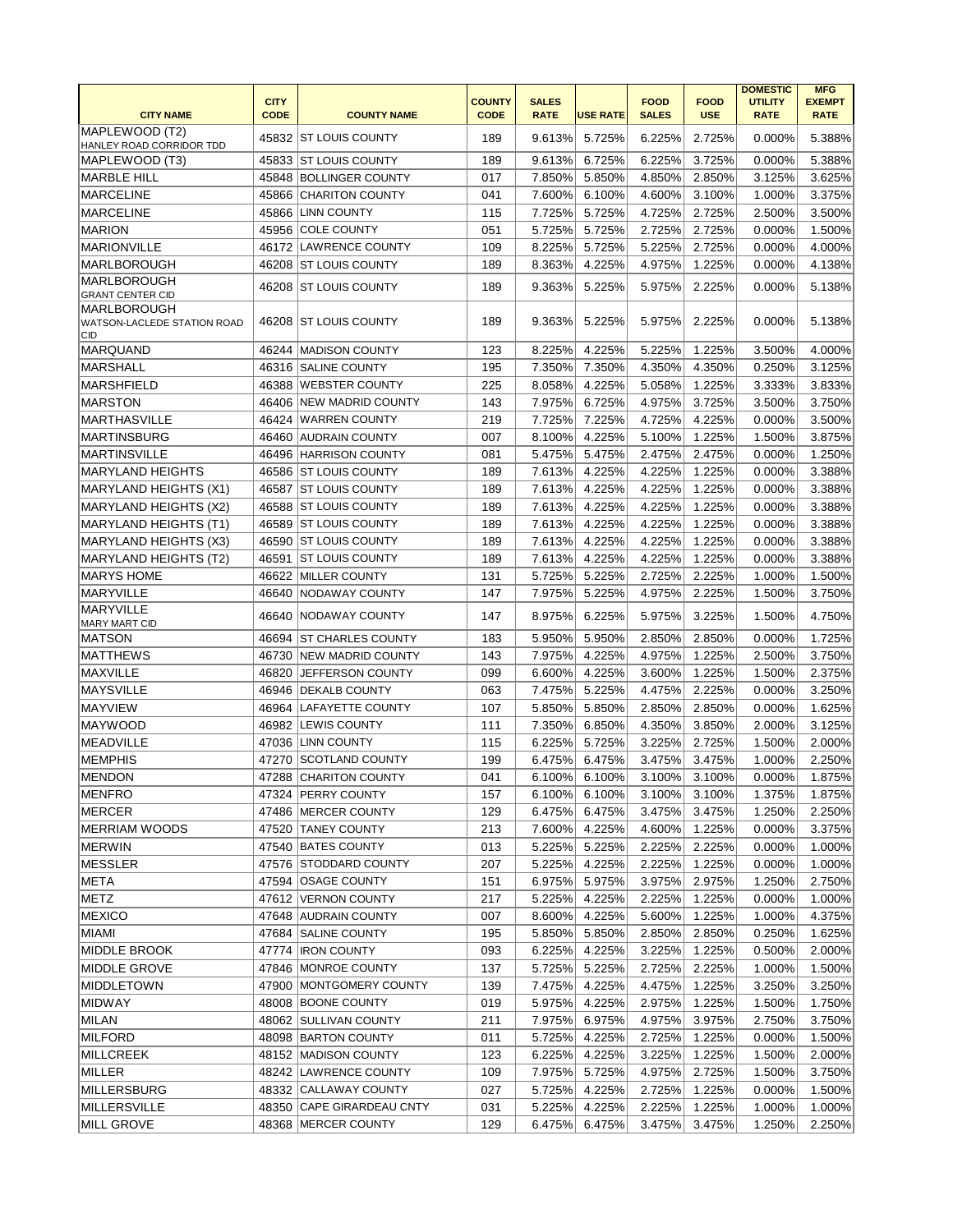|                                                          |             |                            |               |              |                 |              |             | <b>DOMESTIC</b> | <b>MFG</b>    |
|----------------------------------------------------------|-------------|----------------------------|---------------|--------------|-----------------|--------------|-------------|-----------------|---------------|
|                                                          | <b>CITY</b> |                            | <b>COUNTY</b> | <b>SALES</b> |                 | <b>FOOD</b>  | <b>FOOD</b> | <b>UTILITY</b>  | <b>EXEMPT</b> |
| <b>CITY NAME</b>                                         | <b>CODE</b> | <b>COUNTY NAME</b>         | <b>CODE</b>   | <b>RATE</b>  | <b>USE RATE</b> | <b>SALES</b> | <b>USE</b>  | <b>RATE</b>     | <b>RATE</b>   |
| <b>MILL SPRING</b>                                       | 48386       | <b>WAYNE COUNTY</b>        | 223           | 6.725%       | 4.225%          | 3.725%       | 1.225%      | 2.500%          | 2.500%        |
| MILO                                                     | 48476       | VERNON COUNTY              | 217           | 5.225%       | 4.225%          | 2.225%       | 1.225%      | 0.000%          | 1.000%        |
| <b>MINDENMINES</b>                                       |             | 48566 BARTON COUNTY        | 011           | 5.725%       | 4.225%          | 2.725%       | 1.225%      | 0.000%          | 1.500%        |
| <b>MINE LA MOTTE</b>                                     |             | 48602 MADISON COUNTY       | 123           | 6.225%       | 4.225%          | 3.225%       | 1.225%      | 1.500%          | 2.000%        |
| MINEOLA                                                  |             | 48638 MONTGOMERY COUNTY    | 139           | 6.475%       | 4.225%          | 3.475%       | 1.225%      | 2.250%          | 2.250%        |
| MINER                                                    |             | 48656 SCOTT COUNTY         | 201           | 7.225%       | 7.225%          | 4.225%       | 4.225%      | 2.000%          | 3.000%        |
| MINER<br>MINER GATEWAY CID                               |             | 48656 SCOTT COUNTY         | 201           | 8.225%       | 8.225%          | 5.225%       | 5.225%      | 2.000%          | 4.000%        |
| <b>MINERAL POINT</b>                                     | 48710       | <b>WASHINGTON COUNTY</b>   | 221           | 7.225%       | 6.725%          | 4.225%       | 3.725%      | 2.000%          | 3.000%        |
| MINNITH                                                  |             | 48800 STE GENEVIEVE COUNTY | 193           | 6.725%       | 4.225%          | 3.725%       | 1.225%      | 2.000%          | 2.500%        |
| <b>MIRABILE</b>                                          | 48854       | <b>CALDWELL COUNTY</b>     | 025           | 6.725%       | 6.225%          | 3.725%       | 3.225%      | 0.000%          | 2.500%        |
| <b>MISSOURI CITY</b>                                     | 48980       | <b>CLAY COUNTY</b>         | 047           | 5.225%       | 5.100%          | 2.225%       | 2.100%      | 0.000%          | 1.000%        |
| MOBERLY                                                  |             | 49034 RANDOLPH COUNTY      | 175           | 8.225%       | 7.725%          | 5.225%       | 4.725%      | 1.000%          | 4.000%        |
| MOBERLY                                                  |             |                            |               |              |                 |              |             |                 |               |
| MOBERLY CROSSINGS CID                                    |             | 49034 RANDOLPH COUNTY      | 175           | 9.225%       | 8.725%          | 6.225%       | 5.725%      | 1.000%          | 5.000%        |
| MODENA                                                   |             | 49052 MERCER COUNTY        | 129           | 6.475%       | 6.475%          | 3.475%       | 3.475%      | 1.250%          | 2.250%        |
| <b>MOKANE</b>                                            |             | 49070 CALLAWAY COUNTY      | 027           | 6.725%       | 4.225%          | 3.725%       | 1.225%      | 0.000%          | 2.500%        |
| <b>MOLINE ACRES</b>                                      |             | 49088 ST LOUIS COUNTY      | 189           | 7.613%       | 4.225%          | 4.225%       | 1.225%      | 0.000%          | 3.388%        |
| MOLINE ACRES (T1)                                        | 49089       | <b>ST LOUIS COUNTY</b>     | 189           | 7.613%       | 4.225%          | 4.225%       | 1.225%      | 0.000%          | 3.388%        |
| <b>MOLINE ACRES (T1)</b><br>ST CYR ROAD TDD              |             | 49089 ST LOUIS COUNTY      | 189           | 8.238%       | 4.225%          | 4.850%       | 1.225%      | 0.000%          | 4.013%        |
| MONETT                                                   |             | 49196 BARRY COUNTY         | 009           | 7.475%       | 4.225%          | 4.475%       | 1.225%      | 1.500%          | 3.250%        |
| <b>MONETT</b>                                            |             | 49196 LAWRENCE COUNTY      | 109           | 7.475%       | 5.725%          | 4.475%       | 2.725%      | 1.500%          | 3.250%        |
| <b>MONROE CITY</b>                                       |             | 49394 MARION COUNTY        | 127           | 8.350%       | 7.350%          | 5.350%       | 4.350%      | 1.000%          | 4.125%        |
| <b>MONROE CITY</b>                                       |             | 49394 MONROE COUNTY        | 137           | 8.225%       | 7.225%          | 5.225%       | 4.225%      | 2.000%          | 4.000%        |
| <b>MONROE CITY</b>                                       |             | 49394 RALLS COUNTY         | 173           | 9.225%       | 8.725%          | 6.225%       | 5.725%      | 1.000%          | 5.000%        |
| MONTEVALLO                                               | 49466       | <b>VERNON COUNTY</b>       | 217           | 5.225%       | 4.225%          | 2.225%       | 1.225%      | 0.000%          | 1.000%        |
| MONTGOMERY CITY                                          | 49574       | <b>MONTGOMERY COUNTY</b>   | 139           | 7.975%       | 4.225%          | 4.975%       | 1.225%      | 3.250%          | 3.750%        |
|                                                          |             |                            |               | 7.350%       |                 |              |             |                 |               |
| MONTICELLO                                               |             | 49592 LEWIS COUNTY         | 111           |              | 6.850%          | 4.350%       | 3.850%      | 2.000%          | 3.125%        |
| MONTIER                                                  |             | 49610 SHANNON COUNTY       | 203           | 5.225%       | 4.225%          | 2.225%       | 1.225%      | 1.000%          | 1.000%        |
| MONTREAL                                                 |             | 49646 CAMDEN COUNTY        | 029           | 5.475%       | 5.475%          | 2.475%       | 2.475%      | 0.000%          | 1.250%        |
| <b>MONTROSE</b>                                          |             | 49664 HENRY COUNTY         | 083           | 6.725%       | 5.225%          | 3.725%       | 2.225%      | 0.500%          | 2.500%        |
| MOODY                                                    |             | 49718 HOWELL COUNTY        | 091           | 5.162%       | 4.225%          | 2.162%       | 1.225%      | 0.000%          | 0.937%        |
| <b>MOORESVILLE</b>                                       |             | 49790 LIVINGSTON COUNTY    | 117           | 4.975%       | 4.975%          | 1.975%       | 1.975%      | 0.000%          | 0.750%        |
| MORA                                                     |             | 49826 BENTON COUNTY        | 015           | 6.100%       | 5.600%          | 3.100%       | 2.600%      | 1.375%          | 1.875%        |
| <b>MOREHOUSE</b>                                         |             | 49898 NEW MADRID COUNTY    | 143           | 6.475%       | 4.225%          | 3.475%       | 1.225%      | 2.000%          | 2.250%        |
| <b>MORLEY</b>                                            |             | 49988 SCOTT COUNTY         | 201           | 6.225%       | 5.225%          | 3.225%       | 2.225%      | 1.000%          | 2.000%        |
| <b>MORRISON</b>                                          | 50060       | <b>GASCONADE COUNTY</b>    | 073           | 7.100%       | 4.225%          | 4.100%       | 1.225%      | 1.000%          | 2.875%        |
| <b>MORRISVILLE</b>                                       |             | 50078 POLK COUNTY          | 167           | 6.600%       | 4.225%          | 3.600%       | 1.225%      | 1.375%          | 2.375%        |
| <b>MORSE MILL</b>                                        |             | 50132 JEFFERSON COUNTY     | 099           | 6.850%       | 4.225%          | 3.850%       | 1.225%      | 1.500%          | 2.625%        |
| <b>MOSBY</b>                                             |             | 50168 CLAY COUNTY          | 047           | 6.225%       | 5.100%          | 3.225%       | 2.100%      | 1.000%          | 2.000%        |
| <b>MOSCOW MILLS</b>                                      |             | 50204 LINCOLN COUNTY       | 113           | 7.975%       | 4.225%          | 4.975%       | 1.225%      | 1.500%          | 3.750%        |
| <b>MOSCOW MILLS</b><br>HIGHWAY 61/STATE HIGHWAY U<br>TDD |             | 50204 LINCOLN COUNTY       | 113           | 8.350%       | 4.225%          | 5.350%       | 1.225%      | 1.500%          | 4.125%        |
| <b>MOSELLE</b>                                           |             | 50240 FRANKLIN COUNTY      | 071           | 6.975%       | 4.225%          | 3.975%       | 1.225%      | 0.000%          | 2.750%        |
| <b>MOUND CITY</b>                                        |             | 50312 HOLT COUNTY          | 087           | 8.225%       | 6.725%          | 5.225%       | 3.725%      | 0.000%          | 4.000%        |
| MOUNDVILLE                                               |             | 50330 VERNON COUNTY        | 217           | 5.225%       | 4.225%          | 2.225%       | 1.225%      | 0.000%          | 1.000%        |
| <b>MOUNTAIN GROVE</b>                                    |             | 50402 TEXAS COUNTY         | 215           | 7.725%       | 4.225%          | 4.725%       | 1.225%      | 3.000%          | 3.500%        |
| <b>MOUNTAIN GROVE</b>                                    |             | 50402 WRIGHT COUNTY        | 229           | 7.225%       | 4.225%          | 4.225%       | 1.225%      | 1.500%          | 3.000%        |
| <b>MOUNTAIN VIEW</b>                                     |             | 50438 HOWELL COUNTY        | 091           | 7.162%       | 4.225%          | 4.162%       | 1.225%      | 1.500%          | 2.937%        |
| <b>MOUNT LEONARD</b>                                     |             | 50510 SALINE COUNTY        | 195           | 5.850%       | 5.850%          | 2.850%       | 2.850%      | 0.250%          | 1.625%        |
| <b>MOUNT MORIAH</b>                                      |             | 50528 HARRISON COUNTY      | 081           | 5.975%       | 5.475%          | 2.975%       | 2.475%      | 0.000%          | 1.750%        |
| <b>MOUNT STERLING</b>                                    |             | 50654 GASCONADE COUNTY     | 073           | 6.100%       | 4.225%          | 3.100%       | 1.225%      | 1.000%          | 1.875%        |
|                                                          |             |                            |               |              |                 |              |             |                 |               |
| <b>MOUNT VERNON</b>                                      |             | 50672 LAWRENCE COUNTY      | 109           | 7.725%       | 5.725%          | 4.725%       | 2.725%      | 0.000%          | 3.500%        |
| MYRTLE                                                   |             | 51050 OREGON COUNTY        | 149           | 6.225%       | 4.225%          | 3.225%       | 1.225%      | 1.000%          | 2.000%        |
| <b>NAPOLEON</b>                                          |             | 51140 LAFAYETTE COUNTY     | 107           | 5.850%       | 5.850%          | 2.850%       | 2.850%      | 0.000%          | 1.625%        |
| <b>NAPTON</b>                                            |             | 51158 SALINE COUNTY        | 195           | 5.850%       | 5.850%          | 2.850%       | 2.850%      | 0.250%          | 1.625%        |
| NAYLOR                                                   |             | 51302 RIPLEY COUNTY        | 181           | 7.725%       | 6.225%          | 4.725%       | 3.225%      | 2.500%          | 3.500%        |
| NEBO                                                     |             | 51320 LACLEDE COUNTY       | 105           | 5.225%       | 4.225%          | 2.225%       | 1.225%      | 0.000%          | 1.000%        |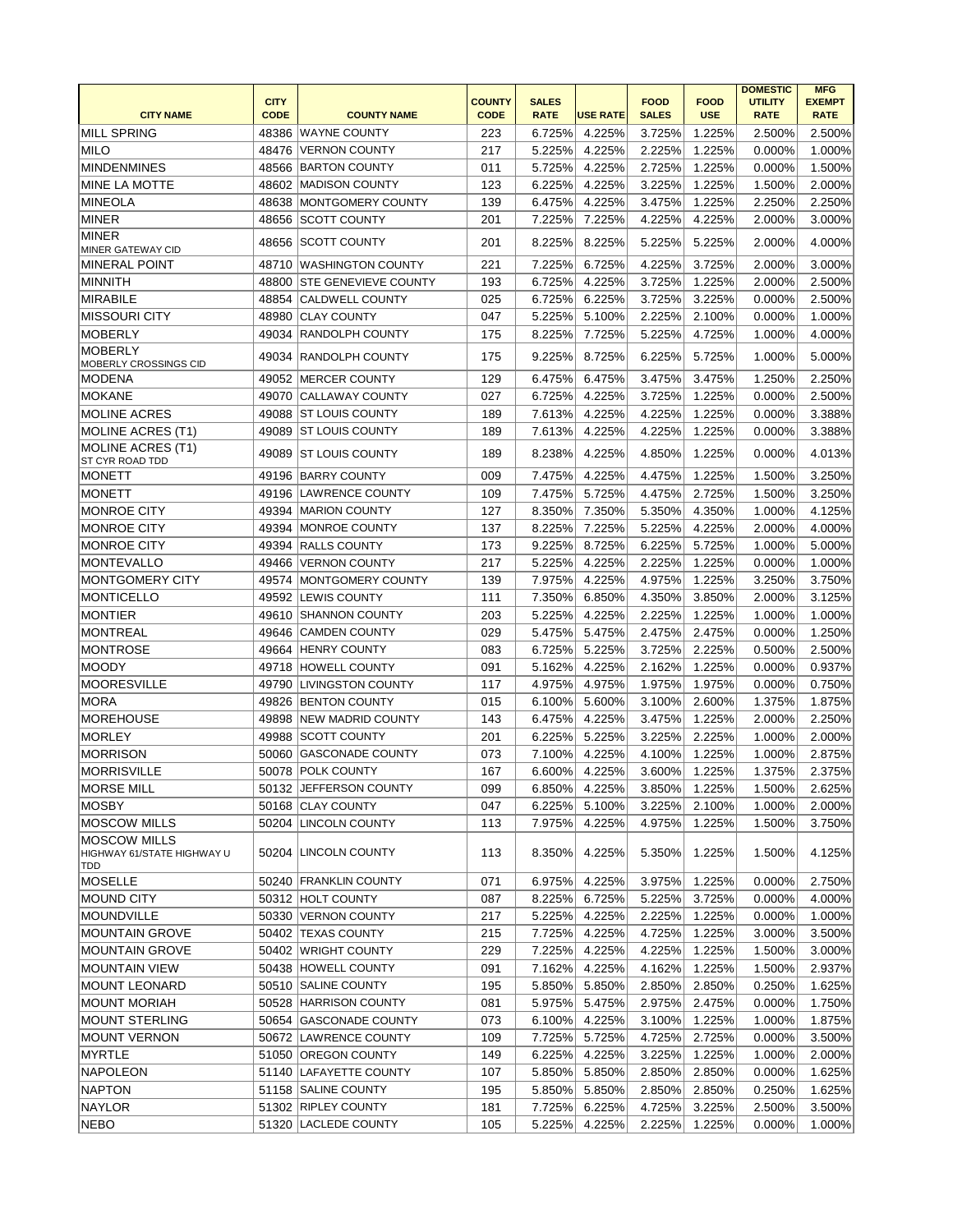|                                                              |                            |                            |                              |                             |                 |                             |                           | <b>DOMESTIC</b>               | <b>MFG</b>                   |
|--------------------------------------------------------------|----------------------------|----------------------------|------------------------------|-----------------------------|-----------------|-----------------------------|---------------------------|-------------------------------|------------------------------|
| <b>CITY NAME</b>                                             | <b>CITY</b><br><b>CODE</b> | <b>COUNTY NAME</b>         | <b>COUNTY</b><br><b>CODE</b> | <b>SALES</b><br><b>RATE</b> | <b>USE RATE</b> | <b>FOOD</b><br><b>SALES</b> | <b>FOOD</b><br><b>USE</b> | <b>UTILITY</b><br><b>RATE</b> | <b>EXEMPT</b><br><b>RATE</b> |
|                                                              |                            |                            |                              |                             |                 |                             |                           |                               |                              |
| <b>NECK CITY</b>                                             | 51356                      | <b>JASPER COUNTY</b>       | 097                          | 5.200%                      | 4.225%          | 2.200%                      | 1.225%                    | 0.000%                        | 0.975%                       |
| NEELYVILLE                                                   | 51446                      | <b>BUTLER COUNTY</b>       | 023                          | 6.225%                      | 4.225%          | 3.225%                      | 1.225%                    | 2.000%                        | 2.000%                       |
| NELSON                                                       |                            | 51500 SALINE COUNTY        | 195                          | 5.850%                      | 5.850%          | 2.850%                      | 2.850%                    | 0.250%                        | 1.625%                       |
| <b>NEOSHO</b>                                                |                            | 51572 NEWTON COUNTY        | 145                          | 7.850%                      | 4.225%          | 4.850%                      | 1.225%                    | 2.125%                        | 3.625%                       |
| <b>NEOSHO</b><br><b>BIG SPRING PLAZA CID</b><br>NEOSHO TDD   |                            | 51572 INEWTON COUNTY       | 145                          | 9.350%                      | 5.225%          | 6.350%                      | 2.225%                    | 2.125%                        | 5.125%                       |
| <b>NEOSHO</b><br>NEOSHO TDD                                  |                            | 51572 INEWTON COUNTY       | 145                          | 8.350%                      | 4.225%          | 5.350%                      | 1.225%                    | 2.125%                        | 4.125%                       |
| NETTLETON                                                    | 51626                      | <b>CALDWELL COUNTY</b>     | 025                          | 6.725%                      | 6.225%          | 3.725%                      | 3.225%                    | 0.000%                        | 2.500%                       |
| NEVADA                                                       | 51644                      | <b>VERNON COUNTY</b>       | 217                          | 7.725%                      | 4.225%          | 4.725%                      | 1.225%                    | 0.000%                        | 3.500%                       |
| <b>NEWARK</b>                                                |                            | 51662 KNOX COUNTY          | 103                          | 6.225%                      | 4.225%          | 3.225%                      | 1.225%                    | 2.000%                        | 2.000%                       |
| <b>NEW BLOOMFIELD</b>                                        | 51680                      | <b>CALLAWAY COUNTY</b>     | 027                          | 7.225%                      | 4.225%          | 4.225%                      | 1.225%                    | 0.000%                        | 3.000%                       |
| <b>NEW BOSTON</b>                                            |                            | 51698 LINN COUNTY          | 115                          | 6.225%                      | 5.725%          | 3.225%                      | 2.725%                    | 1.500%                        | 2.000%                       |
| NEWBURG                                                      |                            | 51716 PHELPS COUNTY        | 161                          | 7.350%                      | 4.225%          | 4.350%                      | 1.225%                    | 1.000%                        | 3.125%                       |
| <b>NEW CAMBRIA</b>                                           |                            | 51734 MACON COUNTY         | 121                          | 7.350%                      | 6.475%          | 4.350%                      | 3.475%                    | 1.000%                        | 3.125%                       |
| <b>NEW COURT VILLAGE</b>                                     |                            | 51752 LEWIS COUNTY         | 111                          | 7.350%                      | 6.850%          | 4.350%                      | 3.850%                    | 2.000%                        | 3.125%                       |
| <b>NEW FLORENCE</b>                                          | 51770                      | <b>MONTGOMERY COUNTY</b>   | 139                          | 8.475%                      | 4.225%          | 5.475%                      | 1.225%                    | 3.250%                        | 4.250%                       |
| <b>NEW FRANKLIN</b>                                          |                            | 51824 HOWARD COUNTY        | 089                          | 8.850%                      | 6.850%          | 5.850%                      | 3.850%                    | 3.625%                        | 4.625%                       |
| <b>INEW HAMBURG</b>                                          | 51842                      | <b>SCOTT COUNTY</b>        | 201                          | 5.225%                      | 5.225%          | 2.225%                      | 2.225%                    | 1.000%                        | 1.000%                       |
| <b>NEW HAMPTON</b>                                           |                            | 51860 HARRISON COUNTY      | 081                          | 5.475%                      | 5.475%          | 2.475%                      | 2.475%                    | 0.000%                        | 1.250%                       |
| NEW HARTFORD                                                 |                            | 51896 PIKE COUNTY          | 163                          | 6.225%                      | 4.225%          | 3.225%                      | 1.225%                    | 1.000%                        | 2.000%                       |
| <b>NEW HAVEN</b>                                             |                            | 51914 FRANKLIN COUNTY      | 071                          | 8.725%                      | 4.225%          | 5.725%                      | 1.225%                    | 1.000%                        | 4.500%                       |
| <b>NEW LONDON</b>                                            |                            | 52058 RALLS COUNTY         | 173                          | 8.725%                      | 6.725%          | 5.725%                      | 3.725%                    | 1.500%                        | 4.500%                       |
| <b>NEW MADRID</b>                                            | 52076                      | <b>NEW MADRID COUNTY</b>   | 143                          | 7.975%                      | 6.725%          | 4.975%                      | 3.725%                    | 3.500%                        | 3.750%                       |
| NEW MARKET                                                   |                            | 52130 PLATTE COUNTY        | 165                          | 5.600%                      | 5.600%          | 2.600%                      | 2.600%                    | 0.000%                        | 1.375%                       |
| NEW MELLE                                                    |                            | 52148 ST CHARLES COUNTY    | 183                          | 7.950%                      | 7.950%          | 4.850%                      | 4.850%                    | 0.000%                        | 3.725%                       |
| <b>NEW OFFENBURG</b>                                         |                            | 52166 STE GENEVIEVE COUNTY | 193                          | 6.725%                      | 4.225%          | 3.725%                      | 1.225%                    | 2.000%                        | 2.500%                       |
| <b>NEW POINT</b>                                             |                            | 52202 HOLT COUNTY          | 087                          | 6.725%                      | 6.725%          | 3.725%                      | 3.725%                    | 0.000%                        | 2.500%                       |
| NEWTONIA                                                     |                            | 52292 NEWTON COUNTY        | 145                          | 5.350%                      | 4.225%          | 2.350%                      | 1.225%                    | 1.125%                        | 1.125%                       |
| <b>NEWTOWN</b>                                               |                            | 52328 SULLIVAN COUNTY      | 211                          | 6.975%                      | 6.975%          | 3.975%                      | 3.975%                    | 2.750%                        | 2.750%                       |
| <b>NEW WELLS</b>                                             |                            | 52364 CAPE GIRARDEAU CNTY  | 031                          | 5.225%                      | 4.225%          | 2.225%                      | 1.225%                    | 1.000%                        | 1.000%                       |
| NIANGUA                                                      |                            | 52418 WEBSTER COUNTY       | 225                          | 7.558%                      | 4.225%          | 4.558%                      | 1.225%                    | 2.333%                        | 3.333%                       |
| NIXA                                                         |                            | 52616 CHRISTIAN COUNTY     | 043                          | 7.475%                      |                 |                             | 1.225%                    | 0.000%                        |                              |
| NIXA                                                         |                            |                            |                              |                             | 4.225%          | 4.475%                      |                           |                               | 3.250%                       |
| MCCROSKEY STREET CID                                         |                            | 52616 CHRISTIAN COUNTY     | 043                          | 8.475%                      | 5.225%          | 5.475%                      | 2.225%                    | 0.000%                        | 4.250%                       |
| NOBLE                                                        |                            | 52634 OZARK COUNTY         | 153                          | 6.725%                      | 4.225%          | 3.725%                      | 1.225%                    | 1.000%                        | 2.500%                       |
| NODAWAY                                                      |                            | 52670 ANDREW COUNTY        | 003                          | 6.425%                      | 5.925%          | 3.425%                      | 2.925%                    | 0.000%                        | 2.200%                       |
| NOEL                                                         |                            | 52742 MCDONALD COUNTY      | 119                          | 8.350%                      | 4.225%          | 5.350%                      | 1.225%                    | 3.125%                        | 4.125%                       |
| NORBORNE                                                     |                            | 52760 CARROLL COUNTY       | 033                          | 6.975%                      | 5.475%          | 3.975%                      | 2.475%                    | 0.000%                        | 2.750%                       |
| NORMANDY                                                     |                            | 52796 ST LOUIS COUNTY      | 189                          | 8.613%                      | 5.725%          | 5.225%                      | 2.725%                    | 0.000%                        | 4.388%                       |
| NORMANDY<br>UNIVERSITY PLACE TDD                             |                            | 52796 ST LOUIS COUNTY      | 189                          | 9.613%                      | 5.725%          | 6.225%                      | 2.725%                    | 0.000%                        | 5.388%                       |
| NORMANDY (T1)                                                |                            | 52797 ST LOUIS COUNTY      | 189                          | 8.613%                      | 5.725%          | 5.225%                      | 2.725%                    | 0.000%                        | 4.388%                       |
| NORTH KANSAS CITY                                            |                            | 53102 CLAY COUNTY          | 047                          | 6.725%                      | 5.100%          | 3.725%                      | 2.100%                    | 1.000%                        | 2.500%                       |
| <b>NORTH LILBOURN</b>                                        |                            | 53138 NEW MADRID COUNTY    | 143                          | 5.475%                      | 4.225%          | 2.475%                      | 1.225%                    | 1.000%                        | 1.250%                       |
| NORTHMOOR                                                    |                            | 53174 PLATTE COUNTY        | 165                          | 7.100%                      | 5.600%          | 4.100%                      | 2.600%                    | 1.000%                        | 2.875%                       |
| NORTHMOOR                                                    |                            |                            |                              |                             |                 |                             |                           |                               |                              |
| NORTHMOOR ASSOCIATES CID                                     |                            | 53174 PLATTE COUNTY        | 165                          | 8.100%                      | 6.600%          | 5.100%                      | 3.600%                    | 1.000%                        | 3.875%                       |
| NORTHWOODS                                                   |                            | 53408 ST LOUIS COUNTY      | 189                          | 8.363%                      | 4.225%          | 4.975%                      | 1.225%                    | 0.000%                        | 4.138%                       |
| <b>NORTHWOODS</b><br>NORTH OAKS PLAZA SHOPPING<br>CENTER CID |                            | 53408 ST LOUIS COUNTY      | 189                          | 9.363%                      | 5.225%          | 5.975%                      | 2.225%                    | 0.000%                        | 5.138%                       |
| NORTHWYE                                                     |                            | 53426 PHELPS COUNTY        | 161                          | 5.350%                      | 4.225%          | 2.350%                      | 1.225%                    | 0.000%                        | 1.125%                       |
| NORWOOD                                                      |                            | 53444 WRIGHT COUNTY        | 229                          | 7.225%                      | 4.225%          | 4.225%                      | 1.225%                    | 0.000%                        | 3.000%                       |
| NORWOOD COURT                                                |                            | 53462 ST LOUIS COUNTY      | 189                          | 7.613%                      | 4.225%          | 4.225%                      | 1.225%                    | 0.000%                        | 3.388%                       |
| NOTTINGHILL                                                  |                            | 53480 OZARK COUNTY         | 153                          | 6.725%                      | 4.225%          | 3.725%                      | 1.225%                    | 1.000%                        | 2.500%                       |
| NOVELTY                                                      |                            | 53516 KNOX COUNTY          | 103                          | 6.225%                      | 4.225%          | 3.225%                      | 1.225%                    | 2.000%                        | 2.000%                       |
| NOVINGER                                                     |                            | 53534 ADAIR COUNTY         | 001                          | 6.600%                      | 5.225%          | 3.600%                      | 2.225%                    | 1.000%                        | 2.375%                       |
| <b>OAK GROVE (VILLAGE)</b>                                   |                            | 53606 FRANKLIN COUNTY      | 071                          | 7.975%                      | 4.225%          | 4.975%                      | 1.225%                    | 0.000%                        | 3.750%                       |
| <b>OAK GROVE</b>                                             |                            | 53624 JACKSON COUNTY       | 095                          | 7.975%                      | 4.225%          | 4.975%                      | 1.225%                    | 0.500%                        | 3.750%                       |
|                                                              |                            |                            |                              |                             |                 |                             |                           |                               |                              |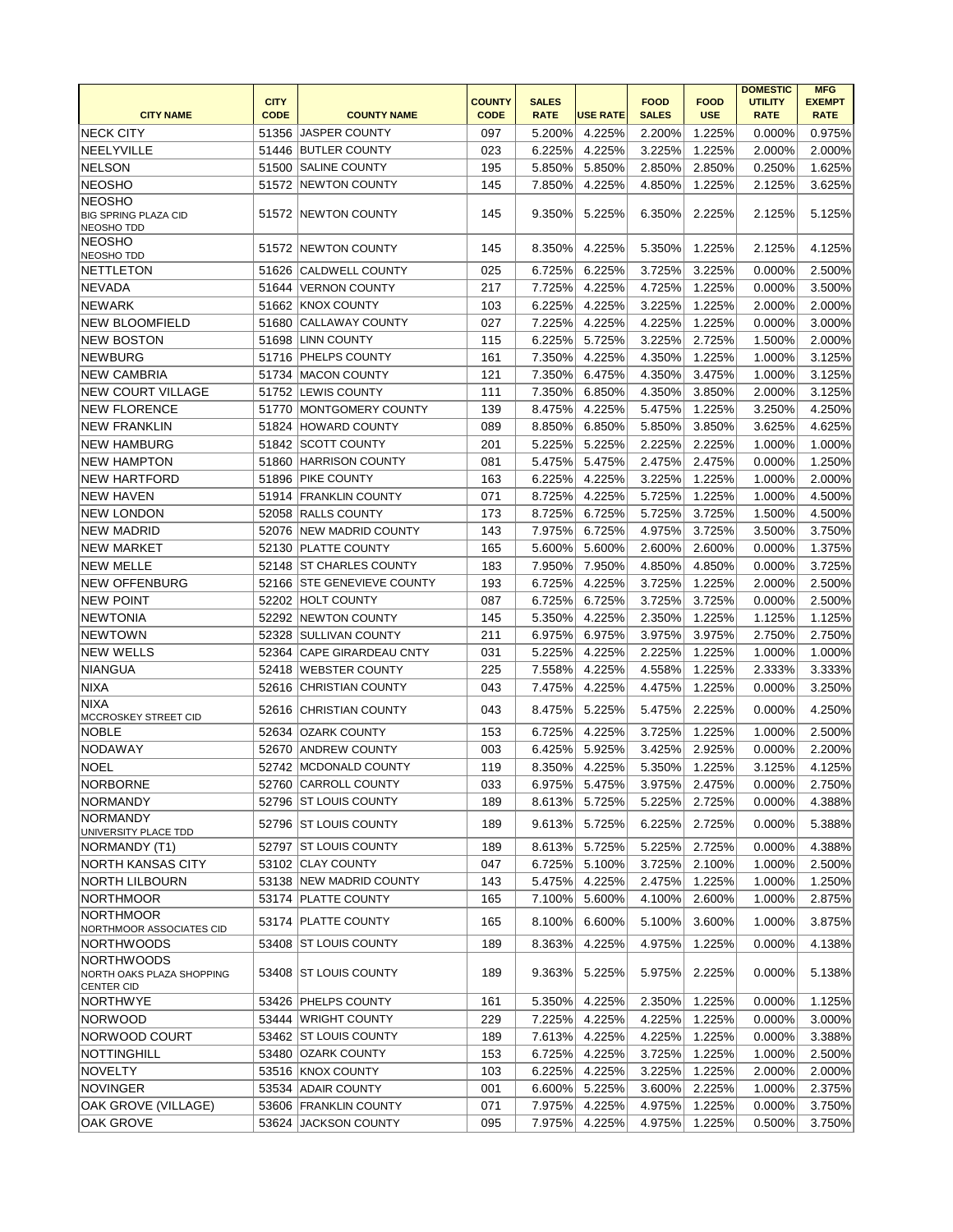|                                                        |                            |                            |                              |                             |                 |                             |                           | <b>DOMESTIC</b>               | <b>MFG</b>                   |
|--------------------------------------------------------|----------------------------|----------------------------|------------------------------|-----------------------------|-----------------|-----------------------------|---------------------------|-------------------------------|------------------------------|
| <b>CITY NAME</b>                                       | <b>CITY</b><br><b>CODE</b> | <b>COUNTY NAME</b>         | <b>COUNTY</b><br><b>CODE</b> | <b>SALES</b><br><b>RATE</b> | <b>USE RATE</b> | <b>FOOD</b><br><b>SALES</b> | <b>FOOD</b><br><b>USE</b> | <b>UTILITY</b><br><b>RATE</b> | <b>EXEMPT</b><br><b>RATE</b> |
| <b>OAK GROVE</b><br><b>BRIDGEWOOD PLAZA CID</b>        |                            | 53624 JACKSON COUNTY       | 095                          | 8.975%                      | 4.225%          | 5.975%                      | 1.225%                    | 0.500%                        | 4.750%                       |
| <b>OAK GROVE</b>                                       |                            | 53624 LAFAYETTE COUNTY     | 107                          | 8.350%                      | 5.850%          | 5.350%                      | 2.850%                    | 0.500%                        | 4.125%                       |
| <b>OAKLAND</b>                                         | 53750                      | <b>ST LOUIS COUNTY</b>     | 189                          | 8.113%                      | 4.225%          | 4.725%                      | 1.225%                    | 0.000%                        | 3.888%                       |
| <b>OAKLAND PARK</b>                                    | 53768                      | JASPER COUNTY              | 097                          | 5.200%                      | 4.225%          | 2.200%                      | 1.225%                    | 0.000%                        | 0.975%                       |
| <b>OAK RIDGE</b>                                       | 53786                      | <b>CAPE GIRARDEAU CNTY</b> | 031                          | 5.225%                      | 4.225%          | 2.225%                      | 1.225%                    | 1.000%                        | 1.000%                       |
| <b>OAKS (VILLAGE)</b>                                  |                            | 53804 CLAY COUNTY          | 047                          | 6.975%                      | 5.100%          | 3.975%                      | 2.100%                    | 0.000%                        | 2.750%                       |
| <b>OAKVIEW</b>                                         | 53858                      | <b>CLAY COUNTY</b>         | 047                          | 8.225%                      | 8.100%          | 5.225%                      | 5.100%                    | 1.000%                        | 4.000%                       |
| <b>OAKWOOD</b>                                         | 53894                      | <b>CLAY COUNTY</b>         | 047                          | 5.225%                      | 5.100%          | 2.225%                      | 2.100%                    | 0.000%                        | 1.000%                       |
| OAKWOOD MANOR                                          | 53930                      | <b>CLAY COUNTY</b>         | 047                          | 5.225%                      | 5.100%          | 2.225%                      | 2.100%                    | 0.000%                        | 1.000%                       |
| OAKWOOD PARK                                           | 53948                      | <b>CLAY COUNTY</b>         | 047                          | 5.225%                      | 5.100%          | 2.225%                      | 2.100%                    | 0.000%                        | 1.000%                       |
| <b>OCIE</b>                                            |                            | 54002 OZARK COUNTY         | 153                          | 6.725%                      | 4.225%          | 3.725%                      | 1.225%                    | 1.000%                        | 2.500%                       |
| <b>ODESSA</b>                                          |                            | 54038 LAFAYETTE COUNTY     | 107                          | 8.350%                      | 5.850%          | 5.350%                      | 2.850%                    | 0.000%                        | 4.125%                       |
| O'FALLON                                               |                            | 54074 ST CHARLES COUNTY    | 183                          | 7.950%                      | 5.950%          | 4.850%                      | 2.850%                    | 1.000%                        | 3.725%                       |
| O'FALLON                                               |                            |                            |                              |                             |                 |                             |                           |                               |                              |
| <b>BELLEAU CID</b>                                     |                            | 54074 ST CHARLES COUNTY    | 183                          | 8.950%                      | 6.950%          | 5.850%                      | 3.850%                    | 1.000%                        | 4.725%                       |
| O'FALLON<br>CALEDONIA CDD                              |                            | 54074 ST CHARLES COUNTY    | 183                          | 8.575%                      | 6.575%          | 5.475%                      | 3.475%                    | 1.000%                        | 4.350%                       |
| O'FALLON<br><b>HUTCHINGS FARM TDD</b>                  |                            | 54074 ST CHARLES COUNTY    | 183                          | 8.950%                      | 5.950%          | 5.850%                      | 2.850%                    | 1.000%                        | 4.725%                       |
| O'FALLON<br>KINGSMILL TDD                              |                            | 54074 ST CHARLES COUNTY    | 183                          | 8.950%                      | 5.950%          | 5.850%                      | 2.850%                    | 1.000%                        | 4.725%                       |
| <b>O'FALLON</b><br>MEGAN SHOPPES TDD                   |                            | 54074 ST CHARLES COUNTY    | 183                          | 8.950%                      | 5.950%          | 5.850%                      | 2.850%                    | 1.000%                        | 4.725%                       |
| O'FALLON<br>MEXICO ROAD TDD                            |                            | 54074 ST CHARLES COUNTY    | 183                          | 8.950%                      | 5.950%          | 5.850%                      | 2.850%                    | 1.000%                        | 4.725%                       |
| O'FALLON<br><b>WATERBURY STORM WATER CID</b>           |                            | 54074 ST CHARLES COUNTY    | 183                          | 8.950%                      | 6.950%          | 5.850%                      | 3.850%                    | 1.000%                        | 4.725%                       |
| O'FALLON<br><b>WINGHAVEN TDD</b>                       |                            | 54074 ST CHARLES COUNTY    | 183                          | 8.575%                      | 5.950%          | 5.475%                      | 2.850%                    | 1.000%                        | 4.350%                       |
| <b>OLD APPLETON</b>                                    | 54200                      | <b>CAPE GIRARDEAU CNTY</b> | 031                          | 5.225%                      | 4.225%          | 2.225%                      | 1.225%                    | 1.000%                        | 1.000%                       |
| <b>OLDFIELD</b>                                        | 54290                      | <b>CHRISTIAN COUNTY</b>    | 043                          | 5.975%                      | 4.225%          | 2.975%                      | 1.225%                    | 0.000%                        | 1.750%                       |
| <b>OLD MINES</b>                                       |                            | 54398 WASHINGTON COUNTY    | 221                          | 7.225%                      | 6.725%          | 4.225%                      | 3.725%                    | 2.000%                        | 3.000%                       |
| <b>OLD MONROE</b>                                      |                            | 54416 LINCOLN COUNTY       | 113                          | 7.975%                      | 4.225%          | 4.975%                      | 1.225%                    | 1.500%                        | 3.750%                       |
| <b>OLEAN</b>                                           |                            | 54560 MILLER COUNTY        | 131                          | 5.725%                      | 5.225%          | 2.725%                      | 2.225%                    | 1.000%                        | 1.500%                       |
| <b>OLIVETTE</b>                                        |                            | 54650 ST LOUIS COUNTY      | 189                          | 8.613%                      | 5.725%          | 5.225%                      | 2.725%                    | 0.000%                        | 4.388%                       |
| OLIVETTE (T1)                                          | 54651                      | <b>ST LOUIS COUNTY</b>     | 189                          | 8.613%                      | 5.725%          | 5.225%                      | 2.725%                    | 0.000%                        | 4.388%                       |
| <b>OLNEY</b>                                           |                            | 54668 LINCOLN COUNTY       | 113                          | 6.475%                      | 4.225%          | 3.475%                      | 1.225%                    | 0.500%                        | 2.250%                       |
| <b>OLYMPIAN VILLAGE</b>                                | 54686                      | JEFFERSON COUNTY           | 099                          | 6.850%                      | 4.225%          | 3.850%                      | 1.225%                    | 1.500%                        | 2.625%                       |
| ORAN                                                   |                            | 54758 SCOTT COUNTY         | 201                          | 6.725%                      | 5.225%          | 3.725%                      | 2.225%                    | 2.500%                        | 2.500%                       |
| ORCHARD FARM                                           | 54794                      | <b>ST CHARLES COUNTY</b>   | 183                          | 5.950%                      | 5.950%          | 2.850%                      | 2.850%                    | 0.000%                        | 1.725%                       |
| <b>OREGON</b>                                          |                            | 54848 HOLT COUNTY          | 087                          | 6.725%                      | 6.725%          | 3.725%                      | 3.725%                    | 0.000%                        | 2.500%                       |
| ORONOGO                                                | 54920                      | JASPER COUNTY              | 097                          | 7.200%                      | 4.225%          | 4.200%                      | 1.225%                    | 1.000%                        | 2.975%                       |
| <b>ORRICK</b>                                          |                            | 54938 RAY COUNTY           | 177                          | 8.225%                      | 5.725%          | 5.225%                      | 2.725%                    | 1.000%                        | 4.000%                       |
| <b>OSAGE BEACH</b>                                     |                            | 55244 CAMDEN COUNTY        | 029                          | 7.475%                      | 5.475%          | 4.475%                      | 2.475%                    | 1.000%                        | 3.250%                       |
| <b>OSAGE BEACH</b><br><b>DIERBERGS OSAGE BEACH TDD</b> |                            | 55244 CAMDEN COUNTY        | 029                          | 8.475%                      | 5.475%          | 5.475%                      | 2.475%                    | 1.000%                        | 4.250%                       |
| <b>OSAGE BEACH</b><br><b>OSAGE STATION TDD</b>         |                            | 55244 CAMDEN COUNTY        | 029                          | 8.225%                      | 5.475%          | 5.225%                      | 2.475%                    | 1.000%                        | 4.000%                       |
| <b>OSAGE BEACH</b>                                     |                            | 55244 MILLER COUNTY        | 131                          | 7.725%                      | 5.225%          | 4.725%                      | 2.225%                    | 2.000%                        | 3.500%                       |
| <b>OSAGE BEACH</b><br><b>PREWITT POINT TDD</b>         |                            | 55244 MILLER COUNTY        | 131                          | 8.725%                      | 5.225%          | 5.725%                      | 2.225%                    | 2.000%                        | 4.500%                       |
| <b>OSAGE BEND</b>                                      |                            | 55262 COLE COUNTY          | 051                          | 5.725%                      | 5.725%          | 2.725%                      | 2.725%                    | 0.000%                        | 1.500%                       |
| <b>OSAGE CITY</b>                                      | 55298                      | <b>COLE COUNTY</b>         | 051                          | 5.725%                      | 5.725%          | 2.725%                      | 2.725%                    | 0.000%                        | 1.500%                       |
| <b>OSBORN</b>                                          |                            | 55352 CLINTON COUNTY       | 049                          | 5.225%                      | 5.225%          | 2.225%                      | 2.225%                    | 0.000%                        | 1.000%                       |
| <b>OSBORN</b>                                          |                            | 55352 DEKALB COUNTY        | 063                          | 5.725%                      | 5.225%          | 2.725%                      | 2.225%                    | 0.000%                        | 1.500%                       |
| OSCEOLA                                                |                            | 55388 ST CLAIR COUNTY      | 185                          | 6.100%                      | 4.225%          | 3.100%                      | 1.225%                    | 0.000%                        | 1.875%                       |
| <b>OSCEOLA TOWNSHIP</b>                                | 55406                      | <b>CAMDEN COUNTY</b>       | 029                          | 5.475%                      | 5.475%          | 2.475%                      | 2.475%                    | 0.000%                        | 1.250%                       |
| <b>OSGOOD</b>                                          |                            | 55424 SULLIVAN COUNTY      | 211                          | 6.975%                      | 6.975%          | 3.975%                      | 3.975%                    | 2.750%                        | 2.750%                       |
| <b>OTTERVILLE</b>                                      |                            | 55478 COOPER COUNTY        | 053                          | 7.225%                      | 5.975%          | 4.225%                      | 2.975%                    | 2.750%                        | 3.000%                       |
| <b>OTTO</b>                                            | 55514                      | <b>JEFFERSON COUNTY</b>    | 099                          | 7.100%                      | 4.225%          | 4.100%                      | 1.225%                    | 1.500%                        | 2.875%                       |
| <b>OVERLAND</b>                                        |                            | 55550 ST LOUIS COUNTY      | 189                          | 7.863%                      | 4.225%          | 4.475%                      | 1.225%                    | 0.000%                        | 3.638%                       |
| <b>OWENSVILLE</b>                                      |                            | 55640 GASCONADE COUNTY     | 073                          | 8.350%                      | 4.225%          | 5.350%                      | 1.225%                    | 2.000%                        | 4.125%                       |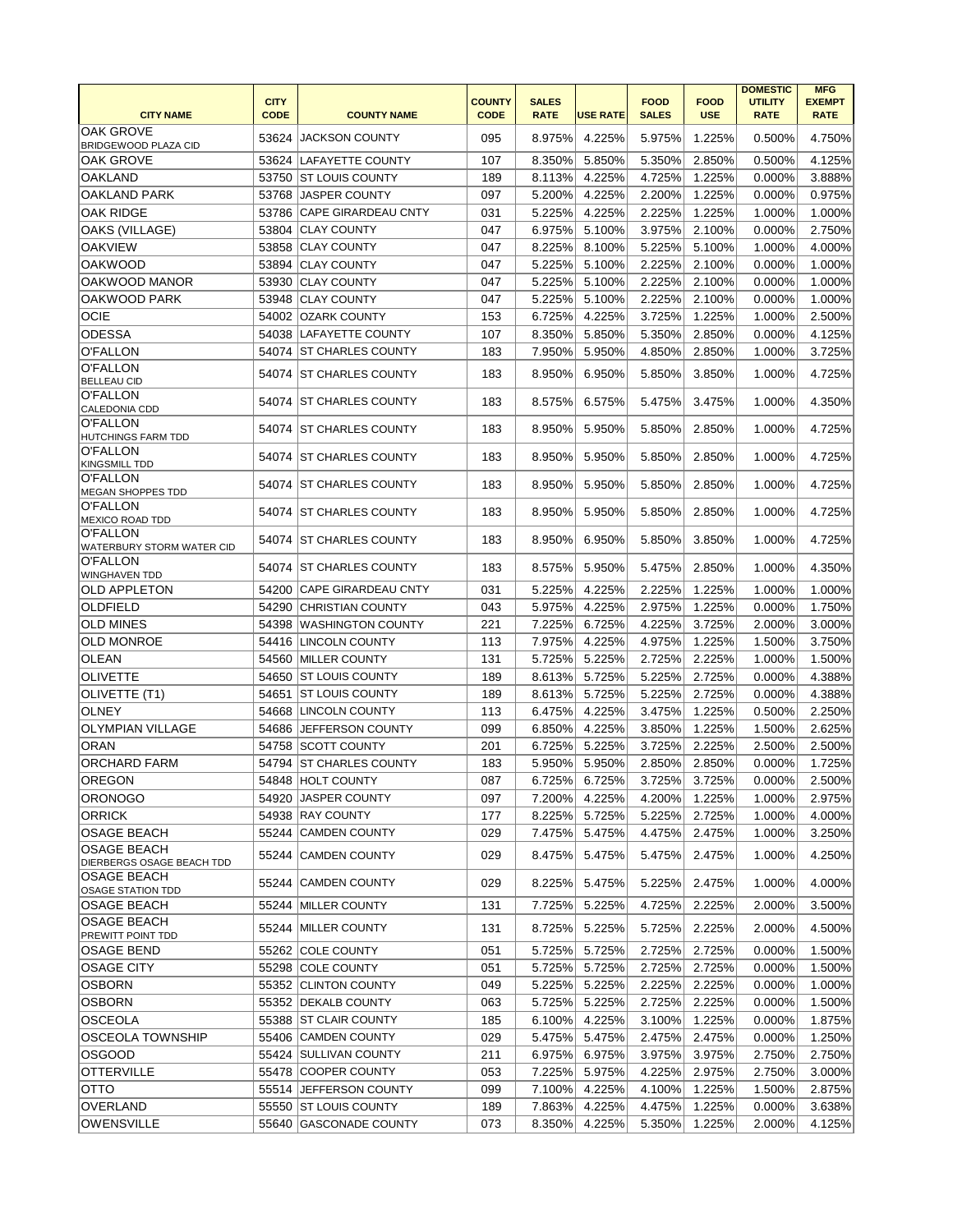|                                                                     |             |                          |               |              |                 |              |             | <b>DOMESTIC</b> | <b>MFG</b>    |
|---------------------------------------------------------------------|-------------|--------------------------|---------------|--------------|-----------------|--------------|-------------|-----------------|---------------|
|                                                                     | <b>CITY</b> |                          | <b>COUNTY</b> | <b>SALES</b> |                 | <b>FOOD</b>  | <b>FOOD</b> | <b>UTILITY</b>  | <b>EXEMPT</b> |
| <b>CITY NAME</b>                                                    | <b>CODE</b> | <b>COUNTY NAME</b>       | <b>CODE</b>   | <b>RATE</b>  | <b>USE RATE</b> | <b>SALES</b> | <b>USE</b>  | <b>RATE</b>     | <b>RATE</b>   |
| <b>OXLY</b>                                                         |             | 55694 RIPLEY COUNTY      | 181           | 5.725%       | 4.225%          | 2.725%       | 1.225%      | 1.500%          | 1.500%        |
| <b>OZARK</b>                                                        | 55766       | <b>CHRISTIAN COUNTY</b>  | 043           | 7.975%       | 4.225%          | 4.975%       | 1.225%      | 0.000%          | 3.750%        |
| <b>OZARK</b><br>HWY J & 17TH ST CID                                 |             | 55766 CHRISTIAN COUNTY   | 043           | 8.975%       | 4.225%          | 5.975%       | 1.225%      | 0.000%          | 4.750%        |
| <b>OZARK</b>                                                        |             |                          |               |              |                 |              |             |                 |               |
| <b>OZARK CENTRE TDD</b>                                             |             | 55766 CHRISTIAN COUNTY   | 043           | 8.350%       | 4.225%          | 5.350%       | 1.225%      | 0.000%          | 4.125%        |
| <b>OZARK</b>                                                        |             |                          |               |              |                 |              |             |                 | 5.750%        |
| <b>TOWN &amp; COUNTRY VILLAGE TDD</b><br>TOWN & COUNTRY VILLAGE CID |             | 55766 CHRISTIAN COUNTY   | 043           | 9.975%       | 5.225%          | 6.975%       | 2.225%      | 0.000%          |               |
| <b>OZARK BEACH</b>                                                  |             | 55856 TANEY COUNTY       | 213           | 6.100%       | 4.225%          | 3.100%       | 1.225%      | 0.000%          | 1.875%        |
| PACIFIC                                                             |             | 55910 FRANKLIN COUNTY    | 071           | 7.975%       | 4.225%          | 4.975%       | 1.225%      | 1.000%          | 3.750%        |
| PACIFIC                                                             |             | 55910 FRANKLIN COUNTY    | 071           | 8.975%       | 5.225%          | 5.975%       | 2.225%      | 1.000%          | 4.750%        |
| <b>EAST OSAGE CID</b>                                               |             |                          |               |              |                 |              |             |                 |               |
| PACIFIC<br>OSAGE COMMERCIAL AREA CID                                |             | 55910 FRANKLIN COUNTY    | 071           | 8.975%       | 5.225%          | 5.975%       | 2.225%      | 1.000%          | 4.750%        |
| PACIFIC                                                             |             |                          |               |              |                 |              |             |                 |               |
| VIADUCT COMMERCIAL AREA CID                                         |             | 55910 FRANKLIN COUNTY    | 071           | 8.975%       | 5.225%          | 5.975%       | 2.225%      | 1.000%          | 4.750%        |
| PACIFIC                                                             |             | 55910 ST LOUIS COUNTY    | 189           | 8.113%       | 4.225%          | 4.725%       | 1.225%      | 1.000%          | 3.888%        |
| PACIFIC<br><b>EAST OSAGE CID</b>                                    |             | 55910 ST LOUIS COUNTY    | 189           | 9.113%       | 5.225%          | 5.725%       | 2.225%      | 1.000%          | 4.888%        |
| PACIFIC (X1)                                                        | 55911       | <b>ST LOUIS COUNTY</b>   | 189           | 8.113%       | 4.225%          | 4.725%       | 1.225%      | 0.000%          | 3.888%        |
| PAGEDALE                                                            |             | 55964 ST LOUIS COUNTY    | 189           | 8.363%       | 4.225%          | 4.975%       | 1.225%      | 0.000%          | 4.138%        |
| PAGEDALE (T2)                                                       |             | 55966 ST LOUIS COUNTY    | 189           | 8.363%       | 4.225%          | 4.975%       | 1.225%      | 0.000%          | 4.138%        |
| PAGEDALE (T3)                                                       | 55967       | <b>ST LOUIS COUNTY</b>   | 189           | 8.363%       | 4.225%          | 4.975%       | 1.225%      | 0.000%          | 4.138%        |
| PAGEDALE (T4)                                                       |             | 55968 ST LOUIS COUNTY    | 189           | 8.363%       | 4.225%          | 4.975%       | 1.225%      | 0.000%          | 4.138%        |
| PAGEDALE (T5)                                                       |             | 55969 ST LOUIS COUNTY    | 189           | 8.363%       | 4.225%          | 4.975%       | 1.225%      | 0.000%          | 4.138%        |
| PAGEDALE (T6)                                                       |             | 55970 ST LOUIS COUNTY    | 189           | 8.363%       | 4.225%          | 4.975%       | 1.225%      | 0.000%          | 4.138%        |
| PAGEDALE (T7)                                                       |             | 55971 ST LOUIS COUNTY    | 189           | 8.363%       | 4.225%          | 4.975%       | 1.225%      | 0.000%          | 4.138%        |
| PAGEDALE (T8)                                                       |             | 55972 ST LOUIS COUNTY    | 189           | 8.363%       | 4.225%          | 4.975%       | 1.225%      | 0.000%          | 4.138%        |
| PAGEDALE (T9)                                                       |             | 55973 ST LOUIS COUNTY    | 189           | 8.363%       | 4.225%          | 4.975%       | 1.225%      | 0.000%          | 4.138%        |
| PAGEDALE (T10)                                                      |             | 55974 ST LOUIS COUNTY    | 189           | 8.363%       | 4.225%          | 4.975%       | 1.225%      | 0.000%          | 4.138%        |
| <b>PAINTON</b>                                                      |             | 55982 STODDARD COUNTY    | 207           | 5.225%       | 4.225%          | 2.225%       | 1.225%      | 0.000%          | 1.000%        |
| <b>PALMYRA</b>                                                      |             | 56036 MARION COUNTY      | 127           | 8.100%       | 7.100%          | 5.100%       | 4.100%      | 1.250%          | 3.875%        |
| PARIS                                                               |             | 56144 MONROE COUNTY      | 137           | 7.725%       | 5.225%          | 4.725%       | 2.225%      | 2.000%          | 3.500%        |
| PARKDALE                                                            |             | 56216 JEFFERSON COUNTY   | 099           | 6.850%       | 4.225%          | 3.850%       | 1.225%      | 1.500%          | 2.625%        |
| <b>PARK HILLS</b>                                                   |             | 56272 ST FRANCOIS COUNTY | 187           | 8.475%       | 4.225%          | 5.475%       | 1.225%      | 1.500%          | 4.250%        |
| <b>PARK HILLS</b>                                                   |             | 56272 ST FRANCOIS COUNTY | 187           | 8.975%       | 4.225%          | 5.975%       | 1.225%      | 1.500%          | 4.750%        |
| PARK HILLS TDD                                                      |             |                          |               |              |                 |              |             |                 |               |
| PARKVILLE                                                           |             | 56288 PLATTE COUNTY      | 165           | 7.100%       | 5.600%          | 4.100%       | 2.600%      | 1.000%          | 2.875%        |
| PARKVILLE<br>PARKVILLE OLD TOWNE MARKET                             |             | 56288 PLATTE COUNTY      | 165           | $8.100\%$    | 6.600%          | 5.100%       | 3.600%      | 1.000%          | 3.875%        |
| CID.                                                                |             |                          |               |              |                 |              |             |                 |               |
| PARKVILLE                                                           |             |                          |               |              |                 |              |             |                 |               |
| PC 1 CD<br>PARKVILLE COMMONS TDD                                    |             | 56288 PLATTE COUNTY      | 165           | 9.100%       | 6.600%          | 6.100%       | 3.600%      | 1.000%          | 4.875%        |
| PARKVILLE                                                           |             | 56288 PLATTE COUNTY      | 165           | 8.100%       | 5.600%          | 5.100%       | 2.600%      | 1.000%          |               |
| <b>PARKVILLE COMMONS TDD</b>                                        |             |                          |               |              |                 |              |             |                 | 3.875%        |
| PARKWAY                                                             |             | 56306 FRANKLIN COUNTY    | 071           | 8.975%       | 4.225%          | 5.975%       | 1.225%      | 0.000%          | 4.750%        |
| PARMA                                                               |             | 56342 NEW MADRID COUNTY  | 143           | 7.475%       | 6.225%          | 4.475%       | 3.225%      | 2.500%          | 3.250%        |
| PARNELL                                                             |             | 56360 NODAWAY COUNTY     | 147           | 5.725%       | 5.225%          | 2.725%       | 2.225%      | 0.000%          | 1.500%        |
| <b>PASADENA HILLS</b>                                               |             | 56396 ST LOUIS COUNTY    | 189           | 7.613%       | 4.725%          | 4.225%       | 1.725%      | 0.000%          | 3.388%        |
| <b>PASADENA PARK</b>                                                |             | 56414 ST LOUIS COUNTY    | 189           | 7.613%       | 4.225%          | 4.225%       | 1.225%      | 0.000%          | 3.388%        |
| PASCOLA                                                             |             | 56432 PEMISCOT COUNTY    | 155           | 5.475%       | 4.225%          | 2.475%       | 1.225%      | 1.250%          | 1.250%        |
| PASSAIC                                                             |             | 56468 BATES COUNTY       | 013           | 5.225%       | 5.225%          | 2.225%       | 2.225%      | 0.000%          | 1.000%        |
| PATTERSON                                                           |             | 56504 WAYNE COUNTY       | 223           | 5.725%       | 4.225%          | 2.725%       | 1.225%      | 1.500%          | 1.500%        |
| <b>PATTON</b>                                                       |             | 56522 BOLLINGER COUNTY   | 017           | 5.850%       | 5.850%          | 2.850%       | 2.850%      | 1.625%          | 1.625%        |
| <b>PATTONSBURG</b>                                                  |             | 56558 DAVIESS COUNTY     | 061           | 7.725%       | 6.725%          | 4.725%       | 3.725%      | 0.000%          | 3.500%        |
| PAYNESVILLE                                                         |             | 56612 PIKE COUNTY        | 163           | 6.225%       | 4.225%          | 3.225%       | 1.225%      | 1.000%          | 2.000%        |
| <b>PEACE VALLEY</b>                                                 |             | 56630 HOWELL COUNTY      | 091           | 5.162%       | 4.225%          | 2.162%       | 1.225%      | 0.000%          | 0.937%        |
| <b>PEACH ORCHARD</b>                                                |             | 56648 PEMISCOT COUNTY    | 155           | 5.475%       | 4.225%          | 2.475%       | 1.225%      | 1.250%          | 1.250%        |
| PECULIAR                                                            |             | 56756 CASS COUNTY        | 037           | 8.475%       | 8.475%          | 5.475%       | 5.475%      | 3.750%          | 4.250%        |
| PENERMON                                                            |             | 56900 STODDARD COUNTY    | 207           | 5.225%       | 4.225%          | 2.225%       | 1.225%      | 0.000%          | 1.000%        |
| PENNSBORO                                                           |             | 56936 DADE COUNTY        | 057           | 6.475%       | 5.975%          | 3.475%       | 2.975%      | 1.000%          | 2.250%        |
| PERKINS                                                             |             | 57044 SCOTT COUNTY       | 201           | 5.225%       | 5.225%          | 2.225%       | 2.225%      | 1.000%          | 1.000%        |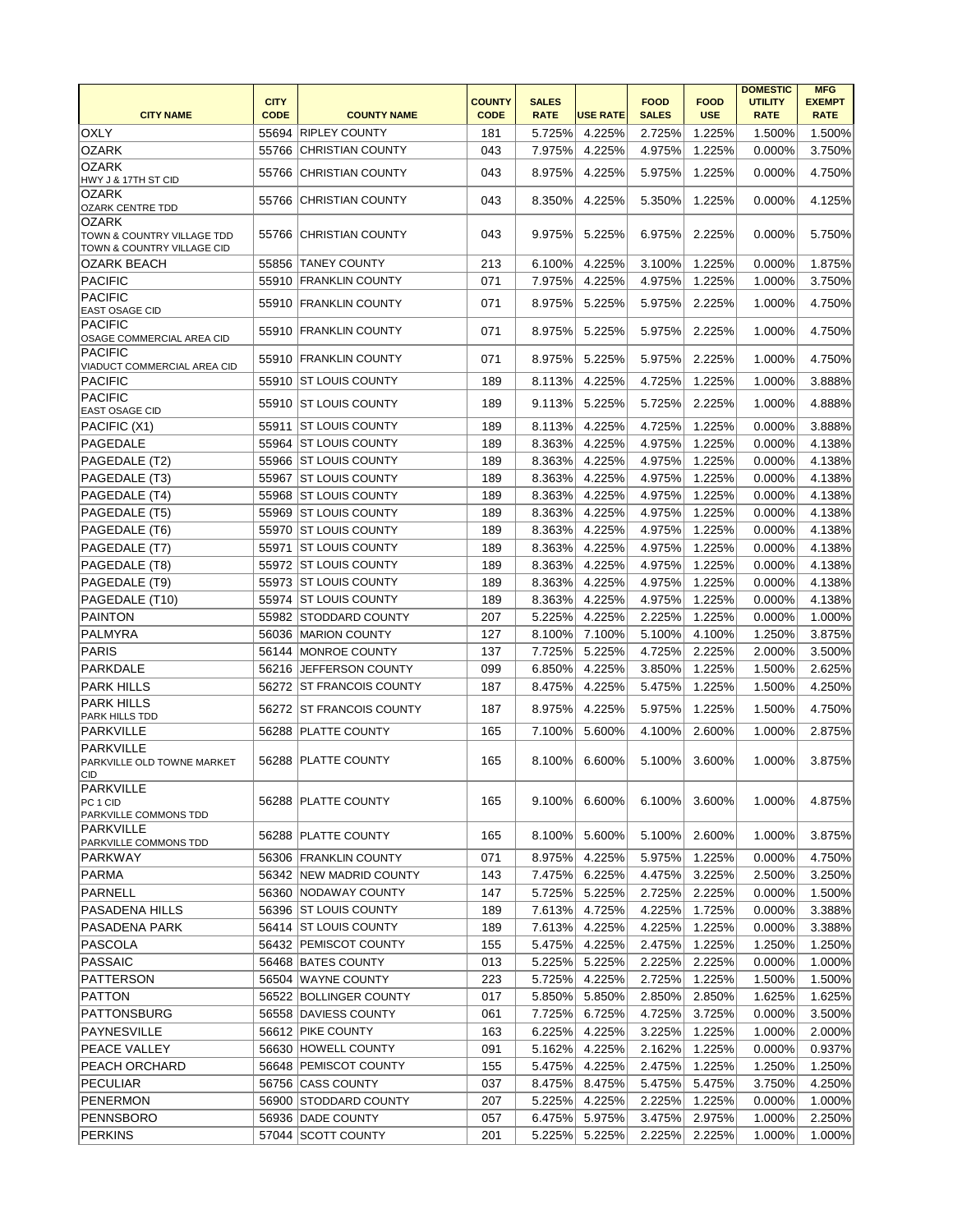|                                                    |                            |                                                |                              |                             |                  |                             |                           | <b>DOMESTIC</b>               | <b>MFG</b>                   |
|----------------------------------------------------|----------------------------|------------------------------------------------|------------------------------|-----------------------------|------------------|-----------------------------|---------------------------|-------------------------------|------------------------------|
| <b>CITY NAME</b>                                   | <b>CITY</b><br><b>CODE</b> | <b>COUNTY NAME</b>                             | <b>COUNTY</b><br><b>CODE</b> | <b>SALES</b><br><b>RATE</b> | <b>USE RATE</b>  | <b>FOOD</b><br><b>SALES</b> | <b>FOOD</b><br><b>USE</b> | <b>UTILITY</b><br><b>RATE</b> | <b>EXEMPT</b><br><b>RATE</b> |
| PERRY                                              |                            | 57080 RALLS COUNTY                             | 173                          | 8.225%                      | 6.725%           | 5.225%                      | 3.725%                    | 1.000%                        | 4.000%                       |
| PERRYVILLE                                         |                            | 57116 PERRY COUNTY                             | 157                          | 7.975%                      | 7.975%           | 4.975%                      | 4.975%                    | 1.375%                        | 3.750%                       |
| PERUQUE                                            |                            | 57170 ST CHARLES COUNTY                        | 183                          | 5.950%                      | 5.950%           | 2.850%                      | 2.850%                    | 0.000%                        | 1.725%                       |
| PEVELY                                             |                            | 57278 JEFFERSON COUNTY                         | 099                          | 8.350%                      | 4.225%           | 5.350%                      | 1.225%                    | 3.500%                        | 4.125%                       |
| <b>PHELPS CITY</b>                                 |                            | 57332 ATCHISON COUNTY                          | 005                          | 6.475%                      | 6.475%           | 3.475%                      | 3.475%                    | 0.000%                        | 2.250%                       |
| PHILADELPHIA                                       |                            | 57350 MARION COUNTY                            | 127                          | 6.350%                      | 5.350%           | 3.350%                      | 2.350%                    | 0.000%                        | 2.125%                       |
| <b>PHILLIPSBURG</b>                                |                            | 57368 LACLEDE COUNTY                           | 105                          | 5.725%                      | 4.225%           | 2.725%                      | 1.225%                    | 0.500%                        | 1.500%                       |
| PICKERING                                          |                            | 57404 NODAWAY COUNTY                           | 147                          | 5.725%                      | 5.225%           | 2.725%                      | 2.225%                    | 0.000%                        | 1.500%                       |
| <b>PIEDMONT</b>                                    | 57422                      | <b>WAYNE COUNTY</b>                            | 223                          | 8.225%                      | 4.225%           | 5.225%                      | 1.225%                    | 2.500%                        | 4.000%                       |
| <b>PIERPONT VILLAGE</b>                            |                            | 57512 BOONE COUNTY                             | 019                          | 6.475%                      | 4.225%           | 3.475%                      | 1.225%                    | 2.000%                        | 2.250%                       |
| <b>PIERCE CITY</b>                                 |                            | 57494 LAWRENCE COUNTY                          | 109                          | 8.350%                      | 5.725%           | 5.350%                      | 2.725%                    | 0.000%                        | 4.125%                       |
| <b>PILOT GROVE</b>                                 |                            | 57602 COOPER COUNTY                            | 053                          | 8.225%                      | 7.975%           | 5.225%                      | 4.975%                    | 1.750%                        | 4.000%                       |
| <b>PILOT KNOB</b>                                  |                            | 57656 <b>IRON COUNTY</b>                       | 093                          | 8.225%                      | 4.225%           | 5.225%                      | 1.225%                    | 2.000%                        | 4.000%                       |
| <b>PINE LAWN</b>                                   | 57800                      | <b>ST LOUIS COUNTY</b>                         | 189                          | 8.113%                      | 4.225%           | 4.725%                      | 1.225%                    | 0.000%                        | 3.888%                       |
| PINEVILLE                                          |                            | 57818   MCDONALD COUNTY                        | 119                          | 7.725%                      | 5.725%           | 4.725%                      | 2.725%                    | 3.000%                        | 3.500%                       |
| <b>PINEY PARK</b>                                  |                            | 57908 FRANKLIN COUNTY                          | 071                          | 6.975%                      | 4.225%           | 3.975%                      | 1.225%                    | 0.000%                        | 2.750%                       |
| <b>PINHOOK</b>                                     |                            | 57926 MISSISSIPPI COUNTY                       | 133                          | 5.975%                      | 4.225%           | 2.975%                      | 1.225%                    | 0.000%                        | 1.750%                       |
| PITTSBURG                                          |                            | 58016 HICKORY COUNTY                           | 085                          | 5.725%                      | 4.225%           | 2.725%                      | 1.225%                    | 1.500%                        | 1.500%                       |
| PLAD                                               | 58070                      | <b>DALLAS COUNTY</b>                           | 059                          | 6.225%                      | 4.225%           | 3.225%                      | 1.225%                    | 2.000%                        | 2.000%                       |
| PLATO                                              | 58088                      | <b>TEXAS COUNTY</b>                            | 215                          | 6.725%                      | 4.225%           | 3.725%                      | 1.225%                    | 1.500%                        | 2.500%                       |
| <b>PLATTE CITY</b>                                 |                            | 58178 PLATTE COUNTY                            | 165                          | 7.975%                      | 5.600%           | 4.975%                      | 2.600%                    | 0.000%                        | 3.750%                       |
| <b>PLATTE CITY</b>                                 |                            | 58178 PLATTE COUNTY                            | 165                          | 8.600%                      | 6.225%           | 5.600%                      | 3.225%                    | 0.000%                        | 4.375%                       |
| PLATTE CITY MARKET CID<br><b>PLATTE CITY</b>       |                            | 58178 PLATTE COUNTY                            | 165                          | 8.850%                      | 5.600%           | 5.850%                      | 2.600%                    | 0.000%                        | 4.625%                       |
| PLATTE VALLEY PLAZA TDD<br><b>PLATTE WOODS</b>     |                            | 58196 PLATTE COUNTY                            | 165                          | 7.100%                      | 5.600%           | 4.100%                      | 2.600%                    | 0.000%                        | 2.875%                       |
| PLATTSBURG                                         | 58250                      | <b>CLINTON COUNTY</b>                          | 049                          | 7.225%                      | 7.225%           | 4.225%                      | 4.225%                    | 0.000%                        | 3.000%                       |
| <b>PLEASANT GREEN</b>                              | 58358                      | <b>COOPER COUNTY</b>                           | 053                          | 6.225%                      | 5.975%           | 3.225%                      | 2.975%                    | 1.750%                        | 2.000%                       |
| <b>PLEASANT HILL</b>                               |                            | 58394 CASS COUNTY                              | 037                          | 8.725%                      | 5.975%           | 5.725%                      | 2.975%                    | 2.750%                        | 4.500%                       |
| PLEASANT HILL                                      |                            | 58394 IJACKSON COUNTY                          | 095                          | 8.225%                      | 4.225%           | 5.225%                      | 1.225%                    | 1.500%                        | 4.000%                       |
| <b>PLEASANT HOPE</b>                               |                            | 58448 POLK COUNTY                              | 167                          | 7.100%                      | 5.725%           | 4.100%                      | 2.725%                    | 2.375%                        | 2.875%                       |
| PLEASANT VALLEY                                    |                            | 58520 CLAY COUNTY                              | 047                          | 8.725%                      | 5.100%           | 5.725%                      | 2.100%                    | 0.000%                        | 4.500%                       |
| PLEVNA                                             |                            | 58574 KNOX COUNTY                              | 103                          | 6.225%                      | 4.225%           | 3.225%                      | 1.225%                    | 2.000%                        | 2.000%                       |
| <b>POCAHONTAS</b>                                  |                            | 58628 CAPE GIRARDEAU CNTY                      | 031                          | 5.225%                      | 4.225%           | 2.225%                      | 1.225%                    | 1.000%                        | 1.000%                       |
| <b>POINT LOOKOUT</b>                               |                            | 58646 TANEY COUNTY                             | 213                          | 6.100%                      | 4.225%           | 3.100%                      | 1.225%                    | 0.000%                        | 1.875%                       |
| POINT PLEASANT                                     |                            | 58664 NEW MADRID COUNTY                        | 143                          | 5.475%                      | 4.225%           | 2.475%                      | 1.225%                    | 1.000%                        | 1.250%                       |
| POLK                                               |                            | 58826 POLK COUNTY                              | 167                          | 5.600%                      | 4.225%           | 2.600%                      | 1.225%                    | 1.375%                        | 1.375%                       |
| <b>POLLOCK</b>                                     |                            | 58898 SULLIVAN COUNTY                          | 211                          | 6.975%                      | 6.975%           | 3.975%                      | 3.975%                    | 2.750%                        | 2.750%                       |
| <b>POLO</b>                                        |                            | 58916 CALDWELL COUNTY                          | 025                          | 8.225%                      | 6.225%           | 5.225%                      | 3.225%                    | 0.500%                        | 4.000%                       |
| <b>POMONA</b>                                      |                            | 58934 HOWELL COUNTY                            | 091                          | 5.162%                      | 4.225%           | 2.162%                      | 1.225%                    | 0.000%                        | 0.937%                       |
| <b>PONCE DE LEON</b>                               |                            | 58970 STONE COUNTY                             | 209                          | 5.975%                      | 5.975%           | 2.975%                      | 2.975%                    | 1.000%                        | 1.750%                       |
| <b>PONTIAC</b>                                     |                            | 59060 OZARK COUNTY                             | 153                          | 6.725%                      | 4.225%           | 3.725%                      | 1.225%                    | 1.000%                        | 2.500%                       |
| <b>POPLAR BLUFF</b>                                |                            | 59096 BUTLER COUNTY                            | 023                          | 7.725%                      | 4.225%           | 4.725%                      | 1.225%                    | 2.000%                        | 3.500%                       |
| <b>POPLAR BLUFF</b>                                |                            | 59096 BUTLER COUNTY                            | 023                          | 8.725%                      | 5.225%           | 5.725%                      | 2.225%                    | 2.000%                        | 4.500%                       |
| <b>KELLY TOWN PLAZA CID</b><br><b>POPLAR BLUFF</b> |                            | 59096 BUTLER COUNTY                            | 023                          | 8.725%                      | 4.225%           | 5.725%                      | 1.225%                    | 2.000%                        | 4.500%                       |
| POPLAR BLUFF REGIONAL TDD<br>PORTAGE DES SIOUX     |                            | 59150 ST CHARLES COUNTY                        | 183                          | 6.950%                      | 5.950%           | 3.850%                      | 2.850%                    | 0.000%                        | 2.725%                       |
| <b>PORTAGEVILLE</b>                                |                            | 59186 NEW MADRID COUNTY                        | 143                          | 6.975%                      | 4.225%           | 3.975%                      | 1.225%                    | 2.000%                        | 2.750%                       |
| PORTLAND                                           |                            | 59240 CALLAWAY COUNTY                          | 027                          | 5.725%                      | 4.225%           | 2.725%                      | 1.225%                    | 0.000%                        | 1.500%                       |
|                                                    |                            |                                                |                              |                             |                  |                             |                           |                               |                              |
| <b>POTOSI</b>                                      |                            | 59330 WASHINGTON COUNTY<br>59348 HOWELL COUNTY | 221                          | 8.225%                      | 6.725%           | 5.225%                      | 3.725%                    | 2.000%                        | 4.000%                       |
| <b>POTTERSVILLE</b>                                |                            |                                                | 091                          | 5.162%                      | 4.225%<br>4.225% | 2.162%                      | 1.225%                    | 0.000%                        | 0.937%<br>2.000%             |
| POWELL                                             |                            | 59384 MCDONALD COUNTY                          | 119                          | 6.225%                      |                  | 3.225%                      | 1.225%                    | 1.500%                        |                              |
| <b>POWERSITE</b><br><b>POWERSVILLE</b>             |                            | 59402 TANEY COUNTY                             | 213<br>171                   | 6.100%<br>6.225%            | 4.225%           | 3.100%<br>3.225%            | 1.225%<br>3.225%          | 0.000%<br>2.000%              | 1.875%<br>2.000%             |
|                                                    |                            | 59420 PUTNAM COUNTY                            |                              |                             | 6.225%           |                             |                           |                               |                              |
| POYNOR                                             |                            | 59438 RIPLEY COUNTY                            | 181                          | 5.725%                      | 4.225%           | 2.725%                      | 1.225%                    | 1.500%                        | 1.500%                       |
| <b>PRAIRIE HILL</b>                                |                            | 59708 CHARITON COUNTY                          | 041                          | 6.100%<br>6.225%            | 6.100%           | 3.100%                      | 3.100%                    | 0.000%<br>1.750%              | 1.875%                       |
| <b>PRAIRIE HOME</b>                                |                            | 59726 COOPER COUNTY                            | 053                          |                             | 5.975%           | 3.225%                      | 2.975%                    |                               | 2.000%                       |
| PRATHERSVILLE                                      |                            | 59798 BOONE COUNTY                             | 019                          | 5.975%                      | 4.225%           | 2.975%                      | 1.225%                    | 1.500%                        | 1.750%                       |
| <b>PRATHERSVILLE VILLAGE</b>                       |                            | 59816 CLAY COUNTY                              | 047                          | 5.225%                      | 5.100%           | 2.225%                      | 2.100%                    | 0.000%                        | 1.000%                       |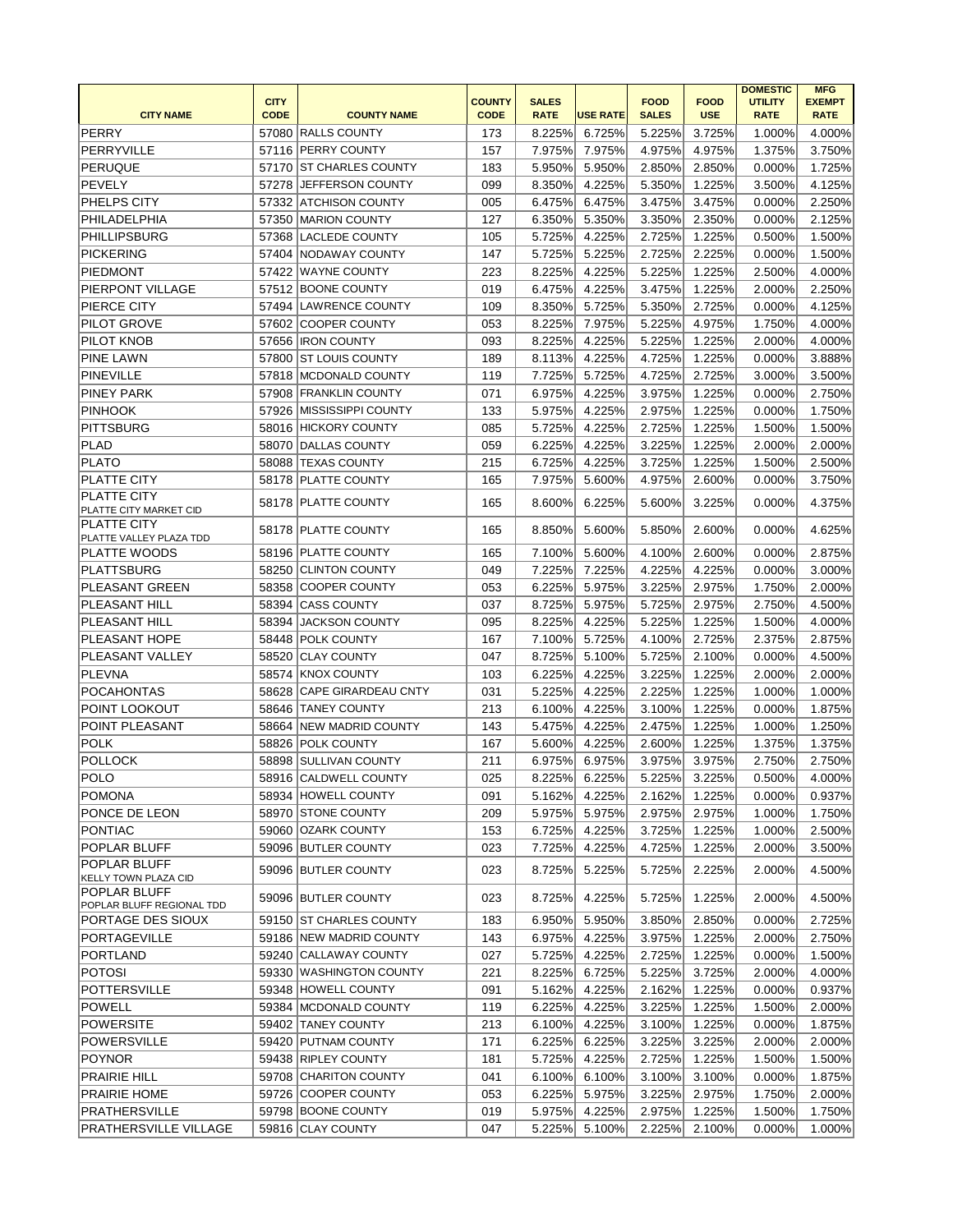|                                                                                                            |                            |                         |                              |                             |                 |                             |                           | <b>DOMESTIC</b>               | <b>MFG</b>                   |
|------------------------------------------------------------------------------------------------------------|----------------------------|-------------------------|------------------------------|-----------------------------|-----------------|-----------------------------|---------------------------|-------------------------------|------------------------------|
| <b>CITY NAME</b>                                                                                           | <b>CITY</b><br><b>CODE</b> | <b>COUNTY NAME</b>      | <b>COUNTY</b><br><b>CODE</b> | <b>SALES</b><br><b>RATE</b> | <b>USE RATE</b> | <b>FOOD</b><br><b>SALES</b> | <b>FOOD</b><br><b>USE</b> | <b>UTILITY</b><br><b>RATE</b> | <b>EXEMPT</b><br><b>RATE</b> |
| PRESTON                                                                                                    |                            | 59870 HICKORY COUNTY    | 085                          | 6.725%                      | 4.225%          | 3.725%                      | 1.225%                    | 2.500%                        | 2.500%                       |
| PRINCETON                                                                                                  | 59942                      | MERCER COUNTY           | 129                          | 7.475%                      | 6.475%          | 4.475%                      | 3.475%                    | 1.250%                        | 3.250%                       |
| PROSPERITY                                                                                                 | 60050                      | JASPER COUNTY           | 097                          | 5.200%                      | 4.225%          | 2.200%                      | 1.225%                    | 0.000%                        | 0.975%                       |
| <b>PROTEM</b>                                                                                              | 60068                      | <b>TANEY COUNTY</b>     | 213                          | 6.100%                      | 4.225%          | 3.100%                      | 1.225%                    | 0.000%                        | 1.875%                       |
| PURCELL                                                                                                    | 60140                      | JASPER COUNTY           | 097                          | 6.200%                      | 4.225%          | 3.200%                      | 1.225%                    | 1.000%                        | 1.975%                       |
| PURDIN                                                                                                     |                            | 60158 LINN COUNTY       | 115                          | 6.225%                      | 5.725%          | 3.225%                      | 2.725%                    | 1.500%                        | 2.000%                       |
| PURDY                                                                                                      |                            | 60176 BARRY COUNTY      | 009                          | 7.725%                      | 4.225%          | 4.725%                      | 1.225%                    | 0.000%                        | 3.500%                       |
| PUXICO                                                                                                     | 60284                      | <b>STODDARD COUNTY</b>  | 207                          | 6.475%                      | 4.225%          | 3.475%                      | 1.225%                    | 1.250%                        | 2.250%                       |
| <b>QUEEN CITY</b>                                                                                          | 60356                      | <b>SCHUYLER COUNTY</b>  | 197                          | 8.725%                      | 4.225%          | 5.725%                      | 1.225%                    | 3.000%                        | 4.500%                       |
| <b>QUINCY</b>                                                                                              |                            | 60392 HICKORY COUNTY    | 085                          | 5.725%                      | 4.225%          | 2.725%                      | 1.225%                    | 1.500%                        | 1.500%                       |
| QUITMAN                                                                                                    |                            | 60410 NODAWAY COUNTY    | 147                          | 5.725%                      | 5.225%          | 2.725%                      | 2.225%                    | 0.000%                        | 1.500%                       |
| QULIN                                                                                                      |                            | 60428 BUTLER COUNTY     | 023                          | 6.725%                      | 4.225%          | 3.725%                      | 1.225%                    | 1.000%                        | 2.500%                       |
| <b>RACINE</b>                                                                                              |                            | 60446 NEWTON COUNTY     | 145                          | 5.350%                      | 4.225%          | 2.350%                      | 1.225%                    | 1.125%                        | 1.125%                       |
| RALLS                                                                                                      |                            | 60536 RALLS COUNTY      | 173                          | 6.725%                      | 6.725%          | 3.725%                      | 3.725%                    | 0.000%                        | 2.500%                       |
| RANDOLPH                                                                                                   | 60608                      | <b>CLAY COUNTY</b>      | 047                          | 6.725%                      | 5.100%          | 3.725%                      | 2.100%                    | 0.000%                        | 2.500%                       |
| <b>RAVENWOOD</b>                                                                                           |                            | 60716 NODAWAY COUNTY    | 147                          | 5.725%                      | 5.225%          | 2.725%                      | 2.225%                    | 0.000%                        | 1.500%                       |
| RAYMONDVILLE                                                                                               | 60734                      | <b>TEXAS COUNTY</b>     | 215                          | 5.725%                      | 4.225%          | 2.725%                      | 1.225%                    | 1.500%                        | 1.500%                       |
| RAYMORE                                                                                                    |                            | 60752 CASS COUNTY       | 037                          | 8.975%                      | 5.975%          | 5.975%                      | 2.975%                    | 2.250%                        | 4.750%                       |
| RAYMORE<br>58 HIGHWAY REGIONAL MARKET<br><b>CID</b>                                                        |                            | 60752 CASS COUNTY       | 037                          | 9.475%                      | 6.475%          | 6.475%                      | 3.475%                    | 2.250%                        | 5.250%                       |
| <b>RAYMORE</b><br><b>EAST GATEWAY TDD</b>                                                                  |                            | 60752 CASS COUNTY       | 037                          | 9.975%                      | 5.975%          | 6.975%                      | 2.975%                    | 2.250%                        | 5.750%                       |
| RAYMORE<br><b>FOXWOOD VILLAGE CID</b>                                                                      |                            | 60752 CASS COUNTY       | 037                          | 9.725%                      | 5.975%          | 6.725%                      | 2.975%                    | 2.250%                        | 5.500%                       |
| RAYMORE<br>HUBACH HILL ROAD & NORTH CASS<br><b>PARKWAY TDD</b>                                             |                            | 60752 CASS COUNTY       | 037                          | 9.225%                      | 5.975%          | 6.225%                      | 2.975%                    | 2.250%                        | 5.000%                       |
| RAYMORE<br>HUBACH HILL ROAD & NORTH CASS<br><b>PARKWAY TDD</b><br>BELTON/RAYMORE INTERCHANGE<br><b>TDD</b> |                            | 60752 CASS COUNTY       | 037                          | 9.725%                      | 5.975%          | 6.725%                      | 2.975%                    | 2.250%                        | 5.500%                       |
| RAYMORE<br><b>JETER FARM CID</b>                                                                           |                            | 60752 CASS COUNTY       | 037                          | 9.475%                      | 6.475%          | 6.475%                      | 3.475%                    | 2.250%                        | 5.250%                       |
| <b>RAYMORE</b><br>RAYMORE GALLERIA CID                                                                     |                            | 60752 CASS COUNTY       | 037                          | 9.975%                      | 5.975%          | 6.975%                      | 2.975%                    | 2.250%                        | 5.750%                       |
| <b>RAYTOWN</b>                                                                                             | 60788                      | <b>JACKSON COUNTY</b>   | 095                          | 8.225%                      | 4.225%          | 5.225%                      | 1.225%                    | 2.000%                        | 4.000%                       |
| <b>RAYTOWN</b>                                                                                             |                            | 60788 JACKSON COUNTY    | 095                          | 9.225%                      | 5.225%          | 6.225%                      | 2.225%                    | 2.000%                        | 5.000%                       |
| <b>DITZLER CID</b><br>RAYTOWN<br>HIGHWAY 350 CID                                                           |                            | 60788 JACKSON COUNTY    | 095                          | $9.100\%$                   | 5.100%          | 6.100%                      | 2.100%                    | 2.000%                        | 4.875%                       |
| RAYTOWN                                                                                                    |                            | 60788 JACKSON COUNTY    | 095                          | 9.225%                      | 5.225%          | 6.225%                      | 2.225%                    | 2.000%                        | 5.000%                       |
| <b>RAYTOWN CROSSING CID</b><br><b>RAYTOWN</b><br>RAYTOWN HIGHWAY 350 TDD<br>HIGHWAY 350 CID                |                            | 60788 JACKSON COUNTY    | 095                          | 9.225%                      | $5.100\%$       | 6.225%                      | 2.100%                    | 2.000%                        | 5.000%                       |
| <b>RAYTOWN</b><br><b>RAYTOWN SQUARE CID</b>                                                                |                            | 60788 JACKSON COUNTY    | 095                          | 8.725%                      | 4.725%          | 5.725%                      | 1.725%                    | 2.000%                        | 4.500%                       |
| <b>REA</b>                                                                                                 |                            | 60842 ANDREW COUNTY     | 003                          | 6.425%                      | 5.925%          | 3.425%                      | 2.925%                    | 0.000%                        | 2.200%                       |
| <b>READSVILLE</b>                                                                                          |                            | 60878 CALLAWAY COUNTY   | 027                          | 5.725%                      | 4.225%          | 2.725%                      | 1.225%                    | 0.000%                        | 1.500%                       |
| <b>REDFORD</b>                                                                                             |                            | 60968 REYNOLDS COUNTY   | 179                          | 5.225%                      | 4.225%          | 2.225%                      | 1.225%                    | 0.000%                        | 1.000%                       |
| <b>REDINGS MILL</b>                                                                                        |                            | 60986 NEWTON COUNTY     | 145                          | 5.850%                      | 4.225%          | 2.850%                      | 1.225%                    | 1.125%                        | 1.625%                       |
| <b>REEDS</b>                                                                                               |                            | 61094 JASPER COUNTY     | 097                          | 5.200%                      | 4.225%          | 2.200%                      | 1.225%                    | 0.000%                        | 0.975%                       |
| <b>REEDS SPRING</b>                                                                                        |                            | 61112 STONE COUNTY      | 209                          | 8.475%                      | 5.975%          | 5.475%                      | 2.975%                    | 1.000%                        | 4.250%                       |
| REGER                                                                                                      | 61148                      | <b>SULLIVAN COUNTY</b>  | 211                          | 6.975%                      | 6.975%          | 3.975%                      | 3.975%                    | 2.750%                        | 2.750%                       |
| <b>RENICK</b>                                                                                              |                            | 61166 RANDOLPH COUNTY   | 175                          | 5.725%                      | 5.225%          | 2.725%                      | 2.225%                    | 0.000%                        | 1.500%                       |
| RENSSELAER                                                                                                 |                            | 61184 RALLS COUNTY      | 173                          | 6.725%                      | 6.725%          | 3.725%                      | 3.725%                    | 0.000%                        | 2.500%                       |
| <b>RENSSELAER</b><br>MONROE CITY AMBULANCE<br><b>DISTRICT</b>                                              |                            | 61184 RALLS COUNTY      | 173                          | 7.225%                      | 6.725%          | 4.225%                      | 3.725%                    | 0.000%                        | 3.000%                       |
| <b>REPUBLIC</b>                                                                                            | 61238                      | <b>GREENE COUNTY</b>    | 077                          | 7.850%                      | 4.225%          | 4.850%                      | 1.225%                    | 0.875%                        | 3.625%                       |
| <b>REPUBLIC</b>                                                                                            | 61238                      | <b>CHRISTIAN COUNTY</b> | 043                          | 8.350%                      | 4.225%          | 5.350%                      | 1.225%                    | 0.000%                        | 4.125%                       |
| <b>REVERE</b>                                                                                              |                            | 61292 CLARK COUNTY      | 045                          | 6.225%                      | 4.225%          | 3.225%                      | 1.225%                    | 0.000%                        | 2.000%                       |
| <b>REYNOLDS</b>                                                                                            |                            | 61310 REYNOLDS COUNTY   | 179                          | 5.225%                      | 4.225%          | 2.225%                      | 1.225%                    | 0.000%                        | 1.000%                       |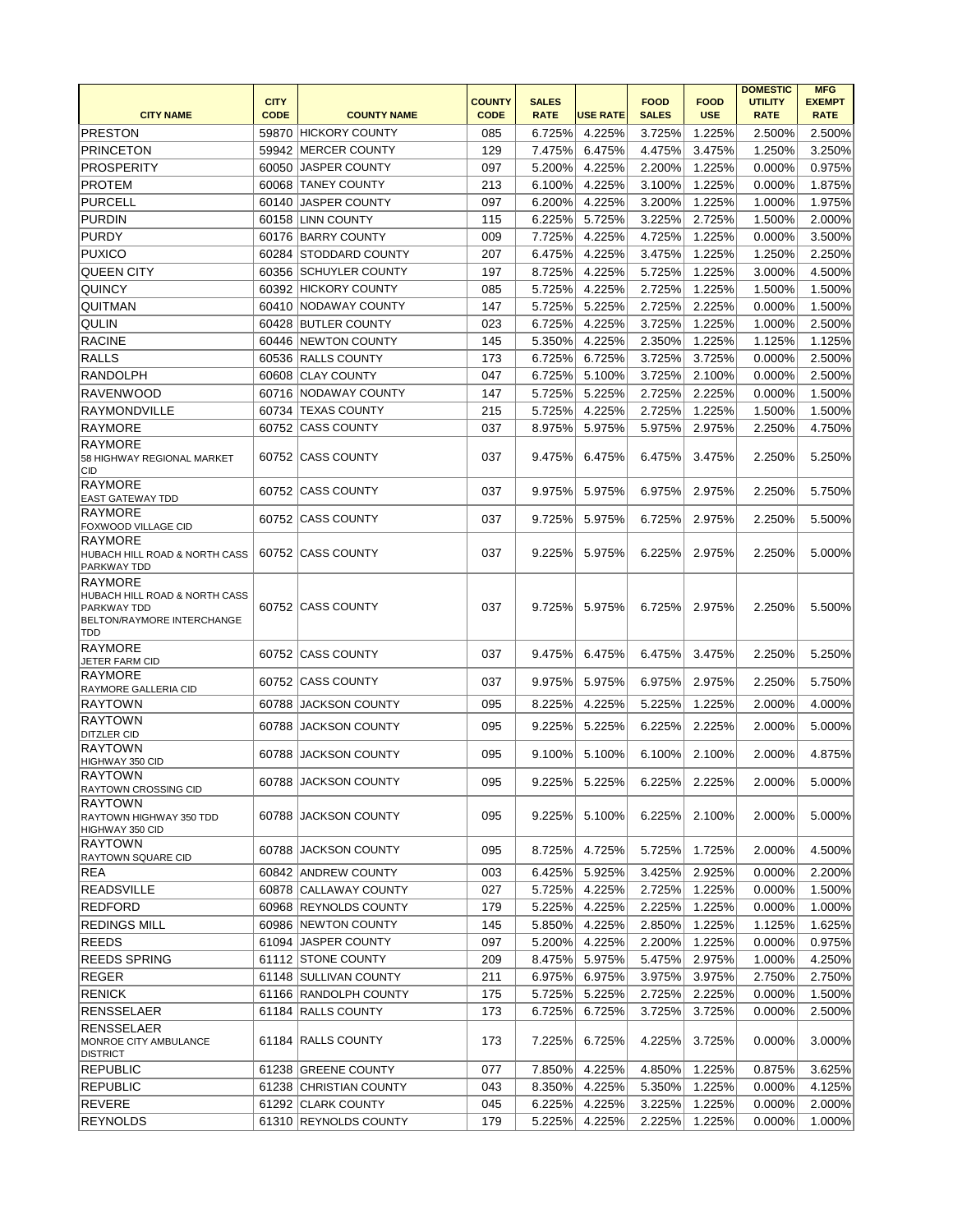|                                                                                                                | <b>CITY</b> |                          | <b>COUNTY</b> | <b>SALES</b> |                 | <b>FOOD</b>  | <b>FOOD</b> | <b>DOMESTIC</b><br><b>UTILITY</b> | <b>MFG</b><br><b>EXEMPT</b> |
|----------------------------------------------------------------------------------------------------------------|-------------|--------------------------|---------------|--------------|-----------------|--------------|-------------|-----------------------------------|-----------------------------|
| <b>CITY NAME</b>                                                                                               | <b>CODE</b> | <b>COUNTY NAME</b>       | <b>CODE</b>   | <b>RATE</b>  | <b>USE RATE</b> | <b>SALES</b> | <b>USE</b>  | <b>RATE</b>                       | <b>RATE</b>                 |
| <b>RHINELAND</b>                                                                                               |             | 61328 IMONTGOMERY COUNTY | 139           | 7.475%       | 4.225%          | 4.475%       | 1.225%      | 2.250%                            | 3.250%                      |
| <b>RICHARDS</b>                                                                                                |             | 61364 VERNON COUNTY      | 217           | 5.225%       | 4.225%          | 2.225%       | 1.225%      | 0.000%                            | 1.000%                      |
| <b>RICH FOUNTAIN</b>                                                                                           |             | 61400 OSAGE COUNTY       | 151           | 6.475%       | 5.975%          | 3.475%       | 2.975%      | 1.250%                            | 2.250%                      |
| <b>RICH HILL</b>                                                                                               |             | 61418 BATES COUNTY       | 013           | 7.225%       | 5.225%          | 4.225%       | 2.225%      | 0.000%                            | 3.000%                      |
| <b>RICHLAND</b>                                                                                                |             | 61562 CAMDEN COUNTY      | 029           | 8.475%       | 5.475%          | 5.475%       | 2.475%      | 1.000%                            | 4.250%                      |
| <b>RICHLAND</b>                                                                                                |             | 61562 LACLEDE COUNTY     | 105           | 8.225%       | 4.225%          | 5.225%       | 1.225%      | 1.000%                            | 4.000%                      |
| <b>RICHLAND</b>                                                                                                |             | 61562 PULASKI COUNTY     | 169           | 7.975%       | 4.225%          | 4.975%       | 1.225%      | 1.000%                            | 3.750%                      |
| <b>RICHMOND</b>                                                                                                |             | 61670 RAY COUNTY         | 177           | 8.225%       | 5.725%          | 5.225%       | 2.725%      | 1.000%                            | 4.000%                      |
| <b>RICHMOND HEIGHTS</b>                                                                                        |             | 61706 ST LOUIS COUNTY    | 189           | 8.613%       | 4.225%          | 5.225%       | 1.225%      | 0.000%                            | 4.388%                      |
| <b>RICHMOND HEIGHTS</b><br><b>BRENTWOOD BLVD/CLAYTON RD</b><br>∣CID<br><b>BRENTWOOD BLVD/CLAYTON RD</b><br>TDD |             | 61706 ST LOUIS COUNTY    | 189           | 10.613%      | 5.225%          | 7.225%       | 2.225%      | 0.000%                            | 6.388%                      |
| <b>RICHMOND HEIGHTS</b><br><b>CHESHIRE CID</b><br><b>CHESHIRE TDD</b>                                          |             | 61706 ST LOUIS COUNTY    | 189           | 10.613%      | 5.225%          | 7.225%       | 2.225%      | 0.000%                            | 6.388%                      |
| <b>RICHMOND HEIGHTS (T2)</b>                                                                                   |             | 61708 ST LOUIS COUNTY    | 189           | 8.613%       | 4.225%          | 5.225%       | 1.225%      | 0.000%                            | 4.388%                      |
| <b>RICHMOND HEIGHTS (T2)</b><br><b>FRANCIS PLACE TDD</b>                                                       |             | 61708 ST LOUIS COUNTY    | 189           | 9.613%       | 4.225%          | 6.225%       | 1.225%      | 0.000%                            | 5.388%                      |
| <b>RICHMOND HEIGHTS (T3)</b>                                                                                   |             | 61709 ST LOUIS COUNTY    | 189           | 8.613%       | 4.225%          | 5.225%       | 1.225%      | 0.000%                            | 4.388%                      |
| <b>RICHMOND HEIGHTS (T4)</b>                                                                                   |             | 61710 ST LOUIS COUNTY    | 189           | 8.613%       | 4.225%          | 5.225%       | 1.225%      | 0.000%                            | 4.388%                      |
| <b>RICHMOND HEIGHTS (T5)</b>                                                                                   |             | 61711 ST LOUIS COUNTY    | 189           | 8.613%       | 4.225%          | 5.225%       | 1.225%      | 0.000%                            | 4.388%                      |
| <b>RICHWOODS</b>                                                                                               |             | 61796 WASHINGTON COUNTY  | 221           | 7.225%       | 6.725%          | 4.225%       | 3.725%      | 2.000%                            | 3.000%                      |
| RIDGEDALE                                                                                                      |             | 61850 TANEY COUNTY       | 213           | 6.100%       | 4.225%          | 3.100%       | 1.225%      | 0.000%                            | 1.875%                      |
| <b>RIDGELEY</b>                                                                                                |             | 61886 PLATTE COUNTY      | 165           | 5.600%       | 5.600%          | 2.600%       | 2.600%      | 0.000%                            | 1.375%                      |
| <b>RIDGEWAY</b>                                                                                                |             | 61904 HARRISON COUNTY    | 081           | 7.725%       | 5.475%          | 4.725%       | 2.475%      | 0.000%                            | 3.500%                      |
| <b>RISCO</b>                                                                                                   |             | 61994 NEW MADRID COUNTY  | 143           | 6.475%       | 4.225%          | 3.475%       | 1.225%      | 2.000%                            | 2.250%                      |
| <b>RITCHEY</b>                                                                                                 |             | 62030 NEWTON COUNTY      | 145           | 5.350%       | 4.225%          | 2.350%       | 1.225%      | 1.125%                            | 1.125%                      |
| <b>RIVER BEND</b>                                                                                              |             | 62056 JACKSON COUNTY     | 095           | 6.475%       | 4.225%          | 3.475%       | 1.225%      | 0.000%                            | 2.250%                      |
| <b>RIVERSIDE</b>                                                                                               |             | 62156 PLATTE COUNTY      | 165           |              | 6.600% 6.600%   | $3.600\%$    | 3.600%      | 1.000%                            | 2.375%                      |
| <b>RIVERVIEW</b>                                                                                               |             | 62192 ST LOUIS COUNTY    | 189           | 7.613%       | 4.725%          | 4.225%       | 1.725%      | 0.000%                            | 3.388%                      |
| <b>RIVES</b>                                                                                                   |             | 62228 DUNKLIN COUNTY     | 069           | 5.225%       | 5.225%          | 2.225%       | 2.225%      | 0.000%                            | 1.000%                      |
| ROACH                                                                                                          |             | 62246 CAMDEN COUNTY      | 029           | 5.475%       | 5.475%          | 2.475%       | 2.475%      | 0.000%                            | 1.250%                      |
| <b>ROANOKE</b>                                                                                                 |             | 62282 HOWARD COUNTY      | 089           | 6.850%       | 6.850%          | 3.850%       | 3.850%      | 2.125%                            | 2.625%                      |
| <b>ROANOKE</b>                                                                                                 |             | 62282 RANDOLPH COUNTY    | 175           | 5.725%       | 5.225%          | 2.725%       | 2.225%      | 0.000%                            | 1.500%                      |
| <b>ROBERTSVILLE</b>                                                                                            |             | 62426 FRANKLIN COUNTY    | 071           | 6.475%       | 4.225%          | 3.475%       | 1.225%      | 0.000%                            | 2.250%                      |
| <b>ROBY</b>                                                                                                    |             | 62480 TEXAS COUNTY       | 215           | 5.725%       | 4.225%          | 2.725%       | 1.225%      | 1.500%                            | 1.500%                      |
| ROCHEPORT                                                                                                      |             | 62498 BOONE COUNTY       | 019           | 7.475%       | 4.225%          | 4.475%       | 1.225%      | 1.500%                            | 3.250%                      |
| ROCKAWAY BEACH                                                                                                 |             | 62570 TANEY COUNTY       | 213           | 8.100%       | 4.225%          | 5.100%       | 1.225%      | 1.000%                            | 3.875%                      |
| <b>ROCKBRIDGE</b>                                                                                              |             | 62588 OZARK COUNTY       | 153           | 6.725%       | 4.225%          | 3.725%       | 1.225%      | 1.000%                            | 2.500%                      |
| <b>ROCK HILL</b>                                                                                               |             | 62660 ST LOUIS COUNTY    | 189           | 8.613%       | 4.225%          | 5.225%       | 1.225%      | 0.000%                            | 4.388%                      |
| <b>ROCK HILL (T3)</b><br>ROCK HILL (T3)                                                                        |             | 62663 ST LOUIS COUNTY    | 189           | 8.613%       | 4.225%          | 5.225%       | 1.225%      | 0.000%                            | 4.388%                      |
| MARKET AT MCKNIGHT 1 TDD                                                                                       |             | 62663 ST LOUIS COUNTY    | 189           | 9.613%       | 4.225%          | 6.225%       | 1.225%      | 0.000%                            | 5.388%                      |
| ROCK HILL (T4)                                                                                                 |             | 62664 ST LOUIS COUNTY    | 189           | 8.613%       | 4.225%          | 5.225%       | 1.225%      | 0.000%                            | 4.388%                      |
| <b>ROCK PORT</b>                                                                                               |             | 62696 ATCHISON COUNTY    | 005           | 8.225%       | 8.225%          | 5.225%       | 5.225%      | 0.000%                            | 4.000%                      |
| <b>ROCKVIEW</b>                                                                                                |             | 62768 SCOTT COUNTY       | 201           | 5.225%       | 5.225%          | 2.225%       | 2.225%      | 1.000%                            | 1.000%                      |
| <b>ROCKVILLE</b>                                                                                               |             | 62786 BATES COUNTY       | 013           | 6.225%       | 5.225%          | 3.225%       | 2.225%      | 0.000%                            | 2.000%                      |
| <b>ROCKY COMFORT</b>                                                                                           |             | 62822 MCDONALD COUNTY    | 119           | 6.225%       | 4.225%          | 3.225%       | 1.225%      | 1.500%                            | 2.000%                      |
| <b>ROCKY MOUNT</b>                                                                                             |             | 62858 MORGAN COUNTY      | 141           | 5.725%       | 5.225%          | 2.725%       | 2.225%      | 0.500%                            | 1.500%                      |
| <b>ROGERSVILLE</b>                                                                                             |             | 62894 GREENE COUNTY      | 077           | 7.475%       | 4.225%          | 4.475%       | 1.225%      | 2.875%                            | 3.250%                      |
| <b>ROGERSVILLE</b><br><b>LOGAN ESTATES CID</b>                                                                 |             | 62894 GREENE COUNTY      | 077           | 8.475%       | 5.225%          | 5.475%       | 2.225%      | 2.875%                            | 4.250%                      |
| <b>ROGERSVILLE</b>                                                                                             |             | 62894 WEBSTER COUNTY     | 225           | 8.058%       | 4.225%          | 5.058%       | 1.225%      | 3.833%                            | 3.833%                      |
| <b>ROLLA</b>                                                                                                   |             | 62912 PHELPS COUNTY      | 161           | 7.350%       | 4.225%          | 4.350%       | 1.225%      | 0.000%                            | 3.125%                      |
| <b>ROMBAUER</b>                                                                                                |             | 62966 BUTLER COUNTY      | 023           | 5.225%       | 4.225%          | 2.225%       | 1.225%      | 1.000%                            | 1.000%                      |
| <b>ROSCOE</b>                                                                                                  |             | 63074 ST CLAIR COUNTY    | 185           | 4.725%       | 4.225%          | 1.725%       | 1.225%      | 0.000%                            | 0.500%                      |
| <b>ROSEBUD</b>                                                                                                 |             | 63110 GASCONADE COUNTY   | 073           | 7.600%       | 4.225%          | 4.600%       | 1.225%      | 2.000%                            | 3.375%                      |
| ROSELLE                                                                                                        |             | 63182 MADISON COUNTY     | 123           | 6.225%       | 4.225%          | 3.225%       | 1.225%      | 1.500%                            | 2.000%                      |
| <b>ROSENDALE</b>                                                                                               |             | 63200 ANDREW COUNTY      | 003           | 6.425%       | 5.925%          | 3.425%       | 2.925%      | 0.000%                            | 2.200%                      |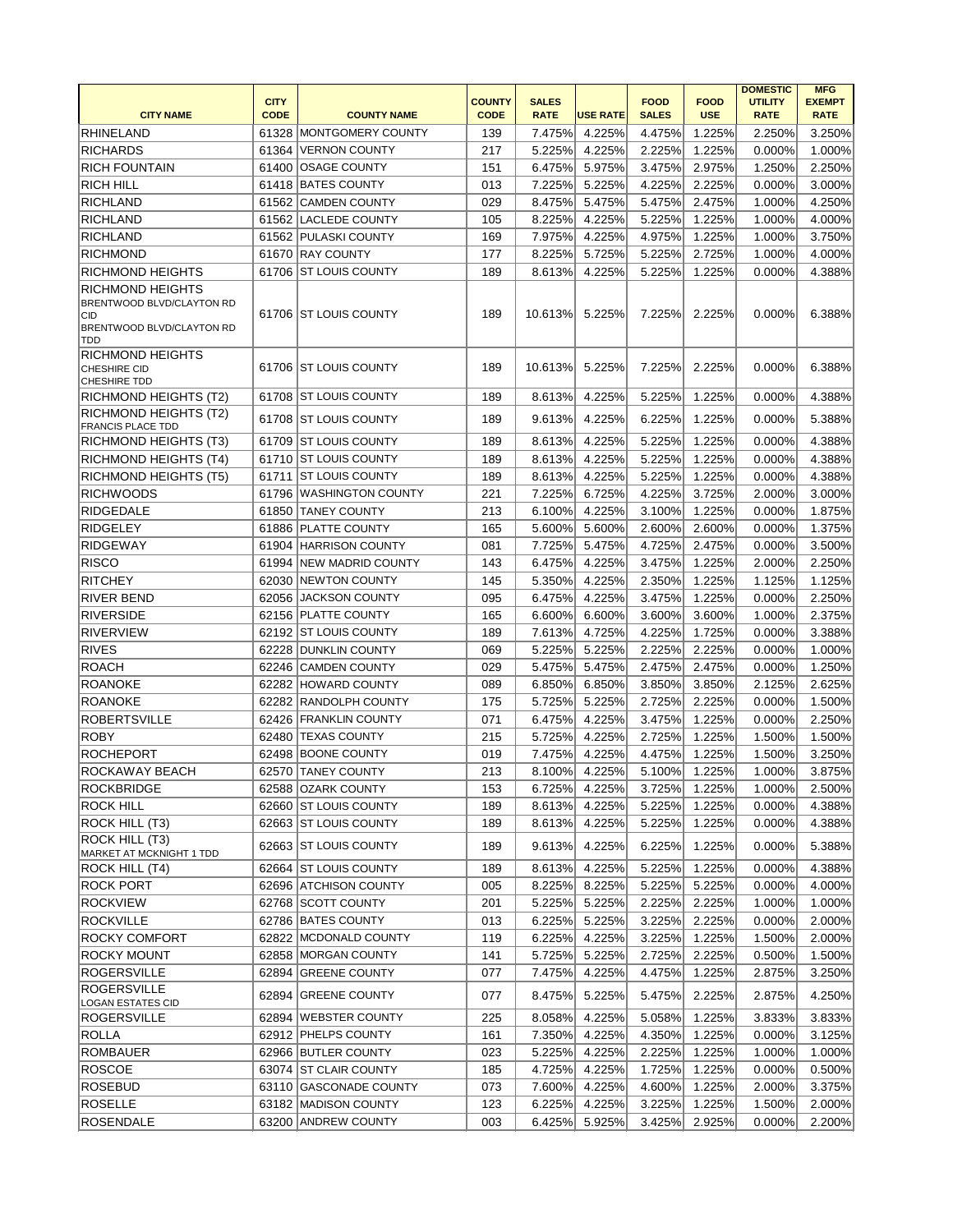|                                                               |                            |                          |                              |                             |                 |                             |                           | <b>DOMESTIC</b>               | <b>MFG</b>                   |
|---------------------------------------------------------------|----------------------------|--------------------------|------------------------------|-----------------------------|-----------------|-----------------------------|---------------------------|-------------------------------|------------------------------|
| <b>CITY NAME</b>                                              | <b>CITY</b><br><b>CODE</b> | <b>COUNTY NAME</b>       | <b>COUNTY</b><br><b>CODE</b> | <b>SALES</b><br><b>RATE</b> | <b>USE RATE</b> | <b>FOOD</b><br><b>SALES</b> | <b>FOOD</b><br><b>USE</b> | <b>UTILITY</b><br><b>RATE</b> | <b>EXEMPT</b><br><b>RATE</b> |
|                                                               |                            |                          |                              |                             |                 |                             |                           |                               |                              |
| <b>ROTHVILLE</b>                                              | 63236                      | <b>CHARITON COUNTY</b>   | 041                          | 6.100%                      | 6.100%          | 3.100%                      | 3.100%                    | 0.000%                        | 1.875%                       |
| <b>ROUND GROVE</b>                                            | 63308                      | <b>LAWRENCE COUNTY</b>   | 109                          | 5.725%                      | 5.725%          | 2.725%                      | 2.725%                    | 0.000%                        | 1.500%                       |
| <b>ROUND SPRING</b>                                           | 63380                      | <b>SHANNON COUNTY</b>    | 203                          | 5.225%                      | 4.225%          | 2.225%                      | 1.225%                    | 1.000%                        | 1.000%                       |
| <b>RUETER</b>                                                 | 63524                      | <b>TANEY COUNTY</b>      | 213                          | 6.100%                      | 4.225%          | 3.100%                      | 1.225%                    | 0.000%                        | 1.875%                       |
| <b>RUSH HILL</b>                                              | 63560                      | <b>AUDRAIN COUNTY</b>    | 007                          | 6.600%                      | 4.225%          | 3.600%                      | 1.225%                    | 0.000%                        | 2.375%                       |
| <b>RUSHVILLE</b>                                              |                            | 63596 BUCHANAN COUNTY    | 021                          | 5.575%                      | 5.575%          | 2.575%                      | 2.575%                    | 0.000%                        | 1.350%                       |
| <b>RUSSELLVILLE</b>                                           | 63704                      | <b>COLE COUNTY</b>       | 051                          | 6.725%                      | 5.725%          | 3.725%                      | 2.725%                    | 1.000%                        | 2.500%                       |
| <b>RUTLEDGE</b>                                               | 63776                      | <b>SCOTLAND COUNTY</b>   | 199                          | 6.475%                      | 5.475%          | 3.475%                      | 2.475%                    | 0.000%                        | 2.250%                       |
| <b>SACO</b>                                                   | 63830                      | MADISON COUNTY           | 123                          | 6.225%                      | 4.225%          | 3.225%                      | 1.225%                    | 1.500%                        | 2.000%                       |
| <b>SADDLEBROOKE</b>                                           | 63857                      | <b>CHRISTIAN COUNTY</b>  | 043                          | 6.975%                      | 4.225%          | 3.975%                      | 1.225%                    | 0.000%                        | 2.750%                       |
| <b>SADDLEBROOKE</b>                                           | 63857                      | <b>TANEY COUNTY</b>      | 213                          | 7.100%                      | 4.225%          | 4.100%                      | 1.225%                    | 0.000%                        | 2.875%                       |
| <b>SAGINAW</b>                                                | 63902                      | <b>NEWTON COUNTY</b>     | 145                          | 6.350%                      | 4.225%          | 3.350%                      | 1.225%                    | 1.125%                        | 2.125%                       |
| <b>ST ALBANS</b>                                              | 63938                      | <b>FRANKLIN COUNTY</b>   | 071                          | 6.475%                      | 4.225%          | 3.475%                      | 1.225%                    | 0.000%                        | 2.250%                       |
| <b>ST ANN</b>                                                 | 63956                      | <b>ST LOUIS COUNTY</b>   | 189                          | 8.863%                      | 4.225%          | 5.475%                      | 1.225%                    | 0.000%                        | 4.638%                       |
| ST ANN (T2)                                                   |                            | 63958 ST LOUIS COUNTY    | 189                          | 8.863%                      | 4.225%          | 5.475%                      | 1.225%                    | 0.000%                        | 4.638%                       |
| ST ANN (T2)<br>NWP CID                                        | 63958                      | <b>ST LOUIS COUNTY</b>   | 189                          | 9.863%                      | 5.225%          | 6.475%                      | 2.225%                    | 0.000%                        | 5.638%                       |
| <b>ST ANTHONY</b>                                             | 63992                      | <b>MILLER COUNTY</b>     | 131                          | 5.725%                      | 5.225%          | 2.725%                      | 2.225%                    | 1.000%                        | 1.500%                       |
| <b>ST CATHARINE</b>                                           | 64046                      | <b>LINN COUNTY</b>       | 115                          | 6.225%                      | 5.725%          | 3.225%                      | 2.725%                    | 1.500%                        | 2.000%                       |
| <b>ST CHARLES</b>                                             | 64082                      | <b>ST CHARLES COUNTY</b> | 183                          | 7.450%                      | 5.950%          | 4.350%                      | 2.850%                    | 1.000%                        | 3.225%                       |
| <b>ST CHARLES</b>                                             |                            |                          |                              |                             |                 |                             |                           |                               |                              |
| <b>ELM &amp; 370 CID</b>                                      |                            | 64082 ST CHARLES COUNTY  | 183                          | 8.450%                      | 6.950%          | 5.350%                      | 3.850%                    | 1.000%                        | 4.225%                       |
| <b>ST CHARLES</b>                                             |                            |                          |                              |                             |                 |                             |                           |                               |                              |
| <b>FOUNTAIN LAKES COMMERCE</b><br><b>CENTER NORTH CID</b>     |                            | 64082 ST CHARLES COUNTY  | 183                          | 8.450%                      | 6.950%          | 5.350%                      | 3.850%                    | 1.000%                        | 4.225%                       |
| <b>ST CHARLES</b>                                             |                            |                          |                              |                             |                 |                             |                           |                               |                              |
| MARK TWAIN MALL TDD                                           |                            | 64082 ST CHARLES COUNTY  | 183                          | 8.450%                      | 5.950%          | 5.350%                      | 2.850%                    | 1.000%                        | 4.225%                       |
| <b>ST CHARLES</b>                                             |                            | 64082 ST CHARLES COUNTY  | 183                          | 8.450%                      | 6.950%          | 5.350%                      | 3.850%                    | 1.000%                        | 4.225%                       |
| PLAZA AT NOAHS ARK CID<br><b>ST CHARLES</b>                   |                            |                          |                              |                             |                 |                             |                           |                               |                              |
| ST CHARLES RIVERFRONT CID                                     |                            | 64082 ST CHARLES COUNTY  | 183                          | 9.450%                      | 6.950%          | 6.350%                      | 3.850%                    | 1.000%                        | 5.225%                       |
| ST CHARLES RIVERFRONT TDD                                     |                            |                          |                              |                             |                 |                             |                           |                               |                              |
| <b>ST CHARLES</b>                                             |                            |                          |                              |                             |                 |                             |                           |                               |                              |
| <b>VETERANS MEMORIAL PARKWAY</b><br>CID                       |                            | 64082 ST CHARLES COUNTY  | 183                          | 8.450%                      | 6.950%          | 5.350%                      | 3.850%                    | 1.000%                        | 4.225%                       |
| <b>ST CHARLES</b>                                             |                            |                          |                              |                             |                 |                             |                           |                               |                              |
| <b>WEST CLAY EXTENSION CID</b>                                |                            | 64082 ST CHARLES COUNTY  | 183                          | 8.450%                      | 5.950%          | 5.350%                      | 2.850%                    | 1.000%                        | 4.225%                       |
| <b>ST CHARLES</b>                                             |                            | 64082 IST CHARLES COUNTY | 183                          | 8.450%                      | 6.950%          | 5.350%                      | 3.850%                    | 1.000%                        | 4.225%                       |
| <b>ZUMBEHL ROAD/HWY 94 CID</b><br><b>ST CLAIR</b>             |                            | 64136 FRANKLIN COUNTY    | 071                          | 8.975%                      | 4.225%          | 5.975%                      | 1.225%                    | 0.000%                        | 4.750%                       |
| <b>ST CLAIR</b>                                               |                            |                          |                              |                             |                 |                             |                           |                               |                              |
| 1-44 & HWY 47 TRIANGLE TDD                                    |                            | 64136 FRANKLIN COUNTY    | 071                          | 9.975%                      | 4.225%          | 6.975%                      | 1.225%                    | 0.000%                        | 5.750%                       |
| <b>ST CLOUD</b>                                               |                            |                          |                              |                             |                 |                             |                           |                               |                              |
| <b>BOURBON FIRE PROTECTION</b>                                |                            | 64172 CRAWFORD COUNTY    | 055                          | 6.975%                      | 4.225%          | 3.975%                      | 1.225%                    | 0.750%                        | 2.750%                       |
| <b>DISTRICT</b><br><b>ST CLOUD</b>                            |                            |                          |                              |                             |                 |                             |                           |                               |                              |
| <b>SULLIVAN FIRE PROTECTION</b>                               |                            | 64172 CRAWFORD COUNTY    | 055                          | 6.975%                      | 4.225%          | 3.975%                      | 1.225%                    | 0.750%                        | 2.750%                       |
| <b>DISTRICT</b>                                               |                            |                          |                              |                             |                 |                             |                           |                               |                              |
| <b>ST ELIZABETH</b>                                           |                            | 64190 MILLER COUNTY      | 131                          | 6.725%                      | 5.225%          | 3.725%                      | 2.225%                    | 2.000%                        | 2.500%                       |
| <b>ST JAMES</b>                                               |                            | 64424 PHELPS COUNTY      | 161                          | 7.850%                      | 4.225%          | 4.850%                      | 1.225%                    | 0.000%                        | 3.625%                       |
| <b>ST JOHN</b>                                                |                            | 64514 ST LOUIS COUNTY    | 189                          | 8.113%                      | 4.225%          | 4.725%                      | 1.225%                    | 0.000%                        | 3.888%                       |
| <b>ST JOHN</b>                                                |                            | 64514 ST LOUIS COUNTY    | 189                          | 9.113%                      | 5.225%          | 5.725%                      | 2.225%                    | 0.000%                        | 4.888%                       |
| ST. CHARLES ROCK ROAD CID                                     | 64522                      | <b>ST LOUIS COUNTY</b>   |                              | 8.113%                      | 4.225%          | 4.725%                      | 1.225%                    |                               | 3.888%                       |
| ST JOHN (T8)<br><b>ST JOHN (T8)</b>                           |                            |                          | 189                          |                             |                 |                             |                           | 0.000%                        |                              |
| <b>ST JOHN CROSSINGS TDD</b>                                  |                            | 64522 ST LOUIS COUNTY    | 189                          | 8.363%                      | 4.225%          | 4.975%                      | 1.225%                    | 0.000%                        | 4.138%                       |
| <b>ST JOSEPH</b>                                              |                            | 64550 BUCHANAN COUNTY    | 021                          | 8.450%                      | 5.575%          | 5.450%                      | 2.575%                    | 0.000%                        | 4.225%                       |
| <b>ST JOSEPH</b>                                              |                            | 64550 BUCHANAN COUNTY    | 021                          | 9.450%                      | 5.575%          | 6.450%                      | 2.575%                    | 0.000%                        | 5.225%                       |
| COOK CROSSINGS CID                                            |                            |                          |                              |                             |                 |                             |                           |                               |                              |
| <b>ST JOSEPH</b>                                              |                            | 64550 BUCHANAN COUNTY    | 021                          | 9.450%                      | 6.575%          | 6.450%                      | 3.575%                    | 0.000%                        | 5.225%                       |
| <b>EAST HILLS CID</b><br><b>ST JOSEPH</b>                     |                            |                          |                              |                             |                 |                             |                           |                               |                              |
| ST JOSEPH DOWNTOWN CID                                        |                            | 64550 BUCHANAN COUNTY    | 021                          | 8.950%                      | 5.575%          | 5.950%                      | 2.575%                    | 0.000%                        | 4.725%                       |
| <b>ST JOSEPH</b>                                              |                            |                          |                              |                             |                 |                             |                           |                               |                              |
| <b>ST JOSEPH DOWNTOWN CID</b><br><b>ST JOSEPH GATEWAY TDD</b> |                            | 64550 BUCHANAN COUNTY    | 021                          | 9.950%                      | 5.575%          | 6.950%                      | 2.575%                    | 0.000%                        | 5.725%                       |
| <b>ST LOUIS</b>                                               |                            | 65000 ST LOUIS CITY      | 510                          | 8.679%                      | 8.013%          | 5.391%                      | 4.725%                    | 0.000%                        | 4.454%                       |
|                                                               |                            |                          |                              |                             |                 |                             |                           |                               |                              |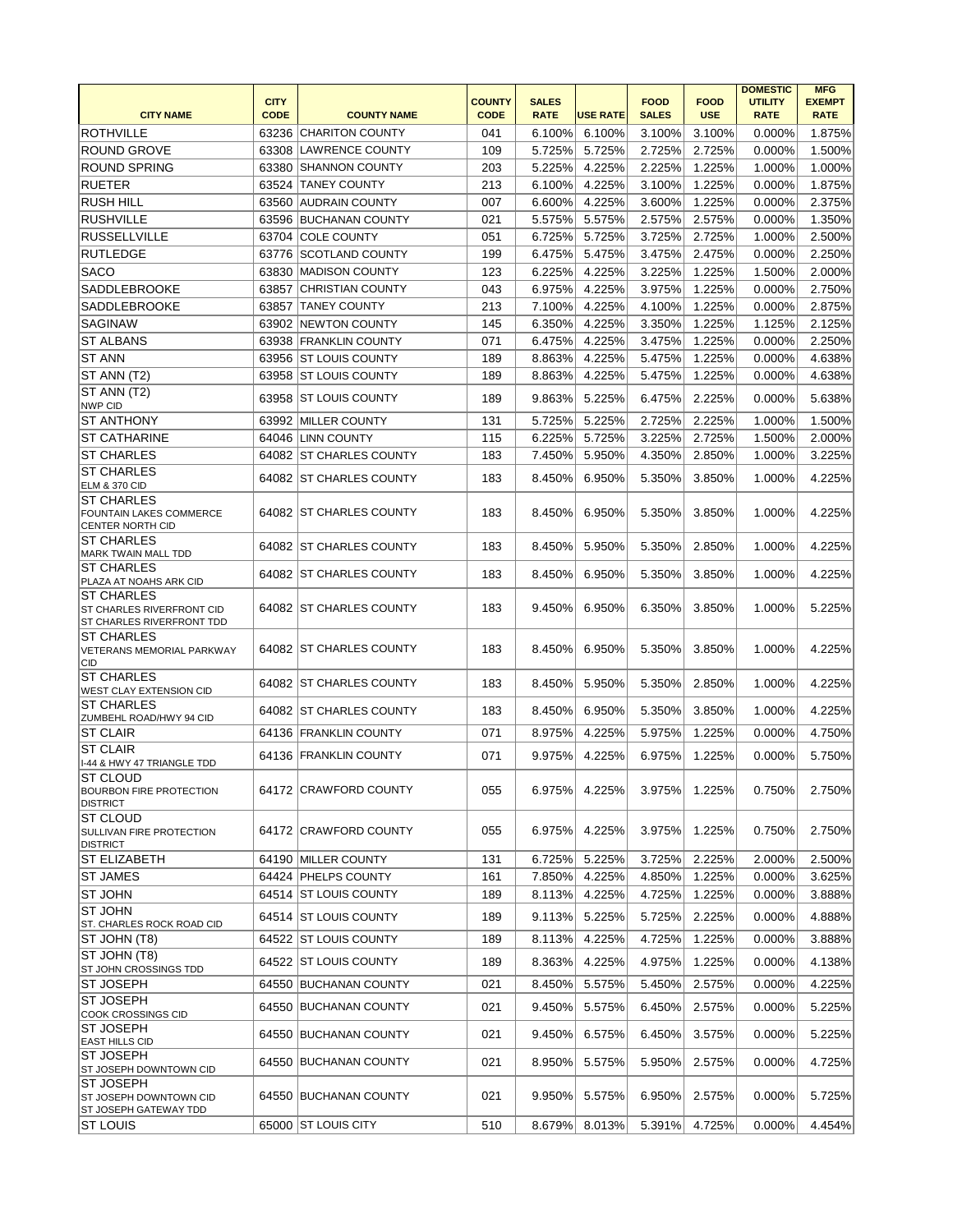|                                                                                         |                            |                      |                              |                             |                 |                             |                           | <b>DOMESTIC</b>               | <b>MFG</b>                   |
|-----------------------------------------------------------------------------------------|----------------------------|----------------------|------------------------------|-----------------------------|-----------------|-----------------------------|---------------------------|-------------------------------|------------------------------|
| <b>CITY NAME</b>                                                                        | <b>CITY</b><br><b>CODE</b> | <b>COUNTY NAME</b>   | <b>COUNTY</b><br><b>CODE</b> | <b>SALES</b><br><b>RATE</b> | <b>USE RATE</b> | <b>FOOD</b><br><b>SALES</b> | <b>FOOD</b><br><b>USE</b> | <b>UTILITY</b><br><b>RATE</b> | <b>EXEMPT</b><br><b>RATE</b> |
| <b>ST LOUIS</b><br>212 SOUTH GRAND TDD<br>212 SOUTH GRAND CID                           |                            | 65000 ST LOUIS CITY  | 510                          | 10.679%                     | 9.013%          | 7.391%                      | 5.725%                    | 0.000%                        | 6.454%                       |
| <b>ST LOUIS</b><br>620 MARKET CID<br>620 MARKET TDD                                     |                            | 65000 ST LOUIS CITY  | 510                          | 10.679%                     | 9.013%          | 7.391%                      | 5.725%                    | 0.000%                        | 6.454%                       |
| <b>ST LOUIS</b><br>840 EAST TAYLOR CID                                                  |                            | 65000 ST LOUIS CITY  | 510                          | 9.679%                      | 9.013%          | 6.391%                      | 5.725%                    | 0.000%                        | 5.454%                       |
| <b>ST LOUIS</b><br>1100 WASHINGTON AVE CID<br><b>WASHINGTON AVE TDD</b>                 |                            | 65000 ST LOUIS CITY  | 510                          | 10.679%                     | 9.013%          | 7.391%                      | 5.725%                    | 0.000%                        | 6.454%                       |
| IST LOUIS<br>1133 WASHINGTON AVE CID<br><b>WASHINGTON AVE TDD</b>                       |                            | 65000 ST LOUIS CITY  | 510                          | 10.679%                     | 9.013%          | 7.391%                      | 5.725%                    | 0.000%                        | 6.454%                       |
| <b>ST LOUIS</b><br>1201 WASHINGTON CID                                                  |                            | 65000 ST LOUIS CITY  | 510                          | 9.679%                      | 9.013%          | 6.391%                      | 5.725%                    | 0.000%                        | 5.454%                       |
| <b>ST LOUIS</b><br>1225 WASHINGTON CID<br>1225 WASHINGTON TDD                           |                            | 65000 ST LOUIS CITY  | 510                          | 10.679%                     | 9.013%          | 7.391%                      | 5.725%                    | 0.000%                        | 6.454%                       |
| <b>ST LOUIS</b><br>1601 SOUTH JEFFERSON CID                                             |                            | 65000 ST LOUIS CITY  | 510                          | 9.679%                      | 9.013%          | 6.391%                      | 5.725%                    | 0.000%                        | 5.454%                       |
| <b>ST LOUIS</b><br>2017 CHOUTEAU CID<br>2118 CHOUTEAU TDD                               |                            | 65000 ST LOUIS CITY  | 510                          | 10.679%                     | 9.013%          | 7.391%                      | 5.725%                    | 0.000%                        | 6.454%                       |
| <b>IST LOUIS</b><br>2118 CHOUTEAU TDD                                                   |                            | 65000 ST LOUIS CITY  | 510                          | 9.679%                      | 8.013%          | 6.391%                      | 4.725%                    | 0.000%                        | 5.454%                       |
| <b>ST LOUIS</b><br><b>BALLPARK VILLAGE CID</b>                                          | 65000                      | <b>ST LOUIS CITY</b> | 510                          | 9.679%                      | 9.013%          | 6.391%                      | 5.725%                    | 0.000%                        | 5.454%                       |
| <b>ST LOUIS</b><br><b>BROADWAY CARRIE TDD</b>                                           |                            | 65000 ST LOUIS CITY  | 510                          | 9.679%                      | 8.013%          | 6.391%                      | 4.725%                    | 0.000%                        | 5.454%                       |
| <b>ST LOUIS</b><br><b>BROADWAY HOTEL CID</b><br><b>BROADWAY HOTEL TDD</b>               |                            | 65000 ST LOUIS CITY  | 510                          | 10.679%                     | 9.013%          | 7.391%                      | 5.725%                    | 0.000%                        | 6.454%                       |
| <b>ST LOUIS</b><br>CB5421 5975 TDD<br><b>LOOP TROLLEY TDD</b>                           |                            | 65000 ST LOUIS CITY  | 510                          | 10.679%                     | 8.013%          | 7.391%                      | 4.725%                    | 0.000%                        | 6.454%                       |
| <b>ST LOUIS</b><br><b>CHESHIRE ANNEX CID</b><br><b>CHESHIRE TDD</b>                     |                            | 65000 IST LOUIS CITY | 510                          | 10.679%                     | 9.013%          | 7.391%                      | 5.725%                    | 0.000%                        | 6.454%                       |
| <b>ST LOUIS</b><br>ICITY HOSPITAL RPA 2 PHASE 1 CID<br><b>CITY HOSPITAL LAUNDRY TDD</b> |                            | 65000 ST LOUIS CITY  | 510                          | 10.679%                     | 9.013%          | 7.391%                      | 5.725%                    | 0.000%                        | 6.454%                       |
| IST LOUIS<br><b>CITY HOSPITAL POWERHOUSE CID</b><br><b>CITY HOSPITAL POWERHOUSE TDD</b> |                            | 65000 ST LOUIS CITY  | 510                          | 10.679%                     | 9.013%          | 7.391%                      | 5.725%                    | 0.000%                        | 6.454%                       |
| <b>ST LOUIS</b><br>COZENS MLK GRAND CID                                                 |                            | 65000 ST LOUIS CITY  | 510                          | 9.679%                      | 9.013%          | 6.391%                      | 5.725%                    | 0.000%                        | 5.454%                       |
| <b>ST LOUIS</b><br>CHOUTEAU CROSSING CID                                                |                            | 65000 ST LOUIS CITY  | 510                          | 9.679%                      | 9.013%          | 6.391%                      | 5.725%                    | 0.000%                        | 5.454%                       |
| <b>ST LOUIS</b><br>CROWNE PLAZA CID<br><b>CROWNE PLAZA TDD</b>                          |                            | 65000 ST LOUIS CITY  | 510                          | 10.679%                     | 8.013%          | 7.391%                      | 4.725%                    | 0.000%                        | 6.454%                       |
| <b>ST LOUIS</b><br><b>CUPPLES STATION BUILDING 9 CID</b>                                |                            | 65000 ST LOUIS CITY  | 510                          | 9.679%                      | 9.013%          | 6.391%                      | 5.725%                    | 0.000%                        | 5.454%                       |
| <b>ST LOUIS</b><br>CWE BUSINESS CID                                                     |                            | 65000 ST LOUIS CITY  | 510                          | 9.679%                      | 9.013%          | 6.391%                      | 5.725%                    | 0.000%                        | 5.454%                       |
| <b>ST LOUIS</b><br><b>EUCLID BUCKINGHAM TDD</b>                                         |                            | 65000 ST LOUIS CITY  | 510                          | 9.679%                      | 8.013%          | 6.391%                      | 4.725%                    | 0.000%                        | 5.454%                       |
| <b>ST LOUIS</b><br><b>GEORGIAN SQUARE CID</b>                                           |                            | 65000 ST LOUIS CITY  | 510                          | 9.679%                      | 9.013%          | 6.391%                      | 5.725%                    | 0.000%                        | 5.454%                       |
| <b>ST LOUIS</b><br><b>GROVE CID</b>                                                     |                            | 65000 ST LOUIS CITY  | 510                          | 9.679%                      | 9.013%          | 6.391%                      | 5.725%                    | 0.000%                        | 5.454%                       |
| <b>ST LOUIS</b><br><b>HADLEY DEAN BUILDING CID</b>                                      |                            | 65000 ST LOUIS CITY  | 510                          | 9.679%                      | 9.013%          | 6.391%                      | 5.725%                    | 0.000%                        | 5.454%                       |
| <b>ST LOUIS</b><br><b>HIGHLANDS TDD</b>                                                 |                            | 65000 ST LOUIS CITY  | 510                          | 9.679%                      | 8.013%          | 6.391%                      | 4.725%                    | 0.000%                        | 5.454%                       |
| <b>ST LOUIS</b><br><b>LACLEDES LANDING CID</b>                                          |                            | 65000 ST LOUIS CITY  | 510                          | 9.679%                      | 9.013%          | 6.391%                      | 5.725%                    | 0.000%                        | 5.454%                       |
| <b>ST LOUIS</b><br>LAUREL TDD<br>LAUREL CID                                             |                            | 65000 ST LOUIS CITY  | 510                          | 10.679%                     | 9.013%          | 7.391%                      | 5.725%                    | 0.000%                        | 6.454%                       |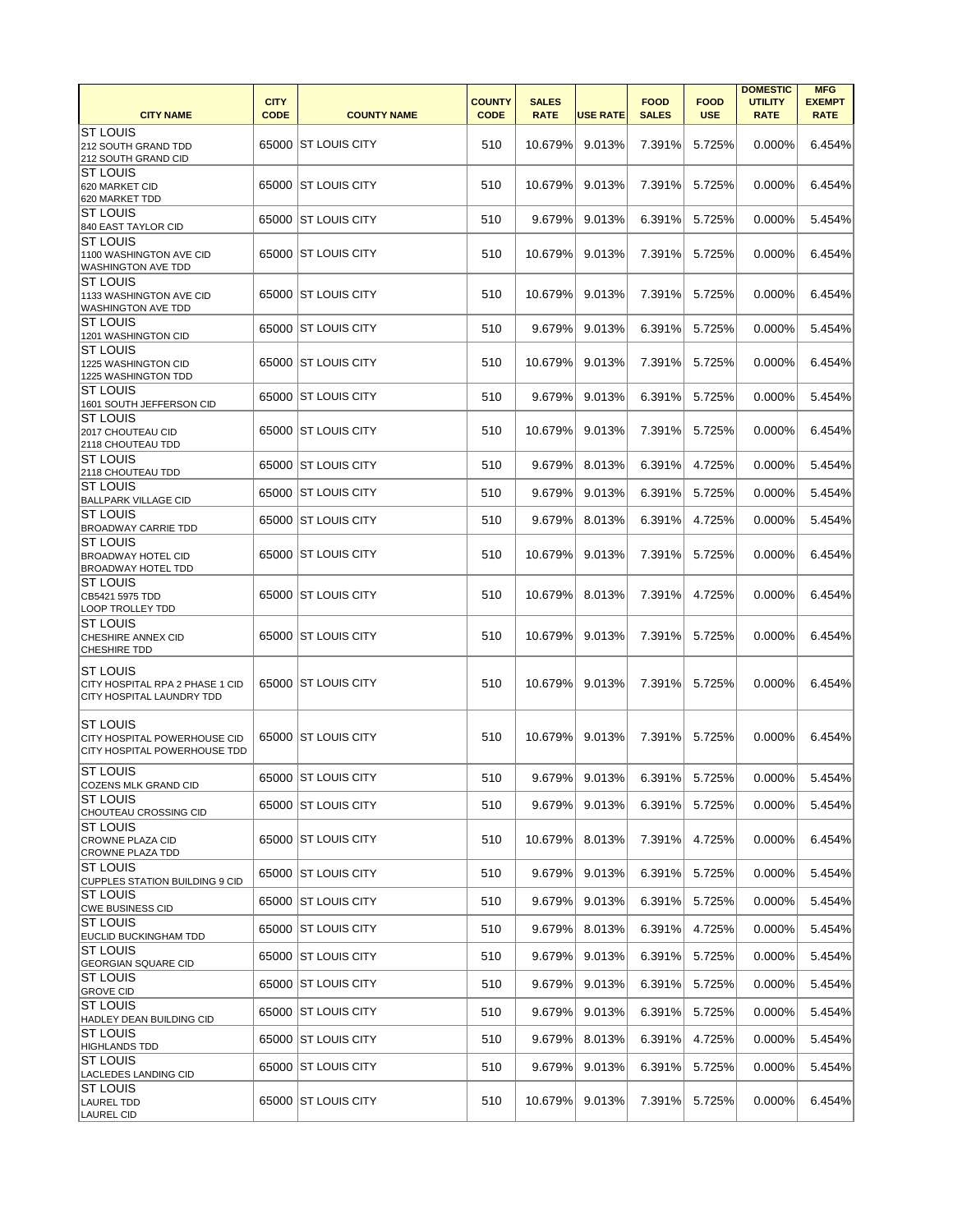| <b>CITY NAME</b>                                                                                                                  | <b>CITY</b><br><b>CODE</b> | <b>COUNTY NAME</b>                                 | <b>COUNTY</b><br><b>CODE</b> | <b>SALES</b><br><b>RATE</b> | <b>USE RATE</b>  | <b>FOOD</b><br><b>SALES</b> | <b>FOOD</b><br><b>USE</b> | <b>DOMESTIC</b><br><b>UTILITY</b><br><b>RATE</b> | <b>MFG</b><br><b>EXEMPT</b><br><b>RATE</b> |
|-----------------------------------------------------------------------------------------------------------------------------------|----------------------------|----------------------------------------------------|------------------------------|-----------------------------|------------------|-----------------------------|---------------------------|--------------------------------------------------|--------------------------------------------|
| IST LOUIS<br><b>LOOP TROLLEY TDD</b>                                                                                              |                            | 65000 ST LOUIS CITY                                | 510                          | 9.679%                      | 8.013%           | 6.391%                      | 4.725%                    | 0.000%                                           | 5.454%                                     |
| <b>ST LOUIS</b><br>LOUGHBOROUGH COMMONS CID                                                                                       |                            | 65000 ST LOUIS CITY                                | 510                          | 9.679%                      | 8.013%           | 6.391%                      | 4.725%                    | 0.000%                                           | 5.454%                                     |
| <b>ST LOUIS</b><br>MAGNOLIA CID                                                                                                   |                            | 65000 ST LOUIS CITY                                | 510                          | 9.679%                      | 9.013%           | 6.391%                      | 5.725%                    | 0.000%                                           | 5.454%                                     |
| IST LOUIS<br>MERCHANTS LACLEDE TDD                                                                                                |                            | 65000 ST LOUIS CITY                                | 510                          | 9.679%                      | 8.013%           | 6.391%                      | 4.725%                    | 0.000%                                           | 5.454%                                     |
| <b>ST LOUIS</b><br>NORTH BROADWAY CARRIE CID<br><b>BROADWAY CARRIE TDD</b>                                                        |                            | 65000 ST LOUIS CITY                                | 510                          | 10.679%                     | 9.013%           | 7.391%                      | 5.725%                    | 0.000%                                           | 6.454%                                     |
| <b>ST LOUIS</b><br><b>ORPHEUM THEATRE CID</b>                                                                                     |                            | 65000 ST LOUIS CITY                                | 510                          | 9.679%                      | 9.013%           | 6.391%                      | 5.725%                    | 0.000%                                           | 5.454%                                     |
| <b>ST LOUIS</b><br><b>PARK PACIFIC CID</b>                                                                                        |                            | 65000 ST LOUIS CITY                                | 510                          | 9.679%                      | 9.013%           | 6.391%                      | 5.725%                    | 0.000%                                           | 5.454%                                     |
| <b>ST LOUIS</b><br>RAILWAY EXCHANGE BUILDING CID                                                                                  |                            | 65000 ST LOUIS CITY                                | 510                          | 9.679%                      | 9.013%           | 6.391%                      | 5.725%                    | 0.000%                                           | 5.454%                                     |
| IST LOUIS<br>RAILWAY EXCHANGE BUILDING CID<br>RAILWAY EXCHANGE BUILDING TDD                                                       |                            | 65000 ST LOUIS CITY                                | 510                          | 10.679%                     | 9.013%           | 7.391%                      | 5.725%                    | 0.000%                                           | 6.454%                                     |
| <b>ST LOUIS</b><br><b>RESIDENCE INN DOWNTOWN ST</b><br>LOUIS CID<br><b>RESIDENCE INN ST LOUIS</b><br>DOWNTOWN TDD                 |                            | 65000 ST LOUIS CITY                                | 510                          | 10.679%                     | 9.013%           | 7.391%                      | 5.725%                    | 0.000%                                           | 6.454%                                     |
| <b>ST LOUIS</b><br><b>RIVERFRONT HOTEL CID</b>                                                                                    |                            | 65000 ST LOUIS CITY                                | 510                          | 9.679%                      | 9.013%           | 6.391%                      | 5.725%                    | 0.000%                                           | 5.454%                                     |
| <b>ST LOUIS</b><br>SODA FOUNTAIN SQUARE CID                                                                                       |                            | 65000 ST LOUIS CITY                                | 510                          | 9.679%                      | 9.013%           | 6.391%                      | 5.725%                    | 0.000%                                           | 5.454%                                     |
| <b>ST LOUIS</b><br>SOUTH GRAND CID                                                                                                |                            | 65000 ST LOUIS CITY                                | 510                          | 9.179%                      | 8.513%           | 5.891%                      | 5.225%                    | 0.000%                                           | 4.954%                                     |
| <b>ST LOUIS</b><br><b>SOUTHTOWN TDD</b>                                                                                           |                            | 65000 ST LOUIS CITY                                | 510                          | 9.679%                      | 8.013%           | 6.391%                      | 4.725%                    | 0.000%                                           | 5.454%                                     |
| <b>ST LOUIS</b><br><b>ST LOUIS CONVENTION CENTER</b><br><b>HOTEL CID</b><br><b>ST LOUIS CONVENTION CENTER</b><br><b>HOTEL TDD</b> |                            | 65000 ST LOUIS CITY                                | 510                          | 10.679%                     | 8.013%           | 7.391%                      | 4.725%                    | 0.000%                                           | 6.454%                                     |
| <b>ST LOUIS</b><br>SYNDICATE TRUST CID                                                                                            |                            | 65000 ST LOUIS CITY                                | 510                          | 9.679%                      | 9.013%           | 6.391%                      | 5.725%                    | 0.000%                                           | 5.454%                                     |
| <b>ST LOUIS</b><br>UNION STATION CID                                                                                              |                            | 65000 IST LOUIS CITY                               | 510                          | 9.679%                      | 9.013%           | 6.391%                      | 5.725%                    | 0.000%                                           | 5.454%                                     |
| <b>ST LOUIS</b><br><b>WASHINGTON AVE TDD</b>                                                                                      |                            | 65000 IST LOUIS CITY                               | 510                          | 9.679%                      | 8.013%           | 6.391%                      | 4.725%                    | 0.000%                                           | 5.454%                                     |
| <b>ST MARTINS</b>                                                                                                                 |                            | 65018 COLE COUNTY                                  | 051                          | 6.725%                      | 5.725%           | 3.725%                      | 2.725%                    | 0.000%                                           | 2.500%                                     |
| <b>ST MARY</b>                                                                                                                    | 65054                      | <b>STE GENEVIEVE COUNTY</b>                        | 193                          | 8.225%                      | 4.225%           | 5.225%                      | 1.225%                    | 2.000%                                           | 4.000%                                     |
| <b>ST PATRICK</b>                                                                                                                 |                            | 65090 CLARK COUNTY                                 | 045                          | 6.225%                      | 4.225%           | 3.225%                      | 1.225%                    | 0.000%                                           | 2.000%                                     |
| <b>ST PAUL</b>                                                                                                                    |                            | 65108 ST CHARLES COUNTY                            | 183                          | 5.950%                      | 5.950%           | 2.850%                      | 2.850%                    | 0.000%                                           | 1.725%                                     |
| <b>ST PETERS</b><br><b>ST PETERS</b><br>SUEMANDY DRIVE ONE CID                                                                    |                            | 65126 ST CHARLES COUNTY<br>65126 ST CHARLES COUNTY | 183<br>183                   | 7.950%<br>8.950%            | 5.950%<br>6.950% | 4.850%<br>5.850%            | 2.850%<br>3.850%          | 0.000%<br>0.000%                                 | 3.725%<br>4.725%                           |
| <b>ST PETERS</b><br><b>SUEMANDY DRIVE TWO CID</b>                                                                                 |                            | 65126 ST CHARLES COUNTY                            | 183                          | 8.950%                      | 6.950%           | 5.850%                      | 3.850%                    | 0.000%                                           | 4.725%                                     |
| <b>ST PETERS</b><br><b>SUEMANDY MID RIVERS CID</b>                                                                                |                            | 65126 ST CHARLES COUNTY                            | 183                          | 8.950%                      | 6.950%           | 5.850%                      | 3.850%                    | 0.000%                                           | 4.725%                                     |
| <b>ST PETERS</b><br><b>BOSCHERTS LANDING TDD</b>                                                                                  |                            | 65126 ST CHARLES COUNTY                            | 183                          | 8.950%                      | 5.950%           | 5.850%                      | 2.850%                    | 0.000%                                           | 4.725%                                     |
| <b>ST PETERS</b><br>MID RIVERS NORTH TDD                                                                                          |                            | 65126 ST CHARLES COUNTY                            | 183                          | 8.450%                      | 5.950%           | 5.350%                      | 2.850%                    | 0.000%                                           | 4.225%                                     |
| <b>IST PETERS</b><br><b>SALT LICK ROAD TDD</b>                                                                                    |                            | 65126 ST CHARLES COUNTY                            | 183                          | 8.950%                      | 5.950%           | 5.850%                      | 2.850%                    | 0.000%                                           | 4.725%                                     |
| <b>ST ROBERT</b>                                                                                                                  |                            | 65144 PULASKI COUNTY                               | 169                          | 7.725%                      | 4.225%           | 4.725%                      | 1.225%                    | 1.500%                                           | 3.500%                                     |
| <b>ST ROBERT</b>                                                                                                                  |                            | 65144 PULASKI COUNTY                               | 169                          | 8.725%                      | 4.225%           | 5.725%                      | 1.225%                    | 1.500%                                           | 4.500%                                     |
| <b>EHRHARDT PROPERTIES TDD</b><br>ST ROBERT                                                                                       |                            | 65144 PULASKI COUNTY                               | 169                          | 8.725%                      | 4.225%           | 5.725%                      | 1.225%                    | 1.500%                                           | 4.500%                                     |
| <b>FARRIS FAMILY TDD</b><br><b>IST ROBERT</b><br>INTERSTATE PLAZA/NORTH TOWN<br><b>VILLAGE TDD</b>                                |                            | 65144 PULASKI COUNTY                               | 169                          | 8.225%                      | 4.225%           | 5.225%                      | 1.225%                    | 1.500%                                           | 4.000%                                     |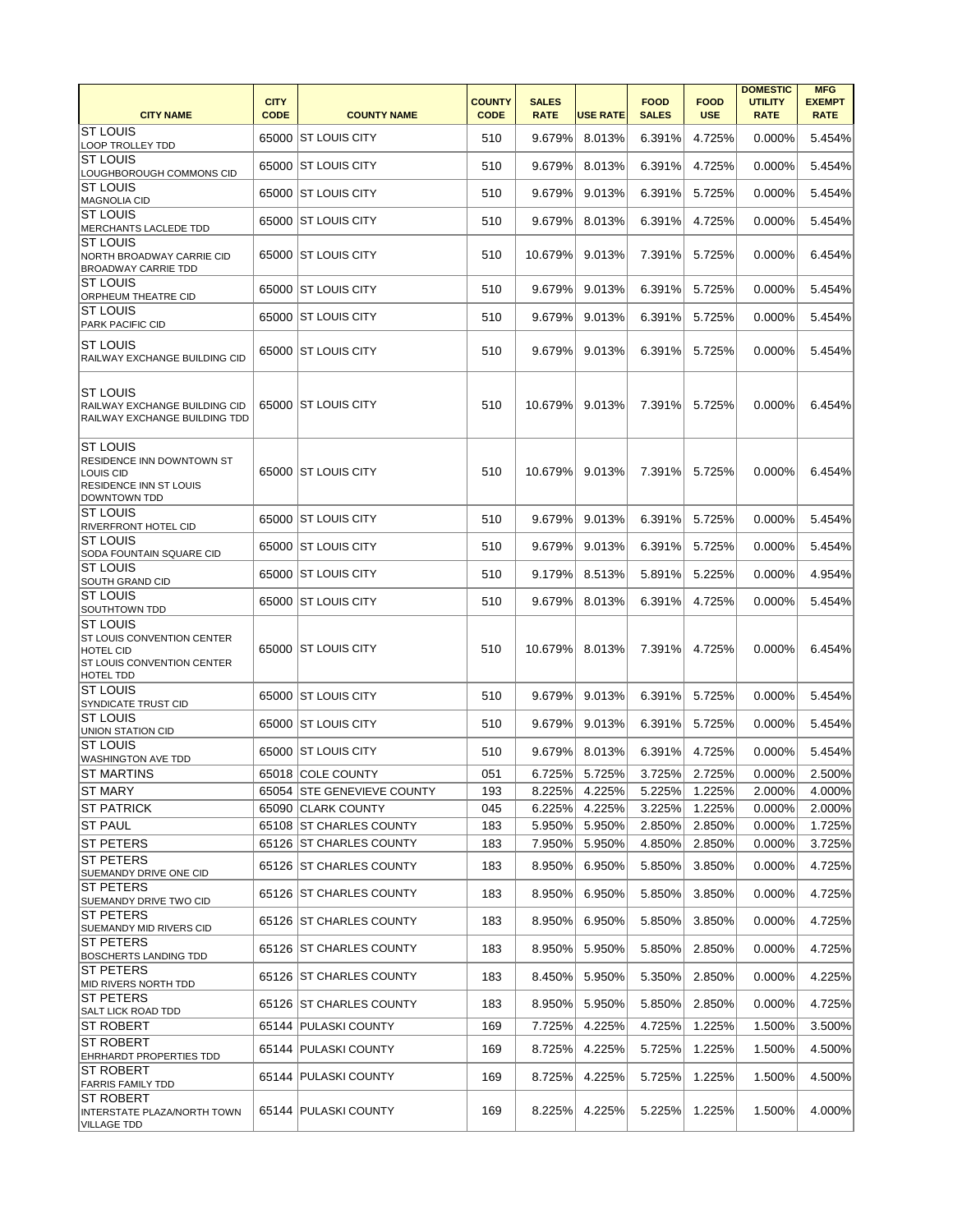|                                                |                            |                            |                              |                             |                 |                             |                           | <b>DOMESTIC</b>               | <b>MFG</b>                   |
|------------------------------------------------|----------------------------|----------------------------|------------------------------|-----------------------------|-----------------|-----------------------------|---------------------------|-------------------------------|------------------------------|
| <b>CITY NAME</b>                               | <b>CITY</b><br><b>CODE</b> | <b>COUNTY NAME</b>         | <b>COUNTY</b><br><b>CODE</b> | <b>SALES</b><br><b>RATE</b> | <b>USE RATE</b> | <b>FOOD</b><br><b>SALES</b> | <b>FOOD</b><br><b>USE</b> | <b>UTILITY</b><br><b>RATE</b> | <b>EXEMPT</b><br><b>RATE</b> |
| <b>ST ROBERT</b><br><b>LIBERTY COMMONS CID</b> |                            | 65144 PULASKI COUNTY       | 169                          | 8.725%                      | 4.225%          | 5.725%                      | 1.225%                    | 1.500%                        | 4.500%                       |
| <b>ST ROBERT</b><br><b>PLATTNER CID</b>        |                            | 65144 PULASKI COUNTY       | 169                          | 8.725%                      | 4.225%          | 5.725%                      | 1.225%                    | 1.500%                        | 4.500%                       |
| <b>ST THOMAS</b>                               |                            | 65162 COLE COUNTY          | 051                          | 6.725%                      | 5.725%          | 3.725%                      | 2.725%                    | 1.000%                        | 2.500%                       |
| <b>STE GENEVIEVE</b>                           |                            | 64352 STE GENEVIEVE COUNTY | 193                          | 8.725%                      | 6.225%          | 5.725%                      | 3.225%                    | 3.000%                        | 4.500%                       |
| <b>SALEM</b>                                   | 65234                      | <b>DENT COUNTY</b>         | 065                          | 6.725%                      | 4.225%          | 3.725%                      | 1.225%                    | 1.000%                        | 2.500%                       |
| <b>SALISBURY</b>                               | 65450                      | <b>ICHARITON COUNTY</b>    | 041                          | 7.475%                      | 7.475%          | 4.475%                      | 4.475%                    | 0.000%                        | 3.250%                       |
| <b>SANDY HOOK</b>                              |                            | 65846 MONITEAU COUNTY      | 135                          | 6.475%                      | 5.225%          | 3.475%                      | 2.225%                    | 1.000%                        | 2.250%                       |
| <b>SANTA FE</b>                                | 65900                      | MONROE COUNTY              | 137                          | 5.725%                      | 5.225%          | 2.725%                      | 2.225%                    | 1.000%                        | 1.500%                       |
| <b>SARCOXIE</b>                                | 65990                      | <b>JASPER COUNTY</b>       | 097                          | 7.700%                      | 4.225%          | 4.700%                      | 1.225%                    | 1.000%                        | 3.475%                       |
| <b>SAVANNAH</b>                                |                            | 66044 ANDREW COUNTY        | 003                          | 8.425%                      | 5.925%          | 5.425%                      | 2.925%                    | 0.000%                        | 4.200%                       |
| <b>SAVERTON</b>                                |                            | 66062 RALLS COUNTY         | 173                          | 6.725%                      | 6.725%          | 3.725%                      | 3.725%                    | 0.000%                        | 2.500%                       |
| <b>SCHELL CITY</b>                             |                            | 66134 VERNON COUNTY        | 217                          | 5.225%                      | 4.225%          | 2.225%                      | 1.225%                    | 0.000%                        | 1.000%                       |
| <b>SCOPUS</b>                                  | 66296                      | <b>BOLLINGER COUNTY</b>    | 017                          | 5.850%                      | 5.850%          | 2.850%                      | 2.850%                    | 1.625%                        | 1.625%                       |
| <b>SCOTSDALE</b>                               | 66337                      | JEFFERSON COUNTY           | 099                          | 7.850%                      | 4.225%          | 4.850%                      | 1.225%                    | 2.000%                        | 3.625%                       |
| <b>SCOTT CITY</b>                              | 66368                      | <b>CAPE GIRARDEAU CNTY</b> | 031                          | 6.975%                      | 4.225%          | 3.975%                      | 1.225%                    | 2.000%                        | 2.750%                       |
| <b>SCOTT CITY</b>                              | 66368                      | <b>SCOTT COUNTY</b>        | 201                          | 6.975%                      | 5.225%          | 3.975%                      | 2.225%                    | 2.000%                        | 2.750%                       |
| <b>SEDALIA</b>                                 |                            | 66440 PETTIS COUNTY        | 159                          | 8.100%                      | 5.225%          | 5.100%                      | 2.225%                    | 2.250%                        | 3.875%                       |
| <b>SEDGEWICKVILLE</b>                          |                            | 66476 BOLLINGER COUNTY     | 017                          | 5.850%                      | 5.850%          | 2.850%                      | 2.850%                    | 1.625%                        | 1.625%                       |
| <b>SELIGMAN</b>                                | 66530                      | <b>BARRY COUNTY</b>        | 009                          | 7.975%                      | 4.225%          | 4.975%                      | 1.225%                    | 0.000%                        | 3.750%                       |
| <b>SENATH</b>                                  | 66638                      | <b>DUNKLIN COUNTY</b>      | 069                          | 7.225%                      | 5.225%          | 4.225%                      | 2.225%                    | 0.000%                        | 3.000%                       |
| <b>SENECA</b>                                  | 66674                      | <b>NEWTON COUNTY</b>       | 145                          | 7.350%                      | 4.225%          | 4.350%                      | 1.225%                    | 2.125%                        | 3.125%                       |
| SEYMOUR                                        |                            | 66800 WEBSTER COUNTY       | 225                          | 7.433%                      | 4.225%          | 4.433%                      | 1.225%                    | 2.708%                        | 3.208%                       |
|                                                |                            |                            |                              |                             |                 |                             |                           |                               |                              |
| SHAWNEETOWN                                    | 67124                      | <b>CAPE GIRARDEAU CNTY</b> | 031                          | 5.225%                      | 4.225%          | 2.225%                      | 1.225%                    | 1.000%                        | 1.000%                       |
| <b>SHELBINA</b>                                | 67178                      | <b>SHELBY COUNTY</b>       | 205                          | 8.475%                      | 5.725%          | 5.475%                      | 2.725%                    | 2.000%                        | 4.250%                       |
| <b>SHELBYVILLE</b>                             | 67196                      | <b>SHELBY COUNTY</b>       | 205                          | 7.725%                      | 6.725%          | 4.725%                      | 3.725%                    | 1.500%                        | 3.500%                       |
| <b>SHELDON</b>                                 | 67214                      | VERNON COUNTY              | 217                          | 6.725%                      | 4.225%          | 3.725%                      | 1.225%                    | 0.000%                        | 2.500%                       |
| <b>SHELL KNOB</b>                              |                            | 67232 BARRY COUNTY         | 009                          | 5.725%                      | 4.225%          | 2.725%                      | 1.225%                    | 0.000%                        | 1.500%                       |
| <b>SHERIDAN</b>                                |                            | 67358 WORTH COUNTY         | 227                          | 6.100%                      | 6.100%          | 3.100%                      | 3.100%                    | 1.000%                        | 1.875%                       |
| <b>SHOAL CREEK DRIVE</b>                       |                            | 67628 NEWTON COUNTY        | 145                          | 6.350%                      | 4.225%          | 3.350%                      | 1.225%                    | 1.125%                        | 2.125%                       |
| <b>SHOOK</b>                                   |                            | 67646 WAYNE COUNTY         | 223                          | 5.725%                      | 4.225%          | 2.725%                      | 1.225%                    | 1.500%                        | 1.500%                       |
| <b>SHREWSBURY</b>                              |                            | 67700 ST LOUIS COUNTY      | 189                          | 8.613%                      | 4.225%          | 5.225%                      | 1.225%                    | 0.000%                        | 4.388%                       |
| SHREWSBURY (T1)                                |                            | 67701 ST LOUIS COUNTY      | 189                          | 8.613%                      | 4.225%          | 5.225%                      | 1.225%                    | 0.000%                        | 4.388%                       |
| SHREWSBURY (T1)<br><b>KENRICK PLAZA CID</b>    |                            | 67701 ST LOUIS COUNTY      | 189                          | 9.613%                      | 5.225%          | 6.225%                      | 2.225%                    | 0.000%                        | 5.388%                       |
| SIBLEY                                         |                            | 67718 JACKSON COUNTY       | 095                          | 5.475%                      | 4.225%          | 2.475%                      | 1.225%                    | 0.000%                        | 1.250%                       |
| <b>SIKESTON</b>                                |                            | 67790 NEW MADRID COUNTY    | 143                          | 7.975%                      | 4.225%          | 4.975%                      | 1.225%                    | 1.000%                        | 3.750%                       |
| <b>SIKESTON</b>                                |                            | 67790 SCOTT COUNTY         | 201                          | 7.725%                      | 5.225%          | 4.725%                      | 2.225%                    | 1.000%                        | 3.500%                       |
| <b>SILEX</b>                                   |                            | 67808 LINCOLN COUNTY       | 113                          | 7.475%                      | 5.225%          | 4.475%                      | 2.225%                    | 0.500%                        | 3.250%                       |
| SILVA                                          |                            | 67862 WAYNE COUNTY         | 223                          | 5.725%                      | 4.225%          | 2.725%                      | 1.225%                    | 1.500%                        | 1.500%                       |
| <b>SILVER DOLLAR CITY</b>                      |                            | 67916 STONE COUNTY         | 209                          | 7.475%                      | 5.975%          | 4.475%                      | 2.975%                    | 1.000%                        | 3.250%                       |
| <b>SKIDMORE</b>                                |                            | 68132 NODAWAY COUNTY       | 147                          | 7.225%                      | 5.225%          | 4.225%                      | 2.225%                    | 1.000%                        | 3.000%                       |
| <b>SLATER</b>                                  |                            | 68204 SALINE COUNTY        | 195                          | 7.850%                      | 7.850%          | 4.850%                      | 4.850%                    | 0.250%                        | 3.625%                       |
| <b>SLEEPER</b>                                 |                            | 68222 LACLEDE COUNTY       | 105                          | 5.225%                      | 4.225%          | 2.225%                      | 1.225%                    | 0.000%                        | 1.000%                       |
| SMITHTON                                       |                            | 68384 PETTIS COUNTY        | 159                          | 6.725%                      | 5.225%          | 3.725%                      | 2.225%                    | 1.000%                        | 2.500%                       |
| <b>SMITHVILLE</b>                              |                            | 68420 CLAY COUNTY          | 047                          | 7.225%                      | 6.600%          | 4.225%                      | 3.600%                    | 1.000%                        | 3.000%                       |
| SOLO                                           |                            | 68546 TEXAS COUNTY         | 215                          | 5.725%                      | 4.225%          | 2.725%                      | 1.225%                    | 1.500%                        | 1.500%                       |
| <b>SOUDER</b>                                  |                            | 68582 OZARK COUNTY         | 153                          | 6.725%                      | 4.225%          | 3.725%                      | 1.225%                    | 1.000%                        | 2.500%                       |
| <b>SOUTH FORK</b>                              |                            | 68762 HOWELL COUNTY        | 091                          | 5.162%                      | 4.225%          | 2.162%                      | 1.225%                    | 0.000%                        | 0.937%                       |
| <b>SOUTH GIFFORD</b>                           |                            | 68852 MACON COUNTY         | 121                          | 6.350%                      | 5.475%          | 3.350%                      | 2.475%                    | 0.000%                        | 2.125%                       |
| <b>SOUTH GORIN</b>                             |                            | 68870 SCOTLAND COUNTY      | 199                          | 5.475%                      | 5.475%          | 2.475%                      | 2.475%                    | 0.000%                        | 1.250%                       |
| <b>SOUTH GREENFIELD</b>                        |                            | 68888 DADE COUNTY          | 057                          | 6.475%                      | 5.975%          | 3.475%                      | 2.975%                    | 1.000%                        | 2.250%                       |
| <b>SOUTH LINEVILLE</b>                         |                            | 68942 MERCER COUNTY        | 129                          | 6.475%                      | 6.475%          | 3.475%                      | 3.475%                    | 1.250%                        | 2.250%                       |
| <b>SOUTH WEST CITY</b>                         |                            | 69230 MCDONALD COUNTY      | 119                          | 7.975%                      | 5.975%          | 4.975%                      | 2.975%                    | 2.500%                        | 3.750%                       |
| <b>SPARTA</b>                                  | 69302                      | <b>CHRISTIAN COUNTY</b>    | 043                          | 7.475%                      | 4.225%          | 4.475%                      | 1.225%                    | 0.000%                        | 3.250%                       |
| <b>SPICKARD</b>                                |                            | 69464 GRUNDY COUNTY        | 079                          | 6.725%                      | 4.225%          | 3.725%                      | 1.225%                    | 1.500%                        | 2.500%                       |
| <b>SPOKANE</b>                                 |                            | 69518 CHRISTIAN COUNTY     | 043                          | 5.975%                      | 4.225%          | 2.975%                      | 1.225%                    | 0.000%                        | 1.750%                       |
| <b>SPRING BLUFF</b>                            |                            | 69554 FRANKLIN COUNTY      | 071                          | 6.475%                      | 4.225%          | 3.475%                      | 1.225%                    | 0.000%                        | 2.250%                       |
| <b>SPRINGFIELD</b>                             |                            | 70000 GREENE COUNTY        | 077                          | 7.600%                      | 6.350%          | 4.600%                      | 3.350%                    | 1.875%                        | 3.375%                       |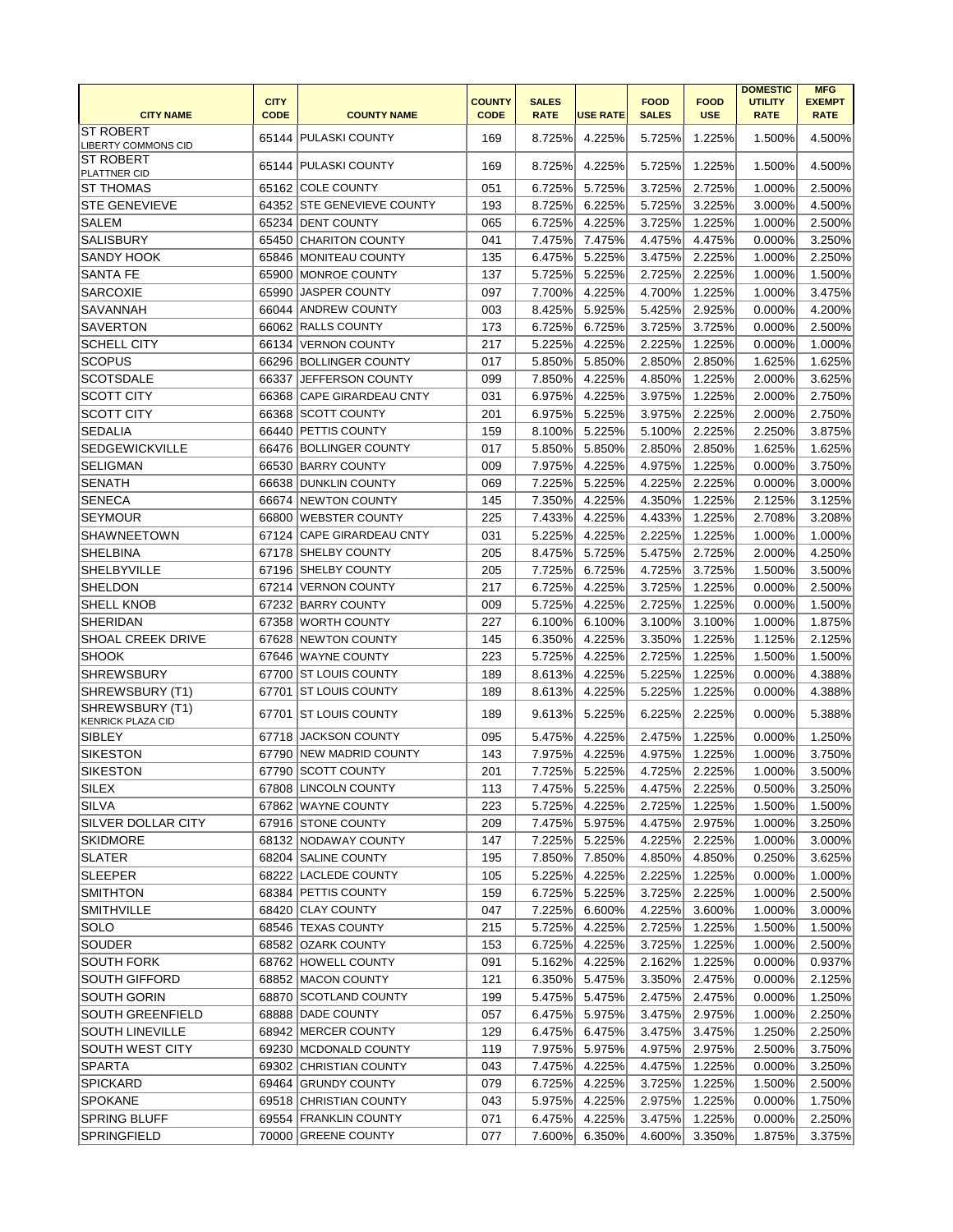|                                                                                                            |                            |                         |                              |                             |                 |                             |                           | <b>DOMESTIC</b>               | <b>MFG</b>                   |
|------------------------------------------------------------------------------------------------------------|----------------------------|-------------------------|------------------------------|-----------------------------|-----------------|-----------------------------|---------------------------|-------------------------------|------------------------------|
| <b>CITY NAME</b>                                                                                           | <b>CITY</b><br><b>CODE</b> | <b>COUNTY NAME</b>      | <b>COUNTY</b><br><b>CODE</b> | <b>SALES</b><br><b>RATE</b> | <b>USE RATE</b> | <b>FOOD</b><br><b>SALES</b> | <b>FOOD</b><br><b>USE</b> | <b>UTILITY</b><br><b>RATE</b> | <b>EXEMPT</b><br><b>RATE</b> |
| <b>SPRINGFIELD</b>                                                                                         |                            |                         |                              |                             |                 |                             |                           |                               |                              |
| AIRPORT PLAZA CID                                                                                          |                            | 70000 GREENE COUNTY     | 077                          | 8.600%                      | 6.350%          | 5.600%                      | 3.350%                    | 1.875%                        | 4.375%                       |
| <b>SPRINGFIELD</b><br><b>COMMERICAL STREET CID</b>                                                         |                            | 70000 GREENE COUNTY     | 077                          | 7.975%                      | 6.725%          | 4.975%                      | 3.725%                    | 1.875%                        | 3.750%                       |
| <b>SPRINGFIELD</b>                                                                                         |                            | 70000 GREENE COUNTY     | 077                          | 7.850%                      | 6.600%          | 4.850%                      | 3.600%                    | 1.875%                        | 3.625%                       |
| DOWNTOWN SPRINGFIELD CID                                                                                   |                            |                         |                              |                             |                 |                             |                           |                               |                              |
| <b>SPRINGFIELD</b><br>DOWNTOWN SPRINGFIELD CID                                                             |                            | 70000 GREENE COUNTY     | 077                          | 8.850%                      | 6.600%          | 5.850%                      | 3.600%                    | 1.875%                        | 4.625%                       |
| <b>COLLEGE STATION CID</b>                                                                                 |                            |                         |                              |                             |                 |                             |                           |                               |                              |
| <b>SPRINGFIELD</b><br>DOWNTOWN SPRINGFIELD CID<br><b>COLLEGE STATION CID</b><br><b>COLLEGE STATION TDD</b> |                            | 70000 GREENE COUNTY     | 077                          | 9.850%                      | 6.600%          | 6.850%                      | 3.600%                    | 1.875%                        | 5.625%                       |
| <b>SPRINGFIELD</b><br>DOWNTOWN SPRINGFIELD CID                                                             |                            | 70000 GREENE COUNTY     | 077                          | 7.850%                      | 6.600%          | 4.850%                      | 3.600%                    | 1.875%                        | 3.625%                       |
| <b>SPRINGFIELD</b>                                                                                         |                            |                         |                              |                             |                 |                             |                           |                               |                              |
| DOWNTOWN SPRINGFIELD CID<br><b>COLLEGE STATION CID</b>                                                     |                            | 70000 GREENE COUNTY     | 077                          | 8.850%                      | 6.600%          | 5.850%                      | 3.600%                    | 1.875%                        | 4.625%                       |
| <b>SPRINGFIELD</b><br>JAMES RIVER COMMONS CID                                                              |                            | 70000 GREENE COUNTY     | 077                          | 8.600%                      | 7.350%          | 5.600%                      | 4.350%                    | 1.875%                        | 4.375%                       |
| <b>SPRINGFIELD</b><br>KANSAS BATTLEFIELD CID                                                               |                            | 70000 GREENE COUNTY     | 077                          | 8.100%                      | 6.850%          | 5.100%                      | 3.850%                    | 1.875%                        | 3.875%                       |
| <b>SPRINGFIELD</b><br><b>NORTHWEST AREA CID</b>                                                            |                            | 70000 GREENE COUNTY     | 077                          | 8.100%                      | 6.850%          | 5.100%                      | 3.850%                    | 1.875%                        | 3.875%                       |
| <b>SPRINGFIELD</b>                                                                                         | 70000                      | <b>GREENE COUNTY</b>    | 077                          | 8.600%                      | 6.350%          | 5.600%                      | 3.350%                    | 1.875%                        | 4.375%                       |
| <b>SHOPS AT JAMES RIVER CID</b><br><b>SPRINGFIELD</b>                                                      |                            |                         |                              |                             |                 |                             |                           |                               |                              |
| EAST-WEST ARTERIAL TDD                                                                                     |                            | 70000 GREENE COUNTY     | 077                          | 8.100%                      | 6.350%          | 5.100%                      | 3.350%                    | 1.875%                        | 3.875%                       |
| <b>SPRING VALLEY</b>                                                                                       | 70126                      | MCDONALD COUNTY         | 119                          | 6.225%                      | 4.225%          | 3.225%                      | 1.225%                    | 1.500%                        | 2.000%                       |
| <b>SQUIRES</b>                                                                                             |                            | 70234 DOUGLAS COUNTY    | 067                          | 5.725%                      | 4.225%          | 2.725%                      | 1.225%                    | 0.000%                        | 1.500%                       |
| <b>STANBERRY</b>                                                                                           | 70270                      | <b>GENTRY COUNTY</b>    | 075                          | 6.225%                      | 5.225%          | 3.225%                      | 2.225%                    | 0.500%                        | 2.000%                       |
| <b>STANTON</b>                                                                                             |                            | 70342 FRANKLIN COUNTY   | 071                          | 6.475%                      | 4.225%          | 3.475%                      | 1.225%                    | 0.000%                        | 2.250%                       |
| <b>STARK CITY</b>                                                                                          |                            | 70414 NEWTON COUNTY     | 145                          | 5.350%                      | 4.225%          | 2.350%                      | 1.225%                    | 1.125%                        | 1.125%                       |
| <b>STEEDMAN</b>                                                                                            |                            | 70540 CALLAWAY COUNTY   | 027                          | 5.725%                      | 4.225%          | 2.725%                      | 1.225%                    | 0.000%                        | 1.500%                       |
| STEELE                                                                                                     |                            | 70558 PEMISCOT COUNTY   | 155                          |                             | 7.725% 4.225%   | 4.725%                      | 1.225%                    | 2.750%                        | 3.500%                       |
| <b>STEELVILLE</b>                                                                                          |                            | 70576 CRAWFORD COUNTY   | 055                          | 8.975%                      | 4.225%          | 5.975%                      | 1.225%                    | 2.250%                        | 4.750%                       |
| <b>STEFFENVILLE</b>                                                                                        |                            | 70594 LEWIS COUNTY      | 111                          | 7.350%                      | 6.850%          | 4.350%                      | 3.850%                    | 2.000%                        | 3.125%                       |
| <b>STELLA</b>                                                                                              |                            | 70648 NEWTON COUNTY     | 145                          | 5.850%                      | 4.225%          | 2.850%                      | 1.225%                    | 1.125%                        | 1.625%                       |
| <b>STET</b>                                                                                                | 70720                      | <b>CARROLL COUNTY</b>   | 033                          | 5.475%                      | 5.475%          | 2.475%                      | 2.475%                    | 0.000%                        | 1.250%                       |
| <b>STET</b>                                                                                                | 70720                      | <b>RAY COUNTY</b>       | 177                          | 6.225%                      | 5.725%          | 3.225%                      | 2.725%                    | 0.000%                        | 2.000%                       |
| <b>STEWARTSVILLE</b>                                                                                       | 70738                      | <b>DEKALB COUNTY</b>    | 063                          | 8.100%                      | 5.225%          | 5.100%                      | 2.225%                    | 0.000%                        | 3.875%                       |
| <b>STOCKTON</b>                                                                                            | 70828                      | <b>CEDAR COUNTY</b>     | 039                          | 7.975%                      | 6.475%          | 4.975%                      | 3.475%                    | 0.500%                        | 3.750%                       |
| <b>STONY HILL</b>                                                                                          | 70936                      | <b>GASCONADE COUNTY</b> | 073                          | 6.100%                      | 4.225%          | 3.100%                      | 1.225%                    | 1.000%                        | 1.875%                       |
|                                                                                                            |                            |                         |                              |                             |                 |                             |                           |                               |                              |
| <b>STOTESBURY</b>                                                                                          | 70954                      | <b>VERNON COUNTY</b>    | 217                          | 5.225%                      | 4.225%          | 2.225%                      | 1.225%                    | 0.000%                        | 1.000%                       |
| <b>STOTTS CITY</b>                                                                                         | 70990                      | LAWRENCE COUNTY         | 109                          | 5.725%                      | 5.725%          | 2.725%                      | 2.725%                    | 0.000%                        | 1.500%                       |
| <b>STOUTLAND</b>                                                                                           |                            | 71008 CAMDEN COUNTY     | 029                          | 6.475%                      | 5.475%          | 3.475%                      | 2.475%                    | 0.000%                        | 2.250%                       |
| <b>STOUTLAND</b>                                                                                           |                            | 71008 LACLEDE COUNTY    | 105                          | 6.225%                      | 4.225%          | 3.225%                      | 1.225%                    | 0.000%                        | 2.000%                       |
| <b>STOUTSVILLE</b>                                                                                         |                            | 71026 MONROE COUNTY     | 137                          | 6.225%                      | 5.225%          | 3.225%                      | 2.225%                    | 1.000%                        | 2.000%                       |
| <b>STOVER</b>                                                                                              |                            | 71044 MORGAN COUNTY     | 141                          | 7.225%                      | 5.225%          | 4.225%                      | 2.225%                    | 1.500%                        | 3.000%                       |
| <b>STRAFFORD</b>                                                                                           |                            | 71062 GREENE COUNTY     | 077                          | 6.975%                      | 4.225%          | 3.975%                      | 1.225%                    | 0.875%                        | 2.750%                       |
| <b>STRAFFORD</b><br><b>STRAFFORD PLAZA CID</b>                                                             |                            | 71062 GREENE COUNTY     | 077                          | 7.975%                      | 4.225%          | 4.975%                      | 1.225%                    | 0.875%                        | 3.750%                       |
| <b>STRASBURG</b>                                                                                           | 71098                      | <b>CASS COUNTY</b>      | 037                          | 6.975%                      | 5.975%          | 3.975%                      | 2.975%                    | 1.250%                        | 2.750%                       |
| <b>STURDIVANT</b>                                                                                          |                            | 71206 BOLLINGER COUNTY  | 017                          | 5.850%                      | 5.850%          | 2.850%                      | 2.850%                    | 1.625%                        | 1.625%                       |
| <b>STURGEON</b>                                                                                            |                            | 71224 BOONE COUNTY      | 019                          | 7.975%                      | 4.225%          | 4.975%                      | 1.225%                    | 2.500%                        | 3.750%                       |
| <b>SUCCESS</b>                                                                                             | 71296                      | <b>TEXAS COUNTY</b>     | 215                          | 5.725%                      | 4.225%          | 2.725%                      | 1.225%                    | 1.500%                        | 1.500%                       |
| <b>SUGAR CREEK</b>                                                                                         | 71368                      | <b>CLAY COUNTY</b>      | 047                          | 7.225%                      | 7.100%          | 4.225%                      | 4.100%                    | 0.000%                        | 3.000%                       |
| <b>SUGAR CREEK</b>                                                                                         | 71368                      | JACKSON COUNTY          | 095                          | 7.475%                      | 6.225%          | 4.475%                      | 3.225%                    | 0.000%                        | 3.250%                       |
|                                                                                                            |                            |                         |                              |                             |                 |                             |                           |                               |                              |
| <b>SULLIVAN</b>                                                                                            | 71440                      | <b>CRAWFORD COUNTY</b>  | 055                          | 8.475%                      | 4.225%          | 5.475%                      | 1.225%                    | 0.750%                        | 4.250%                       |
| SULLIVAN                                                                                                   |                            | 71440 FRANKLIN COUNTY   | 071                          | 8.475%                      | 4.225%          | 5.475%                      | 1.225%                    | 0.000%                        | 4.250%                       |
| SULLIVAN<br>SULLIVAN MARKETPLACE CID                                                                       |                            | 71440 FRANKLIN COUNTY   | 071                          | 9.475%                      | 5.225%          | 6.475%                      | 2.225%                    | 0.000%                        | 5.250%                       |
| <b>SULPHUR SPRINGS</b>                                                                                     | 71458                      | <b>JEFFERSON COUNTY</b> | 099                          | 6.600%                      | 4.225%          | 3.600%                      | 1.225%                    | 1.500%                        | 2.375%                       |
| <b>SUMMERSVILLE</b>                                                                                        |                            | 71512 SHANNON COUNTY    | 203                          | 6.725%                      | 4.225%          | 3.725%                      | 1.225%                    | 2.000%                        | 2.500%                       |
| <b>SUMMERSVILLE</b>                                                                                        |                            | 71512 TEXAS COUNTY      | 215                          | 7.225%                      | 4.225%          | 4.225%                      | 1.225%                    | 2.500%                        | 3.000%                       |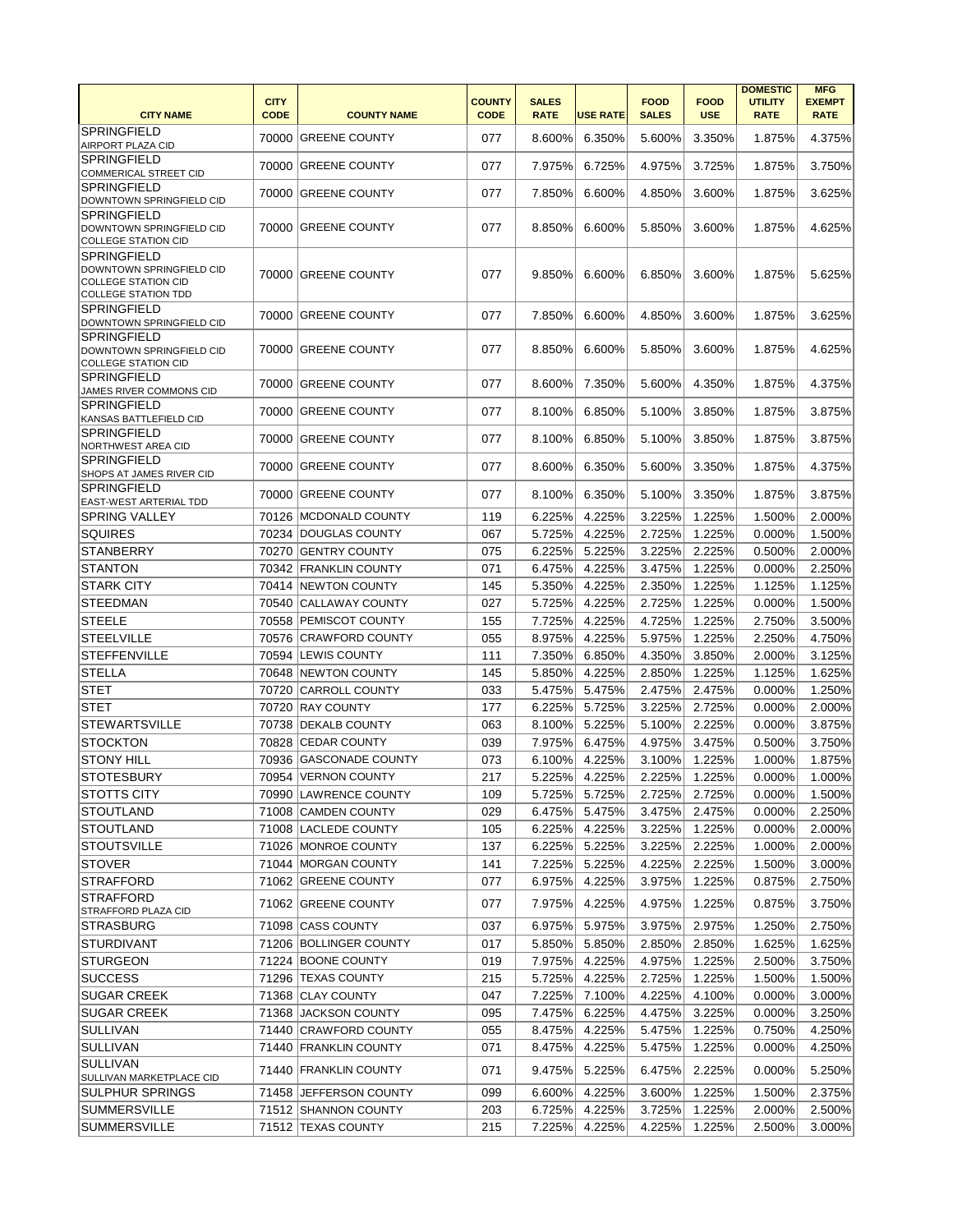|                                                                          |             |                         |               |              |                 |              |             | <b>DOMESTIC</b> | <b>MFG</b>    |
|--------------------------------------------------------------------------|-------------|-------------------------|---------------|--------------|-----------------|--------------|-------------|-----------------|---------------|
|                                                                          | <b>CITY</b> |                         | <b>COUNTY</b> | <b>SALES</b> |                 | <b>FOOD</b>  | <b>FOOD</b> | <b>UTILITY</b>  | <b>EXEMPT</b> |
| <b>CITY NAME</b>                                                         | <b>CODE</b> | <b>COUNTY NAME</b>      | <b>CODE</b>   | <b>RATE</b>  | <b>USE RATE</b> | <b>SALES</b> | <b>USE</b>  | <b>RATE</b>     | <b>RATE</b>   |
| <b>SUMNER</b>                                                            |             | 71620 CHARITON COUNTY   | 041           | 6.100%       | 6.100%          | 3.100%       | 3.100%      | 0.000%          | 1.875%        |
| <b>SUNRISE BEACH</b>                                                     | 71728       | <b>CAMDEN COUNTY</b>    | 029           | 7.975%       | 7.475%          | 4.975%       | 4.475%      | 0.000%          | 3.750%        |
| <b>SUNRISE BEACH</b><br><b>SUNRISE BEACH MARKET CENTER</b><br><b>CID</b> |             | 71728 CAMDEN COUNTY     | 029           | 8.975%       | 7.475%          | 5.975%       | 4.475%      | 0.000%          | 4.750%        |
| <b>SUNRISE BEACH</b>                                                     |             | 71728 MORGAN COUNTY     | 141           | 7.725%       | 7.225%          | 4.725%       | 4.225%      | 0.500%          | 3.500%        |
| <b>SUNSET HILLS</b>                                                      |             | 71746 ST LOUIS COUNTY   | 189           | 8.363%       | 4.225%          | 4.975%       | 1.225%      | 0.000%          | 4.138%        |
| <b>SUNSET HILLS</b><br>VIKING CONFERENCE CENTER CID                      |             | 71746 ST LOUIS COUNTY   | 189           | 9.363%       | 5.225%          | 5.975%       | 2.225%      | 0.000%          | 5.138%        |
| SUNSET HILLS (X1)                                                        |             | 71747 ST LOUIS COUNTY   | 189           | 8.363%       | 4.225%          | 4.975%       | 1.225%      | 0.000%          | 4.138%        |
| SUNSET HILLS (X2)                                                        |             | 71749 ST LOUIS COUNTY   | 189           | 8.363%       | 4.225%          | 4.975%       | 1.225%      | 0.000%          | 4.138%        |
| SUNSET HILLS (X3)                                                        |             | 71750 ST LOUIS COUNTY   | 189           | 8.363%       | 4.225%          | 4.975%       | 1.225%      | 0.000%          | 4.138%        |
| SUNSET HILLS (X4)                                                        |             | 71752 ST LOUIS COUNTY   | 189           | 8.363%       | 4.225%          | 4.975%       | 1.225%      | 0.000%          | 4.138%        |
| SUNSET HILLS (X5)                                                        |             | 71753 ST LOUIS COUNTY   | 189           | 8.363%       | 4.225%          | 4.975%       | 1.225%      | 0.000%          | 4.138%        |
| SUNSET HILLS (X6)                                                        |             | 71754 ST LOUIS COUNTY   | 189           | 8.363%       | 4.225%          | 4.975%       | 1.225%      | 0.000%          | 4.138%        |
| <b>SWEDEBORG</b>                                                         |             | 71836 PULASKI COUNTY    | 169           | 5.475%       | 4.225%          | 2.475%       | 1.225%      | 0.000%          | 1.250%        |
| <b>SWEET SPRINGS</b>                                                     |             | 71890 SALINE COUNTY     | 195           | 8.350%       | 5.850%          | 5.350%       | 2.850%      | 1.250%          | 4.125%        |
| <b>SWEETWATER</b>                                                        |             | 71926 REYNOLDS COUNTY   | 179           | 5.225%       | 4.225%          | 2.225%       | 1.225%      | 0.000%          | 1.000%        |
| SWISS                                                                    | 71980       | <b>GASCONADE COUNTY</b> | 073           | 6.100%       | 4.225%          | 3.100%       | 1.225%      | 1.000%          | 1.875%        |
| <b>SYCAMORE</b>                                                          | 72016       | <b>OZARK COUNTY</b>     | 153           | 6.725%       | 4.225%          | 3.725%       | 1.225%      | 1.000%          | 2.500%        |
| <b>SYCAMORE HILLS</b>                                                    |             | 72034 ST LOUIS COUNTY   | 189           | 7.113%       | 4.225%          | 3.725%       | 1.225%      | 0.000%          | 2.888%        |
| <b>SYRACUSE</b>                                                          |             | 72106 MORGAN COUNTY     | 141           | 5.725%       | 5.225%          | 2.725%       | 2.225%      | 0.500%          | 1.500%        |
| <b>TABERVILLE</b>                                                        |             | 72142 ST CLAIR COUNTY   | 185           | 4.725%       | 4.225%          | 1.725%       | 1.225%      | 0.000%          | 0.500%        |
| <b>TALLAPOOSA</b>                                                        |             | 72196 NEW MADRID COUNTY | 143           | 5.475%       | 4.225%          | 2.475%       | 1.225%      | 1.000%          | 1.250%        |
|                                                                          |             |                         |               |              |                 |              |             |                 |               |
| <b>TANEYVILLE</b>                                                        | 72232       | <b>TANEY COUNTY</b>     | 213           | 7.100%       | 4.225%          | 4.100%       | 1.225%      | 0.000%          | 2.875%        |
| <b>TAOS</b>                                                              | 72304       | <b>COLE COUNTY</b>      | 051           | 6.725%       | 5.725%          | 3.725%       | 2.725%      | 0.000%          | 2.500%        |
| <b>TARKIO</b>                                                            |             | 72340 ATCHISON COUNTY   | 005           | 8.475%       | 6.475%          | 5.475%       | 3.475%      | 1.500%          | 4.250%        |
| <b>TARRANT VILLAGE</b>                                                   |             | 72376 PIKE COUNTY       | 163           | 6.225%       | 4.225%          | 3.225%       | 1.225%      | 1.000%          | 2.000%        |
| <b>TARSNEY LAKES</b>                                                     | 72412       | JACKSON COUNTY          | 095           | 5.475%       | 4.225%          | 2.475%       | 1.225%      | 0.000%          | 1.250%        |
| <b>TAYLOR</b>                                                            |             | 72502 MARION COUNTY     | 127           |              | 6.350% 5.350%   | 3.350%       | 2.350%      | 0.000%          | 2.125%        |
| TEBBETTS                                                                 |             | 72574 CALLAWAY COUNTY   | 027           | 5.725%       | 4.225%          | 2.725%       | 1.225%      | 0.000%          | 1.500%        |
| <b>TECUMSEH</b>                                                          |             | 72610 OZARK COUNTY      | 153           | 6.725%       | 4.225%          | 3.725%       | 1.225%      | 1.000%          | 2.500%        |
| TERESITA                                                                 |             | 72736 SHANNON COUNTY    | 203           | 5.225%       | 4.225%          | 2.225%       | 1.225%      | 1.000%          | 1.000%        |
| <b>THAYER</b>                                                            |             | 72826 OREGON COUNTY     | 149           | 8.225%       | 4.225%          | 5.225%       | 1.225%      | 1.000%          | 4.000%        |
| <b>THEODOSIA</b>                                                         |             | 72898 OZARK COUNTY      | 153           | 8.225%       | 4.225%          | 5.225%       | 1.225%      | 1.000%          | 4.000%        |
| <b>THEODOSIA HILLS</b>                                                   |             | 72916 OZARK COUNTY      | 153           | 6.725%       | 4.225%          | 3.725%       | 1.225%      | 1.000%          | 2.500%        |
| <b>THOMASVILLE</b>                                                       |             | 73006 OREGON COUNTY     | 149           | 6.225%       | 4.225%          | 3.225%       | 1.225%      | 1.000%          | 2.000%        |
| <b>THOMPSON</b>                                                          |             | 73024 AUDRAIN COUNTY    | 007           | 6.600%       | 4.225%          | 3.600%       | 1.225%      | 0.000%          | 2.375%        |
| <b>THORNFIELD</b>                                                        |             | 73096 OZARK COUNTY      | 153           | 6.725%       | 4.225%          | 3.725%       | 1.225%      | 1.000%          | 2.500%        |
| TIFF                                                                     |             | 73150 WASHINGTON COUNTY | 221           | 7.225%       | 6.725%          | 4.225%       | 3.725%      | 2.000%          | 3.000%        |
| <b>TIFF CITY</b>                                                         |             | 73186 MCDONALD COUNTY   | 119           | 6.225%       | 4.225%          | 3.225%       | 1.225%      | 1.500%          | 2.000%        |
| <b>TIGHTWAD</b>                                                          |             | 73240 HENRY COUNTY      | 083           | 5.225%       | 5.225%          | 2.225%       | 2.225%      | 0.500%          | 1.000%        |
| <b>TINA</b>                                                              |             | 73330 CARROLL COUNTY    | 033           | 5.475%       | 5.475%          | 2.475%       | 2.475%      | 0.000%          | 1.250%        |
| TINDALL                                                                  |             | 73348 GRUNDY COUNTY     | 079           | 5.725%       | 4.225%          | 2.725%       | 1.225%      | 1.500%          | 1.500%        |
| <b>TIPTON</b>                                                            |             | 73420 MONITEAU COUNTY   | 135           | 7.725%       | 5.225%          | 4.725%       | 2.225%      | 1.000%          | 3.500%        |
| <b>TOWN AND COUNTRY</b>                                                  |             | 73618 ST LOUIS COUNTY   | 189           | 8.363%       | 4.225%          | 4.975%       | 1.225%      | 0.000%          | 4.138%        |
| <b>TOWN AND COUNTRY</b><br>TOWN & COUNTRY CROSSING TDD                   |             | 73618 ST LOUIS COUNTY   | 189           | 8.863%       | 4.225%          | 5.475%       | 1.225%      | 0.000%          | 4.638%        |
| TOWN AND COUNTRY (X1)                                                    |             | 73619 ST LOUIS COUNTY   | 189           | 8.363%       | 4.225%          | 4.975%       | 1.225%      | 0.000%          | 4.138%        |
| TOWN AND COUNTRY (X2)                                                    |             | 73620 ST LOUIS COUNTY   | 189           | 8.363%       | 4.225%          | 4.975%       | 1.225%      | 0.000%          | 4.138%        |
| <b>TRACY</b>                                                             |             | 73690 PLATTE COUNTY     | 165           | 7.100%       | 5.600%          | 4.100%       | 2.600%      | 0.000%          | 2.875%        |
| TRELOAR                                                                  |             | 73780 WARREN COUNTY     | 219           | 6.225%       | 5.725%          | 3.225%       | 2.725%      | 0.000%          | 2.000%        |
| <b>TRENTON</b>                                                           |             | 73816 GRUNDY COUNTY     | 079           | 7.725%       | 4.225%          | 4.725%       | 1.225%      | 3.000%          | 3.500%        |
| <b>TRIMBLE</b>                                                           |             | 73852 CLINTON COUNTY    | 049           | 6.725%       | 5.225%          | 3.725%       | 2.225%      | 0.000%          | 2.500%        |
| <b>TRIPLETT</b>                                                          |             | 73870 CHARITON COUNTY   | 041           | 6.100%       | 6.100%          | 3.100%       | 3.100%      | 0.000%          | 1.875%        |
| TROY                                                                     |             | 73942 LINCOLN COUNTY    | 113           | 8.475%       | 4.225%          | 5.475%       | 1.225%      | 2.000%          | 4.250%        |
| <b>TROY</b>                                                              |             | 73942 LINCOLN COUNTY    | 113           | 9.475%       | 5.225%          | 6.475%       | 2.225%      | 2.000%          | 5.250%        |
| LINCOLN CROSSING CID                                                     |             |                         |               |              |                 |              |             |                 |               |
| <b>TRUESDALE</b>                                                         |             | 73960 WARREN COUNTY     | 219           | 7.725%       | 5.725%          | 4.725%       | 2.725%      | 0.000%          | 3.500%        |
| <b>TRUXTON</b>                                                           |             | 74014 LINCOLN COUNTY    | 113           | 6.475%       | 4.225%          | 3.475%       | 1.225%      | 0.500%          | 2.250%        |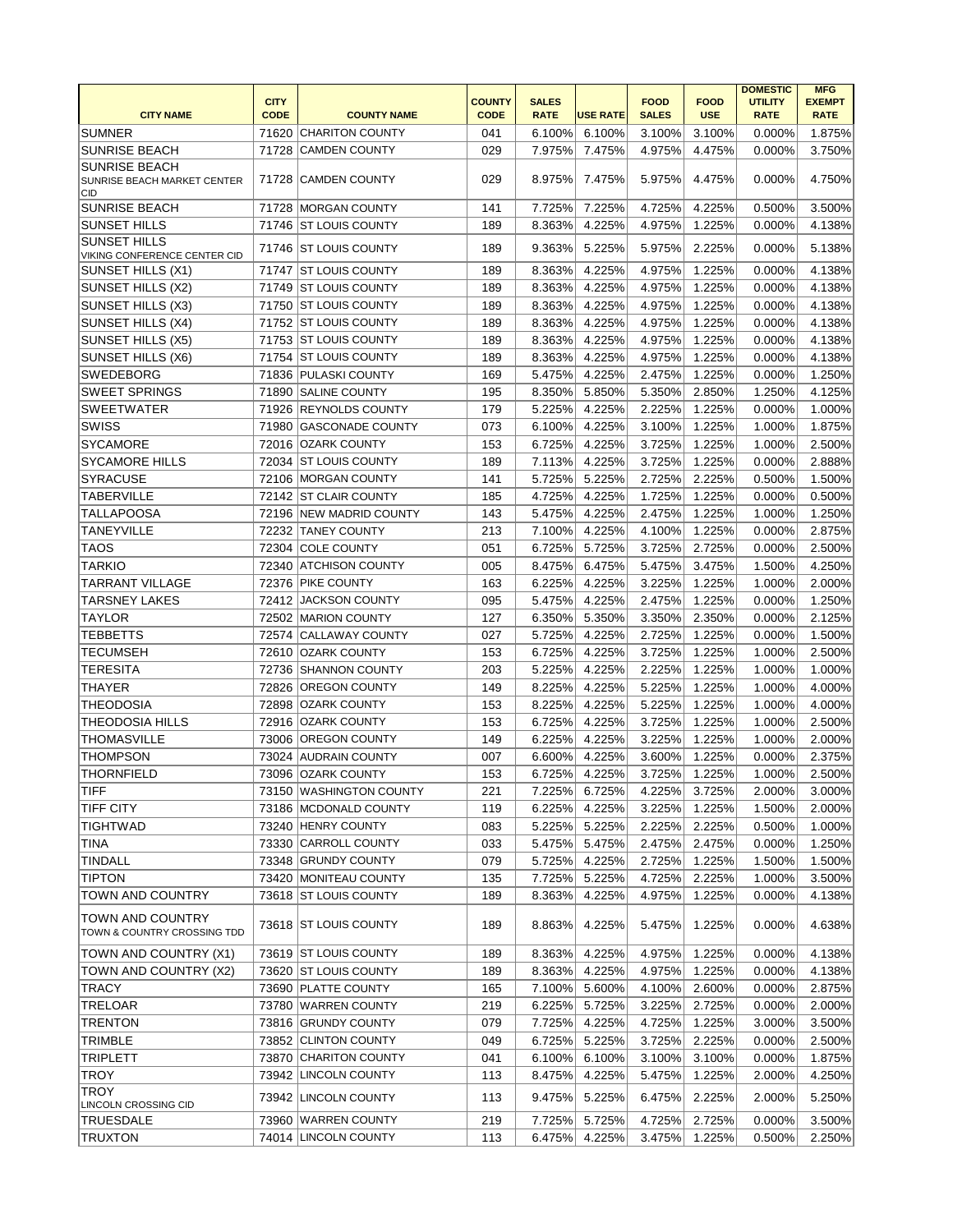|                                                                            |             |                         |               |              |                 |              |             | <b>DOMESTIC</b> | <b>MFG</b>    |
|----------------------------------------------------------------------------|-------------|-------------------------|---------------|--------------|-----------------|--------------|-------------|-----------------|---------------|
|                                                                            | <b>CITY</b> |                         | <b>COUNTY</b> | <b>SALES</b> |                 | <b>FOOD</b>  | <b>FOOD</b> | <b>UTILITY</b>  | <b>EXEMPT</b> |
| <b>CITY NAME</b>                                                           | <b>CODE</b> | <b>COUNTY NAME</b>      | <b>CODE</b>   | <b>RATE</b>  | <b>USE RATE</b> | <b>SALES</b> | <b>USE</b>  | <b>RATE</b>     | <b>RATE</b>   |
| <b>TUNAS</b>                                                               |             | 74086 DALLAS COUNTY     | 059           | 6.225%       | 4.225%          | 3.225%       | 1.225%      | 2.000%          | 2.000%        |
| <b>TURNERS</b>                                                             | 74140       | <b>GREENE COUNTY</b>    | 077           | 5.475%       | 4.225%          | 2.475%       | 1.225%      | 0.875%          | 1.250%        |
| <b>TURNEY</b>                                                              | 74176       | <b>CLINTON COUNTY</b>   | 049           | 5.225%       | 5.225%          | 2.225%       | 2.225%      | 0.000%          | 1.000%        |
| <b>TUSCUMBIA</b>                                                           |             | 74194 MILLER COUNTY     | 131           | 6.725%       | 5.225%          | 3.725%       | 2.225%      | 1.000%          | 2.500%        |
| <b>TWIN OAKS</b>                                                           |             | 74284 ST LOUIS COUNTY   | 189           | 8.363%       | 4.225%          | 4.975%       | 1.225%      | 0.000%          | 4.138%        |
| TWIN OAKS (X1)                                                             | 74285       | <b>ST LOUIS COUNTY</b>  | 189           | 8.363%       | 4.225%          | 4.975%       | 1.225%      | 0.000%          | 4.138%        |
| <b>TYRONE</b>                                                              |             | 74356 TEXAS COUNTY      | 215           | 5.725%       | 4.225%          | 2.725%       | 1.225%      | 1.500%          | 1.500%        |
| <b>UDALL</b>                                                               | 74428       | <b>OZARK COUNTY</b>     | 153           | 6.725%       | 4.225%          | 3.725%       | 1.225%      | 1.000%          | 2.500%        |
| <b>ULMAN</b>                                                               |             | 74446 MILLER COUNTY     | 131           | 5.725%       | 5.225%          | 2.725%       | 2.225%      | 1.000%          | 1.500%        |
| <b>UNION</b>                                                               |             | 74626 FRANKLIN COUNTY   | 071           | 8.475%       | 4.225%          | 5.475%       | 1.225%      | 0.000%          | 4.250%        |
| <b>UNION</b><br>EAST MAIN & HWY 47 CID                                     |             | 74626 FRANKLIN COUNTY   | 071           | 9.475%       | 5.225%          | 6.475%       | 2.225%      | 0.000%          | 5.250%        |
| <b>UNION</b><br>UNION CID                                                  |             | 74626 FRANKLIN COUNTY   | 071           | 9.475%       | 5.225%          | 6.475%       | 2.225%      | 0.000%          | 5.250%        |
| <b>UNION STAR</b>                                                          |             | 75130 DEKALB COUNTY     | 063           | 5.725%       | 5.225%          | 2.725%       | 2.225%      | 0.000%          | 1.500%        |
| <b>UNIONTOWN</b>                                                           |             | 75148 PERRY COUNTY      | 157           | 6.100%       | 6.100%          | 3.100%       | 3.100%      | 1.375%          | 1.875%        |
| <b>UNIONVILLE</b>                                                          |             | 75166 PUTNAM COUNTY     | 171           | 7.600%       | 6.225%          | 4.600%       | 3.225%      | 3.375%          | 3.375%        |
| UNITY VILLAGE                                                              |             | 75202 JACKSON COUNTY    | 095           | 7.725%       | 4.225%          | 4.725%       | 1.225%      | 0.000%          | 3.500%        |
| UNIVERSITY CITY                                                            |             | 75220 ST LOUIS COUNTY   | 189           | 8.613%       | 5.725%          | 5.225%       | 2.725%      | 0.000%          | 4.388%        |
| UNIVERSITY CITY<br>DELMAR/DELCREST CID                                     |             | 75220 ST LOUIS COUNTY   | 189           | 9.613%       | 5.725%          | 6.225%       | 2.725%      | 0.000%          | 5.388%        |
| UNIVERSITY CITY<br>LOOP TROLLEY TDD                                        |             | 75220 ST LOUIS COUNTY   | 189           | 9.613%       | 5.725%          | 6.225%       | 2.725%      | 0.000%          | 5.388%        |
| UPLANDS PARK                                                               |             | 75238 ST LOUIS COUNTY   | 189           | 7.613%       | 4.725%          | 4.225%       | 1.725%      | 0.000%          | 3.388%        |
| <b>URBANA</b>                                                              |             | 75310 DALLAS COUNTY     | 059           | 7.725%       | 4.225%          | 4.725%       | 1.225%      | 2.000%          | 3.500%        |
| <b>URICH</b>                                                               |             | 75346 HENRY COUNTY      | 083           | 7.475%       | 5.225%          | 4.475%       | 2.225%      | 0.500%          | 3.250%        |
| <b>UTICA</b>                                                               |             | 75364 LIVINGSTON COUNTY | 117           | 4.975%       | 4.975%          | 1.975%       | 1.975%      | 0.000%          | 0.750%        |
| <b>VALLES MINES</b>                                                        |             | 75418 JEFFERSON COUNTY  | 099           | 6.350%       | 4.225%          | 3.350%       | 1.225%      | 1.500%          | 2.125%        |
| <b>VALLEY PARK</b>                                                         |             | 75472 ST LOUIS COUNTY   | 189           | 8.113%       | 4.225%          | 4.725%       | 1.225%      | 0.000%          | 3.888%        |
| VALLEY PARK (X1)                                                           |             | 75473 ST LOUIS COUNTY   | 189           | 8.113%       | 4.225%          | 4.725%       | 1.225%      | 0.000%          | 3.888%        |
| VALLEY PARK (X2)                                                           |             | 75474 ST LOUIS COUNTY   | 189           |              | 8.113% 4.225%   | 4.725%       | 1.225%      | 0.000%          | 3.888%        |
| VALLEY PARK (X3)                                                           |             | 75476 ST LOUIS COUNTY   | 189           | 8.113%       | 4.225%          | 4.725%       | 1.225%      | 0.000%          | 3.888%        |
| VALLEY PARK (X4)                                                           |             | 75477 ST LOUIS COUNTY   | 189           | 8.113%       | 4.225%          | 4.725%       | 1.225%      | 0.000%          | 3.888%        |
| VALLEY PARK (X5)                                                           |             | 75478 ST LOUIS COUNTY   | 189           | 8.113%       | 4.225%          | 4.725%       | 1.225%      | 0.000%          | 3.888%        |
| VALLEY PARK (X6)                                                           |             | 75479 ST LOUIS COUNTY   | 189           | 8.113%       | 4.225%          | 4.725%       | 1.225%      | 0.000%          | 3.888%        |
| VALLEY PARK (X6)<br><b>MERAMEC STATION ROAD &amp;</b><br>HIGHWAY 141 TDD   |             | 75479 ST LOUIS COUNTY   | 189           | 9.113%       | 4.225%          | 5.725%       | 1.225%      | 0.000%          | 4.888%        |
| VALLEY PARK (T2X6)<br><b>MERAMEC STATION ROAD &amp;</b><br>HIGHWAY 141 TDD |             | 75480 ST LOUIS COUNTY   | 189           | 9.113%       | 4.225%          | 5.725%       | 1.225%      | 0.000%          | 4.888%        |
| VALLEY PARK (T3)                                                           |             | 75481 ST LOUIS COUNTY   | 189           | 8.113%       | 4.225%          | 4.725%       | 1.225%      | 0.000%          | 3.888%        |
| VALLEY PARK (T3)<br>ROUTE 141 MARSHALL ROAD CID                            |             | 75481 ST LOUIS COUNTY   | 189           | 8.613%       | 4.725%          | 5.225%       | 1.725%      | 0.000%          | 4.388%        |
| VALLEY PARK (X7)                                                           |             | 75482 ST LOUIS COUNTY   | 189           | 8.113%       | 4.225%          | 4.725%       | 1.225%      | 0.000%          | 3.888%        |
| VALLEY PARK (X8)                                                           |             | 75483 ST LOUIS COUNTY   | 189           | 8.113%       | 4.225%          | 4.725%       | 1.225%      | 0.000%          | 3.888%        |
| <b>VAN BUREN</b>                                                           |             | 75580 CARTER COUNTY     | 035           | 6.725%       | 4.225%          | 3.725%       | 1.225%      | 2.000%          | 2.500%        |
| <b>VAN BUREN</b><br><b>BLACK MOUNTAIN CID</b>                              |             | 75580 CARTER COUNTY     | 035           | 7.725%       | 4.225%          | 4.725%       | 1.225%      | 2.000%          | 3.500%        |
| VAN BUREN<br>LANDING RIVER CENTER CID                                      |             | 75580 CARTER COUNTY     | 035           | 7.725%       | 4.225%          | 4.725%       | 1.225%      | 2.000%          | 3.500%        |
| VANDALIA                                                                   |             | 75688 AUDRAIN COUNTY    | 007           | 8.100%       | 4.225%          | 5.100%       | 1.225%      | 1.500%          | 3.875%        |
| <b>VANDIVER</b>                                                            |             | 75706 AUDRAIN COUNTY    | 007           | 7.600%       | 4.225%          | 4.600%       | 1.225%      | 0.000%          | 3.375%        |
| VANDUSER                                                                   |             | 75724 SCOTT COUNTY      | 201           | 5.225%       | 5.225%          | 2.225%       | 2.225%      | 1.000%          | 1.000%        |
| VANZANT                                                                    |             | 75760 DOUGLAS COUNTY    | 067           | 5.225%       | 4.225%          | 2.225%       | 1.225%      | 0.000%          | 1.000%        |
| <b>VELDA CITY</b>                                                          |             | 75796 ST LOUIS COUNTY   | 189           | 7.613%       | 4.225%          | 4.225%       | 1.225%      | 0.000%          | 3.388%        |
| <b>VELDA VILLAGE HILLS</b>                                                 |             | 75814 ST LOUIS COUNTY   | 189           | 7.613%       | 4.225%          | 4.225%       | 1.225%      | 0.000%          | 3.388%        |
| <b>VERONA</b>                                                              |             | 75886 LAWRENCE COUNTY   | 109           | 7.725%       | 5.725%          | 4.725%       | 2.725%      | 0.000%          | 3.500%        |
| VERSAILLES                                                                 |             | 75922 MORGAN COUNTY     | 141           | 7.725%       | 5.225%          | 4.725%       | 2.225%      | 2.000%          | 3.500%        |
| <b>VIBBARD</b>                                                             |             | 75994 RAY COUNTY        | 177           | 6.225%       | 5.725%          | 3.225%       | 2.725%      | 0.000%          | 2.000%        |
| <b>VIBURNUM</b>                                                            |             | 76012  IRON COUNTY      | 093           | 7.225%       | 4.225%          | 4.225%       | 1.225%      | 0.500%          | 3.000%        |
| <b>VICHY</b>                                                               |             | 76030 MARIES COUNTY     | 125           | 5.891%       | 5.891%          | 2.891%       | 2.891%      | 1.666%          | 1.666%        |
| <b>VIDA</b>                                                                |             | 76084 PHELPS COUNTY     | 161           | 5.350%       | 4.225%          | 2.350%       | 1.225%      | 0.000%          | 1.125%        |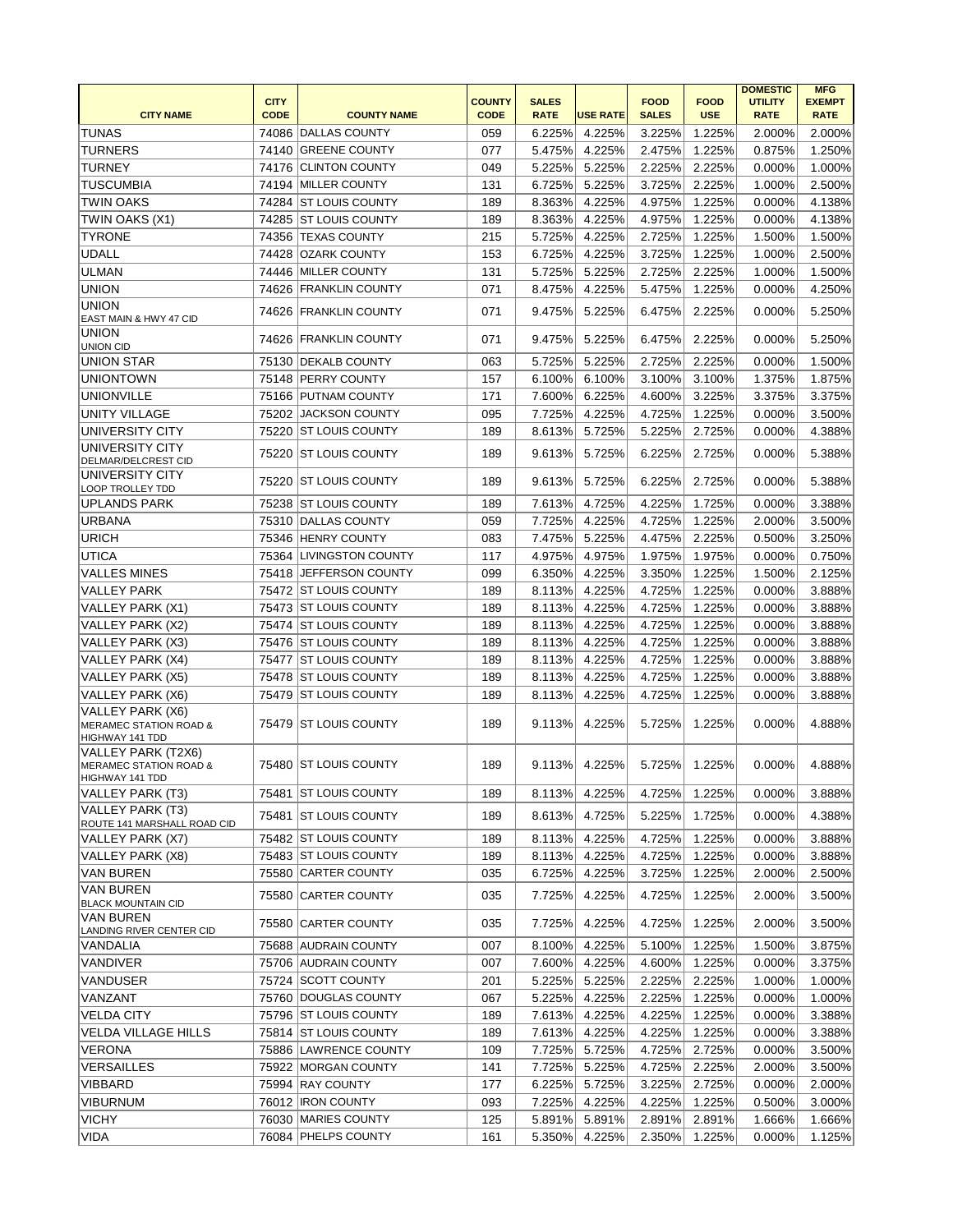|                                                                           | <b>CITY</b> |                            | <b>COUNTY</b> | <b>SALES</b> |                 | <b>FOOD</b>  | <b>FOOD</b> | <b>DOMESTIC</b><br><b>UTILITY</b> | <b>MFG</b><br><b>EXEMPT</b> |
|---------------------------------------------------------------------------|-------------|----------------------------|---------------|--------------|-----------------|--------------|-------------|-----------------------------------|-----------------------------|
| <b>CITY NAME</b>                                                          | <b>CODE</b> | <b>COUNTY NAME</b>         | <b>CODE</b>   | <b>RATE</b>  | <b>USE RATE</b> | <b>SALES</b> | <b>USE</b>  | <b>RATE</b>                       | <b>RATE</b>                 |
| <b>VIENNA</b>                                                             |             | 76102 MARIES COUNTY        | 125           | 7.891%       | 7.391%          | 4.891%       | 4.391%      | 2.666%                            | 3.666%                      |
| <b>VILLAGE OF FOUR SEASONS</b>                                            |             | 76157 CAMDEN COUNTY        | 029           | 6.975%       | 5.475%          | 3.975%       | 2.475%      | 0.000%                            | 2.750%                      |
| <b>VILLAGE OF FOUR SEASONS</b><br>HORSESHOE BEND PEDESTRIAN<br><b>TDD</b> |             | 76157 CAMDEN COUNTY        | 029           | 7.975%       | 5.475%          | 4.975%       | 2.475%      | 0.000%                            | 3.750%                      |
| <b>GOODNIGHT (VILLAGE OF)</b>                                             |             | 27900 POLK COUNTY          | 167           | 5.600%       | 4.225%          | 2.600%       | 1.225%      | 1.375%                            | 1.375%                      |
| <b>VILLA RIDGE</b>                                                        |             | 76192 FRANKLIN COUNTY      | 071           | 6.475%       | 4.225%          | 3.475%       | 1.225%      | 0.000%                            | 2.250%                      |
| <b>VINITA PARK</b>                                                        |             | 76246 ST LOUIS COUNTY      | 189           | 7.613%       | 4.725%          | 4.225%       | 1.725%      | 0.000%                            | 3.388%                      |
| <b>VINITA TERRACE</b>                                                     |             | 76264 ST LOUIS COUNTY      | 189           | 7.613%       | 4.225%          | 4.225%       | 1.225%      | 0.000%                            | 3.388%                      |
| <b>VISTA</b>                                                              |             | 76390 ST CLAIR COUNTY      | 185           | 4.725%       | 4.225%          | 1.725%       | 1.225%      | 0.000%                            | 0.500%                      |
| <b>VULCAN</b>                                                             |             | 76426  IRON COUNTY         | 093           | 6.225%       | 4.225%          | 3.225%       | 1.225%      | 0.500%                            | 2.000%                      |
| <b>WACO</b>                                                               |             | 76444 JASPER COUNTY        | 097           | 5.200%       | 4.225%          | 2.200%       | 1.225%      | 0.000%                            | 0.975%                      |
| <b>WAKENDA</b>                                                            |             | 76534 CARROLL COUNTY       | 033           | 5.475%       | 5.475%          | 2.475%       | 2.475%      | 0.000%                            | 1.250%                      |
| WALDRON                                                                   |             | 76588 PLATTE COUNTY        | 165           | 5.600%       | 5.600%          | 2.600%       | 2.600%      | 0.000%                            | 1.375%                      |
| <b>WALKER</b>                                                             | 76660       | <b>VERNON COUNTY</b>       | 217           | 5.225%       | 4.225%          | 2.225%       | 1.225%      | 0.000%                            | 1.000%                      |
| <b>WALNUT GROVE</b>                                                       | 76840       | <b>GREENE COUNTY</b>       | 077           | 6.475%       | 5.225%          | 3.475%       | 2.225%      | 1.875%                            | 2.250%                      |
| <b>WALNUT SHADE</b>                                                       |             | 76876 TANEY COUNTY         | 213           | 6.100%       | 4.225%          | 3.100%       | 1.225%      | 0.000%                            | 1.875%                      |
| <b>WAPPAPELLO</b>                                                         |             | 76948 WAYNE COUNTY         | 223           | 5.725%       | 4.225%          | 2.725%       | 1.225%      | 1.500%                            | 1.500%                      |
| WARDELL                                                                   |             | 76966 PEMISCOT COUNTY      | 155           | 6.725%       | 4.225%          | 3.725%       | 1.225%      | 1.250%                            | 2.500%                      |
| <b>WARDSVILLE</b>                                                         |             | 77002 COLE COUNTY          | 051           | 6.725%       | 5.725%          | 3.725%       | 2.725%      | 0.000%                            | 2.500%                      |
| WARRENSBURG                                                               | 77092       | JOHNSON COUNTY             | 101           | 8.350%       | 8.350%          | 5.350%       | 5.350%      | 3.750%                            | 4.125%                      |
| WARRENSBURG<br>HAWTHORNE DEVELOPMENT TDD                                  |             | 77092 JOHNSON COUNTY       | 101           | 8.850%       | 8.350%          | 5.850%       | 5.350%      | 3.750%                            | 4.625%                      |
| <b>WARRENTON</b>                                                          |             | 77128 WARREN COUNTY        | 219           | 7.975%       | 5.725%          | 4.975%       | 2.725%      | 0.000%                            | 3.750%                      |
| <b>WARSAW</b>                                                             |             | 77146 BENTON COUNTY        | 015           | 8.475%       | 7.975%          | 5.475%       | 4.975%      | 2.875%                            | 4.250%                      |
| <b>WARSAW</b><br>US HIGHWAY 65 & TRUMAN DAM<br><b>ACCESS RD TDD</b>       |             | 77146 BENTON COUNTY        | 015           | 8.975%       | 7.975%          | 5.975%       | 4.975%      | 2.875%                            | 4.750%                      |
| <b>WARSON WOODS</b>                                                       |             | 77182 ST LOUIS COUNTY      | 189           |              | 7.863% 4.225%   | 4.475%       | 1.225%      | 0.000%                            | 3.638%                      |
| <b>WASHBURN</b>                                                           |             | 77200 BARRY COUNTY         | 009           | 7.725%       | 4.225%          | 4.725%       | 1.225%      | 0.000%                            | 3.500%                      |
| <b>WASHINGTON</b>                                                         |             | 77416 FRANKLIN COUNTY      | 071           | 8.350%       | 6.225%          | 5.350%       | 3.225%      | 0.000%                            | 4.125%                      |
| <b>WASHINGTON</b><br>PHOENIX CENTER II CID                                |             | 77416 FRANKLIN COUNTY      | 071           | 9.100%       | 6.225%          | 6.100%       | 3.225%      | 0.000%                            | 4.875%                      |
| <b>WASOLA</b>                                                             |             | 77794 OZARK COUNTY         | 153           | 6.725%       | 4.225%          | 3.725%       | 1.225%      | 1.000%                            | 2.500%                      |
| <b>WATSON</b>                                                             |             | 77848 ATCHISON COUNTY      | 005           | 6.475%       | 6.475%          | 3.475%       | 3.475%      | 0.000%                            | 2.250%                      |
| <b>WAVERLY</b>                                                            |             | 77866 LAFAYETTE COUNTY     | 107           | 8.350%       | 5.850%          | 5.350%       | 2.850%      | 1.000%                            | 4.125%                      |
| WAYLAND                                                                   |             | 77920 CLARK COUNTY         | 045           | 7.225%       | 4.225%          | 4.225%       | 1.225%      | 0.000%                            | 3.000%                      |
| WAYNESVILLE                                                               |             | 77992 PULASKI COUNTY       | 169           | 7.725%       | 4.225%          | 4.725%       | 1.225%      | 1.500%                            | 3.500%                      |
| WAYNESVILLE<br><b>BOWMAN TDD</b>                                          |             | 77992 PULASKI COUNTY       | 169           | 8.225%       | 4.225%          | 5.225%       | 1.225%      | 1.500%                            | 4.000%                      |
| <b>WAYNESVILLE</b><br><b>WESTGATE CID</b>                                 |             | 77992 PULASKI COUNTY       | 169           | 8.725%       | 4.225%          | 5.725%       | 1.225%      | 1.500%                            | 4.500%                      |
| WEATHERBY                                                                 |             | 78028 DEKALB COUNTY        | 063           | 5.725%       | 5.225%          | 2.725%       | 2.225%      | 0.000%                            | 1.500%                      |
| <b>WEATHERBY LAKE</b>                                                     |             | 78046 PLATTE COUNTY        | 165           | 5.600%       | 5.600%          | 2.600%       | 2.600%      | 0.000%                            | 1.375%                      |
| WEAUBLEAU                                                                 |             | 78064 HICKORY COUNTY       | 085           | 7.225%       | 4.225%          | 4.225%       | 1.225%      | 3.000%                            | 3.000%                      |
| <b>WEBB CITY</b>                                                          |             | 78118 JASPER COUNTY        | 097           | 7.700%       | 4.225%          | 4.700%       | 1.225%      | 1.000%                            | 3.475%                      |
| <b>WEBB CITY</b><br>CENTENNIAL RAILROAD TDD                               |             | 78118 JASPER COUNTY        | 097           | 8.200%       | 4.225%          | 5.200%       | 1.225%      | 1.000%                            | 3.975%                      |
| <b>WEBSTER GROVES</b>                                                     |             | 78154 ST LOUIS COUNTY      | 189           | 8.613%       | 4.225%          | 5.225%       | 1.225%      | 0.000%                            | 4.388%                      |
| <b>WEBSTER GROVES (T1)</b>                                                |             | 78155 ST LOUIS COUNTY      | 189           | 8.613%       | 4.225%          | 5.225%       | 1.225%      | 0.000%                            | 4.388%                      |
| <b>WEBSTER GROVES (T1)</b><br>SHOPPES AT OLD WEBSTER TDD                  |             | 78155 ST LOUIS COUNTY      | 189           | 9.238%       | 4.225%          | 5.850%       | 1.225%      | 0.000%                            | 5.013%                      |
| <b>WEINGARTEN</b>                                                         |             | 78226 STE GENEVIEVE COUNTY | 193           | 6.725%       | 4.225%          | 3.725%       | 1.225%      | 2.000%                            | 2.500%                      |
| <b>WELDON SPRING</b>                                                      |             | 78314 ST CHARLES COUNTY    | 183           | 6.450%       | 5.950%          | 3.350%       | 2.850%      | 0.000%                            | 2.225%                      |
| <b>WELDON SPRING</b><br><b>MOUNTAIN FARM CID</b>                          |             | 78314 ST CHARLES COUNTY    | 183           | 7.450%       | 6.950%          | 4.350%       | 3.850%      | 0.000%                            | 3.225%                      |
| WELDON SPRINGS HEIGHTS                                                    |             | 78334 ST CHARLES COUNTY    | 183           | 5.950%       | 5.950%          | 2.850%       | 2.850%      | 0.000%                            | 1.725%                      |
| <b>WELLINGTON</b>                                                         |             | 78352 LAFAYETTE COUNTY     | 107           | 5.850%       | 5.850%          | 2.850%       | 2.850%      | 0.000%                            | 1.625%                      |
| <b>WELLSTON</b>                                                           |             | 78370 ST LOUIS COUNTY      | 189           | 7.863%       | 4.225%          | 4.475%       | 1.225%      | 0.000%                            | 3.638%                      |
| <b>WELLSVILLE</b>                                                         |             | 78406 MONTGOMERY COUNTY    | 139           | 8.225%       | 4.225%          | 5.225%       | 1.225%      | 2.500%                            | 4.000%                      |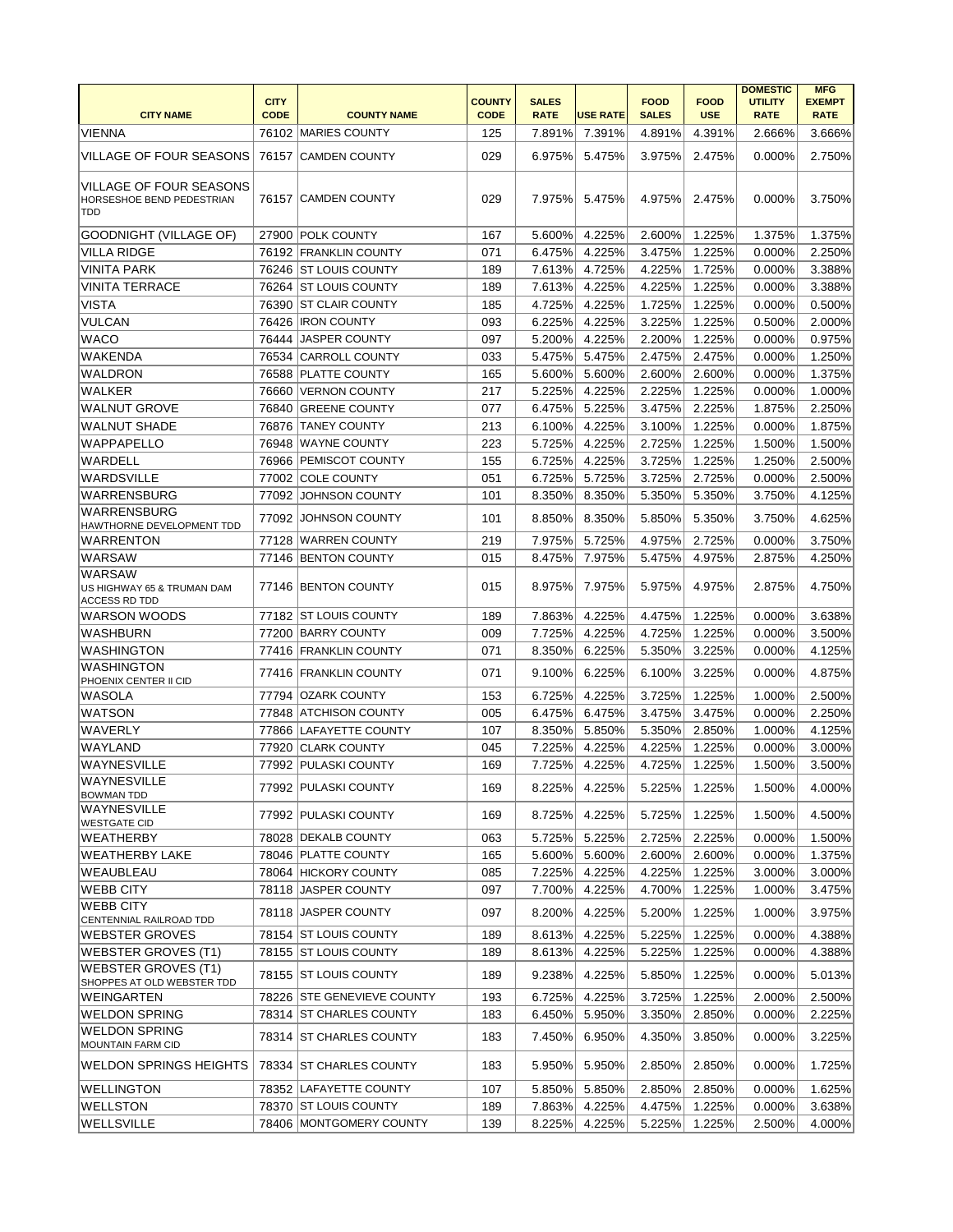|                                                    |             |                           |               |              |                 |              |             | <b>DOMESTIC</b> | <b>MFG</b>    |
|----------------------------------------------------|-------------|---------------------------|---------------|--------------|-----------------|--------------|-------------|-----------------|---------------|
|                                                    | <b>CITY</b> |                           | <b>COUNTY</b> | <b>SALES</b> |                 | <b>FOOD</b>  | <b>FOOD</b> | <b>UTILITY</b>  | <b>EXEMPT</b> |
| <b>CITY NAME</b>                                   | <b>CODE</b> | <b>COUNTY NAME</b>        | <b>CODE</b>   | <b>RATE</b>  | <b>USE RATE</b> | <b>SALES</b> | <b>USE</b>  | <b>RATE</b>     | <b>RATE</b>   |
| <b>WENTWORTH</b>                                   |             | 78424 NEWTON COUNTY       | 145           | 5.350%       | 4.225%          | 2.350%       | 1.225%      | 1.125%          | 1.125%        |
| WENTZVILLE                                         |             | 78442 ST CHARLES COUNTY   | 183           | 8.450%       | 8.450%          | 5.350%       | 5.350%      | 1.500%          | 4.225%        |
| <b>WENTZVILLE</b>                                  |             | 78442 ST CHARLES COUNTY   | 183           | 8.950%       | 8.450%          | 5.850%       | 5.350%      | 1.500%          | 4.725%        |
| <b>BEAR CREEK CID</b>                              |             |                           |               |              |                 |              |             |                 |               |
| <b>WENTZVILLE</b><br><b>WENTZVILLE BLUFFS CID</b>  |             | 78442 ST CHARLES COUNTY   | 183           | 9.450%       | 9.450%          | 6.350%       | 6.350%      | 1.500%          | 5.225%        |
| <b>WENTZVILLE</b>                                  |             |                           |               |              |                 |              |             |                 |               |
| WENTZVILLE PARKWAY 1 TDD                           |             | 78442 IST CHARLES COUNTY  | 183           | 8.950%       | 8.450%          | 5.850%       | 5.350%      | 1.500%          | 4.725%        |
| <b>WENTZVILLE</b>                                  |             | 78442 IST CHARLES COUNTY  | 183           | 8.700%       | 8.450%          | 5.600%       | 5.350%      | 1.500%          | 4.475%        |
| <b>WENTZVILLE TDD</b>                              |             |                           |               |              |                 |              |             |                 |               |
| <b>WENTZVILLE</b>                                  |             | 78442 IST CHARLES COUNTY  | 183           | 8.950%       | 8.450%          | 5.850%       | 5.350%      |                 | 4.725%        |
| <b>WENTZVILLE TDD</b><br><b>WENTZVILLE III TDD</b> |             |                           |               |              |                 |              |             | 1.500%          |               |
| <b>WENTZVILLE</b>                                  |             |                           |               |              |                 |              |             |                 |               |
| <b>WENTZVILLE II TDD</b>                           |             | 78442 ST CHARLES COUNTY   | 183           | 8.950%       | 8.450%          | 5.850%       | 5.350%      | 1.500%          | 4.725%        |
| <b>WENTZVILLE</b>                                  |             | 78442 ST CHARLES COUNTY   | 183           | 8.700%       | 8.450%          | 5.600%       | 5.350%      | 1.500%          | 4.475%        |
| WENTZVILLE III TDD                                 |             |                           |               |              |                 |              |             |                 |               |
| <b>WESCO</b>                                       |             | 78460 CRAWFORD COUNTY     | 055           | 5.975%       | 4.225%          | 2.975%       | 1.225%      | 0.750%          | 1.750%        |
| <b>WEST ALTON</b>                                  |             | 78514 ST CHARLES COUNTY   | 183           | 6.950%       | 5.950%          | 3.850%       | 2.850%      | 0.000%          | 2.725%        |
| <b>WESTBORO</b>                                    |             | 78622 ATCHISON COUNTY     | 005           | 6.475%       | 6.475%          | 3.475%       | 3.475%      | 0.000%          | 2.250%        |
| <b>WEST LINE</b>                                   |             | 78838 CASS COUNTY         | 037           | 5.975%       | 5.975%          | 2.975%       | 2.975%      | 1.250%          | 1.750%        |
| <b>WESTON</b>                                      |             | 78856 PLATTE COUNTY       | 165           | 7.975%       | 7.975%          | 4.975%       | 4.975%      | 0.000%          | 3.750%        |
| <b>WESTPHALIA</b>                                  |             |                           |               |              |                 |              |             |                 |               |
| MARIES OSAGE AMBULANCE                             |             | 78910 OSAGE COUNTY        | 151           | 7.475%       | 6.975%          | 4.475%       | 3.975%      | 2.250%          | 3.250%        |
| <b>DISTRICT</b><br><b>WESTPHALIA</b>               |             |                           |               |              |                 |              |             |                 |               |
| <b>OSAGE AMBULANCE DISTRICT</b>                    |             | 78910 OSAGE COUNTY        | 151           | 7.475%       | 6.975%          | 4.475%       | 3.975%      | 2.250%          | 3.250%        |
| <b>WEST PLAINS</b>                                 |             | 78928 HOWELL COUNTY       | 091           | 7.162%       | 4.225%          | 4.162%       | 1.225%      | 1.500%          | 2.937%        |
| <b>WEST PLAINS</b>                                 |             |                           |               |              |                 |              |             |                 |               |
| 63 BY PASS CID                                     |             | 78928 HOWELL COUNTY       | 091           | 8.162%       | 5.225%          | 5.162%       | 2.225%      | 1.500%          | 3.937%        |
| <b>WEST PLAINS</b>                                 |             | 78928 HOWELL COUNTY       | 091           | 8.162%       | 4.225%          | 5.162%       | 1.225%      | 1.500%          | 3.937%        |
| SOUTH 160 CID                                      |             |                           |               |              |                 |              |             |                 |               |
| <b>WEST PLAINS</b><br>SOUTHERN HILLS CID           |             | 78928 HOWELL COUNTY       | 091           | 7.662%       | 4.225%          | 4.662%       | 1.225%      | 1.500%          | 3.437%        |
| <b>WESTPORT</b>                                    |             | 78964 JACKSON COUNTY      | 095           | 5.475%       | 4.225%          | 2.475%       | 1.225%      | 0.000%          | 1.250%        |
| <b>WEST QUINCY</b>                                 |             | 78982 MARION COUNTY       | 127           | 6.350%       | 5.350%          | 3.350%       | 2.350%      | 0.000%          | 2.125%        |
| <b>WEST SULLIVAN</b>                               |             | 79000 CRAWFORD COUNTY     |               |              |                 |              |             |                 |               |
|                                                    |             |                           | 055           | 8.225%       | 4.225%          | 5.225%       | 1.225%      | 0.750%          | 4.000%        |
| <b>WESTWOOD</b>                                    |             | 79054 ST LOUIS COUNTY     | 189           | 7.113%       | 4.225%          | 3.725%       | 1.225%      | 0.000%          | 2.888%        |
| <b>WHEATLAND</b>                                   |             | 79090 HICKORY COUNTY      | 085           | 7.725%       | 4.225%          | 4.725%       | 1.225%      | 3.500%          | 3.500%        |
| <b>WHEATON</b>                                     |             | 79126 BARRY COUNTY        | 009           | 7.100%       | 4.225%          | 4.100%       | 1.225%      | 0.875%          | 2.875%        |
| <b>WHEELING</b>                                    |             | 79180 LIVINGSTON COUNTY   | 117           | 4.975%       | 4.975%          | 1.975%       | 1.975%      | 0.000%          | 0.750%        |
| <b>WHITEMAN</b>                                    |             | 79414 JOHNSON COUNTY      | 101           | 6.475%       | 6.475%          | 3.475%       | 3.475%      | 2.250%          | 2.250%        |
| <b>WHITEMAN AFB</b>                                |             | 79432 JOHNSON COUNTY      | 101           | 6.475%       | 6.475%          | 3.475%       | 3.475%      | 2.250%          | 2.250%        |
| <b>WHITEOAK</b>                                    |             | 79450 DUNKLIN COUNTY      | 069           | 5.225%       | 5.225%          | 2.225%       | 2.225%      | 0.000%          | 1.000%        |
| <b>WHITESIDE</b>                                   |             | 79558 LINCOLN COUNTY      | 113           | 6.475%       | 4.225%          | 3.475%       | 1.225%      | 0.500%          | 2.250%        |
| <b>WHITEWATER</b>                                  |             | 79612 CAPE GIRARDEAU CNTY | 031           | 5.225%       | 4.225%          | 2.225%       | 1.225%      | 1.000%          | 1.000%        |
| WIEN                                               |             | 79720 CHARITON COUNTY     | 041           | 6.100%       | 6.100%          | 3.100%       | 3.100%      | 0.000%          | 1.875%        |
| <b>WILBUR PARK</b>                                 |             | 79756 ST LOUIS COUNTY     | 189           | 7.613%       | 4.225%          | 4.225%       | 1.225%      | 0.000%          | 3.388%        |
| <b>WILDWOOD</b>                                    |             | 79820 ST LOUIS COUNTY     | 189           | 7.613%       | 4.225%          | 4.225%       | 1.225%      | 0.000%          | 3.388%        |
| <b>WILDWOOD</b>                                    |             |                           |               |              |                 |              |             |                 |               |
| <b>CROSSINGS CID</b>                               |             | 79820 ST LOUIS COUNTY     | 189           | 8.613%       | 5.225%          | 5.225%       | 2.225%      | 0.000%          | 4.388%        |
| WILDWOOD (X1)                                      |             | 79821 ST LOUIS COUNTY     | 189           | 7.613%       | 4.225%          | 4.225%       | 1.225%      | 0.000%          | 3.388%        |
| WILLARD                                            |             | 79882 GREENE COUNTY       | 077           | 7.475%       | 6.225%          | 4.475%       | 3.225%      | 2.375%          | 3.250%        |
| <b>WILLIAMSBURG</b>                                |             | 79990 CALLAWAY COUNTY     | 027           | 5.725%       | 4.225%          | 2.725%       | 1.225%      | 0.000%          | 1.500%        |
| WILLIAMSTOWN                                       |             | 80008 LEWIS COUNTY        | 111           | 7.350%       | 6.850%          | 4.350%       | 3.850%      | 2.000%          | 3.125%        |
| WILLIAMSVILLE                                      |             | 80026 WAYNE COUNTY        | 223           | 7.225%       | 4.225%          | 4.225%       | 1.225%      | 2.500%          | 3.000%        |
| <b>WILLOW SPRINGS</b>                              |             | 80098 HOWELL COUNTY       | 091           | 6.912%       | 4.225%          | 3.912%       | 1.225%      | 1.500%          | 2.687%        |
| <b>WILSON CITY</b>                                 |             | 80260 MISSISSIPPI COUNTY  | 133           | 5.975%       | 4.225%          | 2.975%       | 1.225%      | 0.000%          | 1.750%        |
| <b>WILTON</b>                                      |             | 80278 BOONE COUNTY        | 019           | 5.975%       | 4.225%          | 2.975%       | 1.225%      | 1.500%          | 1.750%        |
| <b>WINCHESTER</b>                                  |             | 80314 ST LOUIS COUNTY     | 189           | 7.613%       | 4.225%          | 4.225%       | 1.225%      | 0.000%          | 3.388%        |
| <b>WINDSOR</b>                                     |             | 80350 HENRY COUNTY        | 083           | 6.725%       | 5.225%          | 3.725%       | 2.225%      | 1.500%          | 2.500%        |
|                                                    |             |                           |               |              |                 |              |             |                 |               |
| <b>WINDSOR</b>                                     |             | 80350 PETTIS COUNTY       | 159           | 6.725%       | 5.225%          | 3.725%       | 2.225%      | 2.000%          | 2.500%        |
| <b>WINDSOR PLACE</b>                               |             | 80380 COOPER COUNTY       | 053           | 7.225%       | 5.975%          | 4.225%       | 2.975%      | 1.750%          | 3.000%        |
| <b>WINDSOR PLACE</b><br><b>WINDSOR PLACE CID</b>   |             | 80380 COOPER COUNTY       | 053           | 8.225%       | 6.975%          | 5.225%       | 3.975%      | 1.750%          | 4.000%        |
|                                                    |             |                           |               |              |                 |              |             |                 |               |